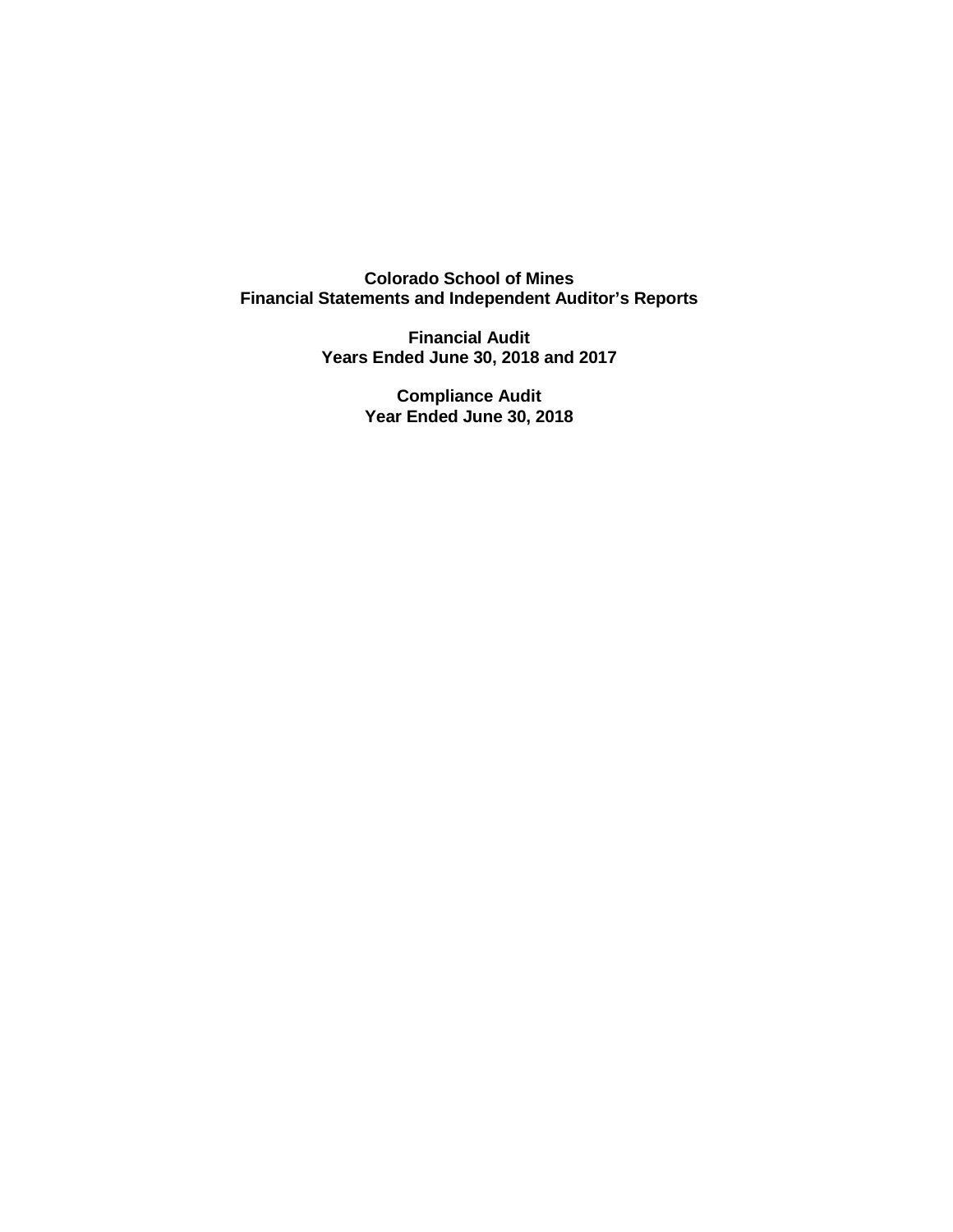# LEGISLATIVE AUDIT COMMITTEE

Senator Tim Neville – Chair Senator Nancy Todd – Vice-Chair

Senator Rhonda Fields<br>
Representative Tracy Kraft-Tharp<br>
Representative Lori Saine<br>
Representative Lori Saine Representative Tracy Kraft-Tharp **Representative Lori Sangle**<br>Representative Dafna Michaelson Jenet **Sentor Jim Smallwood** Representative Dafna Michaelson Jenet

## OFFICE OF THE STATE AUDITOR

Dianne E. Ray State Auditor

CliftonLarsonAllen LLP Contractor

Kerri Hunter **Deputy State Auditor** 

Scott Reid Contract Monitor

AN ELECTRONIC VERSION OF THIS REPORT IS AVAILABLE AT **WWW.STATE.CO.US/AUDITOR**

A BOUND REPORT MAY BE OBTAINED BY CALLING THE OFFICE OF THE STATE AUDITOR **303.869.2800**

PLEASE REFER TO REPORT NUMBER 1803F WHEN REQUESTING THIS REPORT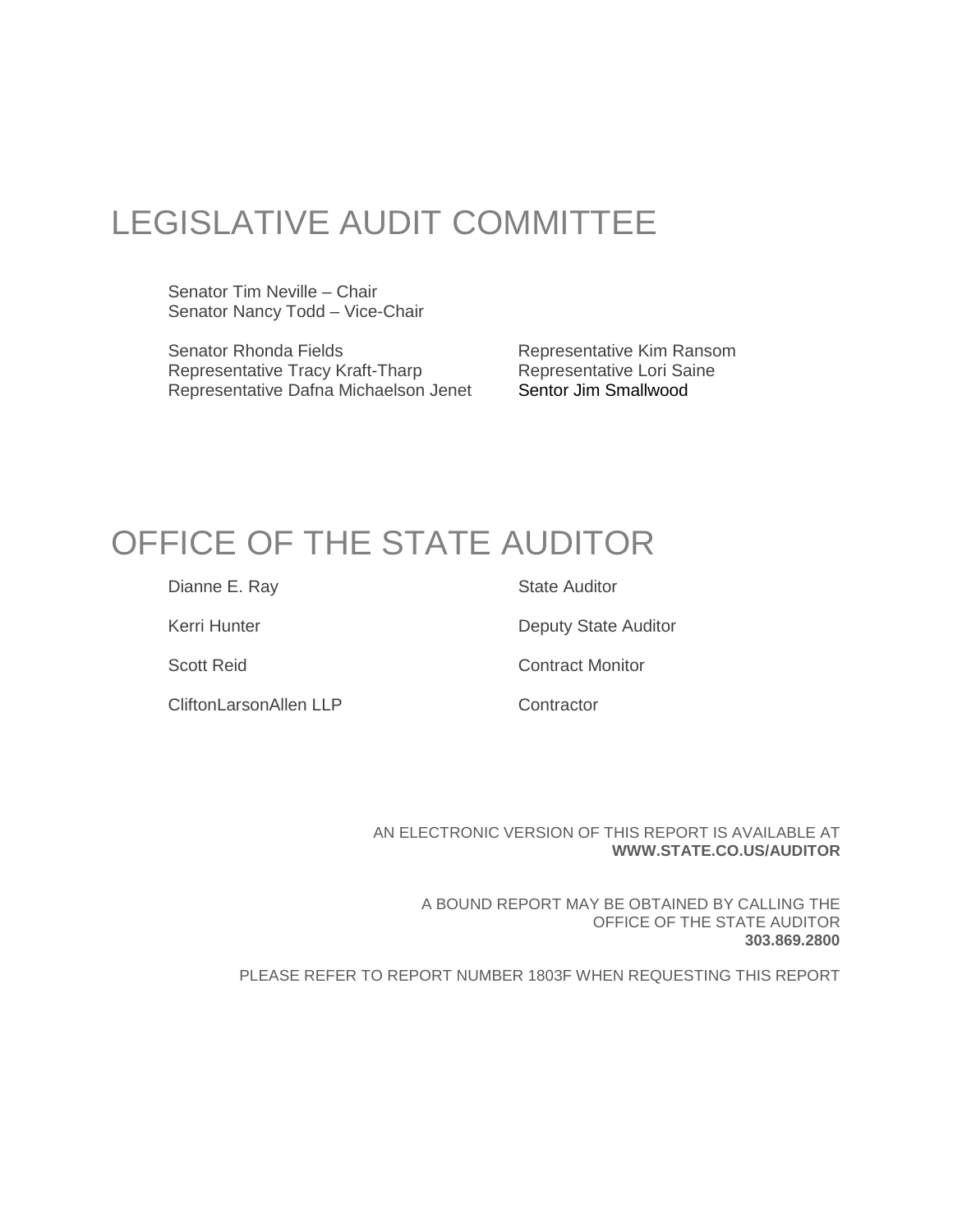### **TABLE OF CONTENTS**

|                                                                                                                                                                                                                                                                                          | <b>PAGE</b> |
|------------------------------------------------------------------------------------------------------------------------------------------------------------------------------------------------------------------------------------------------------------------------------------------|-------------|
|                                                                                                                                                                                                                                                                                          |             |
| <b>Financial and Compliance Audit Report Section:</b>                                                                                                                                                                                                                                    |             |
|                                                                                                                                                                                                                                                                                          |             |
|                                                                                                                                                                                                                                                                                          |             |
|                                                                                                                                                                                                                                                                                          |             |
| <b>Basic Financial Statements</b>                                                                                                                                                                                                                                                        |             |
|                                                                                                                                                                                                                                                                                          |             |
| Required Supplementary Information (Unaudited)                                                                                                                                                                                                                                           |             |
| Independent Auditors' Report on Internal Control over Financial Reporting and on<br>Compliance and Other Matters Based on an Audit of Financial Statements                                                                                                                               |             |
|                                                                                                                                                                                                                                                                                          |             |
| State Funded Student Financial Assistance Programs:                                                                                                                                                                                                                                      |             |
|                                                                                                                                                                                                                                                                                          |             |
|                                                                                                                                                                                                                                                                                          |             |
| Independent Auditors' Report on the Statement of Appropriations, Expenditures,<br>Transfers, and Reversions of State-Funded Student Assistant Programs 74                                                                                                                                |             |
| State-Funded Student Financial Assistance Programs<br>Statement of Appropriations, Expenditures, Transfers and Reversions76                                                                                                                                                              |             |
| State-Funded Student Financial Assistance Programs<br>Notes to Statement of Appropriations, Expenditures, Transfers and Reversions77                                                                                                                                                     |             |
| Independent Auditors' Report on Internal Control Over Financial Reporting and on<br>Compliance and Other Matters Based on an Audit of the Statement of<br>Appropriations, Expenditures, and Reversions of the State of Colorado<br>State-Funded Student Assistance Programs Performed in |             |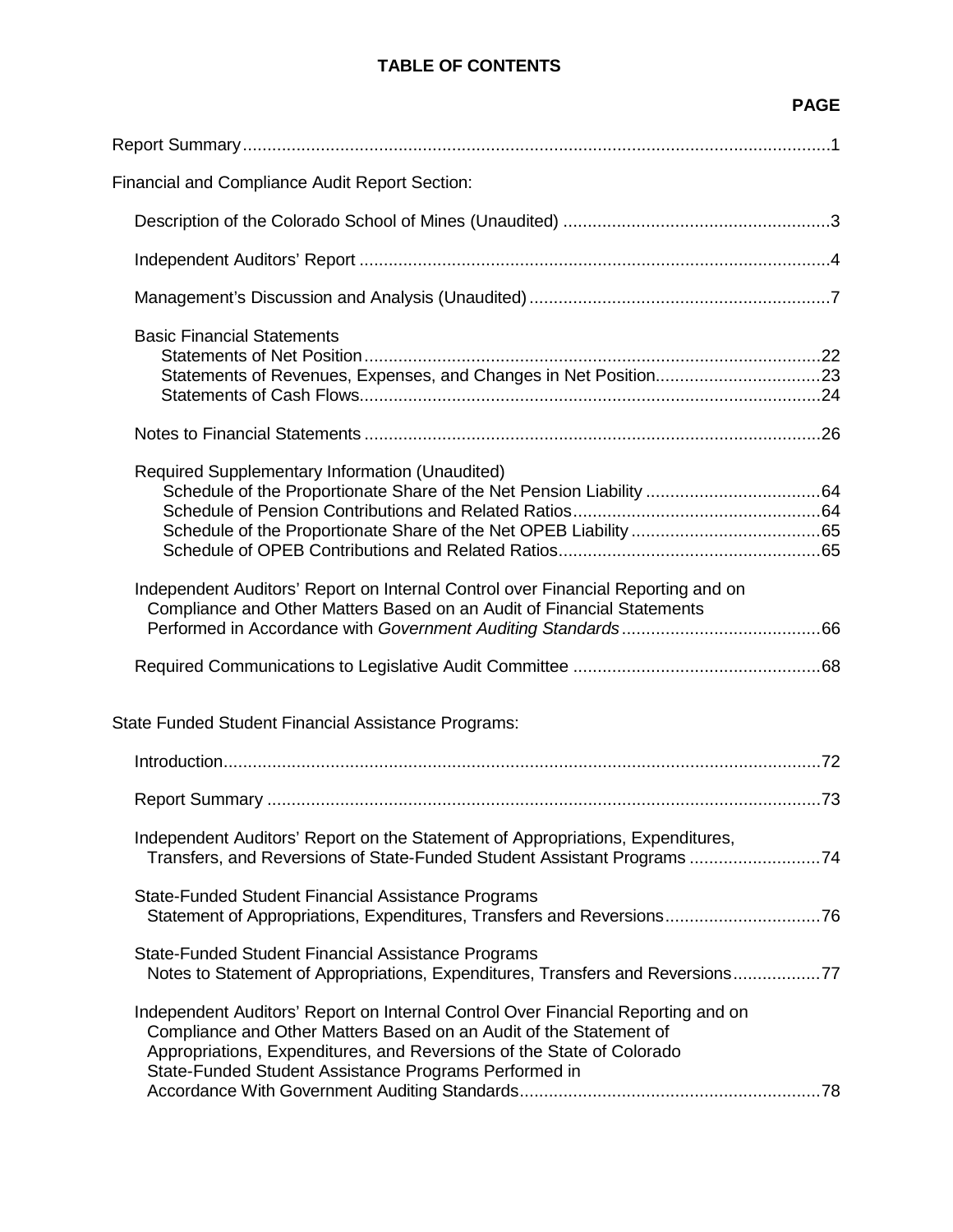### **Colorado School of Mines Report Summary Year Ended June 30, 2018**

### **Purpose and Scope**

The Office of the State Auditor of the State of Colorado engaged CliftonLarsonAllen, LLP to conduct a financial and compliance audit of the Colorado School of Mines (the University) for the year ended June 30, 2018. CliftonLarsonAllen performed this audit in accordance with auditing standards generally accepted in the United States of America and the standards applicable to financial audits contained in *Government Auditing Standards*, issued by the Comptroller General of the United States. We conducted the related fieldwork from May 2018 to October 2018.

The purpose and scope of our audit were to:

- Express opinions on the financial statements of the University as of and for the year ended June 30, 2018 and 2017. This includes a report on internal control over financial reporting and compliance and other matters based on the audit of the financial statements performed in accordance with *Government Auditing Standards*.
- Evaluate compliance with laws, regulations, contracts, and grants governing the expenditure of federal and state funds.
- Evaluate progress in implementing prior audit findings and recommendations.

The University's schedule of expenditures of federal awards and applicable opinions thereon, issued by the Office of the State Auditor, State of Colorado, are included in the June 30, 2018 Statewide Single Audit Report issued under separate cover.

#### **Audit Opinions and Reports**

We expressed unmodified opinions on the University's financial statements as of and for the years ended June 30, 2018 and 2017.

No audit adjustments were proposed and made to the financial statements of the University.

We issued a report on the University's compliance and internal control over financial reporting based on an audit of the basic financial statements performed in accordance with *Government Auditing Standards.* A deficiency in internal control exists when the design or operation of a control does not allow management or employees, in the normal course of performing their assigned functions, to prevent, or detect and correct, misstatements on a timely basis. A material weakness is a deficiency, or combination of deficiencies, in internal control, such that there is a reasonable possibility that a material misstatement of the entity's financial statements will not be prevented, or detected and corrected on a timely basis. A significant deficiency is a deficiency or a combination of deficiencies in internal control that is less severe than a material weakness, yet important enough to merit attention by those charged with governance.

We noted no matters involving the internal control over financial reporting and its operation that we consider to be material weaknesses.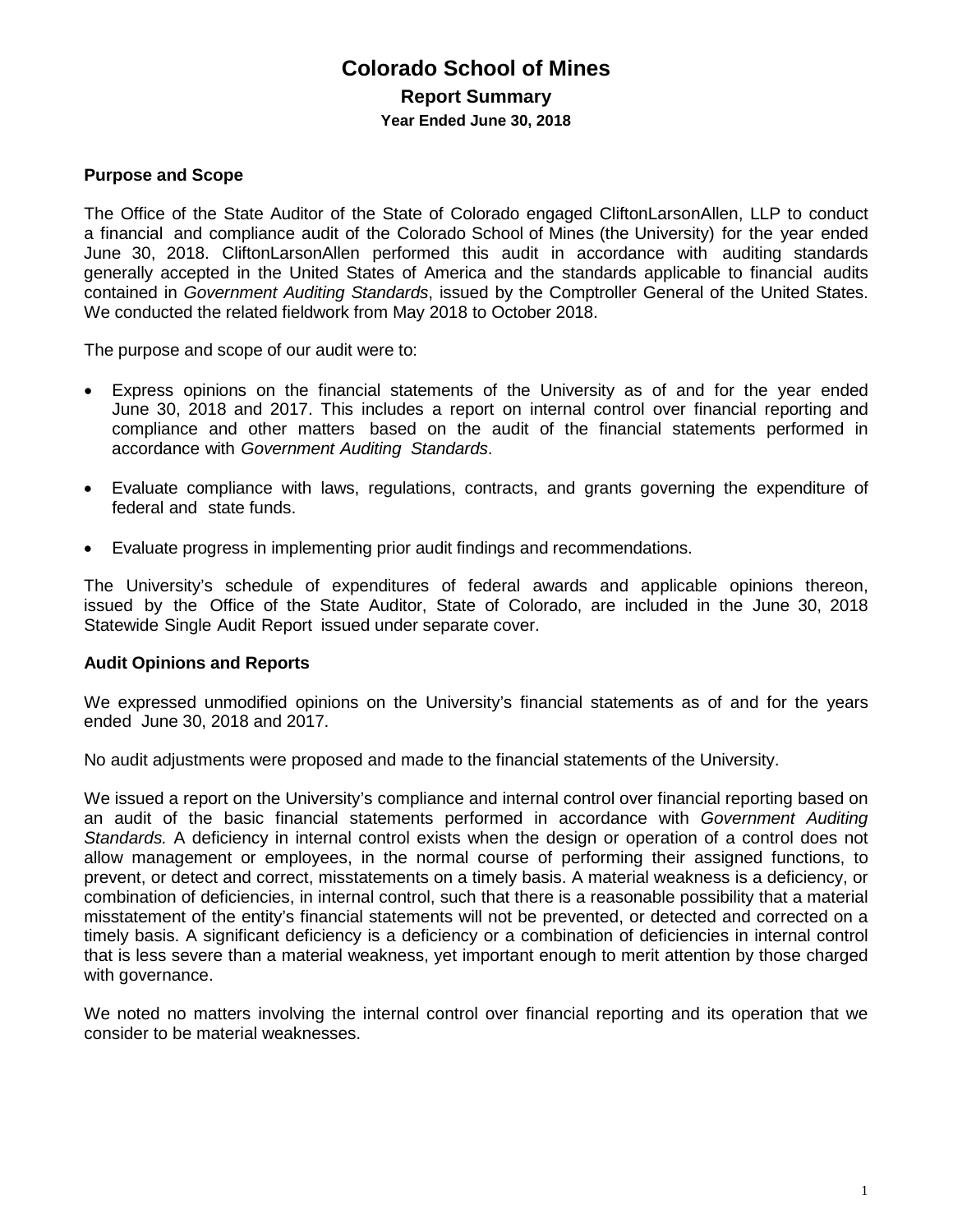### **Colorado School of Mines Report Summary Year Ended June 30, 2018**

### **Audit Opinions and Reports (Continued)**

In addition to issuing a report on the University's compliance with internal control over financial reporting, we also performed procedures in accordance with the audit requirements of Title 2 U.S. Code of Federal Regulations Part 200, Uniform Administrative Requirements, Cost Principles, and Audit Requirements for Federal Awards (Uniform Guidance) over a major federal program as determined by the Office of the State Auditor. The purpose of our procedures was not to issue an opinion over the University's compliance with the federal program tested, but rather to report any noncompliance and internal control deficiencies noted during our testing to the Office of the State Auditor for inclusion in the Statewide Single Audit report. We noted no instances of noncompliance or internal control deficiencies during these procedures.

### **Summary of Progress in Implementing Prior Year Audit Recommendations**

There were no findings or recommendations to be reported under *Governmental Auditing Standards* for the fiscal year ended June 30, 2017.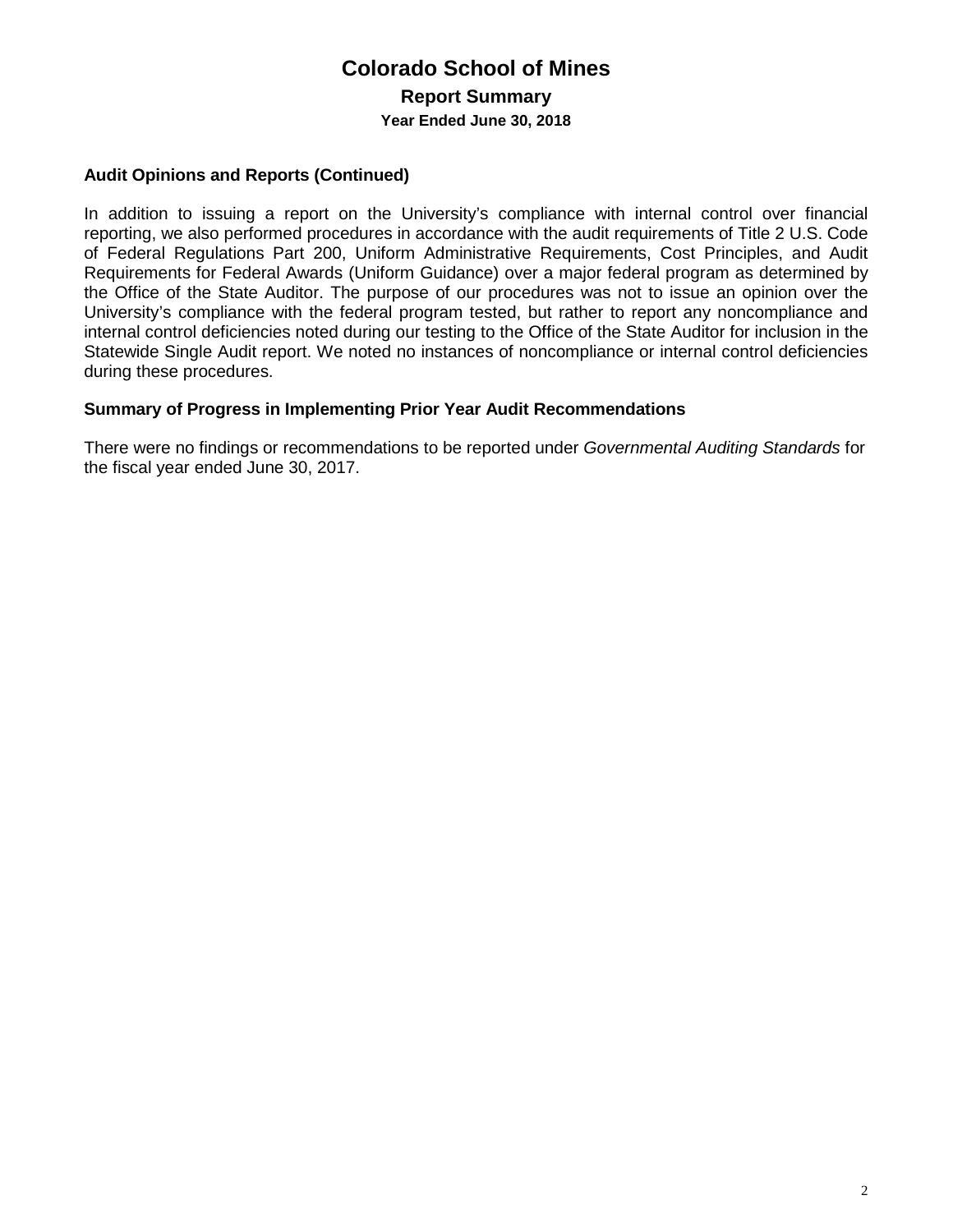### **Colorado School of Mines Financial and Compliance Audit Description of the Colorado School of Mines (Unaudited) Year Ended June 30, 2018**

The Colorado School of Mines (the University) was founded on February 9, 1874. The University came under State control with statehood in 1876. The first diploma was granted in 1882. The authority under which the University operates is Article 41 of Title 23, C.R.S.

The Board of Trustees is the governing body of the University and is composed of seven members appointed by the Governor, with consent of the Senate, for four-year terms and two non-voting members, representing the faculty and students of the University, voted in by the respective constituents.

Financial support comes from student tuition and fees and from the State through a fee-for-service contract and student stipends. Funds are augmented by government and privately sponsored research, private support from alumni and support from industry and friends through the Colorado School of Mines Foundation, Incorporated (the Foundation).

The primary emphasis of the Colorado School of Mines is engineering and science education and research. The full-time equivalent (FTE) for student enrollment of the University for the past three fiscal years has been as follows:

| <b>Fiscal Year</b> | Resident | Nonresident | Гotal |  |
|--------------------|----------|-------------|-------|--|
| 2018               | 3,475    | 2,537       | 6,012 |  |
| 2017               | 3,399    | 2,423       | 5,822 |  |
| 2016               | 3,456    | 2,353       | 5,809 |  |

Full-time equivalent employees, funded by the State of Colorado, reported by the University for the last three fiscal years are as follows:

| <b>Fiscal Year</b> | Faculty | <b>Staff</b> | Total |  |
|--------------------|---------|--------------|-------|--|
| 2018               | 500     | 625          | 1,125 |  |
| 2017               | 464     | 592          | 1,056 |  |
| 2016               | 515     | 552          | 1,067 |  |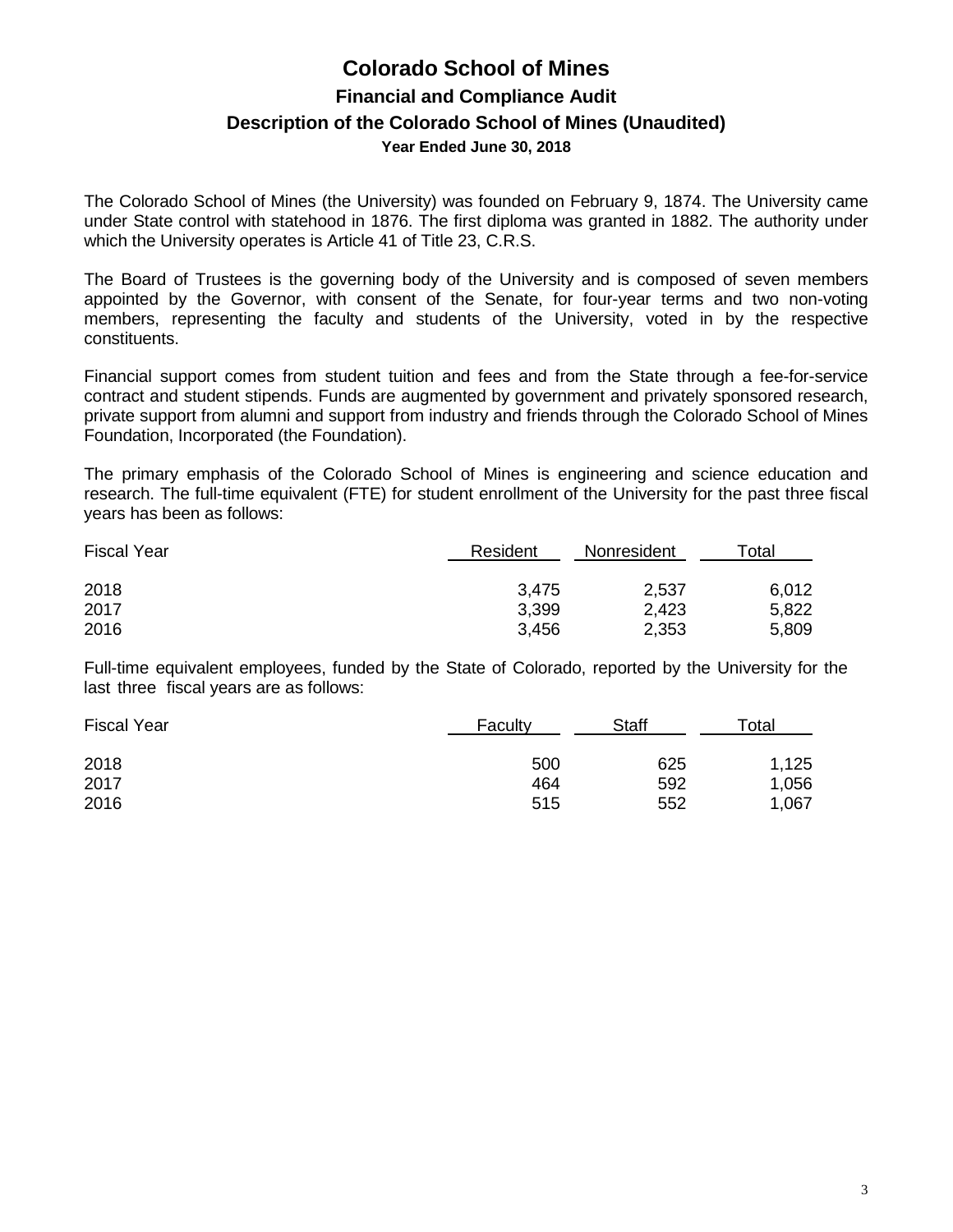

CliftonLarsonAllen LLP CLAconnect.com

#### **Independent Auditors' Report**

Members of the Legislative Audit Committee:

#### **Report on the Financial Statements**

We have audited the accompanying financial statements of the business-type activities and the discretely presented component unit of Colorado School of Mines (the University), an institution of higher education of the State of Colorado, as of and for the years ended June 30, 2018 and 2017, and the related notes to the financial statements, which collectively comprise the University's basic financial statements as listed in the table of contents.

#### *Management's Responsibility for the Financial Statements*

Management is responsible for the preparation and fair presentation of these financial statements in accordance with accounting principles generally accepted in the United States of America; this includes the design, implementation, and maintenance of internal control relevant to the preparation and fair presentation of financial statements that are free from material misstatement, whether due to fraud or error.

#### *Auditors' Responsibility*

Our responsibility is to express opinions on these financial statements based on our audits and the reports of other auditors. We did not audit the financial statements of the Colorado School of Mines Foundation, Inc. (the Foundation), a discretely presented component unit, discussed in Note 1 to the financial statements, for the years ended June 30, 2018 and 2017. Those financial statements were audited by another auditor, whose report has been furnished to us, and our opinion, insofar as it relates to the amounts included for the Foundation, is based solely on the report of another auditor. We conducted our audits in accordance with auditing standards generally accepted in the United States of America and the standards applicable to financial audits contained in *Government Auditing Standards*, issued by the Comptroller General of the United States. Those standards require that we plan and perform the audit to obtain reasonable assurance about whether the financial statements are free from material misstatement. The financial statements of the Foundation were not audited in accordance with *Government Auditing Standards.*

An audit involves performing procedures to obtain audit evidence about the amounts and disclosures in the financial statements. The procedures selected depend on the auditors' judgment, including the assessment of the risks of material misstatement of the financial statements, whether due to fraud or error. In making those risk assessments, the auditor considers internal control relevant to the entity's preparation and fair presentation of the financial statements in order to design audit procedures that are appropriate in the circumstances, but not for the purpose of expressing an opinion on the effectiveness of the entity's internal control. Accordingly, we express no such opinion. An audit also includes evaluating the appropriateness of accounting policies used and the reasonableness of significant accounting estimates made by management, as well as evaluating the overall presentation of the financial statements.

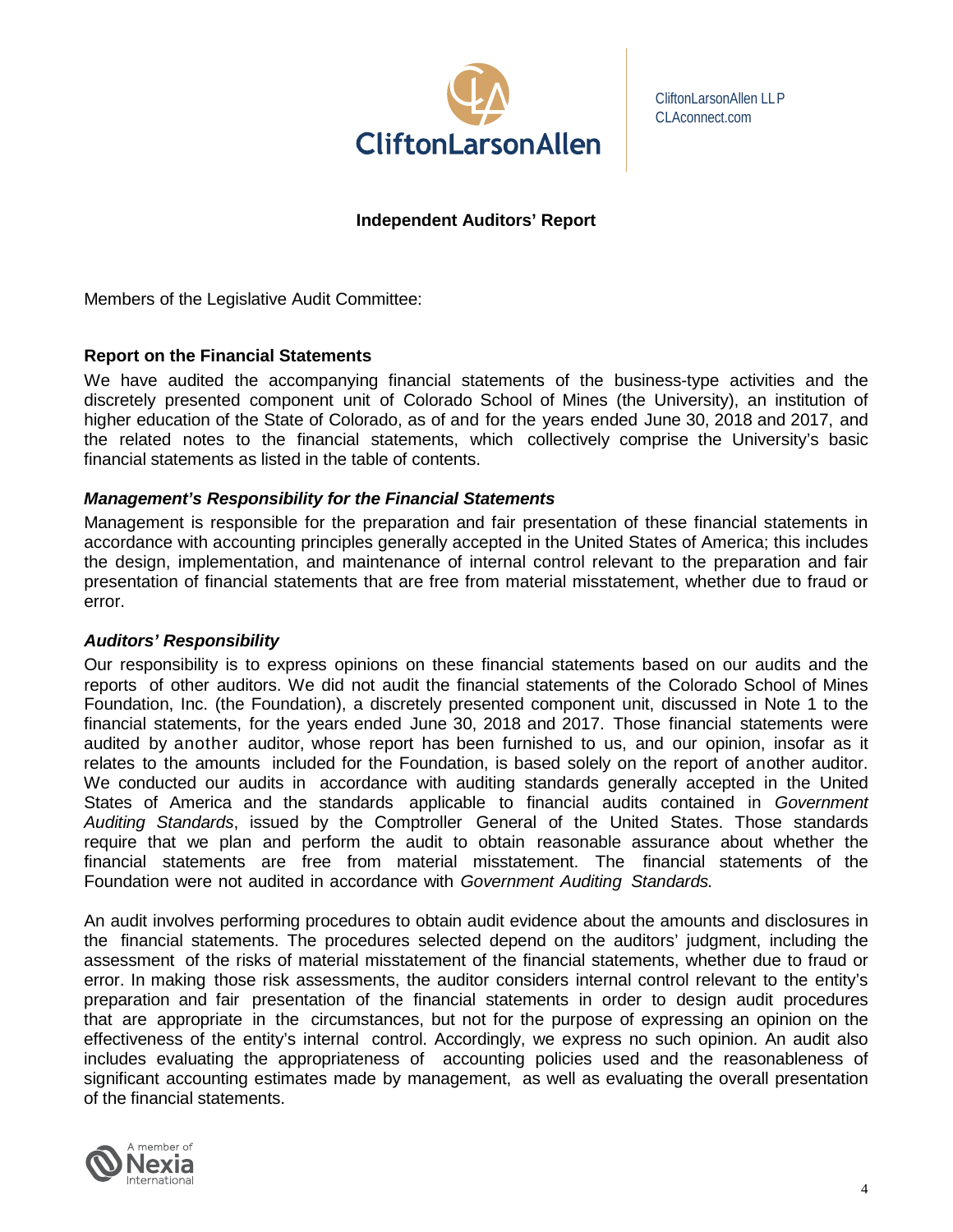We believe that the audit evidence we have obtained is sufficient and appropriate to provide a basis for our audit opinions.

### *Opinions*

In our opinion, based on our audits and the report of the other auditor, the financial statements referred to above present fairly, in all material respects, the respective financial position of the business-type activities and the discretely presented component unit of Colorado School of Mines as of June 30, 2018 and 2017, and the respective changes in financial position, and where applicable, cash flows thereof for the years then ended, in accordance with accounting principles generally accepted in the United States of America.

### *Emphasis of Matter*

#### *Colorado School of Mines – a portion of the business-type activities of the State of Colorado*

As discussed in Note 1, the financial statements of the University, an institution of higher education of the State of Colorado, are intended to present the financial position, the changes in financial position, and cash flows of only that portion of the business-type activities of the State of Colorado that is attributable to the transactions of the University. They do not purport to, and do not, present fairly the financial position of the State of Colorado as of June 30, 2018 and 2017, the changes in its financial position, or, where applicable, its cash flows for the years then ended in conformity with accounting principles generally accepted in the United States of America. Our opinions are not modified with respect to this matter.

### *Implementation of GASB Statement No. 75*

During fiscal year ended June 30, 2018, the Colorado School of Mines adopted GASB Statement No. 75, Accounting and Financial Reporting for Postemployment Benefits Other Than Pensions. As a result of the implementation of these standards, the Colorado School of Mines reported a restatement for the change in accounting principle (see Note 11). As of July 1, 2017, Colorado School of Mines' net position was restated to reflect the impact of this adoption. Our auditors' opinions were not modified with respect to the restatement.

### *Other Matters*

### *Required Supplementary Information*

Accounting principles generally accepted in the United States of America require that the management's discussion and analysis and the defined benefit pension plan schedules and other post-employment benefit schedule as listed in the table of contents be presented to supplement the basic financial statements. Such information, although not a part of the basic financial statements, is required by the Governmental Accounting Standards Board, who considers it to be an essential part of financial reporting for placing the financial statements in an appropriate operational, economic, or historical context. We have applied certain limited procedures to the required supplementary information in accordance with auditing standards generally accepted in the United States of America, which consisted of inquiries of management about the methods of preparing the information and comparing the information for consistency with management's responses to our inquiries, the financial statements, and other knowledge we obtained during our audit of the financial statements. We do not express an opinion or provide any assurance on the information because the limited procedures do not provide us with sufficient evidence to express an opinion or provide any assurance.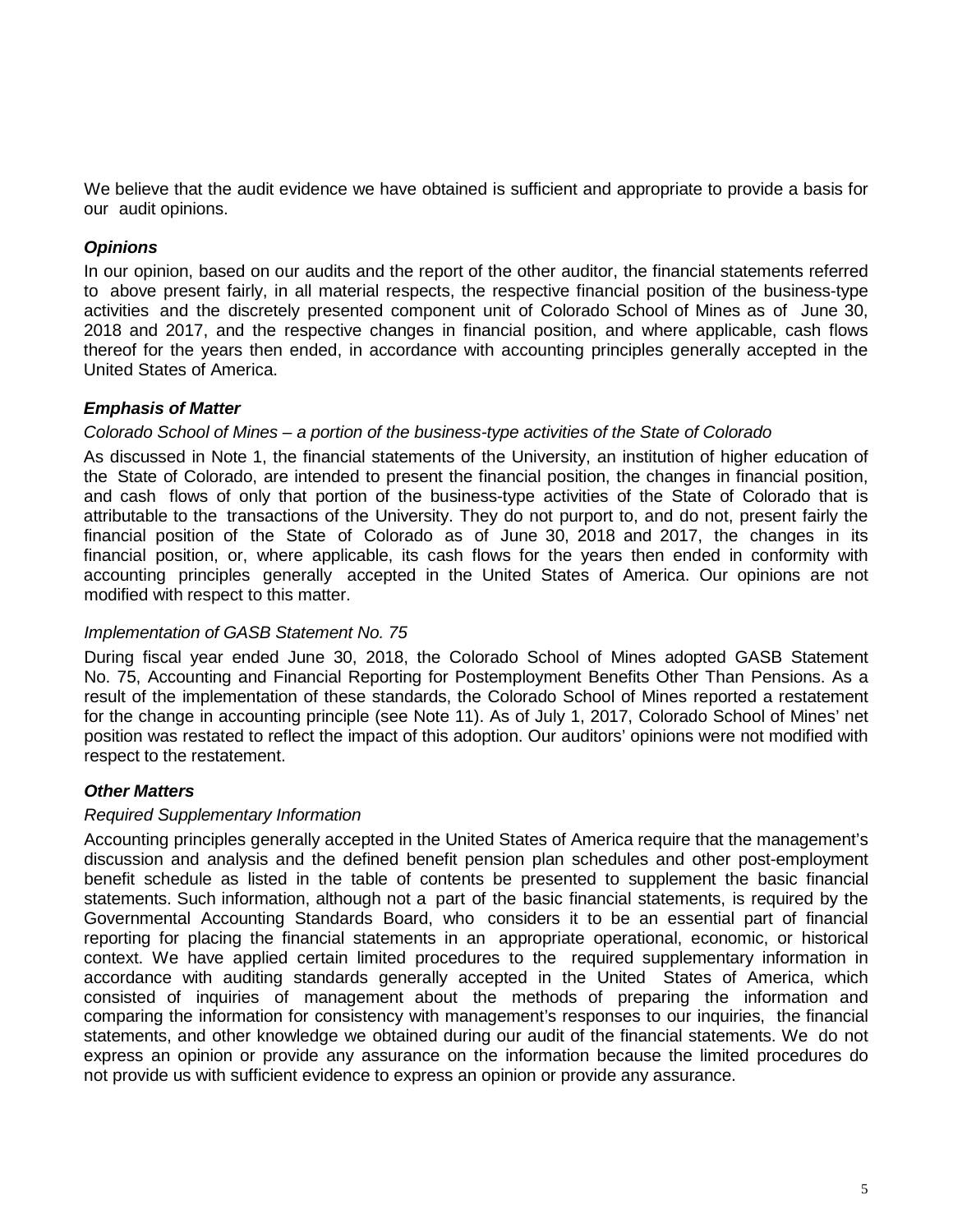#### *Supplementary Information*

The description of the Colorado School of Mines as listed in the table of contents has not been subjected to the auditing procedures applied in the audit of the basic financial statements, and accordingly, we do not express an opinion or provide any assurance on it.

#### *Other Reporting Required by Government Auditing Standards*

In accordance with *Government Auditing Standards*, we have also issued our report dated November 29, 2018 on our consideration of the University's internal control over financial reporting and on our tests of its compliance with certain provisions of laws, regulations, contracts, and grant agreements and other matters. The purpose of that report is solely to describe the scope of our testing of internal control over financial reporting and compliance and the results of that testing, and not to provide an opinion on the effectiveness of internal control over financial reporting or on compliance. That report is an integral part of an audit performed in accordance with *Government Auditing Standards* in considering the University's internal control over financial reporting and compliance.

Clifton Larson Allen LLP

**CliftonLarsonAllen LLP**

Denver, Colorado November 29, 2018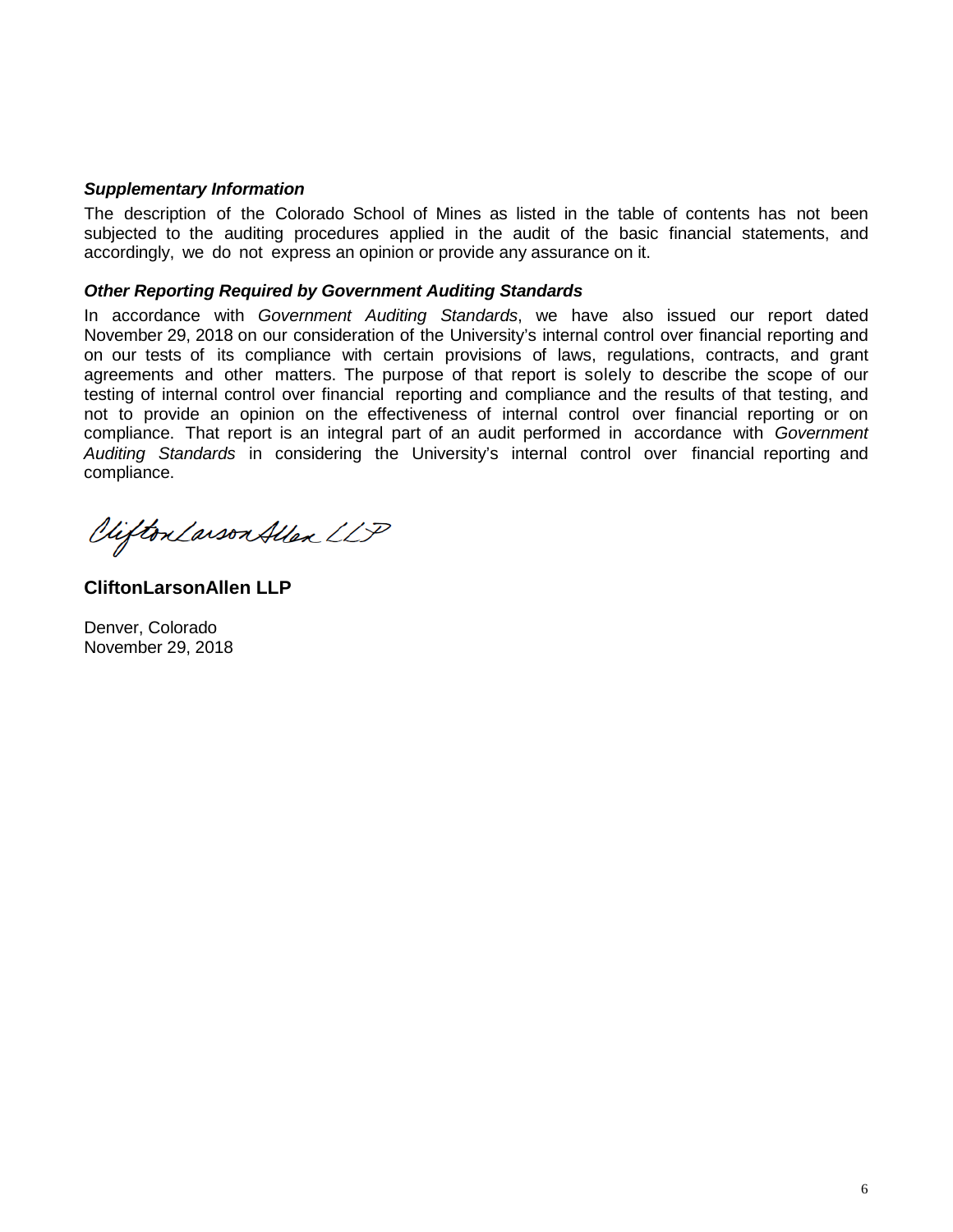(unaudited)

Management is pleased to present this financial discussion and analysis of the Colorado School of Mines (University). It is intended to make the University's financial statements easier to understand and communicate the University's financial situation in an open and accountable manner. It provides an objective analysis of the University's financial position (Statements of Net Position) and results of operations (Statements of Revenues, Expenses, and Changes in Net Position) as of and for the years ended June 30, 2018 and 2017 (Fiscal Years 2018 and 2017, respectively) with comparative information for Fiscal Year 2016. University management is responsible for the completeness and fairness of this discussion and analysis and the financial statements, as well as the underlying system of internal controls.

### **Understanding the Financial Statements**

Financial highlights are presented in this discussion and analysis to help your assessment of the University's financial activities. Since the presentation includes highly summarized data, it should be read in conjunction with the financial statements, which have the following six parts:

- **Independent Auditors' Report** presents unmodified opinions prepared by our auditors, an independent certified public accounting firm, on the fairness, in all material respects, of our financial statements.
- **Statements of Net Position** present the assets, deferred outflows of resources, liabilities, deferred inflows of resources, and net position of the University at a point in time. Their purpose is to present a financial snapshot of the University. They aid readers in determining the assets available to continue the University's operations; how much the University owes to employees, vendors and creditors; and a picture of net positions and their availability for expenditure by the University.
- **Statements of Revenues, Expenses and Changes in Net Position** present the total revenues earned and expenses incurred by the University for operating, nonoperating, and other related activities during a period of time. Their purpose is to assess the University's operating and nonoperating activities.
- **Statements of Cash Flows** present the cash receipts and disbursements of the University during a period of time. Their purpose is to assess the University's ability to generate net cash flows to meet its obligations as they come due.
- **Notes to the Financial Statements** present additional information to support the financial statements and are commonly referred to as "Notes." Their purpose is to clarify and expand on the information in the financial statements. Notes are referenced in this discussion and analysis to indicate where details of the financial highlights may be found.
- **Required Supplementary Information (RSI)** presents additional information that differs from the basic financial statements. In this report, the RSI includes schedules on the University's proportionate share of the Public Employees Retirement Association (PERA) pension and other post-employment benefit (OPEB) liabilities and related information.

We suggest that you combine this financial discussion and analysis with relevant nonfinancial indicators to assess the overall health of the University. Examples of nonfinancial indicators include trend and quality of student applicants, incoming class size and quality, student retention, building condition, and campus safety. Information about nonfinancial indicators is not included in this discussion and analysis but may be obtained from the University's Public Relations Office. It should be noted that the University's financial statements include the presentation of a discretely presented component unit, the Colorado School of Mines Foundation, Incorporated (the Foundation), which is a required presentation by accounting standards. The Foundation is not included in this financial discussion and analysis.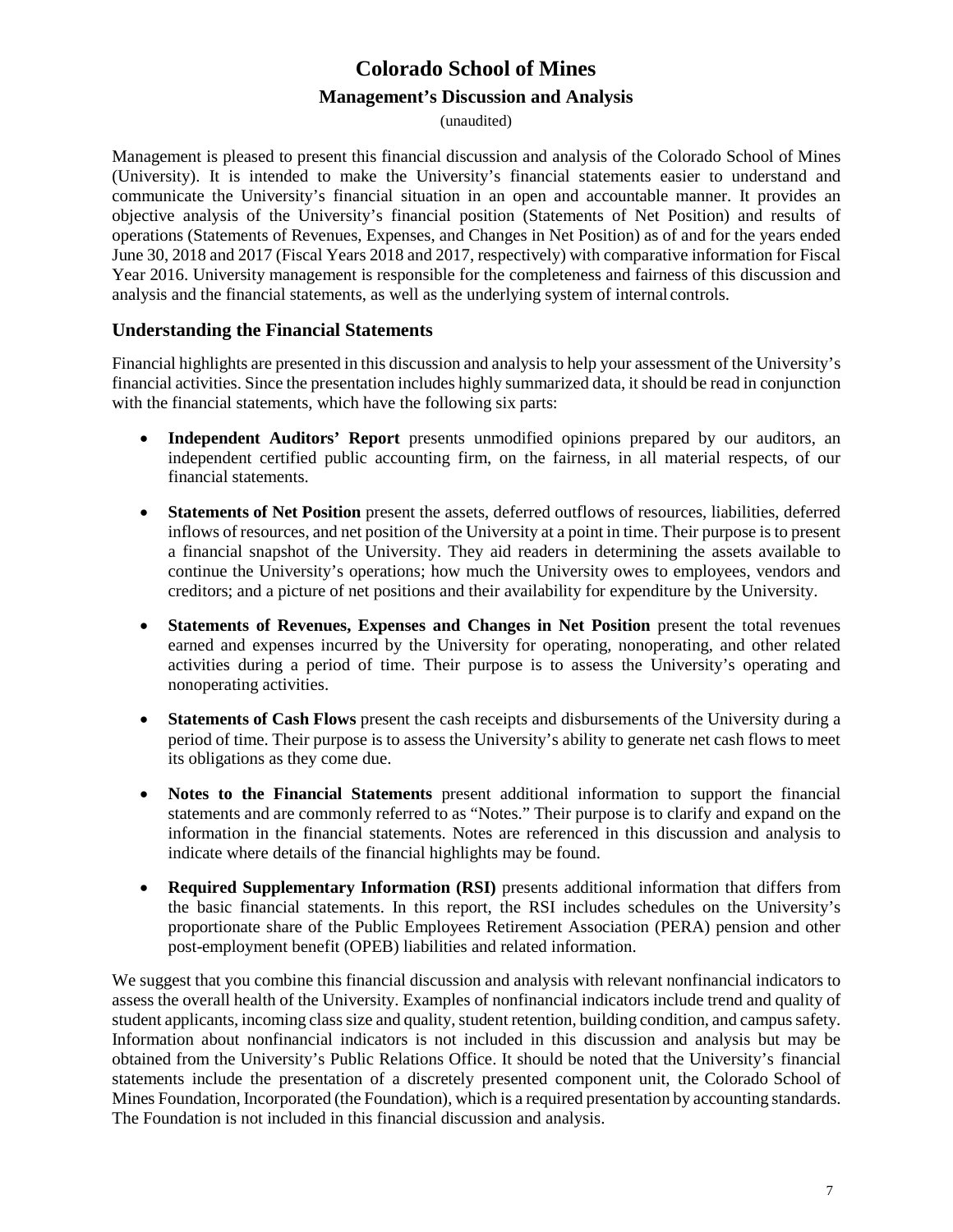(unaudited)

#### **Financial Highlights**

Selected financial highlights for Fiscal Year 2018 include:

- Total University assets increased by 19.2 percent, total University liabilities increased by 15.7 percent and total net position decreased by 394.8 percent. The decrease in net position and the deficit in unrestricted net position is the result of increases in the University's proportionate share of the net pension and OPEB liabilities.
- Operating revenues increased by 5.5 percent while operating expenses increased by 6.9 percent. The increase in operating expenses is primarily associated with increases in salary and benefits, increases in personal service contracts associated with maintenance projects, and increases in uncapitalized project costs.
- The University is engaged in several major construction projects including the Charles and Ida Green Center Roof Replacement, the Charles and Ida Green Center Chiller, campus generators, an operations building, a residence hall, a parking garage and academic wrap, and the campus utility infrastructure.

The following sections provide further explanations of the University's financial health.

#### **Statements of Net Position**

Table 1 - Condensed Statements of Net Position presents a financial snapshot of the University and serves, over time, as a useful indicator of the strength of the University's financial position. It presents the fiscal resources (assets), claims against those resources (liabilities), and residual net position available for future operations (net position). Analysis of the University's deferred outflows and inflows of resources, capital assets, and related debt is included in the section titled Capital Assets and Debt Management, while this section provides analysis of the University's noncapital assets and liabilities.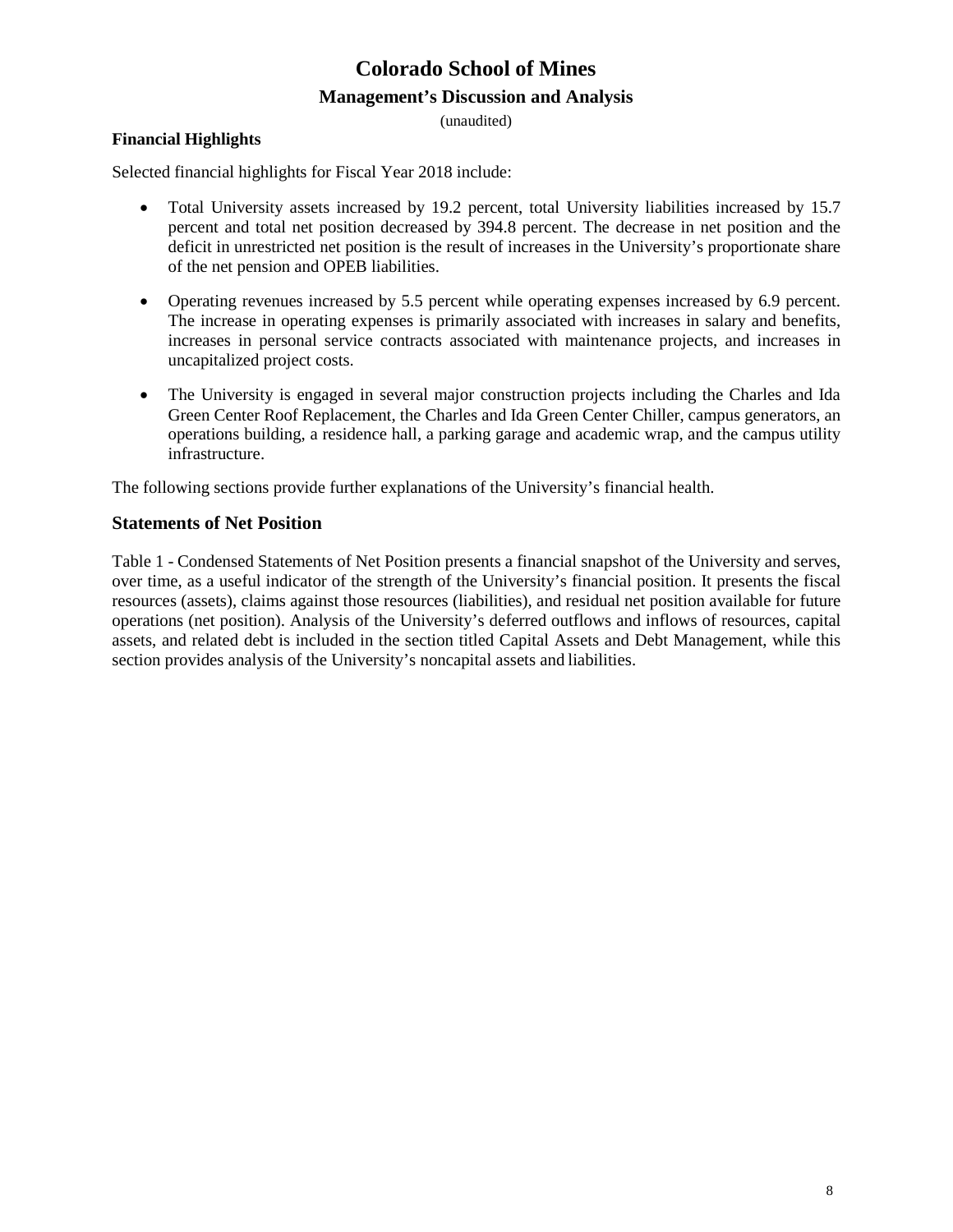#### **Management's Discussion and Analysis**

(unaudited)

|                                                 |             |            |            | <b>Increase (Decrease)</b>   |                |            |             |
|-------------------------------------------------|-------------|------------|------------|------------------------------|----------------|------------|-------------|
|                                                 |             |            |            | 2018 vs 2017<br>2017 vs 2016 |                |            |             |
|                                                 | 2018        | 2017       | 2016       | <b>Amount</b>                | <b>Percent</b> | Amount     | Percent     |
| <b>Assets</b>                                   |             |            |            |                              |                |            |             |
| Cash and restricted cash                        | \$229,370   | 131,050    | 143,132    | 98,320                       | 75.0%          | (12,082)   | $(8.4\%)$   |
| Other noncapital assets                         | 60,336      | 62,631     | 61,821     | (2,295)                      | (3.7)          | 810        | 1.3         |
| Net capital assets                              | 401,112     | 385,650    | 354,018    | 15,462                       | 4.0            | 31,632     | 8.9         |
| <b>Total Assets</b>                             | \$690.818   | 579,331    | 558,971    | 111,487                      | 19.2%          | 20,360     | $3.6\%$     |
| <b>Deferred Outflows of Resources</b>           | \$125,350   | 188,537    | 59,432     | (63, 187)                    | $(33.5\%)$     | 129,105    | 217.2%      |
| <b>Liabilities</b>                              |             |            |            |                              |                |            |             |
| Non-debt liabilities                            | \$607,485   | 582,356    | 341,811    | 25,129                       | 4.3%           | 240,545    | 70.4%       |
| Debt liabilities                                | 311,949     | 212,313    | 224,708    | 99,636                       | 46.9           | (12, 395)  | (5.5)       |
| <b>Total Liabilities</b>                        | \$919,434   | 794.669    | 566.519    | 124,765                      | 15.7%          | 228,150    | 40.3%       |
| <b>Deferred Inflows of Resources</b>            | \$37,438    | 1,638      | 3,516      | 35,800                       | 2185.3%        | (1,878)    | $(53.4\%)$  |
| <b>Net Position</b>                             |             |            |            |                              |                |            |             |
| Net investment in capital assets<br>Restricted: | \$214,037   | 199,521    | 174,605    | 14,516                       | 7.3%           | \$24,916   | 14.3%       |
| Nonexpendable purposes                          | 6,412       | 6,329      | 6,335      | 83                           | 1.3            | (6)        | (0.1)       |
| Expendable purposes                             | 16,642      | 19,573     | 20.109     | (2,931)                      | (15.0)         | (536)      | (2.7)       |
| Unrestricted                                    | (377, 795)  | (253, 862) | (152, 681) | (123, 933)                   | (48.8)         | (101, 181) | (66.3)      |
| <b>Total Net Position</b>                       | \$(140,704) | (28, 439)  | 48,368     | (112, 265)                   | $(394.8\%)$    | (76, 807)  | $(158.8\%)$ |

#### **Table 1 - Condensed Statements of Net Position as of June 30, 2018, 2017, and 2016** *(all dollars inthousands)*

#### **Assets**

Cash and restricted cash comprises approximately 79.2 percent and 67.7 percent of the University's total noncapital assets as of June 30, 2018 and 2017, respectively. Restricted cash of \$129,901,000 and \$21,169,000, as of June 30, 2018 and 2017, respectively, primarily consists of unspent revenue bond proceeds that will be used for capital related activity as well as unspent gifts, grants, and contract revenues. Total cash and restricted cash increased during Fiscal Year 2018 due to debt issuances related to various capital projects including a parking garage, new residence hall, operations building, and campus improvements and infrastructure projects. The Statements of Cash Flows provide additional information on where cash is received and how it is used by the University.

#### **Non-Debt Liabilities**

The University's non-debt related liabilities totaling \$607,485,000 and \$582,356,000 as of June 30, 2018 and 2017, respectively, comprise 66.1 percent and 73.3 percent, respectively, of the total liabilities. The net pension liability comprises 89.2 percent and 91.4 percent, respectively, of total non-debt related liabilities. Each year, the University records its share of the statewide net pension liability. Over the last three years, the University's net pension liability increased 1.8 percent from 2017 to 2018 and 79.6 percent from 2016 to 2017. While there was a significant increase from 2016 to 2017 which was primarily due to actuarial changes to the plan as well as a change in the discount rate used to calculate the net position of the plan, it appears that the actuarial assumptions associated with the plan are consistent and leveling. The University is required to record this liability, the University is under no obligation to fund the liability, nor does the University have any ability to affect funding, benefit, or annual required contribution decisions of the plan. Those decisions are controlled by the Public Employees Retirement Association of Colorado (PERA) and the State's General Assembly. See Note 12 of the accompanying financial statements for more information related to the net pension liability.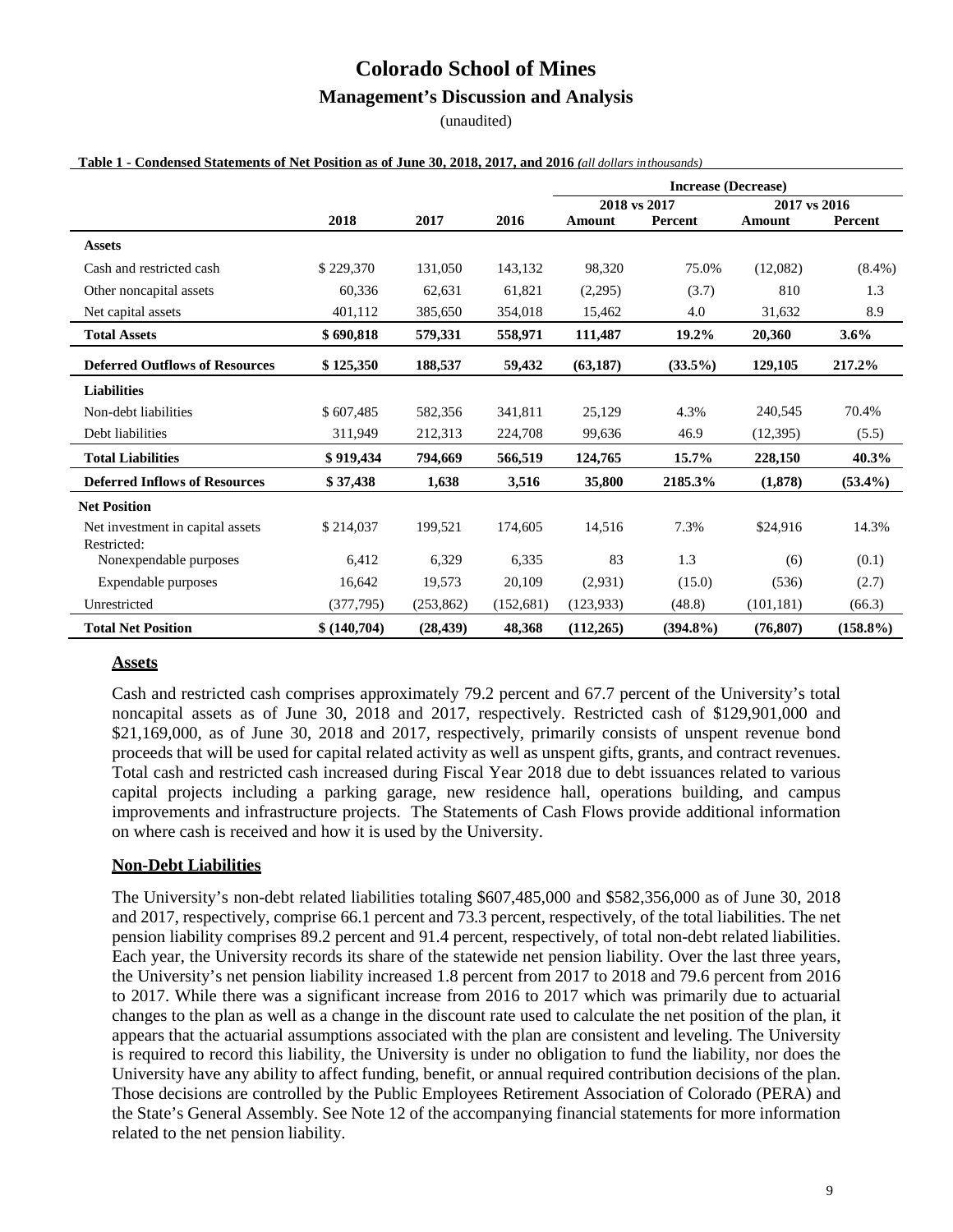(unaudited)

As a result of implementing Governmental Accounting Standards Board Statement No. 75, *Reporting for Other Post-Employment Benefits Other Than Pensions (OPEB)* in Fiscal Year 2018, the University recorded as a liability, its proportionate share of the PERA retiree healthcare costs. PERA subsidizes a portion of a PERA retiree's healthcare costs and it is this subsidy that is categorized as an OPEB liability. Colorado PERA's unfunded liability for OPEB as of December 31, 2017 was \$1.3 billion and Mines share of that liability is \$12.4 million. See Note 13 of the accompanying financial statements for more information related to the OPEB liability.

Unearned tuition and fees represent cash collected for the summer term that extends beyond the end of the fiscal year. Unearned sponsored project revenue represents amounts paid by grantors and contractors for which the University has not yet met all of the requirements for revenue recognition. These amounts will be recognized as revenue in future periods after all requirements have been satisfied. See Note 8 for additional information on the University's unearned revenues.

The non-debt related liabilities increased from 2017 to 2018 and from 2016 to 2017 due mainly to the increase in net pension liability of \$9,628,000 and \$235,940,000, respectively.

### **Net Position**

A portion of the University's net position has restrictions imposed by external parties, such as donors, or are invested in capital assets (property, plant, and equipment) and are therefore not immediately available to spend. To help understand these restrictions, the University's net position is shown in four categories.

- The largest category of net position relates to the University's net investment in capital assets. This consists of the University's capital assets less accumulated depreciation and related debt issued to fund the purchase or construction of those assets. This amount represents the University's investments in campus facilities and equipment that is necessary to carry out the teaching, research, and student centered mission of the University. The increases in each of the past three years reflect the University's commitment to improving the students' on campus experience through new and renovated student and academic facilities along with various infrastructure improvements. Additional discussion on the University's capital activity is included in the Capital Assets and Debt Management section of this discussion and analysis.
- Net position restricted for nonexpendable purposes represents gift funds received from donors whereby the donor has specified the original principal be set aside for perpetual investment (endowment) with a set amount of spendable distribution based on University policy. The majority of the endowment assets benefiting the University are managed by the Foundation, which is a discretely presented component unit. See Note 1.
- Net position restricted for expendable purposes represents funds received for specific purposes, but for which the University is allowed to fully expend those funds in accordance with the purposes identified by the individual or entity providing the funds. This includes spendable distributions and accumulated undistributed earnings from the University's endowments.
- Unrestricted net position represents the amount available for spending for any appropriate and necessary purpose and are at the full discretion of management. In some instances, management or the Board has placed internal designations on the use of these funds. As discussed above, the negative unrestricted net position reflects the recording of the University's proportionate share of the statewide net pension and OPEB liabilities and the associated pension expenses beyond the University's annual required contributions. Table 2 – Unrestricted Net Position reflects the impact on the University's unrestricted net position of recording the net pension and OPEB liabilities and associated deferred outflows and inflows of resources.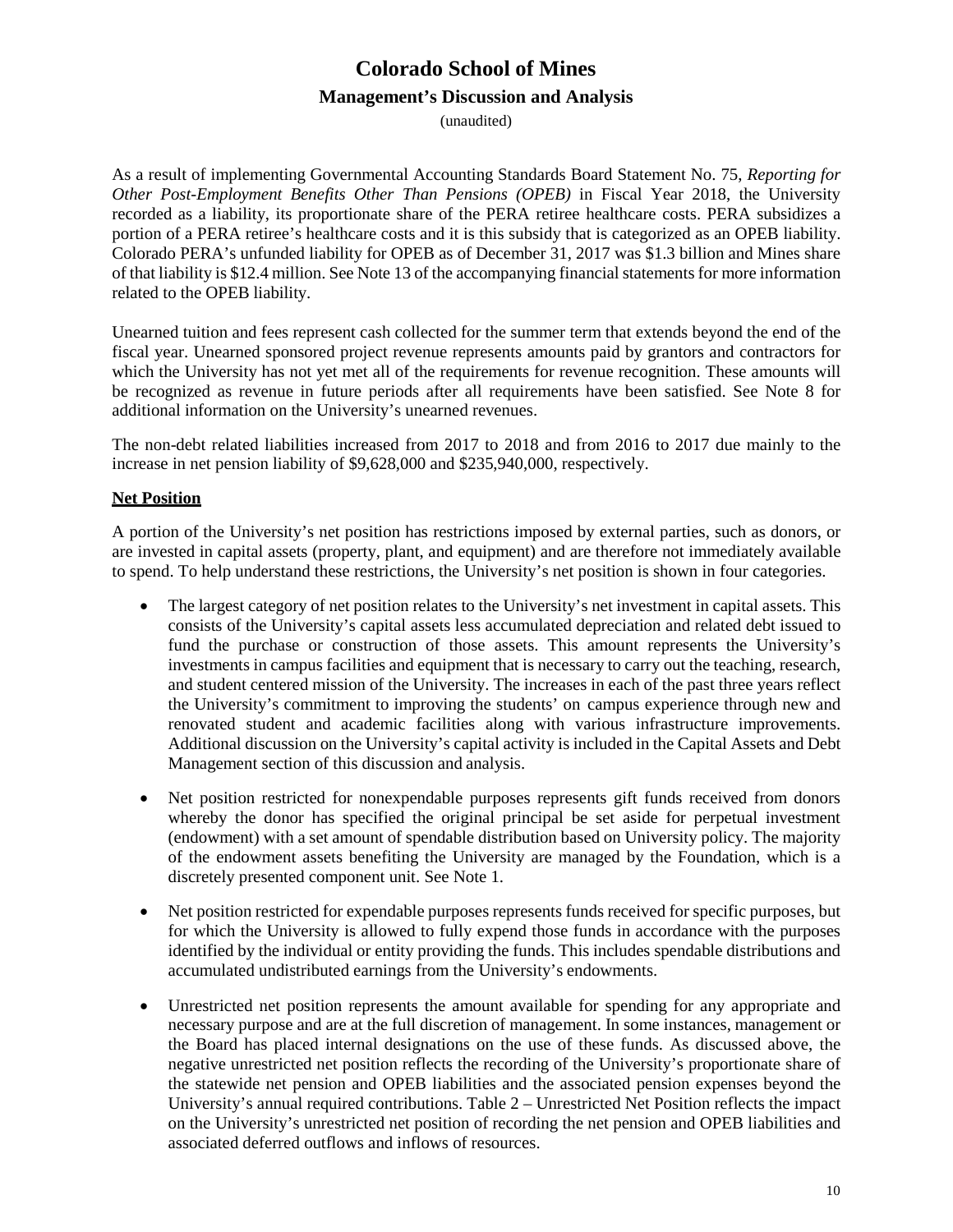(unaudited)

**Table 2 – Unrestricted Net Position** (*in thousands)*

|                                                                | 6/30/18       | 6/30/17    |
|----------------------------------------------------------------|---------------|------------|
| Unrestricted net position with pension and OPEB impact         | $$$ (377,795) | (253, 862) |
| Cumulative effect on unrestricted net position associated with |               |            |
| the net pension and OPEB liabilities                           | 478.705       | 360,662    |
| Unrestricted Net Position without Pension and OPEB Impact      | 100.910       | 106,800    |

Because the University is not required, and has no plans, to fund the net pension or OPEB liabilities, the unrestricted net position without the pension and OPEB impact is used for budgetary and operational purposes.

#### **Statements of Revenues, Expenses and Changes in Net Position**

Table 3 - Condensed Statements of Revenues, Expenses and Changes in Net Position presents the financial activity of the University during the fiscal year. A key component of these statements is the differentiation between operating and nonoperating activities. Operating revenues, such as tuition and auxiliary operations, are earned primarily by providing services to the students and various constituencies of the University. Operating expenses are incurred to provide services, primarily instruction and research, or acquire goods necessary to carry out the mission of the University for which the University earns operating revenues. Nonoperating revenues are received when goods or services are not directly provided and include contributions, investment income, federal interest subsidies, and Pell grant revenue. Nonoperating expenses include interest on long term debt, bond issuance costs, and gains/losses on disposals of assets.

|                                                  |             |            | <b>Increase (Decrease)</b> |              |             |              |                          |
|--------------------------------------------------|-------------|------------|----------------------------|--------------|-------------|--------------|--------------------------|
|                                                  |             |            |                            | 2018 vs 2017 |             | 2017 vs 2016 |                          |
|                                                  | 2018        | 2017       | 2016                       | Amount       | Percent     | Amount       | Percent                  |
| Operating revenues                               | \$234,373   | 222,108    | 219,075                    | 12,265       | 5.5%        | 3,033        | 1.4%                     |
| Operating expenses                               | 362,208     | 338,784    | 252,028                    | 23,424       | 6.9         | 86,756       | 34.4                     |
| <b>Operating Loss</b>                            | (127, 835)  | (116, 676) | (32, 953)                  | (11,159)     | (9.6)       | (83, 723)    | (254.1)                  |
| Net nonoperating revenues                        | 22,238      | 24,692     | 18,430                     | (2,454)      | (9.9)       | 6,262        | 34.0                     |
| <b>Loss Before Other Revenues</b>                | (105, 597)  | (91, 984)  | (14,523)                   | (13,613)     | (14.8)      | (77, 461)    | (533.4)                  |
| Other revenues                                   | 6,465       | 15,177     | 12,478                     | (8,712)      | (57.4)      | 2,699        | 21.6                     |
| <b>Increase (decrease) in Net Position</b>       | (99, 132)   | (76, 807)  | (2,045)                    | (22, 325)    | (29.1)      | (74, 762)    | (3655.8)                 |
| Net Position, beginning of year                  | (28, 439)   | 48,368     | 50,413                     | (76, 807)    | (158.8)     | (2,045)      | (4.1)                    |
| Adjustment for change in accounting<br>principle | (13, 133)   |            | $\overline{\phantom{a}}$   | (13, 133)    |             |              | $\overline{\phantom{a}}$ |
| Net Position, End of Year                        | \$(140,704) | (28, 439)  | 48,368                     | (112, 265)   | $(394.8\%)$ | (76, 807)    | $(158.8\%)$              |

**Table 3 - Condensed Statements of Revenues, Expenses and Changes in Net Position for Years Ended June 30, 2018, 2017, and 2016** *(all dollars in thousands)*

Table 4 - Operating and Nonoperating Revenues for the Years Ended June 30, 2018, 2017, and 2016 provides gross operating and nonoperating (noncapital) revenues by major sources. As Table 4 shows, the University's total operating revenues increased 5.5 percent and 1.4 percent for Fiscal Years 2018 and 2017, respectively, and net nonoperating revenues decreased 9.9 percent over last fiscal year and increased 34.0 percent from Fiscal Years 2016 to 2017.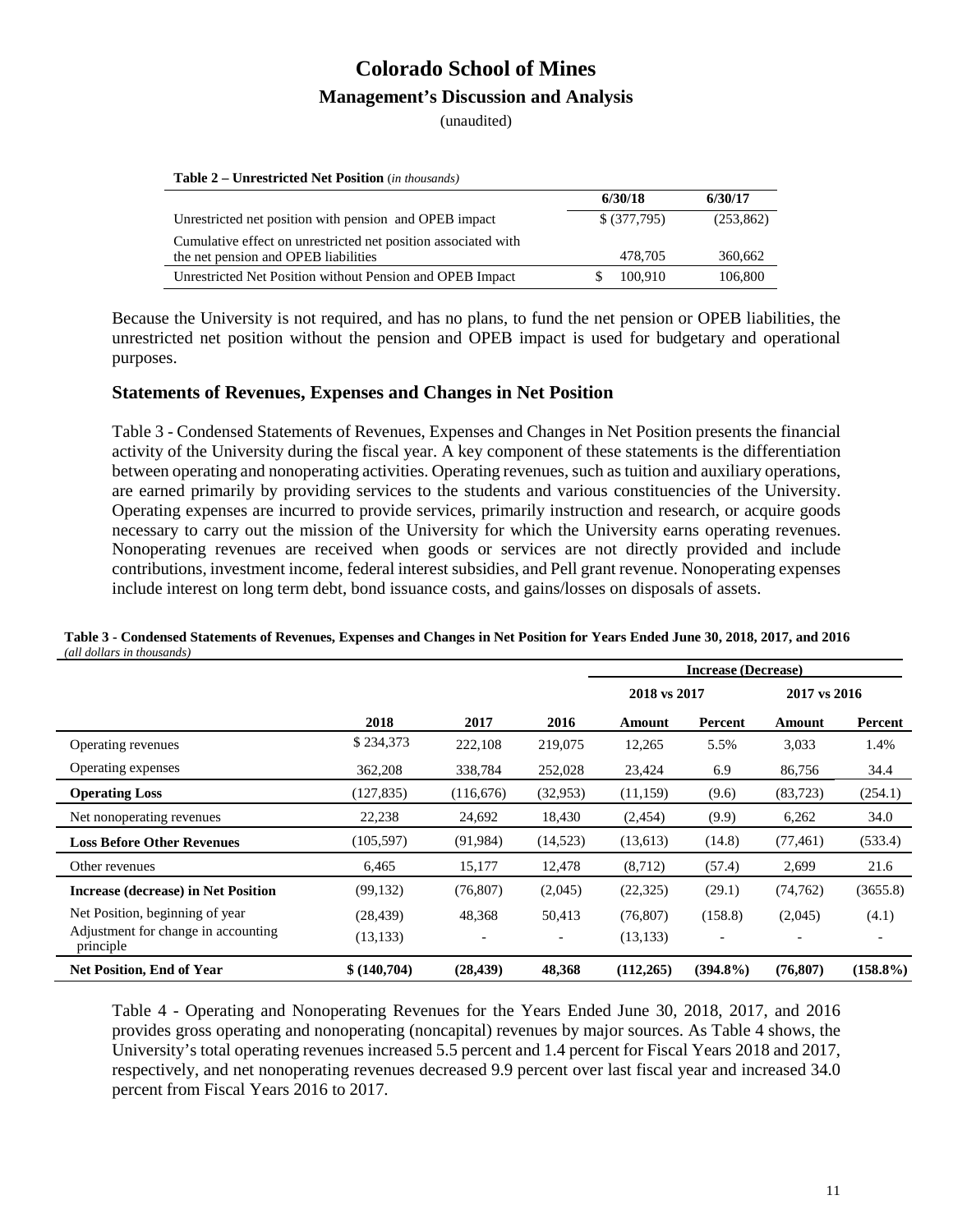### **Management's Discussion and Analysis**

(unaudited)

|                                    |           |         |         | <b>Increase (Decrease)</b> |         |              |         |
|------------------------------------|-----------|---------|---------|----------------------------|---------|--------------|---------|
|                                    |           |         |         | 2018 vs 2017               |         | 2017 vs 2016 |         |
|                                    | 2018      | 2017    | 2016    | Amount                     | Percent | Amount       | Percent |
| <b>Operating Revenues</b>          |           |         |         |                            |         |              |         |
| Student tuition and fees, net      | \$129,963 | 123,886 | 118,871 | 6,077                      | 4.9%    | 5,015        | 4.2%    |
| Grants and contracts               | 58,652    | 56,262  | 59,932  | 2,390                      | 4.2     | (3,670)      | (6.1)   |
| Fee-for-service                    | 15,043    | 14,706  | 14,390  | 337                        | 2.3     | 316          | 2.2     |
| Auxiliary enterprises, net         | 24,397    | 23,655  | 22,314  | 742                        | 3.1     | 1,341        | 6.0     |
| Other operating                    | 6,318     | 3,599   | 3,568   | 2,719                      | 75.6    | 31           | 0.9     |
| <b>Total Operating Revenues</b>    | 234,373   | 222,108 | 219,075 | 12,265                     | 5.5     | 3,033        | 1.4     |
| <b>Nonoperating Revenues</b>       |           |         |         |                            |         |              |         |
| State appropriations               | 3,659     | 3,351   | 2,898   | 308                        | 9.2     | 453          | 15.6    |
| Gifts                              | 19,254    | 20,346  | 19,931  | (1,092)                    | (5.4)   | 415          | 2.1     |
| Investment income, net             | 4,132     | 5,551   | (361)   | (1, 419)                   | (25.6)  | 5,912        | 1637.7  |
| Federal nonoperating               | 4,673     | 4,058   | 4,081   | 615                        | 15.2    | (23)         | (0.6)   |
| Other nonoperating, net            | 1,089     | 594     | 165     | 495                        | 83.3    | 429          | 260.0   |
| <b>Total Nonoperating Revenues</b> | 32,807    | 33,900  | 26,714  | (1,093)                    | (3.2)   | 7,186        | 26.9    |
| <b>Total Revenues (noncapital)</b> | \$267,180 | 256,008 | 245,789 | 11,172                     | 4.4%    | 10,219       | 4.2%    |

#### Table 4 - Operating and Nonoperating Revenues for Years Ended June 30, 2018, 2017, and 2016 (all dollars in thousands)

The University has experienced increases in most sources of operating revenues over the past three years. Student Tuition and Fees (net) increased 4.9 percent from Fiscal Year 2017 to 2018 due to tuition and fee increases. The increase in student tuition and fees reflects a combination of increases in tuition rates and enrollment (see Tables 13 and 14) which offset decreases experienced in the University's continuing education program.

Grants and Contracts revenue for Fiscal Year 2018 increased 4.2 percent over Fiscal Year 2017. The University remains committed to increasing its focus and national role as a research institution. In Fiscal Year 2018, the University secured research awards of \$58,652,000 compared to \$56,795,000 in Fiscal Year 2017 and \$60,200,000 in Fiscal Year 2016. The decrease in federal awards from Fiscal Year 2016 to Fiscal Year 2017 reflected the ongoing uncertainty at the federal level on the overall federal budget and the continued existence of certain federal agencies and programs. Approximately \$8 million of federal awards anticipated to be received in Fiscal Year 2017 were delayed until Fiscal Year 2018 due to this uncertainty. The increase in grants and contracts revenue from Fiscal Year 2017 to 2018 reflects the economic stabilization from the previous economic challenges in the oil and gas industry. The University continues to focus on securing funding from both federal and private industry sources as additional resources are focused towards research. Revenue from the Federal Government represents approximately 69.3 percent and 67.1 percent of total grants and contracts revenue for Fiscal Years 2018 and 2017, respectively. Revenue generated from grants and contracts benefit the University in that they generally allow for reimbursement of a portion of any related administrative and facility overhead costs. In Fiscal Years 2018 and 2017, the University received approximately \$12,019,000 and \$11,896,000, respectively, of such administrative and facility overhead costs reimbursements.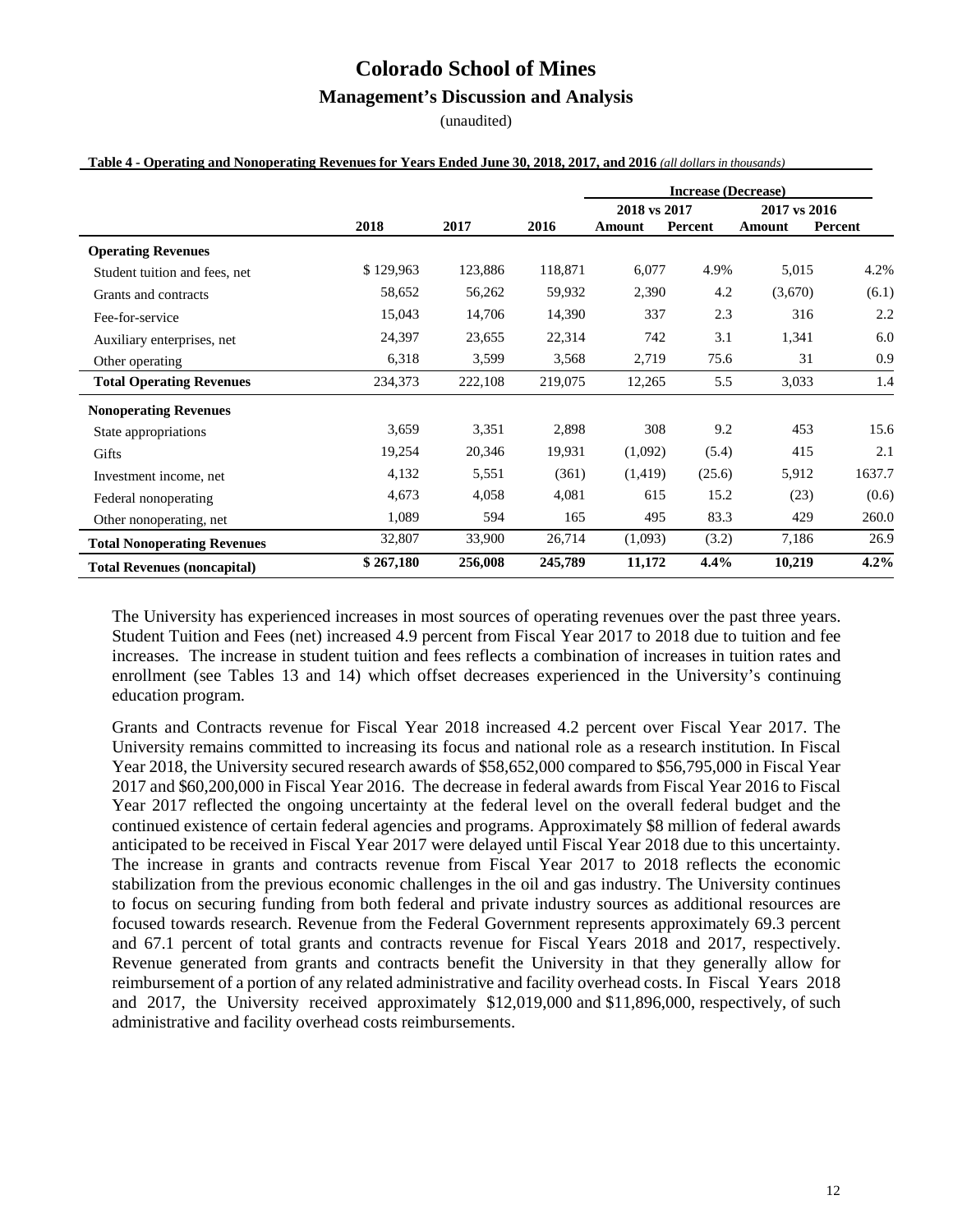(unaudited)

The University receives funding from the State of Colorado in two ways; (1) fee-for-service contracts with the Department of Higher Education and (2) stipends to qualified undergraduate students used to pay a portion of tuition. Funding in Fiscal Years 2018 and 2017 related to fee-for-service contracts increased by \$337,000 and \$316,000, respectively. The level of funding received from the State is dependent on the State's budgetary process and decisions.

The anticipated funding related to student stipends is incorporated into the University's student tuition rates. Table 5 – College Opportunity Fund (COF) – Undergraduate Student Stipends reflects the amount of COF stipends applied toward student accounts, the per credit hour stipend allotted per student approved by the State Legislature, and the total number of stipend eligible hours that students applied for during the past three years.

|                        | 2018        | 2017      | 2016      |
|------------------------|-------------|-----------|-----------|
| Student stipends       | \$6.442,000 | 5,933,000 | 6,157,000 |
| Stipend allotment      | \$77/hour   | \$75/hour | \$75/hour |
| Stipend eligible hours | 83.719.50   | 79,107.50 | 82,100.75 |

 **Table 5 – College Opportunity Fund – Undergraduate Student Stipends**

Nonoperating revenues can fluctuate from year to year due to the types of revenues being recognized.

Over the past three fiscal years, gift revenues, received primarily from the Foundation, has remained flat. The University has experienced fluctuations in investment income over the last three fiscal years due to continued fluctuations in the financial markets that impact the fair market value of the University's investments held by the Foundation and amounts held by the State Treasurer. The University experienced unrealized gains (losses) in Fiscal Years 2018, 2017, and 2016 of \$898,000, \$4,235,000, and (\$1,581,000), respectively. The realized investment income was \$3,699,000, \$1,792,000, and \$1,498,000, respectively, for this same periods. Federal nonoperating revenues consist of interest subsidies received for taxable Build America Bonds (BAB) issued by the University and financial aid received under the Pell program. The University received \$1,143,000, \$1,150,000, and \$1,161,000 in federal interest subsidies in Fiscal Years 2018, 2017, and 2016, respectively. The amount of federal subsidies is tied to the interest payments being made on the bonds. The decrease in revenue experienced during the past three years reflects the decrease in interest payments being made on the bonds. Revenues from the Pell program for Fiscal Years 2018, 2017, and 2016 were \$3,530,000, \$2,908,000, and \$2,921,000, respectively. Revenues fluctuate based on student activity in the Pell program each year.

The programmatic and natural classification uses of University resources are displayed in Table 6 **–** Operating Expenses by Function and Natural Classifications.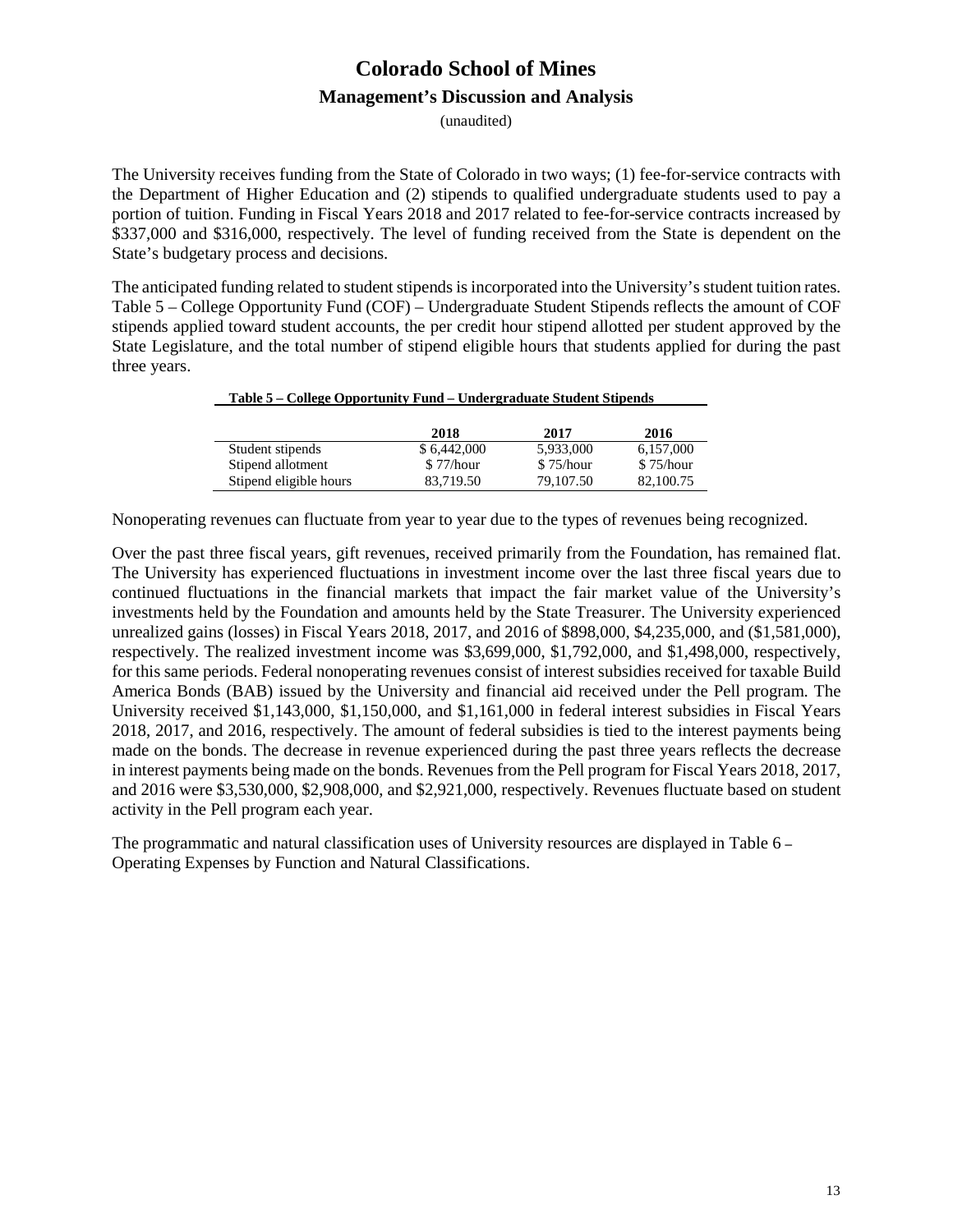#### **Management's Discussion and Analysis**

(unaudited)

| thousands)                         |           |         |         |              | <b>Increase (Decrease)</b> |               |         |
|------------------------------------|-----------|---------|---------|--------------|----------------------------|---------------|---------|
|                                    |           |         |         | 2018 vs 2017 |                            | 2017 vs 2016  |         |
|                                    | 2018      | 2017    | 2016    | Amount       | Percent                    | <b>Amount</b> | Percent |
| <b>By Functional Expense</b>       |           |         |         |              |                            |               |         |
| <b>Education and General</b>       |           |         |         |              |                            |               |         |
| Instruction                        | \$125,439 | 119,702 | 79,830  | 5,737        | 4.8%                       | 39,872        | 49.9%   |
| Research                           | 61.679    | 61,034  | 48,891  | 645          | 1.1                        | 12,143        | 24.8    |
| Public service                     | 2,105     | 1,215   | 327     | 890          | 73.3                       | 888           | 271.6   |
| Academic support                   | 29,537    | 28,209  | 21,544  | 1,328        | 4.7                        | 6,665         | 30.9    |
| Student services                   | 11,996    | 10,941  | 8,242   | 1,055        | 9.6                        | 2,699         | 32.7    |
| Institutional support              | 38,037    | 34,867  | 23,339  | 3,170        | 9.1                        | 11,528        | 49.4    |
| Operation and maintenance of plant | 35,258    | 27,419  | 23,994  | 7,839        | 28.6                       | 3,425         | 14.3    |
| Scholarships and fellowships       | 1,042     | 1,381   | 1,177   | (339)        | (24.5)                     | 204           | 17.3    |
| <b>Total Education and General</b> | 305,093   | 284,768 | 207,344 | 20,325       | 7.1                        | 77,424        | 37.3    |
| Auxiliary enterprises              | 37,368    | 35,434  | 26,513  | 1,934        | 5.5                        | 8,921         | 33.6    |
| Depreciation and amortization      | 19,747    | 18,582  | 18,171  | 1,165        | 6.3                        | 411           | 2.3     |
| <b>Total Operating Expenses</b>    | \$362,208 | 338,784 | 252,028 | 23,424       | $6.9\%$                    | 86,756        | 34.4%   |
| <b>By Natural Classification</b>   |           |         |         |              |                            |               |         |
| Salaries and benefits              | \$269,892 | 254,386 | 168,674 | 15,506       | 6.1%                       | 85,712        | 50.8%   |
| Operating expenses                 | 72.569    | 65,816  | 65.183  | 6.753        | 10.3                       | 633           | 1.0     |
| Depreciation                       | 19,747    | 18,582  | 18,171  | 1,165        | 6.3                        | 411           | 2.3     |
| <b>Total Operating Expenses</b>    | \$362,208 | 338,784 | 252,028 | 23,424       | 6.9%                       | 86,756        | 34.4%   |

**Table 6 - Operating Expenses by Function and Natural Classifications for Years Ended June 30, 2018, 2017, and 2016** *(all dollars in thousands)*

Total operating expenses increased by 6.9 percent from Fiscal Year 2017 to 2018 and by 34.4 percent from Fiscal Year 2016 to 2017. The increases in the past two years are attributed to the following:

- Increases in salaries in support of the teaching and research missions and the administration of the University. The salary increases of \$4,918,000 results from a combination of merit increases and hiring new faculty and staff to address operational demands.
- Increases in benefit related expenses. In Fiscal Year 2018, the University recorded \$104,926,000 of pension related expenses compared to \$100,188,000 for Fiscal Year 2017. These pension related expenses impact most of the functional expense categories. With the implementation of GASB Statement No. 75, the University recorded an expense of \$13,116,000 of OPEB related expenses which impacts most of the functional expense categories similarly to the pension related expenses.
- Increased depreciation expense as the University continues its investment in new buildings and improved infrastructure.

Excluding the impact of recording pension and OPEB expenses related to the net pension and OPEB liabilities described in the second bullet above, total operating expenses increased by 9.4 percent from Fiscal Year 2017 to Fiscal Year 2018 and 1.3 percent from Fiscal Year 2016 to Fiscal Year 2017.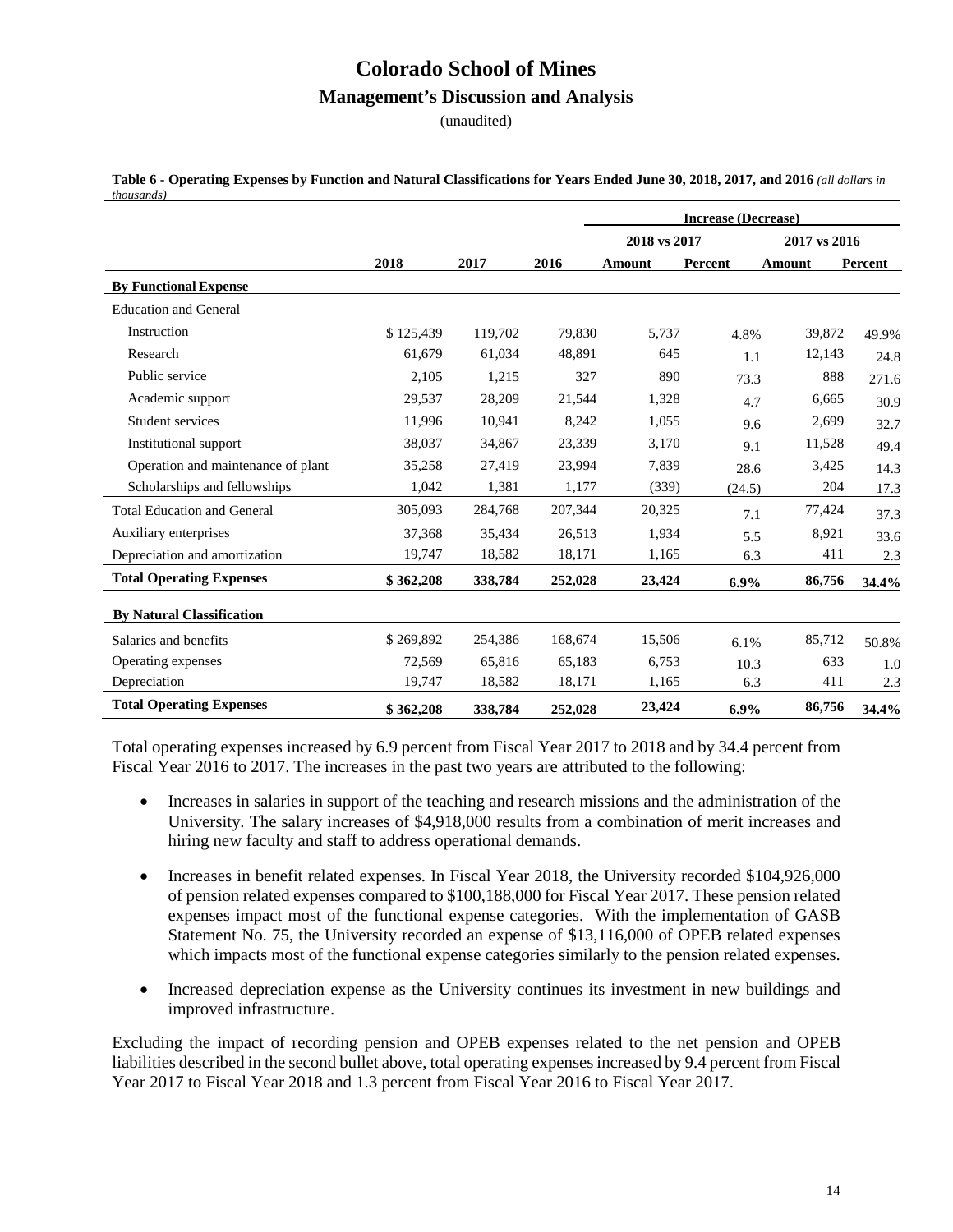(unaudited)

The amounts reported for scholarships and fellowships expenses do not reflect the actual resources dedicated to student aid. The majority of the University's financial aid resources are applied to the students' accounts, which do not result in a disbursement to the student. Financial aid applied to student accounts are netted against tuition and fee revenue as scholarship allowance. The University's total financial aid resources benefiting students were \$35,823,000, \$31,412,000, and \$28,915,000, in Fiscal Years 2018, 2017, and 2016, respectively.

### **Capital Assets and Debt Management**

As indicated in Table 7 **-** Capital Asset Categories, the University's capital assets consist of land, works of art, construction in progress, land improvements, buildings and improvements, software, equipment, library materials, and intangible assets with a gross book value of \$642,790,000, \$610,596,000, and \$562,555,000 at June 30, 2018, 2017 and 2016, respectively. Accumulated depreciation on depreciable assets totaled \$241,678,000, \$224,946,000, and \$208,537,000, respectively. The University continues to invest in academic and auxiliary facilities to enhance the educational and campus experience for students. During the construction of a project, costs are accumulated in construction in progress. Upon completion of the project, the costs are moved out of construction in progress into the appropriate asset classification.

|                                 |           |         |         | <b>Increase (Decrease)</b> |         |                          |         |
|---------------------------------|-----------|---------|---------|----------------------------|---------|--------------------------|---------|
|                                 |           |         |         | 2018 vs 2017               |         | 2017 vs 2016             |         |
|                                 | 2018      | 2017    | 2016    | Amount                     | Percent | Amount                   | Percent |
| Land                            | \$8,935   | 8,811   | 7,652   | 124                        | 1.4%    | 1,159                    | 15.1%   |
| Works of Art                    | 202       | 202     | 187     |                            | 0.0     | 15                       | 8.0     |
| <b>Construction in Progress</b> | 32,209    | 64,671  | 31,403  | (32, 462)                  | (50.2)  | 33,268                   | 105.9   |
| Land Improvements               | 22,670    | 22,118  | 20,153  | 552                        | 2.5     | 1,965                    | 9.8     |
| Buildings & Improvements        | 485,863   | 424,470 | 416,748 | 61,393                     | 14.5    | 7,722                    | 1.9     |
| Software                        | 2,338     | 2,370   | 2,028   | (32)                       | (1.4)   | 342                      | 16.9    |
| Equipment                       | 77,348    | 74,944  | 71,509  | 2,404                      | 3.2     | 3,435                    | 4.8     |
| Library materials               | 12,625    | 12.410  | 12,275  | 215                        | 1.7     | 135                      | 1.1     |
| Intangible                      | 600       | 600     | 600     | $\overline{\phantom{a}}$   | 0.0     | $\overline{\phantom{a}}$ | $0.0\,$ |
| <b>Total Capital Assets</b>     | \$642,790 | 610,596 | 562,555 | 32,194                     | 5.3%    | 48,041                   | 8.5%    |

**Table 7 - Capital Asset Categories (before depreciation) as of June 30, 2018, 2017, and 2016** *(all dollars in thousands)*

During the past three years, the University has completed or began construction on the following capital projects:

#### Active Projects

- The CoorsTek Center for Applied Science and Engineering. The University completed a \$52,426,000 academic and research building that will bring together interdisciplinary instructors and researchers in biotechnology, materials characterization and nuclear engineering. This new facility will also serve as the new home for the University's Physics program and the College for Applied Science and Engineering. The project is funded through a significant private donation, a State appropriation, and University resources. The CoorsTek Center for Applied Science and Engineering was placed into service in January 2018.
- Charles and Ida Green Center (Green Center) Roof Replacement. This \$17,000,000 project is a complete removal and replacement of the approximately 44,000 square foot roof on the Green Center, including asbestos abatement, along with replacement of the major mechanical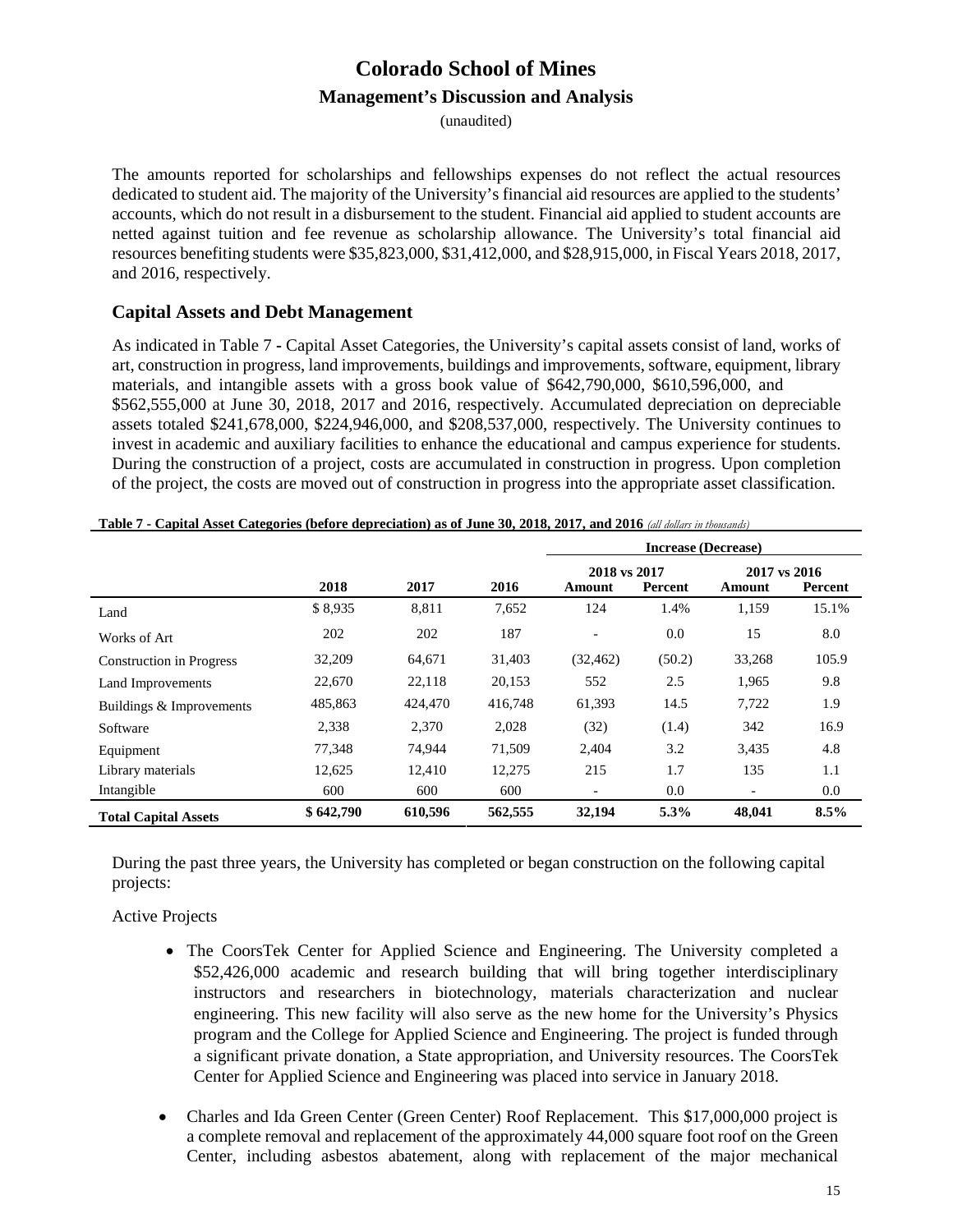### **Management's Discussion and Analysis**

(unaudited)

equipment in the building. The School of Mines has received a capital appropriation from the State of Colorado for 50% of the project costs. The anticipated completion date is August 2019.

- Charles and Ida Green Center (Green Center) Chiller. This \$8,600,000 project is to replace failing chillers and provide added capacity to the campus chilled water system. The anticipated completion date is August 2019.
- Operations Building. The \$8,000,000 project allows the consolidation of the Operations unit into one building to provide a centralized and efficient center. By consolidating Operations into a single building, campus space will be made available for additional academic use. The anticipated estimated completion date is June 2019.
- Residence Hall. This \$49,000,000 project allows for the construction of a residence hall of approximately 400 beds that is anticipated to open in the fall of 2020. The Residence Hall is Phase I of the University's housing expansion supporting the goal of housing 60% of the student body on campus. It will provide single occupancy (20%) and double occupancy (80%) for primarily freshman and sophomore students. The anticipated completion date is June 2020.
- Parking Garage. This \$15,000,000 project allows for the construction of a parking garage with a capacity of approximately 650 parking spaces. As the University continues to add new buildings, surface level parking around campus has decreased. In addition, changes in parking restrictions around the campus have further reduced available parking for the campus community. The anticipated completion date is September 2019.
- Parking Garage Wrap—Innovative Learning Space. This \$8,000,000 project allows for the construction of a 20,000 gross square feet (GSF) of office and classroom space surrounding the parking garage. The estimated completion date is September 2019.
- Campus Utility Infrastructure. This \$6,000,000 project allows for the University to upgrade its steam and chilled water distribution to service growing needs. Upgrading the campus utility infrastructure will provide additional capacity for campus growth. The anticipated completion date is August 2019.

A list of the larger on-going or planned capital projects is detailed in Table 8 – Current Capital Construction Projects. Further detail regarding capital asset activity can be found in Note 4.

| <b>Project Description</b>                       | <b>Financing Sources</b>                  | <b>Budget</b> |
|--------------------------------------------------|-------------------------------------------|---------------|
| Charles and Ida Green Center Roof<br>Replacement | State appropriation, University resources | \$17,000      |
| Charles and Ida Green Center Chiller             | Debt financing                            | 8,600         |
| <b>Operations Building</b>                       | Debt financing                            | 8,800         |
| Residence Hall                                   | Debt financing                            | 49,000        |
| Parking Garage and Academic Wrap                 | University resources, Debt financing      | 23,000        |
| Campus Infrastructure                            | Debt financing                            | 6,000         |

**Table 8 – Current Capital Construction Projects** *(inthousands)*

In addition to operating and nonoperating revenues, the University received capital revenues in the amount shown in Table 9 – Capital Revenues. The changes in capital appropriations and contributions from the State over the three years is related to the construction of the Charles and Ida Green Center Roof Replacement (\$8,500,000), the CoorsTek Center for Applied Science and Engineering (\$7,882,000) and the Heating Plant Renovation (\$2,162,000). At the end of Fiscal Year 2018, the University has received the \$1,870,000 related to the Charles and Ida Green Center Roof Replacement. At the end of Fiscal Year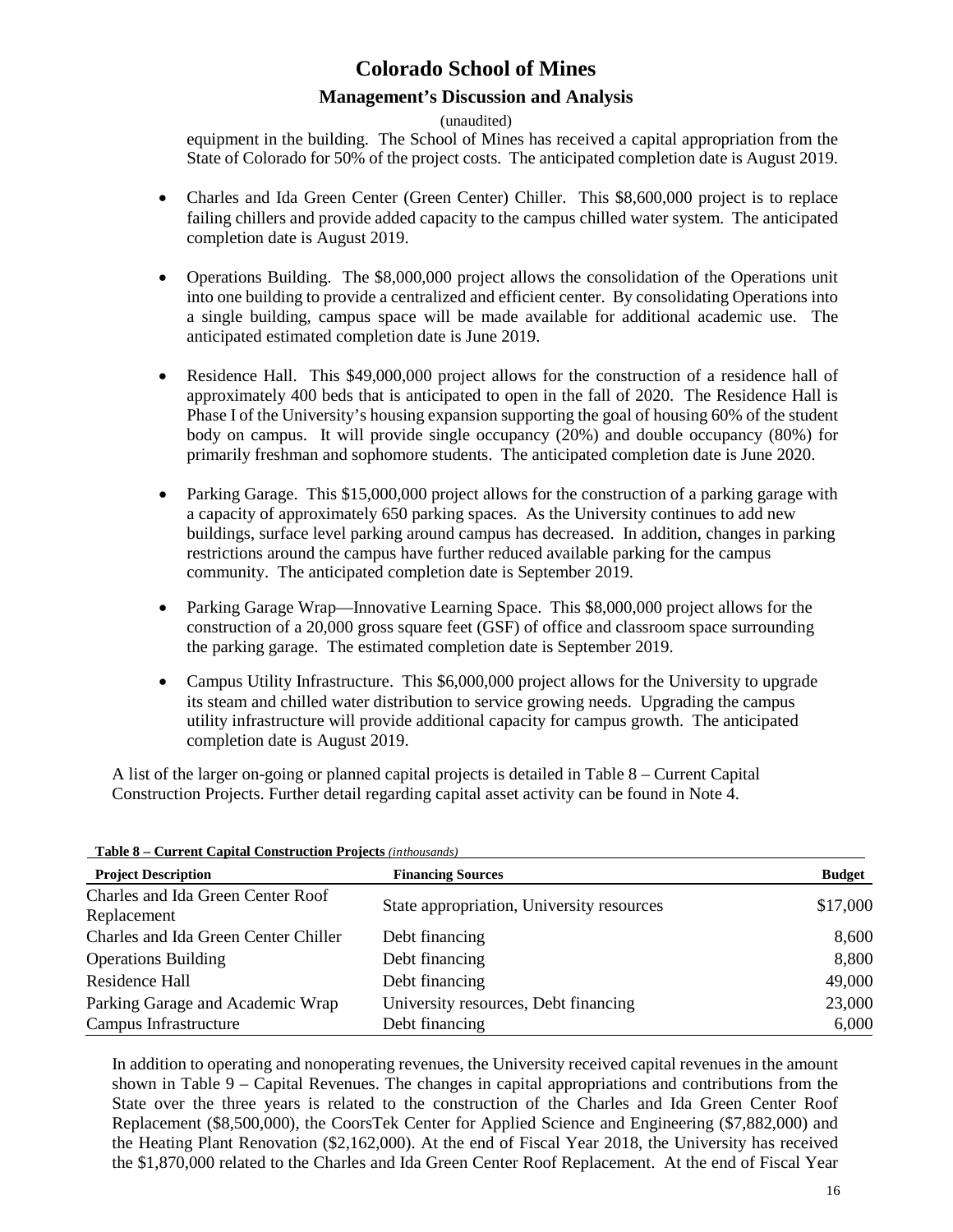### **Management's Discussion and Analysis**

(unaudited)

2017, the University received the full amount of State appropriations for the CoorsTek Center for Applied Science and Engineering and the Heating Plant Renovation, \$14,600,000 and \$6,500,000, respectively. In Fiscal Year 2018, the University received capital grants and gifts received from donations received to fund the CoorsTek Center for Applied Science and Engineering building, various projects related to the Clear Creek Athletic Complex, and to fund debt services on the Starzer Welcome Center.

Table 9 – Capital Revenues for the Years Ended June 30, 2018, 2017, and 2016 (all dollars in thousands)

|                                                            |         |        |        |                        | <b>Increase (Decrease)</b> |                        |           |
|------------------------------------------------------------|---------|--------|--------|------------------------|----------------------------|------------------------|-----------|
| <b>Revenue Classification</b>                              | 2018    | 2017   | 2016   | 2018 vs 2017<br>Amount | Percent                    | 2017 vs 2016<br>Amount | Percent   |
| Capital appropriations and<br>contributions from the State | \$1.870 | 9.441  | 10.044 | (7.571)                | $(80.2\%)$                 | (603)                  | $(6.0\%)$ |
| Capital grants and gifts                                   | 4.562   | 4.880  | 2.414  | (318)                  | (6.5)                      | 2.466                  | 102.2     |
| <b>Total Capital Revenues</b>                              | \$6,432 | 14.321 | 12.458 | (7,889)                | $(55.1\%)$                 | \$(1,863)              | 15.0%     |

Table 10 – Deferred Outflows/Inflows of Resources details the types and amounts of such activity. In accordance with accounting standards, the University is required to separately disclose the change in the fair market value of the interest rate swap. As of June 30, 2018, 2017, and 2016, the outstanding swap had a fair market value of \$(6,837,000), (\$9,251,000), and (\$13,222,000), respectively.

|--|

|                                             |          |         |                          | Increase (Decrease) |            |              |            |
|---------------------------------------------|----------|---------|--------------------------|---------------------|------------|--------------|------------|
|                                             |          |         |                          | 2018 vs 2017        |            | 2017 vs 2016 |            |
| <b>Type</b>                                 | 2018     | 2017    | 2016                     | Amount              | Percent    | Amount       | Percent    |
| Loss on bond refunding                      | \$12,519 | 12,975  | 14,012                   | (456)               | $(3.5\%)$  | (1,037)      | $(7.4\%)$  |
| Components of net pension liability         | 112,356  | 173.191 | 39.316                   | (60, 835)           | (35.1)     | 133,875      | 340.5      |
| Components of OPEB                          | 475      |         |                          | 475                 | 0.0        |              | 0.0        |
| <b>SWAP</b> valuation                       |          | 2.371   | 6.104                    | (2,371)             | (100.0)    | (3,733)      | (61.2)     |
| <b>Total Deferred Outflows of Resources</b> | 125,350  | 188,537 | 59,432                   | (63, 187)           | $(33.5\%)$ | 129,105      | 217.2%     |
| Components of net pension liability         | 36.102   | 1,638   | 3,516                    | 34.464              | 2104.0     | (1,878)      | $(53.4\%)$ |
| Components of OPEB                          | 1,223    |         | $\overline{\phantom{0}}$ | 1,223               | 100.0      |              | 0.0        |
| <b>SWAP Valuation</b>                       | 113      |         |                          | 113                 | 100.0      |              | 0.0        |
| <b>Total Deferred Inflows of Resources</b>  | \$37,438 | 1.638   | 3.516                    | 35,800              | 2185.3%    | (1.878)      | $(53.4\%)$ |

Certain amounts associated with recording the University's proportionate share of the net pension and OPEB liability are required to be reported as either a deferred outflow or deferred inflow of University resources. These deferred outflows or inflows of resources are amortized to expense over a period of years depending on the specific type. See Note 12 and the Required Supplementary Information for additional information.

The University's long-term obligations, both current and noncurrent portions, as shown in Table 11 – Long-Term Debt Categories, are comprised principally of various revenue bonds issued to finance construction of the capital assets discussed above. As of June 30, 2018, 2017, and 2016, bonds and capital leases payable of \$311,949,000, \$203,062,000, and \$211,486,000, respectively, were outstanding.

| Table 11 – Long-Term Debt Categories at June 30, 2018, 2017, and 2016 (all dollars in thousands) |
|--------------------------------------------------------------------------------------------------|
|--------------------------------------------------------------------------------------------------|

|                             |           |         |         | <b>Increase (Decrease)</b> |         |                        |           |  |  |
|-----------------------------|-----------|---------|---------|----------------------------|---------|------------------------|-----------|--|--|
| <b>Debt Type</b>            | 2018      | 2017    | 2016    | 2018 vs 2017<br>Amount     | Percent | 2017 vs 2016<br>Amount | Percent   |  |  |
| Revenue bonds               | \$311.941 | 203,008 | 211.389 | 108.933                    | 53.7%   | (8.381)                | $(4.0\%)$ |  |  |
| Capital leases              |           | 54      | 97      | (46)                       | (85.15) | (43)                   | (44.3)    |  |  |
| <b>Total Long Term Debt</b> | \$311,949 | 203,062 | 211.486 | 108.887                    | 53.6%   | (8, 424)               | $(4.0\%)$ |  |  |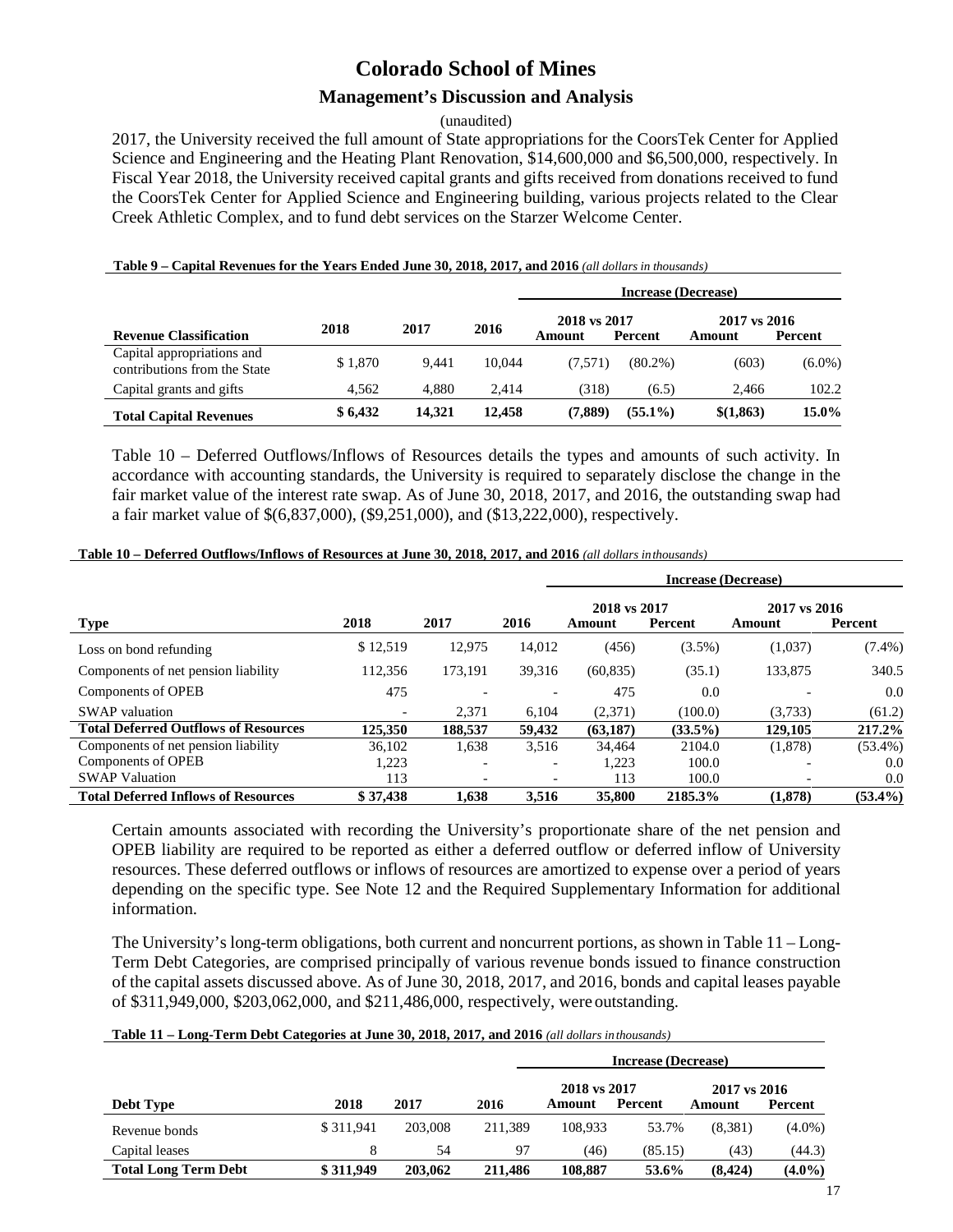### **Management's Discussion and Analysis**

(unaudited)

During Fiscal Year 2018, the University completed four debt issuances as shown in Table 12 – Fiscal Year 2017 Debt Issuances and Projects.

**Table 12 – Fiscal Year 2018 Debt Issuances and Projects** *(inthousands)*

| <b>Series</b>     | <b>Projects</b>                                         | <b>Total</b> |
|-------------------|---------------------------------------------------------|--------------|
|                   | Charles and Ida Green Center Roof Replacement           |              |
|                   | Charles and Ida Green Center Chiller                    |              |
| 2017A             | Campus Generators                                       | \$27,675     |
|                   | <b>Operations Building</b>                              |              |
|                   | Residence Hall                                          |              |
| 2017 <sub>B</sub> | Parking Garage and Academic Wrap                        | 71,880       |
|                   | Campus Utility Infrastructure                           |              |
| 2017C             | <b>Institutional Enterprise Revenue Refunding Bonds</b> | 35,030       |
| 2018A             | <b>Institutional Enterprise Revenue Refunding Bonds</b> | 37,885       |

Two of the University's outstanding bond issues qualify as Build America Bonds (BAB) and one qualifies as a Qualified Energy Conservation Bond (QECB). As such, the University expects to receive a cash subsidy payment from the United States Treasury, referred to as Federal Direct Payments, equal to a percentage of the interest payable on the bonds on or around each interest payment date.

### **Factors Impacting Future Periods**

The University's ability to maintain and improve the quality of academic programs, undertake new strategic initiatives, and meet its core mission and ongoing operational needs is impacted by many factors, principally by: student enrollment and the resulting tuition and fees revenue, research volume, the level of state support, and the University's largest expense, compensation costs.

Revenue increases in Fiscal Year 2019 will continue to be moderate. The University will see a slight increase in financial support from the State as well as a slight increase in its primary revenue source due to our moderating of tuition rate increases along with planned increases in undergraduate and graduate enrollment. For the 2018 fall semester, the University accepted more freshmen students and is putting plans in place to grow graduate enrollment. The University is experiencing a decrease in donations which is a reflection of what is occurring in the energy and commodities industries. These pressures have made it more difficult to manage the delicate balance of making strategic and critical investments while minimizing the impact on students and tuition.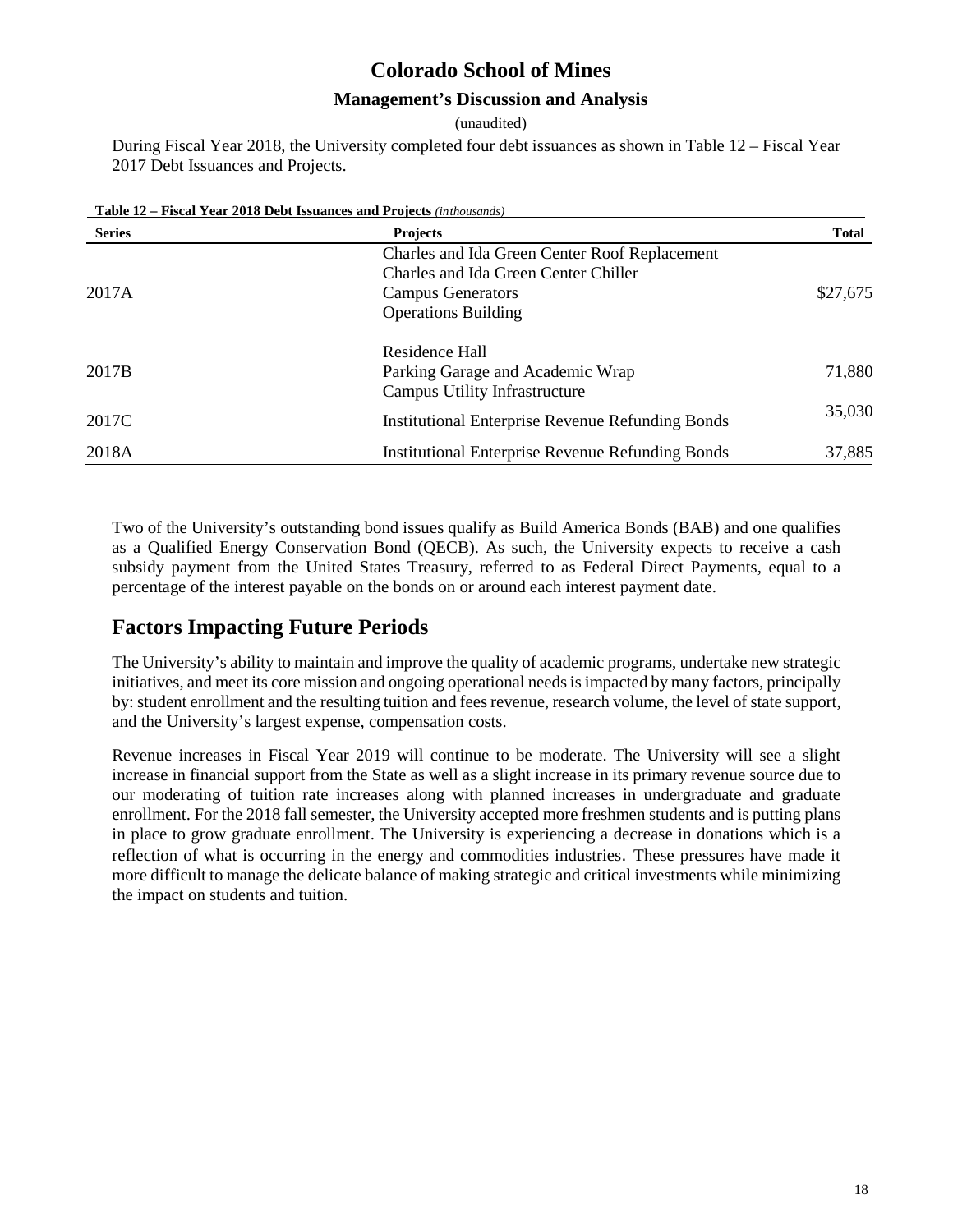### **Management's Discussion and Analysis**

#### (unaudited)

State funding in the form of a fee-for-service contract and student stipends is budgeted to increase 4.2 percent in Fiscal Year 2019. This compares to a 4.1 percent increase in Fiscal Year 2018 and a 0.4 percent increase in Fiscal Year 2017 as reflected in Table 13 **-** State Operating Support.

| <b>Fiscal Year</b> | State Support * | $\mathbf{D}\mathbf{u}\mathbf{u}\mathbf{v}$ $\mathbf{D}\mathbf{v}\mathbf{u}\mathbf{v}$ $\mathbf{D}\mathbf{u}\mathbf{v}$ and $\mathbf{u}\mathbf{v}$ are monoming<br><b>Total Operating</b><br><b>Revenues</b> | % of Total State Operating<br><b>Support to Total</b><br><b>Operating Revenues</b> |
|--------------------|-----------------|-------------------------------------------------------------------------------------------------------------------------------------------------------------------------------------------------------------|------------------------------------------------------------------------------------|
| $2019**$           | 22.397          | 263,658                                                                                                                                                                                                     | 8.5%                                                                               |
| 2018               | 21,485          | 234,373                                                                                                                                                                                                     | 9.2%                                                                               |
| 2017               | 20,639          | 222,108                                                                                                                                                                                                     | 9.3%                                                                               |
| 2016               | 20.547          | 219,075                                                                                                                                                                                                     | 9.4%                                                                               |

| Table 13 - State Operating Support (all dollars in thousands) |
|---------------------------------------------------------------|
|---------------------------------------------------------------|

\*State support includes a fee-for-service contract and student stipends funded from the College Opportunity Fund.

\*\*Fiscal Year 2019 Amount of State Support is based on amounts included in the State's Long Appropriation Act (Long Bill). Fiscal Year 2018 Total Operating Revenues is based on the University's Fiscal Year 2019 projected revenues.

To offset increases in operating costs, the University increased resident undergraduate tuition rates and nonresident undergraduate tuition rates for Fiscal Year 2019 by 3.0 percent. This compares to increases for Fiscal Year 2018 by 3.1 percent and 3.5 percent, respectively. Table 14 **-** Full Time Tuition and Room and Board Charges per Year, provides a trend of tuition and room and board charges for the academic years 2016 to 2019.

|                  | <b>Annual Full-time Undergraduate</b><br><b>Tuition Rates</b> |                      |               | <b>Annual Room and Board (avg.)</b> |                  |
|------------------|---------------------------------------------------------------|----------------------|---------------|-------------------------------------|------------------|
| Academic<br>Year | Residents*                                                    | <b>Non-residents</b> | <b>Double</b> | <b>Single</b>                       | <b>Meal Plan</b> |
| 2019             | \$16,650                                                      | 36,270               | 7.694         | 9.546                               | 5,678            |
| 2018             | 16.170                                                        | 35,220               | 6.632         | 8.230                               | 5,460            |
| 2017             | 15.690                                                        | 34,020               | 6.316         | 7.546                               | 5,332            |
| 2016             | 15.225                                                        | 32.700               | 5.362         | 6.668                               | 5.236            |

**Table 14 - Full Time Tuition and Room and Board Charges per Year** 

\* Reported net of student stipends

Tuition rates combined with enrollment changes have a significant impact on the University's ability to provide the quality of education expected by our students. Table 15 – Fall Enrollment Trends presents undergraduate, graduate and combined enrollments for each of the last three academic years.

|                  | Undergraduate Students |                      | Graduate Students |                  |                   | Total        |                  |                   |       |
|------------------|------------------------|----------------------|-------------------|------------------|-------------------|--------------|------------------|-------------------|-------|
| Academic<br>Year | <b>Residents</b>       | <b>Non-residents</b> | <b>Total</b>      | <b>Residents</b> | Non-<br>residents | <b>Total</b> | <b>Residents</b> | Non-<br>residents | Total |
| 2018             | 2.887                  | 2.037                | 4.924             | 588              | 500               | .088         | 3,475            | 2,537             | 6,012 |
| 2017             | 2,839                  | .967                 | 4.806             | 560              | 456               | .016         | 3,399            | 2,423             | 5,822 |
| 2016             | 2.896                  | .875                 | 4.771             | 560              | 478               | .038         | 3.456            | 2.353             | 5,809 |

Table 16 **–** Fall Semester Undergraduate Admissions Trends highlights the University's ability to attract freshmen students and transfer students. As demonstrated by Tables 15 and 16, the University continues to be very successful in attracting new students.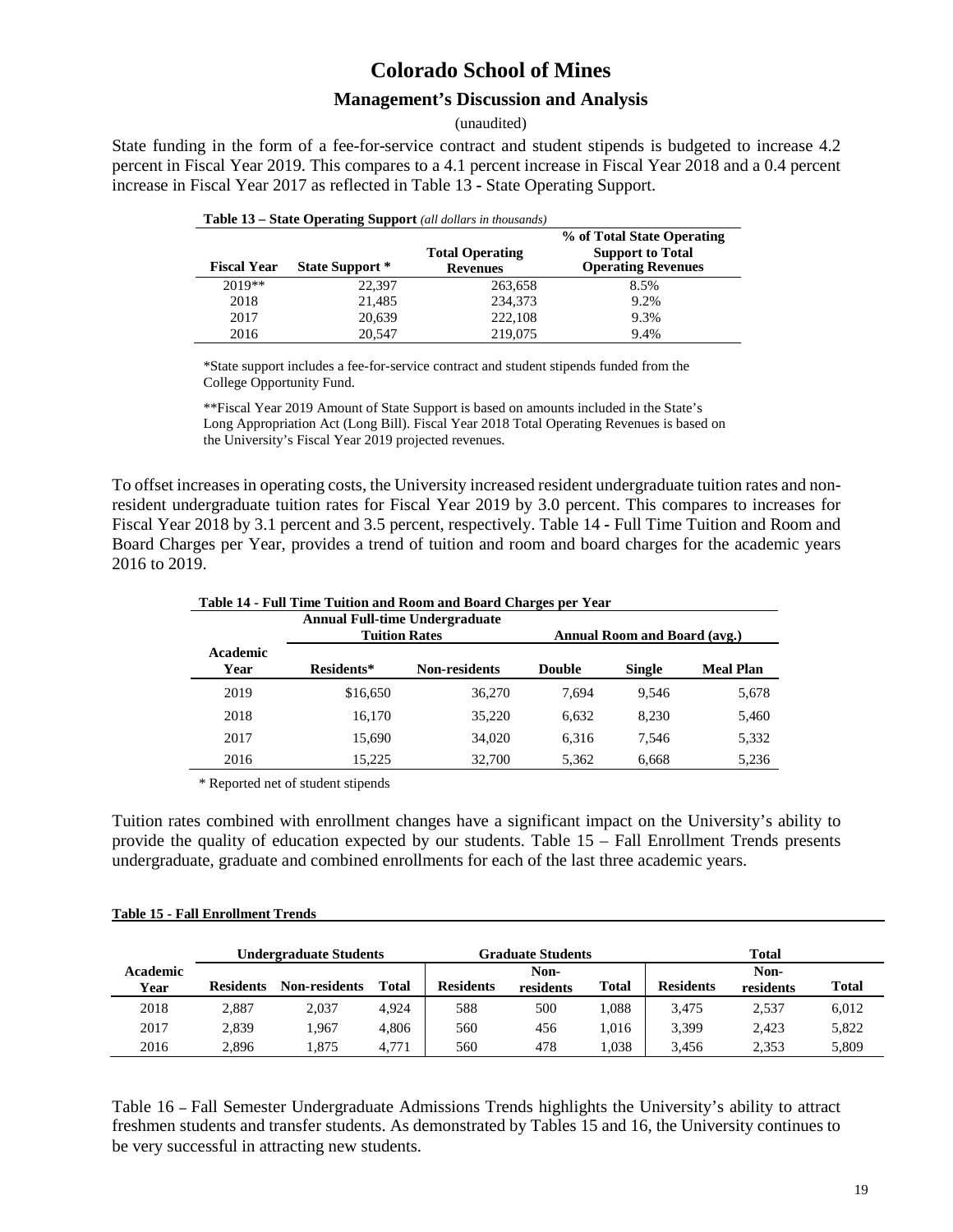(unaudited)

| <b>Table 16 - Fall Semester Undergraduate Admissions Trends</b> |                                |                           |                     |                            |                          |  |  |  |
|-----------------------------------------------------------------|--------------------------------|---------------------------|---------------------|----------------------------|--------------------------|--|--|--|
| <b>Fall of Year</b>                                             | Number of<br><b>Applicants</b> | <b>Number</b><br>Accepted | Percent<br>Accepted | <b>Number</b><br>Committed | <b>Percent Committed</b> |  |  |  |
| 2018                                                            | 13.282                         | 6.517                     | 49.1%               | 1.358                      | 20.8%                    |  |  |  |
| 2017                                                            | 11.171                         | 6.242                     | 55.9%               | 1.325                      | 21.2%                    |  |  |  |
| 2016                                                            | 12.794                         | 5.245                     | 41.0%               | 1.126                      | 21.5%                    |  |  |  |

#### *Financial Sustainability:*

In addition to steps taken to address revenues, the University continues to look at ways to control increases in operating costs. In January 2017, the University began offering an alternative retirement plan for newly hired academic and administrative faculty. The employer contribution to the Mines Defined Contribution Plan (MDCP) is 12 percent compared to the combined 20.15 percent required retirement contribution to PERA. Existing academic and administrative faculty were given a one-time irrevocable opportunity to move from PERA to the MDCP. All academic and administrative faculty hired starting January 1, 2017 that do not have at least one year of prior PERA service credit are enrolled in the MDCP. All academic and administrative faculty hired starting January 1, 2017 that have at least one year of prior PERA service credit have a one-time irrevocable option to either stay in PERA or enroll in the MDCP. The financial savings to the University are expected to increase significantly in future years as the workforce turns over and a larger percentage of academic and administrative faculty are part of the MDCP.

In addition, the University is very active in ensuring our energy sustainability which often results in financial savings. Through employing best practices in energy infrastructure and practices campus wide to ensuring that our core infrastructure systems are focused on energy and cost savings. In fiscal year 2018, the University transitioned from purchased steam to running our own heating plant which is yielding both energy and cost savings. Also in 2018, the University installed campus wide generators which is yielding a significant cost savings.

#### *Future Capital Projects:*

In a continued effort to improve the University's infrastructure and enhance the student experience in alignment with our strategic plan, Mines@150, the University has engaged in various capital projects that will result in additional financing.

*Residence Hall with a Private Developer.* In July 2018, the University entered into an agreement with a private developer in Golden, Colorado for a residence hall that is in alignment with the University's strategic vision to grow housing options for students. The University owns the land and the developer will design, build and finance the building with the University operating and maintaining it.

**Collaboration with the United States Geological Survey.** The University and the United States Geological Survey (USGS) signed an agreement in October 2018 that sets forth the respective organization's collaboration on science matters related to the minerals resources and the earth's subsurface. This collaboration will incorporate co-location of some functions of the USGS on the University's campus. The shared facility will be a 150,000+ GSF building that is occupied both by the University and the USGS at a possible cost in excess of \$120,000,000. Various financing options are being assessed including philanthropic opportunities and public/private partnerships, state appropriation, and University issued debt.

Given all of the economic conditions of the past few years, the University's financial health is wellpositioned. The University has made efforts to ensure that operating expense increases do not outpace operating revenue increases. This was achieved this year setting aside the impact of recording the net pension and OPEB liabilities. We continue to see strong enrollment, especially for undergraduate students and have been deliberately moderating our tuition increases. We have seen a recent increase in sponsored research from the federal government while continuing to experience a decline in our sponsored research from private industry. Philanthropic support has been stable as we recently ended a major fundraising campaign and begin to plan for a new campaign.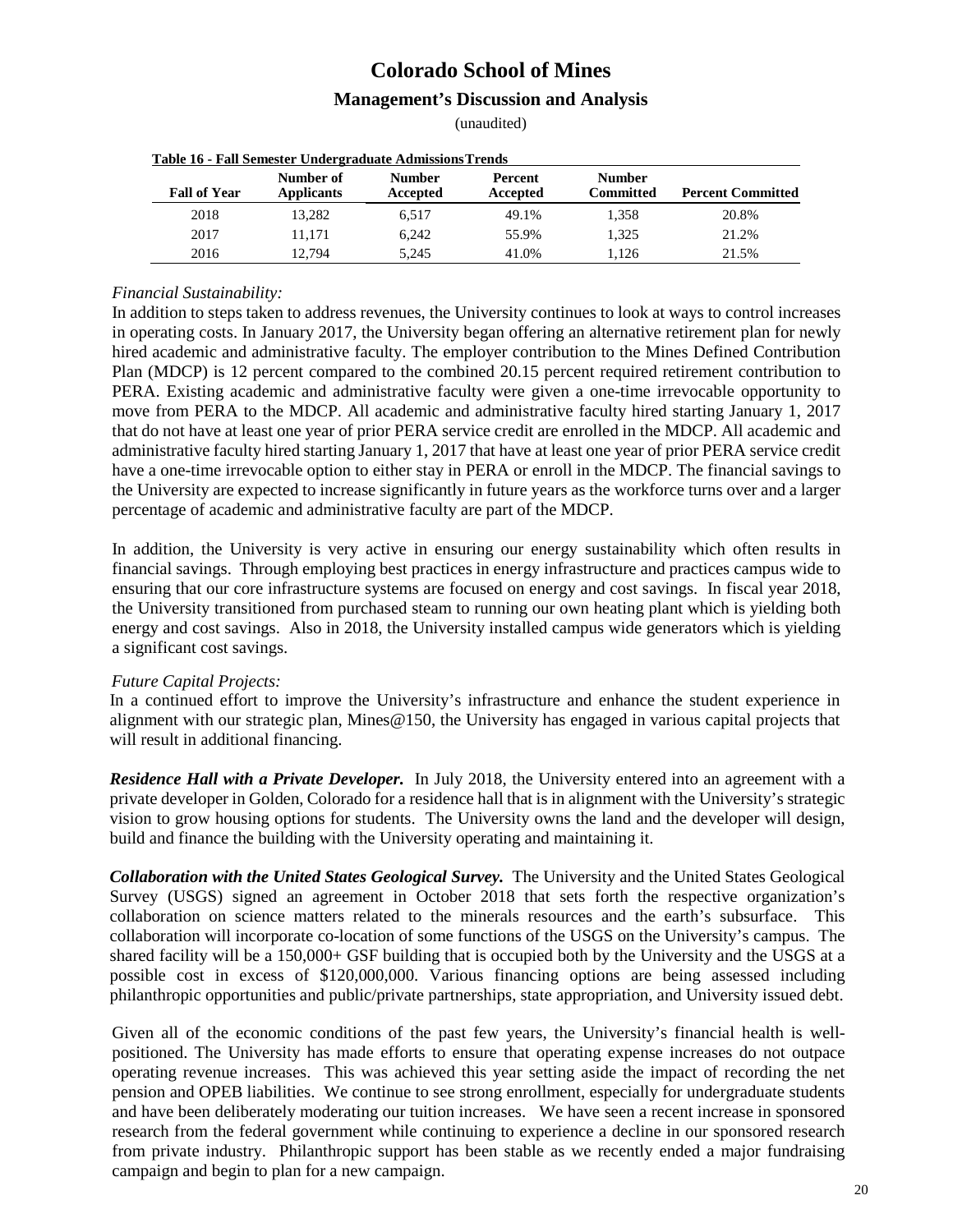(unaudited)

As the University looks forward, it must ensure that the human capital, physical infrastructure, and financial aid resources accommodates student academic and social needs and expectations, optimizes the professional opportunities for its faculty, fosters growth in research, and enhances business process, all with a single focus of being a world-class institution. The University's Fiscal Year 2019 budget was developed to devote resources to all of these strategic areas.

### **Requests for Information**

This financial report is designed to provide a general overview of the University's finances for all those with an interest in the University's finances. Questions concerning any other information provided in this report or requests for additional financial information should be addressed to the Department of Finance and Administration, 1500 Illinois Street, Golden, Colorado 80401-1887.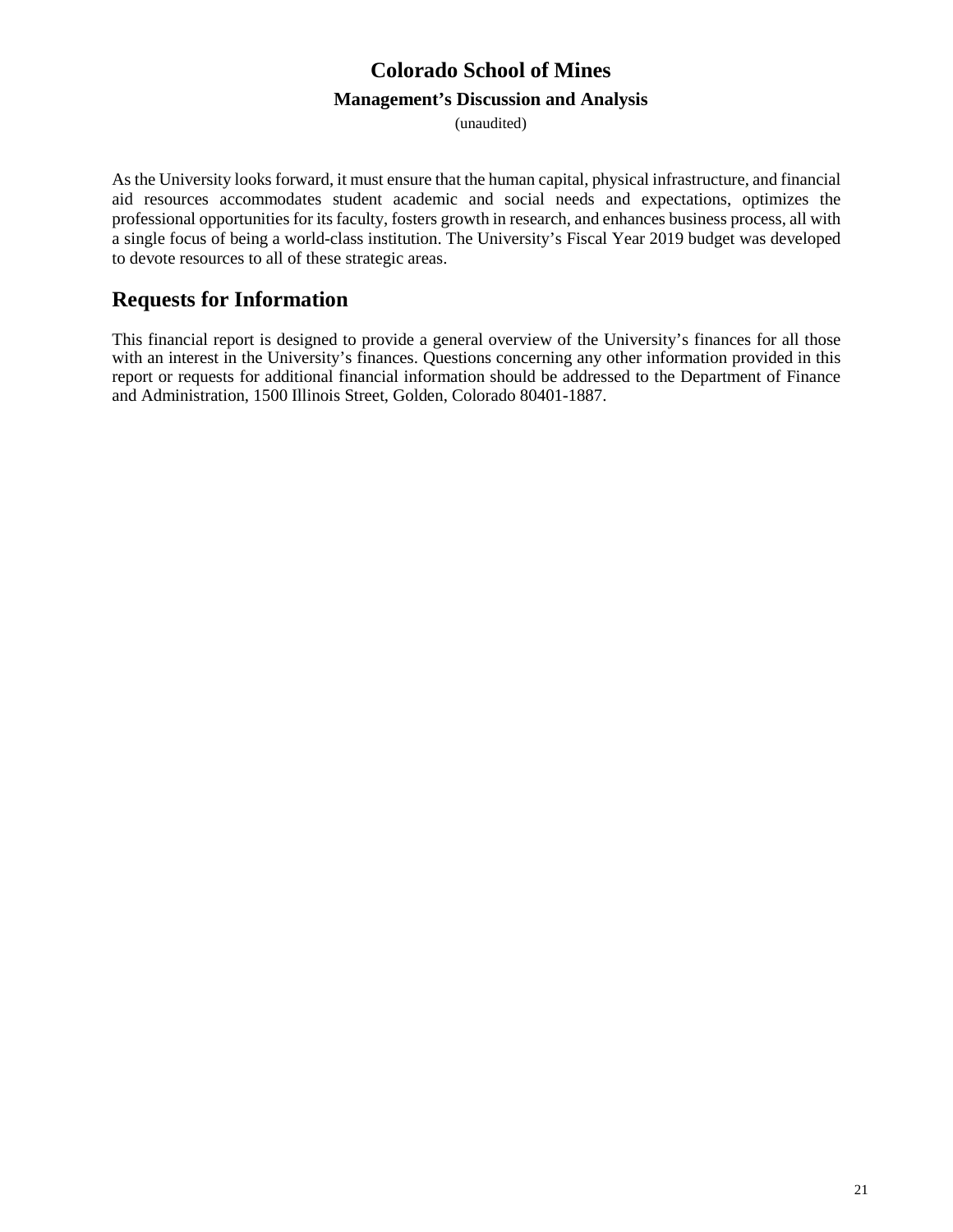### **Statements of Net Position**

June 30, 2018 and 2017 *(in thousands)*

|                                              | 2018         |                   |             | 2017                  |  |
|----------------------------------------------|--------------|-------------------|-------------|-----------------------|--|
|                                              | University   | Unit<br>Component | University  | <b>Component Unit</b> |  |
| <b>Assets</b>                                |              |                   |             |                       |  |
| <b>Current Assets</b>                        |              |                   |             |                       |  |
| Cash and cash equivalents                    | \$99,469     | 9,502             | \$109,881   | 10,626                |  |
| Short term investments                       |              | 163               |             | 162                   |  |
| Accounts and loans receivable, net           | 19,258       | 646               | 22,108      | 3,975                 |  |
| Other assets                                 | 1,734        |                   | 1,013       |                       |  |
| <b>Total Current Assets</b>                  | 120,461      | 10,311            | 133,002     | 14,763                |  |
| <b>Noncurrent Assets</b>                     |              |                   |             |                       |  |
| Restricted cash and cash equivalents         | 129,901      | 30                | 21,169      | 30                    |  |
| Investments                                  | 34,656       | 338,200           | 34,625      | 321,380               |  |
| Accounts and loans receivable                | 4,688        | 18,716            | 4,885       | 22,062                |  |
| Other assets                                 |              | 1,218             |             | 2,007                 |  |
| Capital assets, net                          | 401,112      |                   | 385,650     |                       |  |
| <b>Total Noncurrent Assets</b>               | 570,357      | 358,164           | 446,329     | 345,479               |  |
| <b>Total Assets</b>                          | \$690,818    | 368,475           | \$579,331   | 360,242               |  |
| <b>Deferred Outflows of Resources</b>        |              |                   |             |                       |  |
| Loss on bond refundings                      | 12,519       |                   | \$12,975    |                       |  |
| <b>SWAP Valuation</b>                        |              |                   | 2,371       |                       |  |
| Pension related                              | 112,356      |                   | 173,191     |                       |  |
| <b>OPEB</b> related                          | 475          | $\overline{a}$    |             |                       |  |
| <b>Total Deferred Outflows of Resources</b>  | \$125,350    | $\blacksquare$    | \$188,537   | $\blacksquare$        |  |
| <b>Liabilities</b>                           |              |                   |             |                       |  |
| <b>Current Liabilities</b>                   |              |                   |             |                       |  |
| Accounts payable and accrued liabilities     | \$16,877     | 1,933             | \$24,970    | 2,878                 |  |
| Accrued compensated absences                 | 596          |                   | 671         |                       |  |
| Unearned revenue                             | 15,758       |                   | 15,826      |                       |  |
| Bonds and leases payable                     | 8,643        |                   | 8,491       |                       |  |
| Other liabilities                            | 1,768        |                   | 1,227       |                       |  |
| <b>Total Current Liabilities</b>             | \$43,642     | 1,933             | \$51,185    | 2,878                 |  |
| <b>Noncurrent Liabilities</b>                |              |                   |             |                       |  |
| Accrued compensated absences                 | \$7,160      |                   | \$5,768     |                       |  |
| Bonds and leases payable                     | 303,306      |                   | 194,571     |                       |  |
| Interest rate swap agreement                 | 6,837        |                   | 9,251       |                       |  |
| Net pension liability                        | 541,843      |                   | 532,215     |                       |  |
| Net OPEB liability                           | 12,368       |                   |             |                       |  |
| Other liabilities                            | 4,278        | 43,983            | 1,679       | 44,551                |  |
| <b>Total Noncurrent Liabilities</b>          | \$875,792    | 43,983            | \$743,484   | 44,551                |  |
| <b>Total Liabilities</b>                     | \$919,434    | 45,916            | \$794,669   | 47,429                |  |
| <b>Deferred Inflows of Resources</b>         |              |                   |             |                       |  |
| <b>SWAP Valuation</b>                        | \$<br>113    |                   |             |                       |  |
| Pension related                              | 36,102       |                   | 1,638       |                       |  |
| <b>OPEB</b> related                          | 1,223        |                   |             |                       |  |
| <b>Total Deferred Inflows of Resources</b>   | \$<br>37,438 |                   | \$<br>1,638 | ٠                     |  |
| <b>Net Position</b>                          |              |                   |             |                       |  |
| Net investment in capital assets             | \$214,037    |                   | \$199,521   |                       |  |
| <b>Restricted for nonexpendable purposes</b> |              |                   |             |                       |  |
| Instruction                                  | 3,360        |                   | 3,360       |                       |  |
| Scholarships and fellowships                 | 2,051        | 91,571            | 2,051       | 86,671                |  |
| Other                                        | 1,001        | 91,067            | 918         | 89,344                |  |
| Total restricted for nonexpendable purposes  | \$ 6,412     | 182,638           | \$6,329     | 176,015               |  |
| <b>Restricted for expendable purposes</b>    |              |                   |             |                       |  |
| Scholarships and fellowships                 | \$4,590      | 48,537            | 4,267       | 46,843                |  |
| Loans                                        | 1,405        | 1,691             | 4,422       | 1,678                 |  |
| Research                                     | 5,447        | 1,723             | 4,890       | 2,663                 |  |
| Capital projects                             | 1,441        | 8,342             | 1,911       | 7,091                 |  |
| Other                                        | 3,759        | 48,398            | 4,083       | 50,381                |  |
| Total restricted for expendable purposes     | 16,642       | 108,691           | 19,573      | 108,656               |  |
| Unrestricted                                 | (377, 795)   | 31,230            | (253, 862)  | 28,142                |  |
| <b>Total Net Position</b>                    | \$(140,704)  | 322,559           | \$ (28,439) | 312,813               |  |

*The accompanying notes are an integral part of the financial statements* 22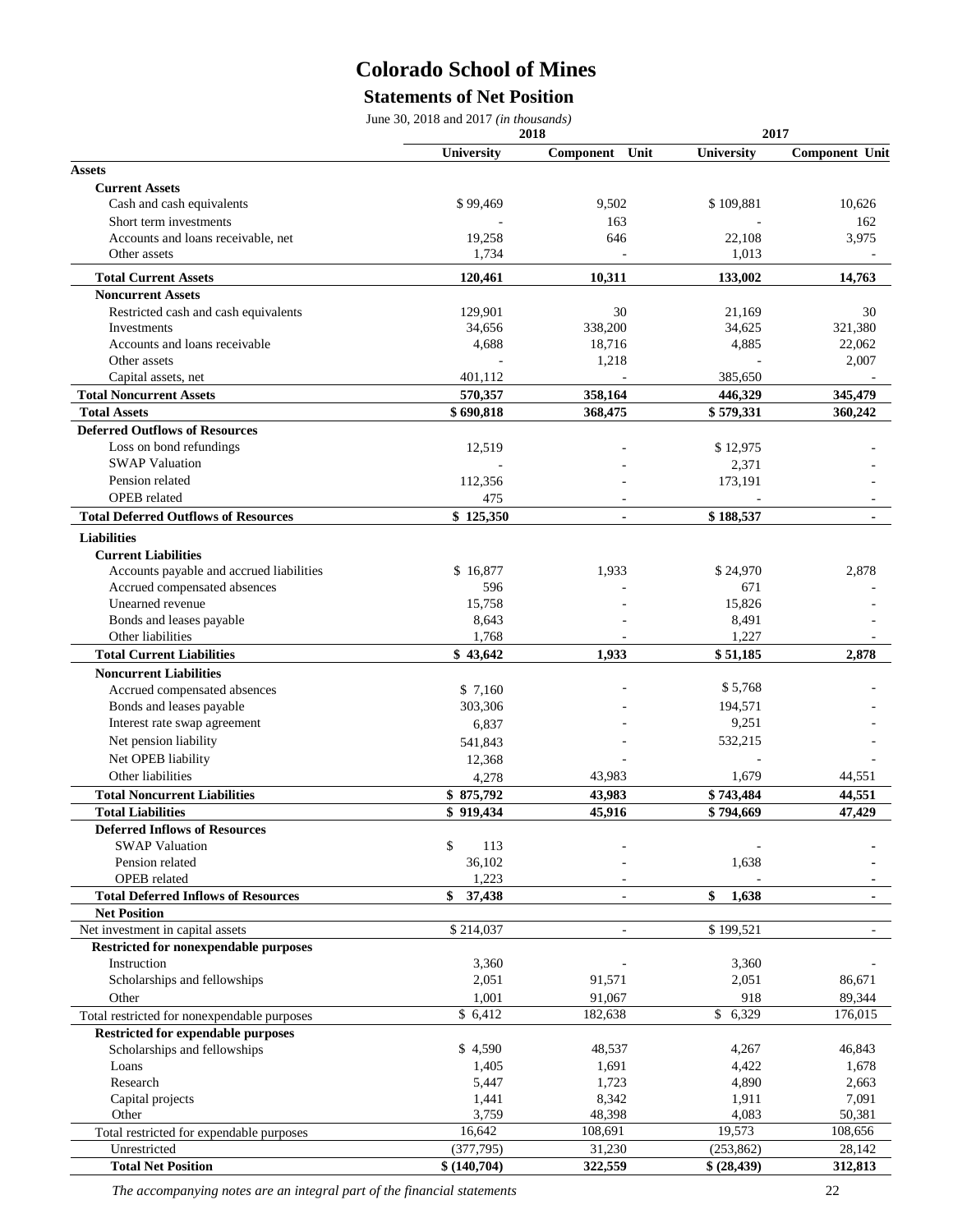### **Statements of Revenues, Expenses and Changes in Net Position**

Years Ended June 30, 2018 and 2017 *(in thousands)*

|                                                                | 2018        |                   | 2017        |                |  |
|----------------------------------------------------------------|-------------|-------------------|-------------|----------------|--|
|                                                                | University  | Unit<br>Component | University  | Component Unit |  |
| <b>Operating Revenues</b>                                      |             |                   |             |                |  |
| Tuition and fees, (net of scholarship allowance of \$35,159 in |             |                   |             |                |  |
| 2018 and \$30,982 in 2017)                                     | \$129,963   |                   | \$123,886   |                |  |
| Fee-for-service                                                | 15,043      |                   | 14,706      |                |  |
| Federal grants and contracts                                   | 40,627      |                   | 37,750      |                |  |
| State grants and contracts                                     | 4,729       |                   | 4,772       |                |  |
| Nongovernmental grants and contracts                           | 13,296      |                   | 13,740      |                |  |
| Auxiliary enterprises, (net of scholarship allowance           |             |                   |             |                |  |
| of \$664 in 2018 and \$430 in 2017)                            | 24,397      |                   | 23,655      |                |  |
| Contributions                                                  |             | 13,355            |             | 14,509         |  |
| Other operating revenues                                       | 6,318       | 3,326             | 3,599       | 2,862          |  |
| <b>Total Operating Revenues</b>                                | \$234,373   | 16,681            | \$222,108   | 17,371         |  |
| <b>Operating Expenses</b>                                      |             |                   |             |                |  |
| <b>Education and General</b>                                   |             |                   |             |                |  |
| Instruction                                                    | \$125,439   |                   | \$119,702   |                |  |
| Research                                                       | 61,679      |                   | 61,034      |                |  |
| Public service                                                 | 2,105       |                   | 1,215       |                |  |
| Academic support                                               | 29,537      |                   | 28,209      |                |  |
| Student services                                               | 11,996      |                   | 10,941      |                |  |
| Institutional support                                          | 38,037      | 29,644            | 34,867      | 30,710         |  |
| Operation and maintenance of plant                             | 35,258      |                   | 27,419      |                |  |
| Scholarships and fellowships                                   | 1,042       |                   | 1,381       |                |  |
| <b>Total Education and General</b>                             | 305,093     | 29,644            | 284,768     | 30,710         |  |
| Auxiliary enterprises                                          | 37,368      |                   | 35,434      |                |  |
| Depreciation and amortization                                  | 19,747      |                   | 18,582      |                |  |
| <b>Total Operating Expenses</b>                                | \$362,208   | 29,644            | \$338,784   | 30,710         |  |
| <b>Operating Loss</b>                                          | \$(127,835) | (12, 963)         | \$(116,676) | (13, 339)      |  |
| <b>Nonoperating Revenues (Expenses)</b>                        |             |                   |             |                |  |
| State appropriations, non-capital                              | \$3,659     |                   | \$3,351     |                |  |
| Contributions from the Foundation                              | 18,781      |                   | 19,135      |                |  |
| Contributions                                                  | 473         |                   | 1,211       |                |  |
| Investment income, net                                         | 4,132       | 22,709            | 5,551       | 42,508         |  |
| Interest on debt                                               | (9,230)     |                   | (8, 878)    |                |  |
| Federal nonoperating revenue                                   | 4,673       |                   | 4,058       |                |  |
| Other nonoperating expenses                                    | (1, 339)    |                   | (330)       |                |  |
| Other nonoperating revenue                                     | 1,089       |                   | 594         |                |  |
| <b>Net Nonoperating Revenues (Expenses)</b>                    | \$22,238    | 22,709            | \$24,692    | 42,508         |  |
| <b>Income (Loss) Before Other Revenues</b>                     | \$(105,597) | 9,746             | \$ (91,984) | 29,169         |  |
| Capital appropriations and contributions from State            | \$1,870     |                   | \$9,441     |                |  |
| Capital grants and gifts                                       | 4,562       |                   | 4,880       |                |  |
| Additions to permanent endowments                              | 33          |                   |             |                |  |
| Settlement proceeds                                            |             |                   | 856         |                |  |
| <b>Total Other Revenues</b>                                    | \$6,465     |                   | \$15,177    |                |  |
| <b>Increase (Decrease) in Net Position</b>                     | (99, 132)   | 9,746             | (76, 807)   | 29,169         |  |
| Net Position, Beginning of Year                                | (28, 439)   | 312,813           | 48,368      | 283,644        |  |
| Adjustment for change in accounting principle                  | (13, 133)   |                   |             |                |  |
| Net Position, Beginning of Year Restated                       | (41, 572)   | 312,813           | 48,368      | 283,644        |  |
|                                                                |             |                   |             |                |  |
| Net Position, End of Year                                      | \$(140,704) | 322,559           | \$ (28,439) | 312,813        |  |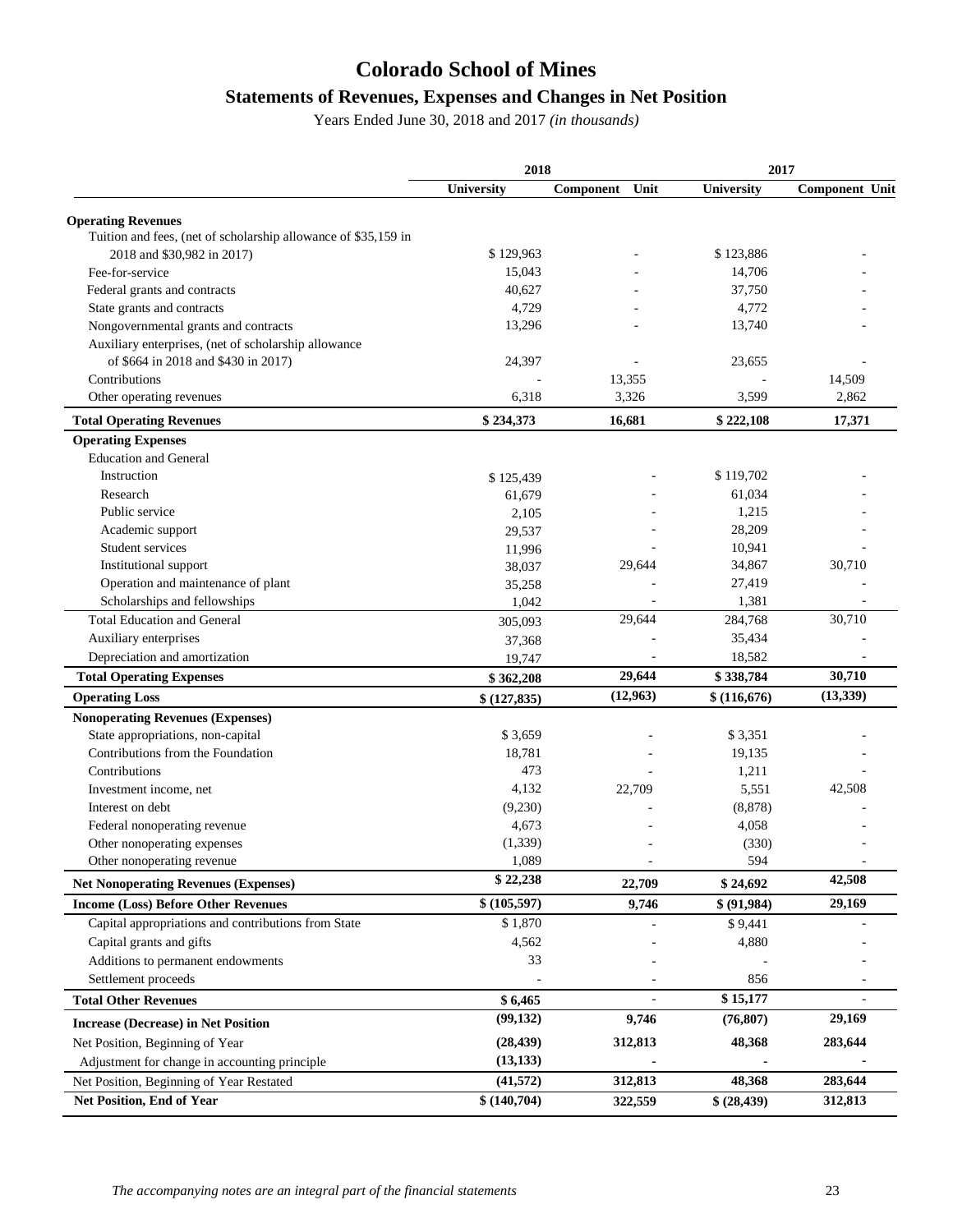### **Colorado School of Mines Statements of Cash Flows**

Years Ended June 30, 2018 and 2017 *(in thousands)*

|                                                                             | 2018       | 2017               |
|-----------------------------------------------------------------------------|------------|--------------------|
| <b>Cash Flows from Operating Activities:</b>                                |            |                    |
| Tuition and fees                                                            | \$126,627  | \$120,453          |
| Grants and contracts                                                        | 76,541     | 73,065             |
| Sales of services from auxiliary enterprises                                | 24,516     | 23,731             |
| Collection of loans to students                                             | 1,345      | 1,000              |
| Rental income                                                               | 1,631      | 1,478              |
| Receipts from the Foundation                                                | 1,122      | 1,338              |
| Other operating receipts                                                    | 8,761      | 3,480              |
| Payments to employees                                                       | (115, 267) | (104, 294)         |
| Payments for employee benefits                                              | (55,315)   | (46, 284)          |
| Payments to suppliers                                                       | (72, 312)  | (62, 777)          |
| Developmental services fees                                                 | (1,900)    | (1,900)            |
| Scholarships disbursed                                                      | (712)      | (1,187)            |
| Loans issued to students                                                    | (877)      | (904)              |
| Net cash provided by (used for) operating activities                        | \$ (5,840) | \$7,199            |
| <b>Cash Flows from Noncapital Financing Activities:</b>                     |            |                    |
| Receipts from the Foundation                                                |            | \$18,142           |
| State appropriations, non-capital                                           | \$18,383   | 3,176              |
| Gifts and grants for other than capital purposes                            | 3,600      | 2,491              |
| Additions to permanent endowments                                           | 2,754      |                    |
| Principal payments on noncapital debt                                       | 33         | (300)              |
| Interest payments on noncapital debt                                        | (320)      | (75)               |
| Funds invested with the Foundation                                          | (60)       |                    |
|                                                                             | (33)       | 2,908              |
| Federal nonoperating revenue                                                | 3,530      | 29,601             |
| Direct lending receipts                                                     | 30,769     |                    |
| Direct lending disbursements                                                | (30,769)   | (29,601)<br>10,368 |
| Agency inflows<br>Agency outflows                                           | 10,327     |                    |
|                                                                             | (10, 324)  | (10, 364)          |
| Net cash provided by noncapital financing activities                        | \$27,890   | \$26,346           |
| <b>Cash Flows from Capital and Related Financing Activities:</b>            |            |                    |
| State appropriations, capital                                               | \$1,870    | \$9,441            |
| Capital gifts                                                               | 3,680      | 4,858              |
| Academic facility fees                                                      | 3,463      | 3,369              |
| Bond proceeds                                                               | 117,976    |                    |
| Bond issuance and other loan costs                                          | (809)      | (9)                |
| Acquisition and construction of capital assets                              | (33,223)   | (49, 495)          |
| Principal payments on capital debt                                          | (8,171)    | (7, 458)           |
| Interest payments on capital debt                                           | (11, 425)  | (8,204)            |
| Federal nonoperating revenue                                                | 1,143      | 1,150              |
| Net cash provided by (used for) capital and related financing<br>activities | \$74,504   | \$ (46,348)        |
| <b>Cash Flows from Investing activities:</b>                                |            |                    |
| Interest and dividends on investments                                       | 1,671      | 721                |
| Net cash provided by investing activities                                   | \$1,671    | \$721              |
| Net Increase (Decrease) in cash and cash equivalents                        | 98,320     | (12,082)           |
| Cash and cash equivalents, Beginning of Year                                | 131,050    | 143,132            |
| Cash and cash equivalents, End of Year                                      | \$229,370  | \$131,050          |
|                                                                             |            |                    |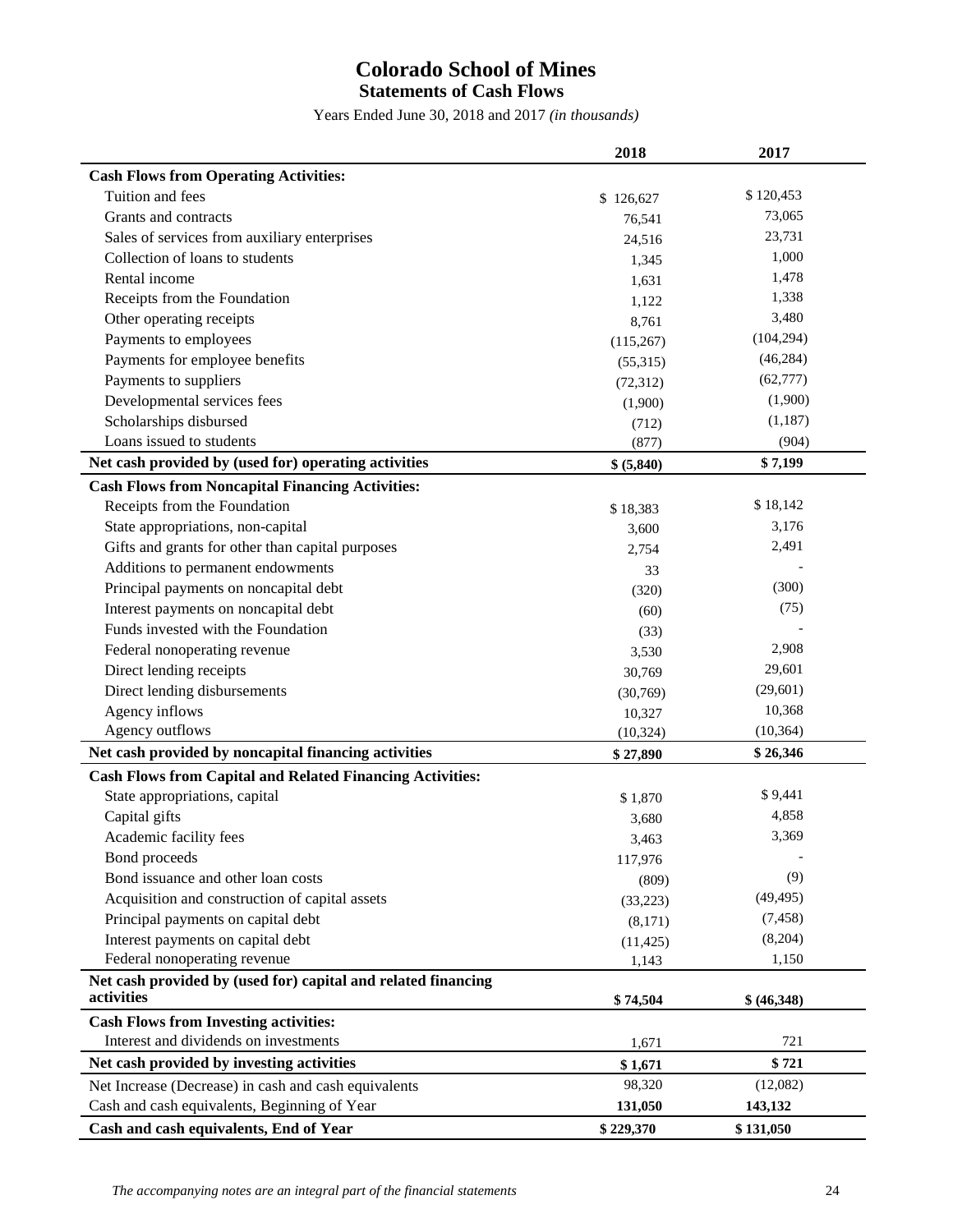### **Colorado School of Mines Statements of Cash Flows**

Years Ended June 30, 2018 and 2017 *(in thousands)*

|                                                                                   | 2018        | 2017        |
|-----------------------------------------------------------------------------------|-------------|-------------|
| Reconciliation of Operating Loss to Net Cash Provided by                          |             |             |
| <b>Operating Activities:</b>                                                      |             |             |
| Operating loss                                                                    | \$(127,835) | \$(116,676) |
| Adjustments to reconcile operating loss to net cash provided by                   |             |             |
| operating activities:                                                             |             |             |
| Depreciation and amortization expense                                             | 19,747      | 18,582      |
| Noncash operating expenses                                                        | 105,073     | 100,441     |
| Receipts of items classified as non-operating revenues                            | 2,434       | 2,788       |
| Academic construction fee split out of tuition to capital financing               | (3,462)     | (3,369)     |
| Changes in assets and liabilities:                                                |             |             |
| Accounts and loans receivable                                                     | 2,008       | 2,814       |
| Other assets                                                                      | (721)       | (211)       |
| Loans to students                                                                 | 155         | (6)         |
| Accounts payable and accrued liabilities                                          | (7,746)     | 3,592       |
| Unearned revenue                                                                  | (68)        | (710)       |
| Accrued compensated absences                                                      | 1,317       | (144)       |
| Other liabilities                                                                 | (92, 788)   | 135,851     |
| Changes in deferred outflows and inflows:                                         |             |             |
| Deferred outflows                                                                 | 60,360      | (133, 875)  |
| Deferred inflows                                                                  | 35,686      | (1,878)     |
| Net cash provided by (used for) operating activities                              | \$ (5,840)  | \$7,199     |
|                                                                                   |             |             |
| <b>Noncash Investing, Capital and Financing Activities:</b>                       |             |             |
| Capital assets acquired by donations, state funded, and payable                   |             |             |
|                                                                                   |             |             |
| increases                                                                         | \$<br>6,763 | \$6,590     |
| Fair value change in interest rate swap                                           | (2, 414)    | (3,971)     |
| Realized/unrealized gains on investments                                          | 2,743       | 5,305       |
| Administrative fees on investments                                                | 466         | 475         |
| Accretion of interest on deep discount debt                                       | 530         | 547         |
| Amortization of premiums/discounts                                                | (1,620)     | (1,167)     |
| Amortization of deferred losses and swap termination                              | 730         | 799         |
| Bond underwriter costs                                                            | 489         |             |
| Loss on disposal of assets<br>Construction In Progress adjustments and deductions | (51)        | (357)       |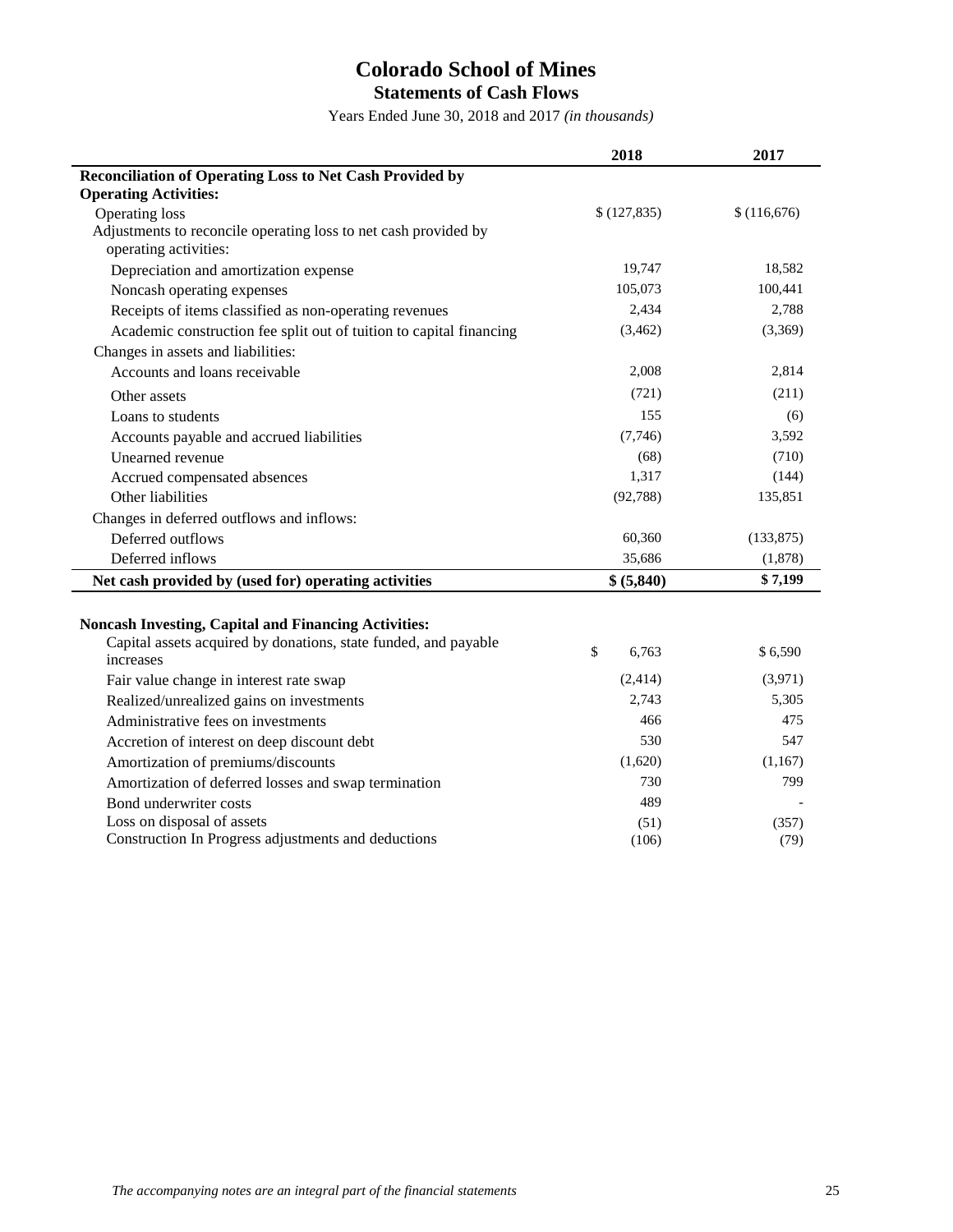#### **Notes to Financial Statements**

June 30, 2018 and 2017

### **Note 1: Basis of Presentation and Summary of Significant Accounting Policies**

#### **Governance**

Colorado School of Mines (the University) is a public institution of higher education with a primary emphasisin engineering and science education and research. The University is governed by a nine member Board of Trustees. Seven voting members are appointed by the Governor of the State of Colorado with the consent of the Colorado Senate. Two non-voting members, representing the faculty and students of the University, are voted in by the respective constituents.

### **Financial Reporting Entity and Basis of Presentation**

The University's financial reporting entity includes the operations of the University and all related entities for which the University is financially accountable or that provide services to the University, referred to as blended component units. Financial accountability may stem from the University's ability to appoint a majority of the governing board of the related organization, its ability to impose its will on the related organization, its ability to access assets, or its responsibility for debts of the related organization. The University includes the following blended component units:

- Colorado School of Mines Building Corporation: established in June 1976 as a separate corporation under the laws of the State of Colorado. The purpose of the corporation was to build a facility that would house the United States Geological Survey (USGS). The Corporation collects annual rent payments from the USGS. Upon dissolution, subject to certain provisions, any assets remaining shall be transferred to the University. Separate financial statements are not prepared.
- Mines Applied Technology Transfer Inc. (MATTI): established in 2002 as a separate corporation under the laws of the State of Colorado with a December 31 year end. The purpose of MATTI,a not-for-profit  $501(c)(3)$ , is to further the education, research, development and public services objectives of the University and to further the transfer of newly created technologies from the University to the private sector. The corporation is operated exclusively for the benefit of the University. Upon dissolution, subject to certain provisions, any assets remaining shall be transferred to the University. Separate financial statements are not prepared.

### **Discretely Presented Component Unit**

The University's financial statements include one supporting organization as a discretely presented component unit (DPCU) of the University.

Colorado School of Mines Foundation, Incorporated (the Foundation) is a legally separate entity incorporated under Article 40, Title 7 of the Colorado Revised Statutes of 1973. The Foundation was established in 1928 to promote the welfare, development and growth of the University. The Foundation has a determination letter from the Internal Revenue Service stating it qualifies under Section 501(c)(3) of the Internal Revenue Code as a public charity. Although the University does not control the timing of receipts received by the Foundation, the majority of resources or income thereon the Foundation holds and invests are restricted by the donors for the benefit of the University. Because these restricted resources held by the Foundation can only be used by, or for the benefit of, the University, the Foundation is considered a component unit of the University and is discretely presented in the University's financial statements. Separately issued financial statements are available by contacting the Foundation at PO Box 4005, Golden, Colorado, 80401-0005.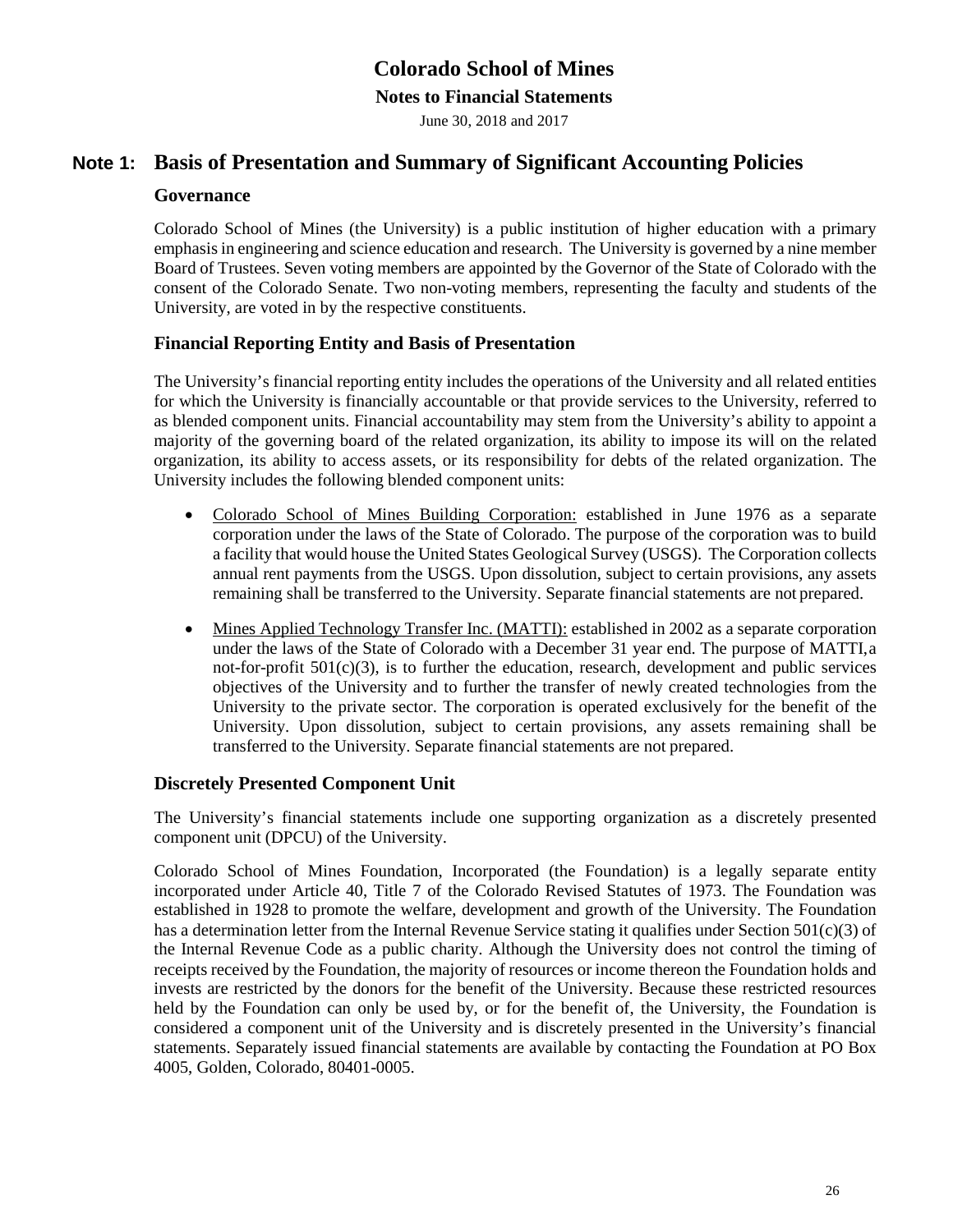#### **Notes to Financial Statements**

June 30, 2018 and 2017

#### **Related Organizations**

The Table Mountain Research Center (TMRC), formerly the Colorado School of Mines Research Institute (CSMRI), a not-for-profit corporation, was established in 1949 as a separate corporation under the laws of the State of Colorado. The purpose of TMRC is to promote, encourage and aid scientific and technological investigation and research. TMRC ceased active operations during 1987 and sold most of its real estatein 1988.

### **Relationship to State of Colorado**

Article VIII, Section 5 of the Colorado Constitution declares the University to be a stateinstitution. Thus, for financial reporting purposes, the University is included as part of the State's primary government.

#### **Basis of Accounting and Presentation**

For financial reporting purposes, the University is considered a special-purpose government engaged only in business-type activities. Accordingly, the University's financial statements have been prepared using the economic resources measurement focus and the accrual basis of accounting. Under the accrual basis of accounting, revenues are recognized when earned, and expenses are recorded when an obligation is incurred.

The University applies all applicable Governmental Accounting Standards Board (GASB) pronouncements.

The Foundation reports under Financial Accounting Standards Board (FASB) standards. As such, certain revenue recognition criteria and presentation features are different from GASB revenue recognition criteria and presentation features. Modifications have been made to the Foundation's financial information in the University's financial reporting entity for these differences.

### **Significant Accounting Policies**

### **Cash and Cash Equivalents**

The University considers all highly liquid investments with original maturities of three months or less to be cash equivalents. Cash equivalents consist primarily of funds invested through the State Treasurer's Cash Management Program and money market funds with brokers.

### **Restricted Cash and Cash Equivalents**

Restricted cash and cash equivalents include amounts whose use is constrained either through external party restrictions or imposition by law. Restricted purposesinclude gifts, endowments, debt funded project construction and debt service reserves.

#### **Investments and Investment Income**

Investments in equity and debt securities are carried at fair value. Fair value is determined using quoted market prices. Investments include, but are not limited to, funds managed by the Foundation on behalf of the University.

Investment income consists of interest and dividend income and the net change for the year in the fair value of investments carried at fair value.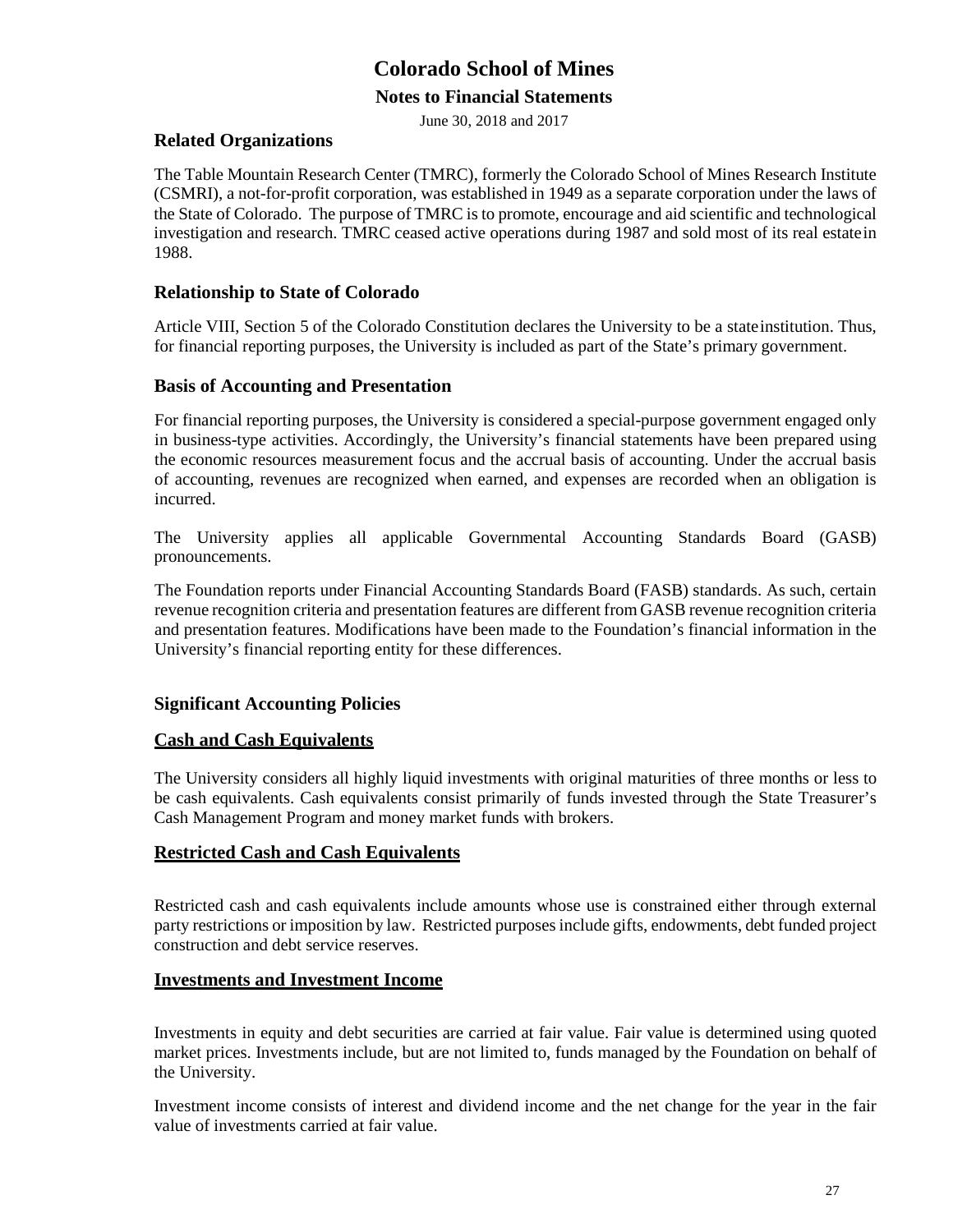#### **Notes to Financial Statements**

June 30, 2018 and 2017

#### **Accounts and Loans Receivable**

Accounts and loans receivable consist of tuition and fee charges to students, charges for auxiliary enterprise services provided to students, advances to faculty, staff, and students, activity related to research contracts and grants, and short and long-term loans issued to students under various federal and other loan programs to cover tuition and fee charges. Receivables are recorded net of estimated uncollectible amounts. The University also administers student loans on behalf of the discretely presented component unit. The student loans administered by the University are recorded as a receivable from the student, included with loans to students in the Statements of Net Position, and a liability to the component unit.

#### **Inventories**

Inventories are stated at the lower of cost, determined using the FIFO (first-in, first-out) method, or market.

### **Bond Issuance Costs**

Bond issuance costs incurred on revenue bond issues are expensed in the year the bond issue occurs.

#### **Capital Assets**

Capital assets are recorded at cost at the date of acquisition, or acquisition value at the date of donation, if acquired by gift. Depreciation is computed using the straight-line method over the estimated useful life of each asset. The following estimated useful lives are being used by the University:

| Land improvements                      |              | 20 years |
|----------------------------------------|--------------|----------|
| Buildings and improvements 20–40 years |              |          |
| Equipment                              | $3-10$ years |          |
| Library materials                      |              | 10 years |

For equipment, the capitalization policy includes all items with a value of \$5,000 or more, and an estimated useful life of greater than one year.

Renovations to buildings and other improvements that significantly increase the value or extend the useful life of the structure are capitalized. For renovations and improvements, the capitalization policy includes items with a value of \$50,000 or more. Routine repairs and maintenance are charged to operating expense. Major outlays for capital assets and improvements are capitalized as construction in progress throughout the building project. Interest incurred during the construction phase is included as part of the value ofthe construction in progress.

Assets recorded under capital lease agreements are recorded at the present value of future minimum lease payments and are amortized over either the term of the lease or the estimated useful life of the asset, whichever period is shorter. Such amortization is included as depreciation expense in the accompanying financial statements.

Intangible assets are carried at cost and are comprised of an indefeasible right to use certain fiber optic cables. Intangible assets are being amortized over 20 years.

### **Compensated Absences**

University policies permit most employees to accumulate vacation and sick leave benefits that may be realized as paid time-off or, in limited circumstances, as a cash payment. Expense and the related liabilities that are recognized as vacation benefits are earned whether the employee is expected to realize the benefit as time-off or in cash. Expense and the related liability for sick leave benefits are recognized when earned to the extent the employee is expected to realize the benefit in cash determined using the termination payment method. Sick leave benefits expected to be realized as paid time-off are recognized as expense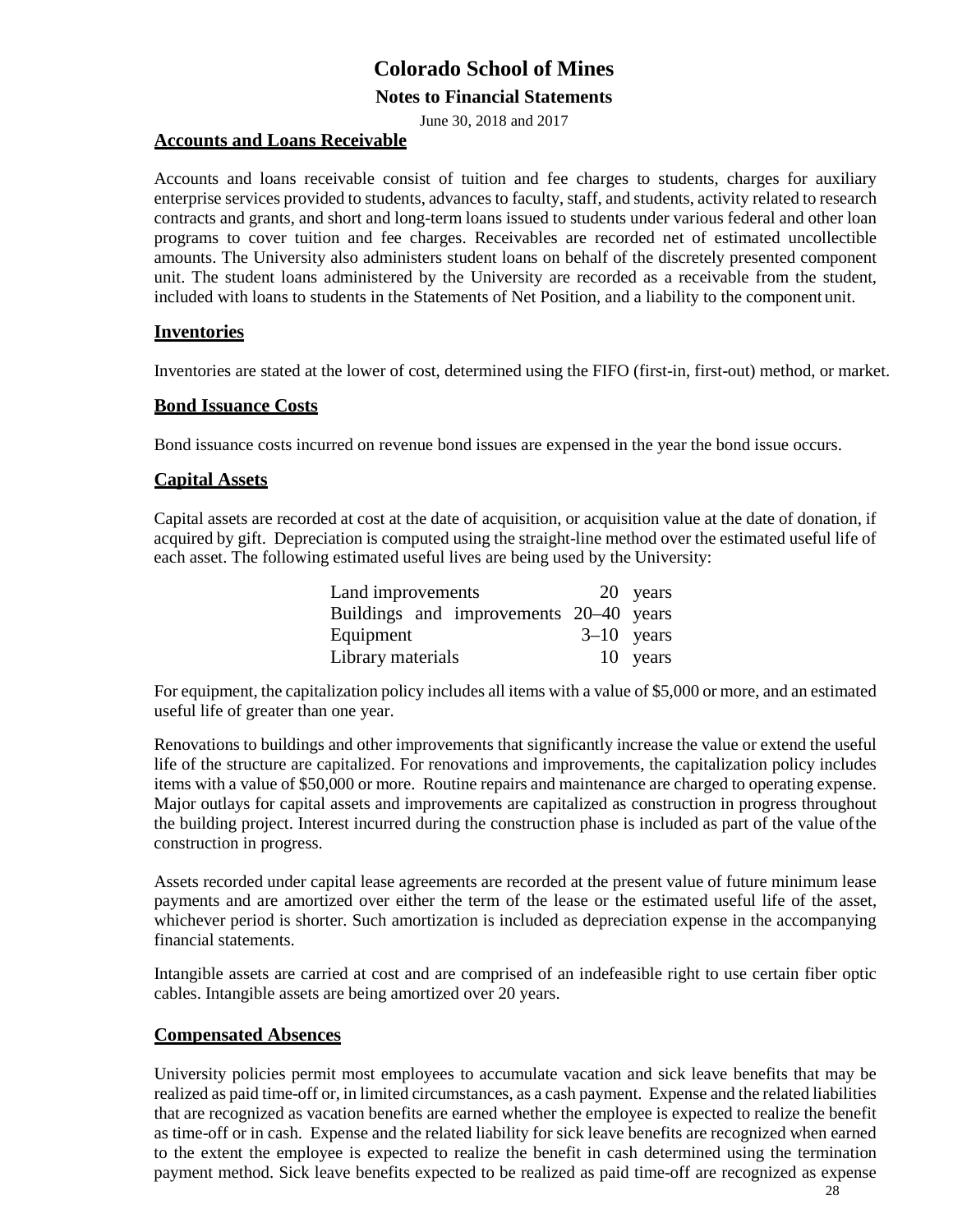### **Notes to Financial Statements**

#### June 30, 2018 and 2017

when the time-off occurs and no liability is accrued for such benefits employees have earned but not yet realized. Compensated absence liabilities are computed using the regular pay and termination pay ratesin effect as of July 1 plus an additional amount for compensation-related payments such as Social Security and Medicare taxes computed using rates in effect at that date.

### **Unearned Revenue – Tuition, Fees and Grants**

Unearned revenue represents student tuition and fees, for which the University has not provided the associated services, and advances on grants and contract awards for which the University has not provided services or has not met all of the applicable eligibility requirements.

### **Bonds**

Bonds represent debt by borrowing or financing usually for the acquisition of land, buildings, equipment, or capital construction. The University has an International Swaps and Derivatives Association (ISDA) Master Swap Agreement in order to convert certain variable rate debt to a synthetic fixed rate, thereby economically hedging against changes in the cash flow requirements of the University's variable interest rate debt obligations (Note 9).

### **Deferred Outflows/Inflows of Resources**

Deferred outflows of resources represent losses on various bond refundings, the mark to market valuation of the University's SWAP agreement, and net pension liability related items. For current refundings and advance refundings resulting in defeasance of debt, the difference between the reacquisition price and the net carrying amount of the old debt is reported as a deferred outflow of resources on the Statement of Net Position and amortized as a component of interest expense over the remaining life of the old debt or the life of the new debt, whichever isshorter. The University recognized a deferred outflow in fiscal year 2017 and a deferred inflow in fiscal year 2018 for the mark to market valuation of the SWAP agreement.

For the net pension liability related items, the difference between expected and actual experiences, the difference between projected and actual earnings on pension plan investments, the impact on the net pension liability resulting from changes in plan related assumptions, the changes in the University's proportionate share of the net pension liability, and contributions paid to PERA subsequent to the plan's measurement date are all reported as either a deferred outflow or a deferred inflow of resources on the Statement of Net Position and are amortized as a component of pension expense over varying amounts of time.

### **Classification of Revenues**

The University has classified its revenues as either operating or nonoperating revenues according to the following criteria:

Operating revenues – Operating revenues include activities that have the characteristics of exchange or exchange like transactions, program-specific, or government-mandated non-exchange transactions, such as (1) student tuition and fees, (2) sales and services of auxiliary enterprises, (3) contracts and grants for research activities and (4) interest on student loans.

Nonoperating revenues – Nonoperating revenues include activities that have the characteristics of non-exchange transactions, such as gifts and contributions and other revenue sources that are not deemed operating revenues including Federal Pell revenue and interest subsidy payments associated with Build America Bonds.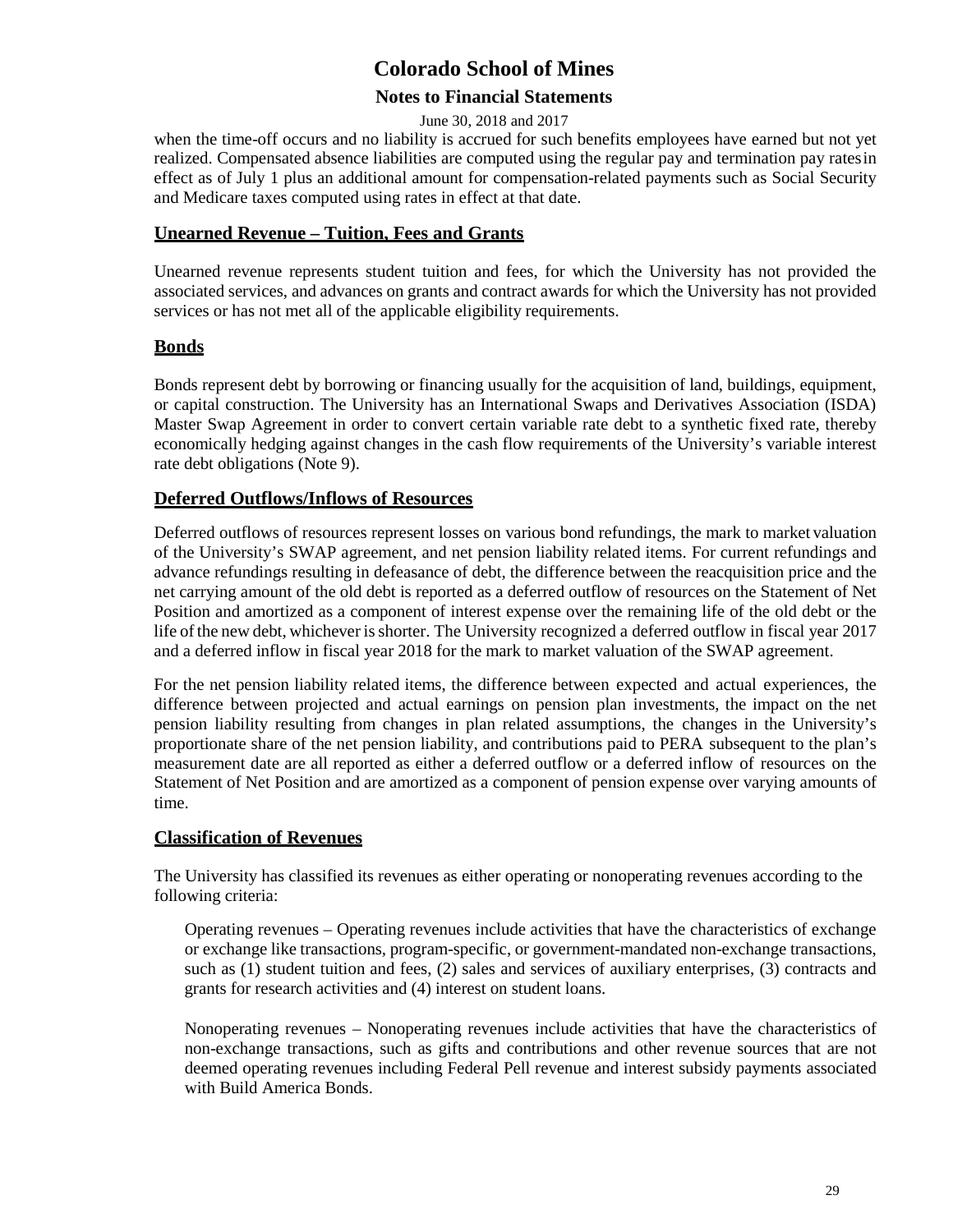### **Notes to Financial Statements**

June 30, 2018 and 2017

### **Scholarship Discounts and Allowances**

Student tuition and fee revenues and certain other revenues from students are reported net of scholarship allowances in the Statements of Revenues, Expenses and Changes in Net Position. Scholarship allowances are the difference between the stated charge for goods and services provided by the University and the amount that is paid by students and/or third-parties making payments on the students' behalf. Certain governmental grants, such as Pell grants and other Federal, State or nongovernmental programs are recorded as either operating or nonoperating revenues in the University's financial statements. To the extent that revenues from such programs are used to satisfy tuition and fees and other student charges, the University has recorded a scholarship allowance.

### **Donor Restricted Endowments**

Disbursements of the net appreciation (realized and unrealized) of investments of endowment gifts are permitted by state law, except where a donor has specified otherwise. The amount of earnings and net appreciation available for spending by the University and the Foundation is based on a spending rate set by the Foundation board on an annual basis. For the years ended June 30, 2018 and 2017, the authorized spending rate was equal to the 4.5 percent of the rolling 36-month average market value of the endowment investments. Earnings in excess of the amount authorized for spending are available in future years and are included in the value of the related investment.

### **Application of Restricted and Unrestricted Resources**

The University first applies restricted resources when an expense or outlay is incurred for purposes for which both restricted and unrestricted resources are available.

### **Income Taxes**

As a state institution of higher education, the income of the University is generally exempt from federal and state income taxes under Section 115(a) of the Internal Revenue Code and a similar provision of state law. However, the University is subject to federal and state income tax on any unrelated business taxable income. There was no tax liability related to income generated from activities unrelated to the University's exempt purpose as of June 30, 2018 and 2017.

### **Use of Estimates**

The preparation of financial statements in conformity with accounting principles generally accepted in the United States of America requires management to make estimates and assumptions that affect the reported amounts of assets and liabilities and disclosure of contingent assets and liabilities at the date of the financial statements and the reported amounts of revenues and expenses during the reporting period. Actual results could differ from those estimates.

### **Reclassifications**

Certain prior year amounts have been reclassified to conform with the 2018 presentation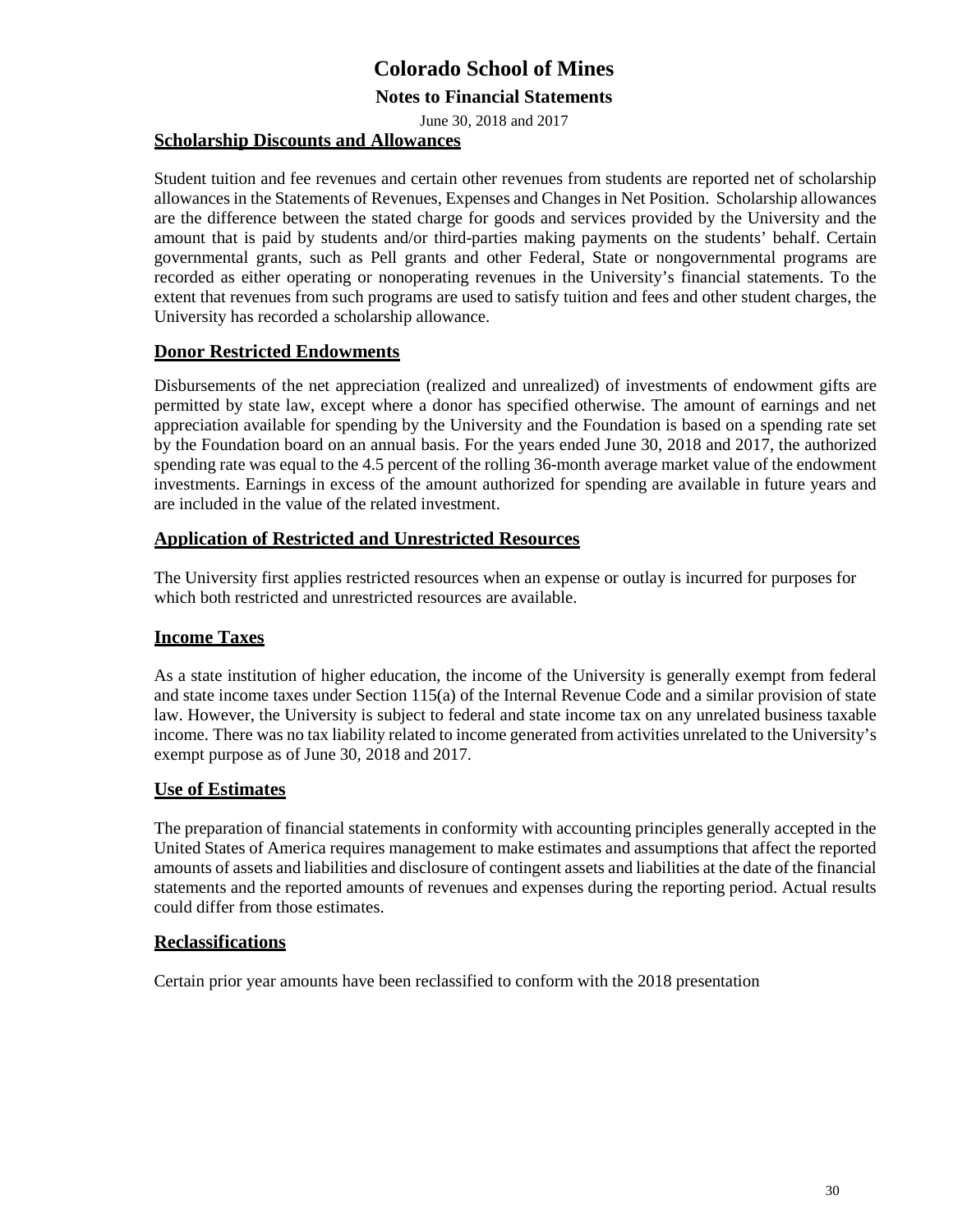#### **Notes to Financial Statements**

June 30, 2018 and 2017

### **Note 2: Cash and Cash Equivalents and Investments**

The University's and DPCU cash and cash equivalents as of June 30 are detailed in Table 2.1, Cash and Cash Equivalents.

| <b>TABLE 2.1 Cash and Cash Equivalents</b> (in thousands) |           |         |      |           |
|-----------------------------------------------------------|-----------|---------|------|-----------|
| <b>Type</b>                                               | 2018      |         | 2017 |           |
| University                                                |           |         |      |           |
| Cash on hand                                              | S         | 18      | S    | 16        |
| Cash with U.S. financial institutions                     |           | 9,720   |      | 13,800    |
| Cash with Guaranteed Investment Contract                  |           | 81,184  |      |           |
| <b>Cash with State Treasurer</b>                          |           | 138,448 |      | 117,234   |
| <b>Total Cash and Cash Equivalents-University</b>         | \$229,370 |         |      | \$131,050 |
| <b>Discretely Presented Component Unit</b>                |           |         |      |           |
| Cash with U.S. financial institutions                     | \$        | 9,532   |      | \$10,656  |
| <b>Total Cash and Cash Equivalents-DPCU</b>               | \$        | 9,532   | S.   | 10,656    |

### **Deposits**

The University deposits the majority of its cash with the Colorado State Treasurer (Treasury) pursuant to Colorado Revised Statutes (C.R.S.). The State Treasurer pools these deposits and invests them in securities authorized by Section 24-75-601.1, C.R.S. The State Treasurer acts as a bank for all state agencies and many state supported institutions of higher education. Monies deposited in the Treasury are invested until the cash is needed. As of June 30, 2018, the University had cash on deposit with the Treasury of \$138,448,000 which represented approximately 1.8 percent of the total \$7,635.8 million fair value of investments in the State Treasury Pool (Pool). As of June 30, 2017, the University had cash on deposit with the Treasury of \$117,234,000 which represented approximately 1.7 percent of the total \$6,770.2 million fair value of deposits in the Pool.

On the basis of the University's participation in the Pool, the University reports as an increase or decrease in cash for its share of the Treasurer's unrealized gains and losses on the Pool's underlying investments. The State Treasurer does not invest any of the Pool's resources in any external investment pool, and there is no assignment of income related to participation in the Pool. The unrealized gains/losses included in income reflect only the change in fair value for the fiscal year.

Additional information on investments of the State Treasurer's Pool may be obtained in the State's Comprehensive Annual Financial Report for the year ended June 30, 2018.

Deposits not with the Treasury are exposed to custodial credit risk (the risk that, in the event of the failure of a depository financial institution, the government would not be able to recover deposits or would not be able to recover collateral securities that are in the possession of an outside party), if they are not covered by depository insurance (FDIC) and the deposits are uncollateralized, collateralized with securities held by the pledging financial institution, except for deposits collateralized by certain types of collateral pools including a single financial institution collateral pool where the fair value of the pool is equal to or exceeds all uninsured public deposits held by the financial institution (the Public Deposit Protection Act) or collateralized with securities held by the pledging financial institution's trust department or agent but not in the depositor – government's name. Accordingly, none of the University's deposits as of June 30, 2018 and 2017 are deemed to be exposed to custodial credit risk. As of June 30, 2018 and 2017, the DPCU maintained balances in various operating accounts in excess of federally insured limits totaling approximately \$9,300,000, and \$10,400,000, respectively.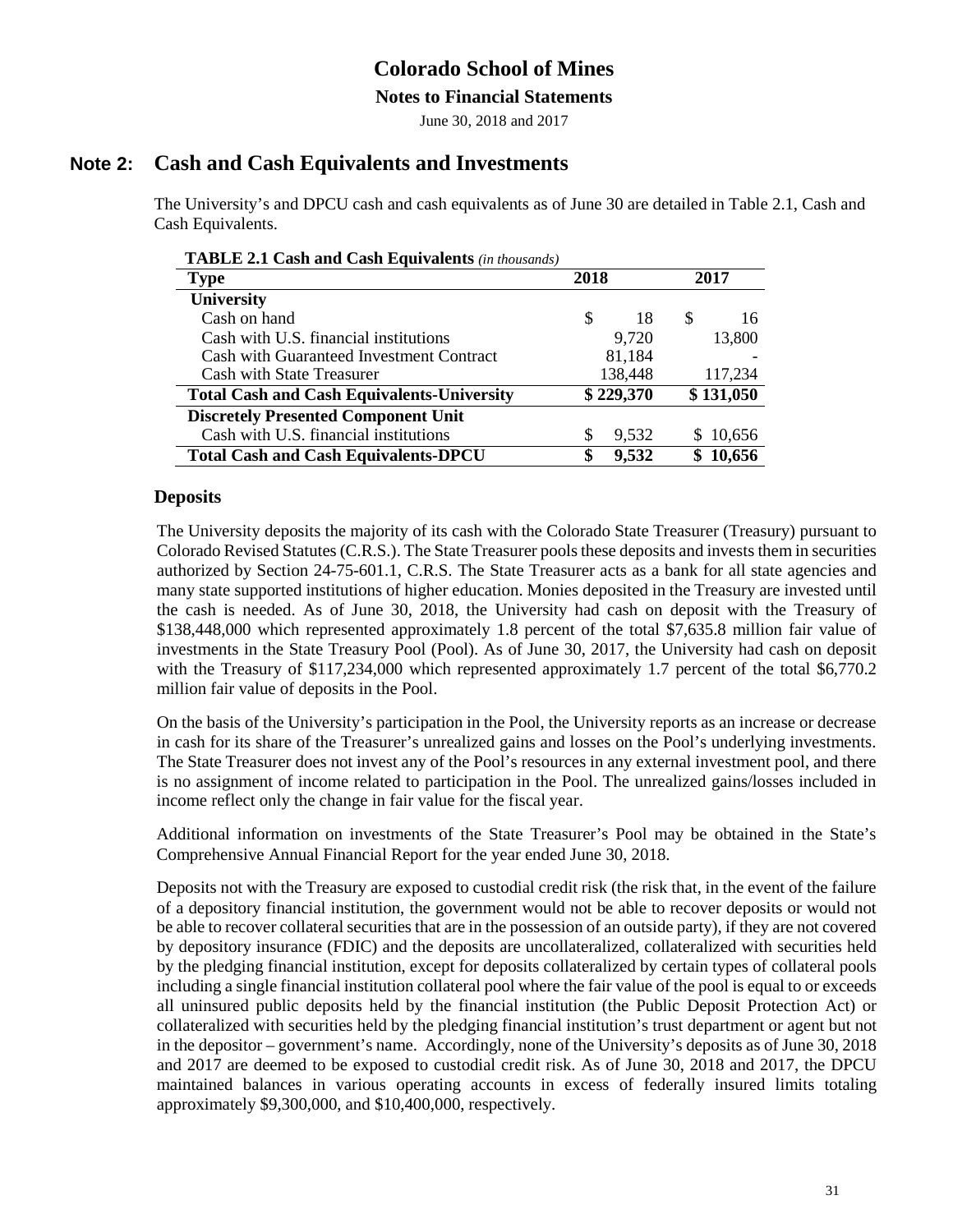**Notes to Financial Statements** 

June 30, 2018 and 2017

### **Investments**

The University has authority to invest institutional funds in any investment deemed advisable by the governing board per section 15-1-1106, C.R.S. The University may legally invest in direct obligations of, and other obligations guaranteed as to principal by, the U.S. Treasury and U.S. agencies and instrumentalities and in bank repurchase agreements. It may also invest, to a limited extent, in equity securities.

Credit Quality Risk – Credit quality risk is the risk that an issuer of an investment will not fulfill its obligation to the holder of the investment. Credit risk only applies to debt investments. This is measured by the assignment of a rating by a nationally recognized statistical rating organization (NRSRO). The University has no investment policy that would further limit its investment choices beyond those allowed by State statute. The corporate bond funds shown in table 2.2 are mutual funds and therefore are not rated.

Interest Rate Risk – Interest rate risk is the risk that changes in market interest rates will adversely affect the fair value of an investment. Interest rate risk only applies to debt investments. Generally, the longer the maturity of an investment, the greater the sensitivity of its fair value to changes in market interest rates. Interest rate risk inherent in the University's investments is measured by monitoring the modified duration of the overall investments portfolio. Modified duration estimates the sensitivity of the University's investments to changes in the interest rates. The University does not have a formal investment policy that limits investment maturities as a means of managing its exposure to fair value losses arising from increasing interest rates.

Concentration of Credit Risk – Concentration of credit risk is the risk of loss attributed to the magnitude of an entity's investment in a single issuer. At June 30, 2018 and 2017, no single investment of the University exceeded 5 percent of the total investments.

Most of the University's investments are managed by the Foundation, on behalf of the University and are reflected in the Foundation's Long-term Investment Pool (LTIP). The University's investments represent a proportionate share of the Foundation's LTIP and therefore, the University does not own any specific investments. As such the fair value measurement for the University's investments are reported as Level 3 as described below. The University investments are under the Foundation's LTIP policy. This policy requires funds to be managed in a diversified manner to reduce risks with the goal of providing a steady stream of funding for the University. The LTIP must be over a broad investment spectrum in order to create a mix of potential returns that, in the aggregate, would achieve the overall portfolio objectives. This diversification is to ensure that adverse or unexpected developments arising in one security or asset class will not have a significant detrimental impact on the entire portfolio. This policy minimizes concentration credit risk.

The Foundation categorizes fair value measurements of investments within the fair value hierarchy established by generally accepted accounting principles. The hierarchy is based on the valuation inputs used to measure the fair value of the asset. Level 1 inputs are quoted prices in active markets for identical assets at the measurement date; Level 2 inputs are significant other than quoted prices that are observable for the investment either directly or indirectly; Level 3 are significant unobservable inputs where little or no market data is available, which requires the entity to develop its own assumptions. The fair value measurement of investments as of June 30, 2018 and 2017 are shown in Table 2.2 Fair Value Measurements.

### **Guaranteed Investment Contract**

The University entered into a Guaranteed Investment Contract (GIC) with Toronto-Dominion Bank in April 2018. The cash provided for the GIC was equal to the 2017B Bond proceeds. The University intends to leverage the investment to maximize the projects funded by the 2017B issue.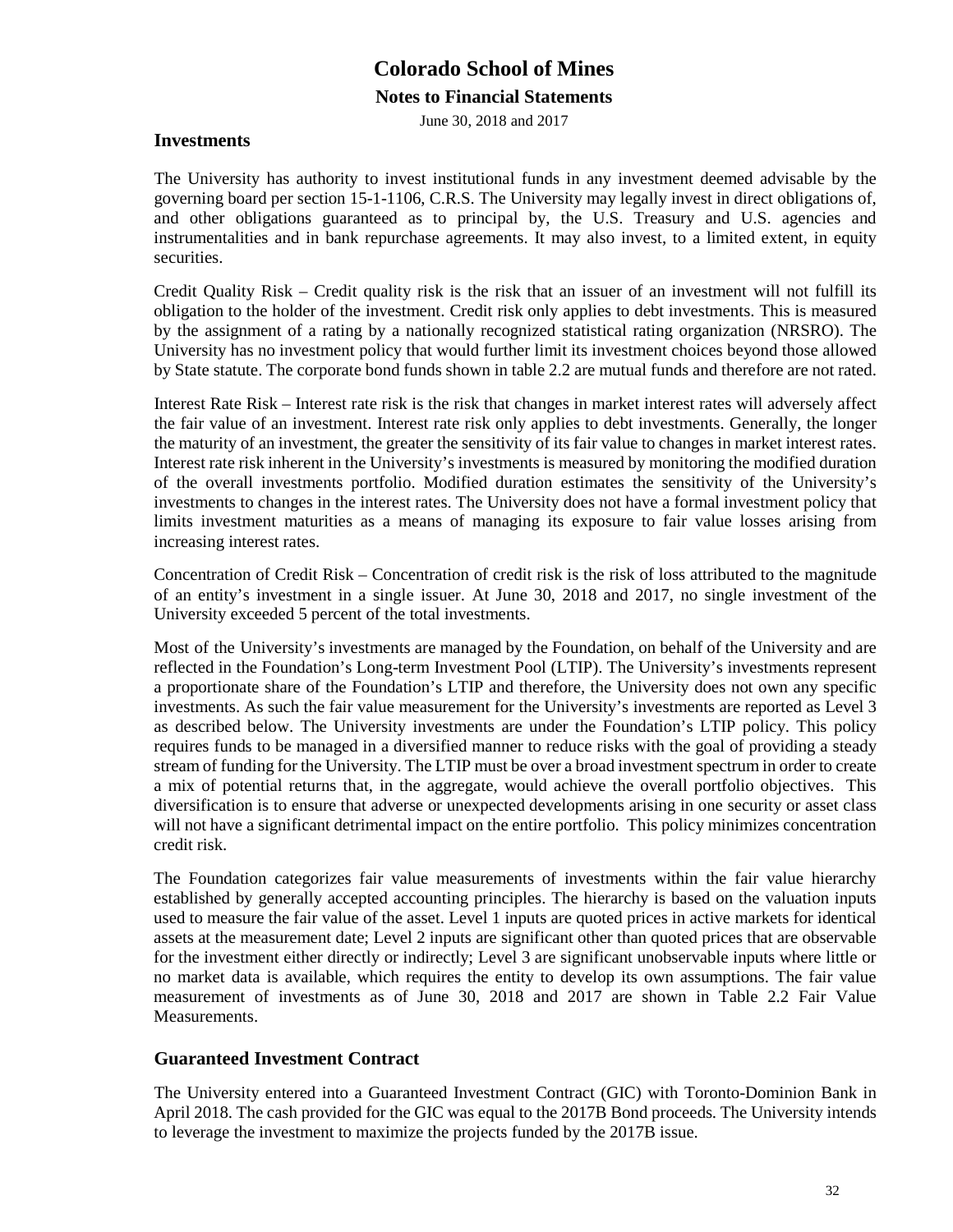### **Notes to Financial Statements**

June 30, 2018 and 2017

### **Table 2.2 Fair Value Measurements** *(in thousands)*

|                                            |         |                | 2018               |                          |         |
|--------------------------------------------|---------|----------------|--------------------|--------------------------|---------|
| <b>Investment Type</b>                     | Level 1 |                | Level <sub>2</sub> | Level 3                  | Total   |
| University                                 |         |                |                    |                          |         |
| Corporate equity securities                | \$      | 344            |                    |                          | 344     |
| Investments with Foundation                |         |                |                    | 34,312                   | 34,312  |
| <b>Total Investments-University</b>        |         | \$344          | $\blacksquare$     | 34,312                   | 34,656  |
|                                            |         |                |                    |                          |         |
| <b>Liabilities</b>                         |         |                |                    |                          |         |
| Interest rate swap agreement               | \$      |                | 6,837              |                          | 6,837   |
| <b>Total Liabilities - University</b>      | \$      |                | 6,837              | $\blacksquare$           | 6,837   |
|                                            |         |                |                    |                          |         |
| <b>Discretely Presented Component Unit</b> |         |                |                    |                          |         |
| Cash equivalents                           | \$      |                | 4,066              |                          | 4,066   |
| Corporate equity securities                |         | 89,541         | 78,578             | $\overline{\phantom{a}}$ | 168,119 |
| Hedge funds                                |         |                | 51,242             | 13                       | 51,255  |
| Private equity                             |         |                |                    | 58,232                   | 58,232  |
| Corporate bond funds                       |         | 28,062         |                    |                          | 28,062  |
| Split-interest agreements                  |         | 13,956         |                    | 75                       | 14,031  |
| Gift annuity agreements                    |         | 3,268          | 201                | $\blacksquare$           | 3,469   |
| Beneficial interest investments            |         | 10,451         | 501                | 14                       | 10,966  |
| <b>Total Investments-DPCU</b>              | \$      | 145,278        | 134,588            | 58,334                   | 338,200 |
|                                            |         |                |                    |                          |         |
|                                            |         |                | 2017               |                          |         |
| <b>Investment Type</b>                     | Level 1 |                | Level 2            | Level 3                  | Total   |
| <b>University</b>                          |         |                |                    |                          |         |
| Corporate equity securities                | \$      | 261            |                    |                          | 261     |
| Investments with Foundation                |         |                |                    | 34,364                   | 34,364  |
| <b>Total Investments-University</b>        | \$      | 261            |                    | 34,364                   | 34,625  |
|                                            |         |                |                    |                          |         |
| <b>Liabilities</b>                         |         |                |                    |                          |         |
| Interest rate swap agreement               | \$      |                | 9,251              |                          | 9,251   |
| <b>Total Liabilities - University</b>      | \$      | $\blacksquare$ | 9,251              | $\blacksquare$           | 9,251   |
|                                            |         |                |                    |                          |         |
| <b>Discretely Presented Component Unit</b> |         |                |                    |                          |         |
| Cash equivalents                           | \$      |                | 8,531              |                          | 8,531   |
| Corporate equity securities                |         | 82,338         | 67,357             | $\overline{\phantom{a}}$ | 149,695 |
| Hedge funds                                |         |                | 48,461             | 13,975                   | 62,436  |
| Private equity                             |         |                |                    | 53,146                   | 53,146  |
| Corporate bond funds                       |         | 18,034         |                    |                          | 18,034  |
| Split-interest agreements                  |         | 13,703         |                    | 100                      | 13,803  |
| Gift annuity agreements                    |         | 4,001          |                    | $\overline{\phantom{a}}$ | 4,001   |
| Beneficial interest investments            |         | 11,270         | 449                | 15                       | 11,734  |
| <b>Total Investments-DPCU</b>              | \$      | 129,346        | 124,798            | 67,236                   | 321,380 |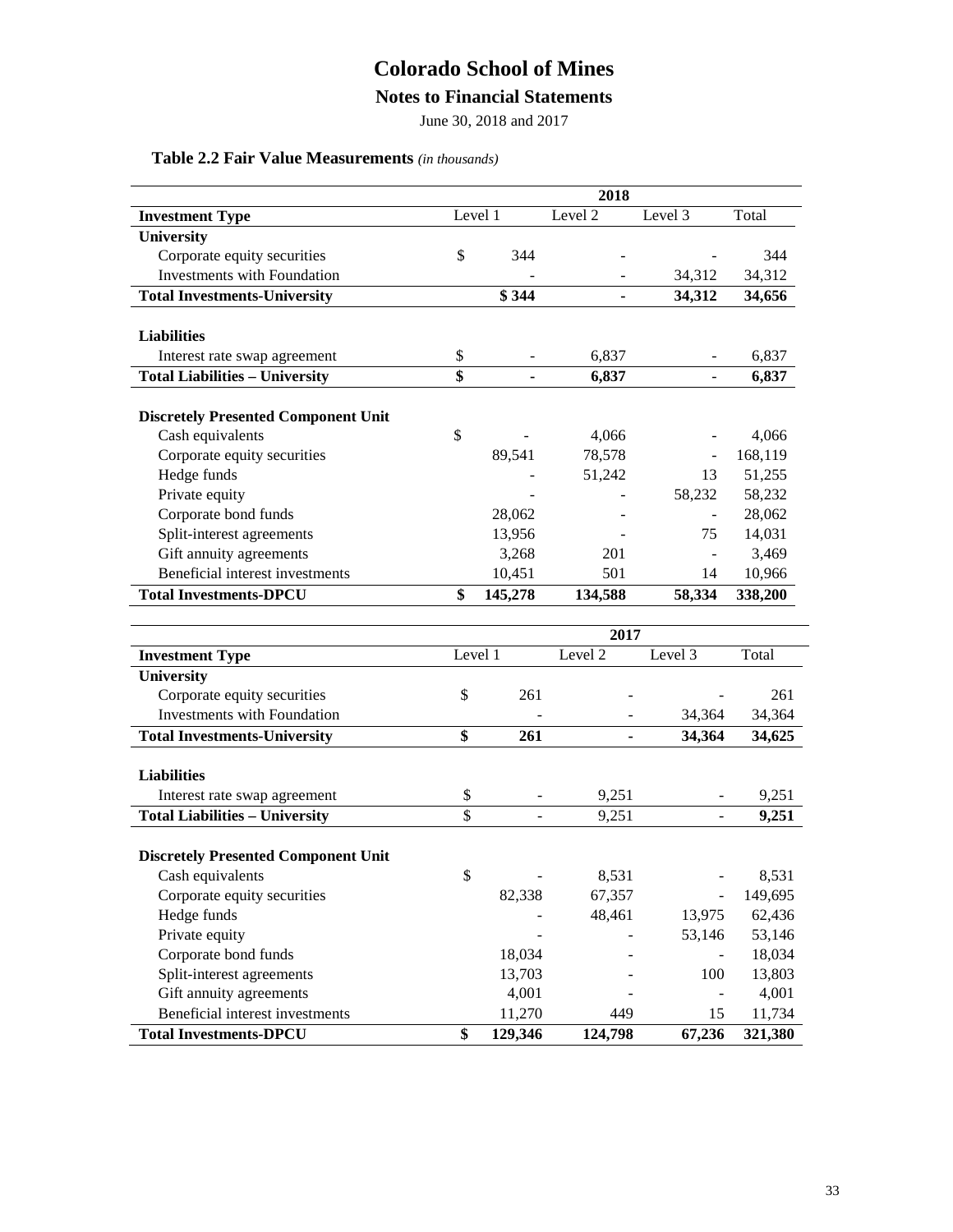### **Colorado School of Mines**

#### **Notes to Financial Statements**

June 30, 2018 and 2017

### **Note 3: Accounts, Contributions and Loans Receivable**

Table 3.1, Accounts Receivable, segregates receivables as of June 30, 2018 and 2017, by type.

#### **TABLE 3.1 Accounts Receivable** *(in thousands)*

|                                            | 2018 |                            |                  |                                 |                                      |  |  |
|--------------------------------------------|------|----------------------------|------------------|---------------------------------|--------------------------------------|--|--|
| <b>Type of Receivable</b>                  |      | Gross<br><b>Receivable</b> | <b>Allowance</b> | <b>Net</b><br><b>Receivable</b> | <b>Net Current</b><br><b>Portion</b> |  |  |
| <b>University</b>                          |      |                            |                  |                                 |                                      |  |  |
| Student accounts                           | \$.  | 4,103                      | 956              | 3,147                           | 3,147                                |  |  |
| Student loans                              |      | 5,368                      | 129              | 5,239                           | 551                                  |  |  |
| Federal Government                         |      | 9,803                      |                  | 9,803                           | 9,803                                |  |  |
| Private sponsors                           |      | 3,366                      | 938              | 2,428                           | 2,428                                |  |  |
| <b>DPCU</b>                                |      | 1,616                      |                  | 1,616                           | 1,616                                |  |  |
| Other                                      |      | 1,713                      |                  | 1,713                           | 1,713                                |  |  |
| <b>Total Receivable-University</b>         |      | \$25,969                   | 2,023            | 23,946                          | 19,258                               |  |  |
| <b>Discretely Presented Component Unit</b> |      |                            |                  |                                 |                                      |  |  |
| Contributions*                             | \$   | 19,212                     | 1,541            | 17,671                          | 646                                  |  |  |
| Due from University                        |      | 1,691                      |                  | 1,691                           |                                      |  |  |
| <b>Total Receivable-</b>                   | \$   | 20,903                     | 1,541            | 19,362                          | 646                                  |  |  |
| <b>DPCU</b>                                |      |                            |                  |                                 |                                      |  |  |

|                                            |                            | 2017             |                                 |                                      |  |  |  |  |
|--------------------------------------------|----------------------------|------------------|---------------------------------|--------------------------------------|--|--|--|--|
| <b>Type of Receivable</b>                  | Gross<br><b>Receivable</b> | <b>Allowance</b> | <b>Net</b><br><b>Receivable</b> | <b>Net Current</b><br><b>Portion</b> |  |  |  |  |
| <b>University</b>                          |                            |                  |                                 |                                      |  |  |  |  |
| Student accounts                           | \$4,262                    | 1,167            | 3,095                           | 3,095                                |  |  |  |  |
| Student loans                              | 5,533                      | 139              | 5,394                           | 509                                  |  |  |  |  |
| <b>Federal Government</b>                  | 11,031                     |                  | 11,031                          | 11,031                               |  |  |  |  |
| Private sponsors                           | 2,987                      | 841              | 2,146                           | 2,146                                |  |  |  |  |
| <b>DPCU</b>                                | 2,681                      |                  | 2,681                           | 2,681                                |  |  |  |  |
| Other                                      | 2,646                      |                  | 2,646                           | 2,646                                |  |  |  |  |
| <b>Total Receivable-University</b>         | \$29,140                   | 2,147            | 26,993                          | 22,108                               |  |  |  |  |
| <b>Discretely Presented Component Unit</b> |                            |                  |                                 |                                      |  |  |  |  |
| Contributions*                             | \$26,603                   | 2,244            | 24,359                          | 3,975                                |  |  |  |  |
| Due from University                        | 1,678                      |                  | 1,678                           |                                      |  |  |  |  |
| <b>Total Receivable-</b><br><b>DPCU</b>    | 28,281<br>S                | 2,244            | 26,037                          | 3,975                                |  |  |  |  |

\*The allowance on the contributions receivable is comprised of uncollectible and unamortized discounts of \$745 and \$796, respectively, for June 30, 2018, and \$1,077 and \$1,167 respectively, as of June 30, 2017.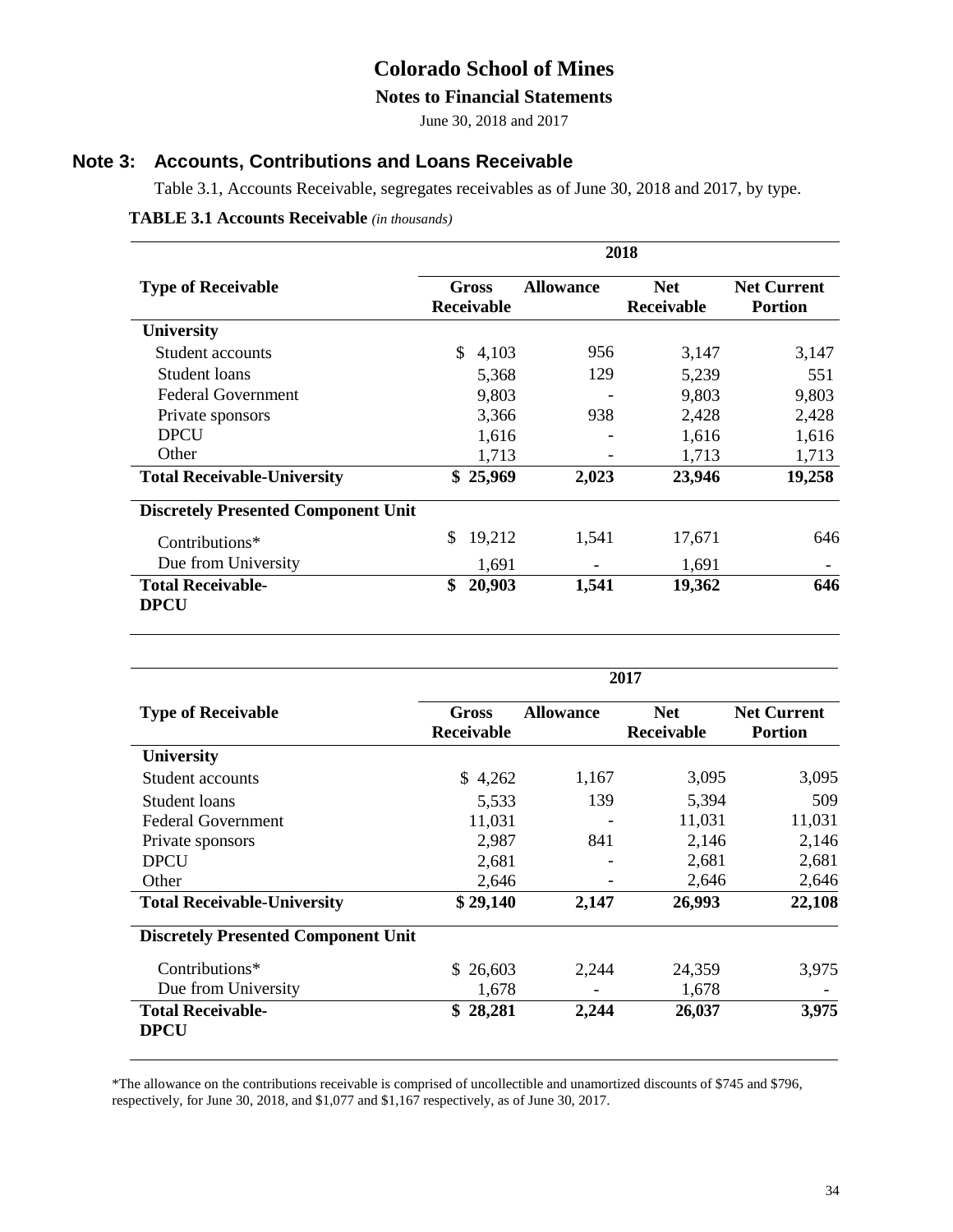# **Colorado School of Mines**

### **Notes to Financial Statements**

June 30, 2018 and 2017

### **Note 4: Capital Assets**

Table 4.1, Capital Assets, presents the changes in capital assets and accumulated depreciation by major asset category for the years ended June 30, 2018 and 2017.

| <b>TABLE 4.1 Capital Assets</b> (in thousands) |  |
|------------------------------------------------|--|
|------------------------------------------------|--|

| Category                         | <b>Balance 2017</b> |         | <b>Additions</b> | <b>Deletions</b> | <b>Transfers</b> | <b>Balance 2018</b> |
|----------------------------------|---------------------|---------|------------------|------------------|------------------|---------------------|
| Nondepreciable capital assets    |                     |         |                  |                  |                  |                     |
| Land                             | \$                  | 8,811   | 124              |                  |                  | 8,935               |
| Works of art                     |                     | 202     |                  |                  |                  | 202                 |
| Construction in progress         |                     | 64,671  | 29,670           | 105              | (62,027)         | 32,209              |
| Total nondepreciable assets      | \$                  | 73,684  | 29,794           | 105              | (62,027)         | 41,346              |
| Depreciable capital assets       |                     |         |                  |                  |                  |                     |
| Land improvements                |                     | 22,118  |                  |                  | 552              | 22,670              |
| Buildings and improvements       |                     | 424,470 | 693              | 39               | 60,739           | 485,863             |
| Software                         |                     | 2,370   | 37               | 69               |                  | 2,338               |
| Equipment                        |                     | 74,944  | 4,738            | 3,070            | 736              | 77,348              |
| Library materials                |                     | 12,410  | 215              |                  |                  | 12,625              |
| Intangible assets                |                     | 600     |                  |                  |                  | 600                 |
| Total depreciable capital assets | \$                  | 536,912 | 5,683            | 3,178            | 62,027           | 601,444             |
| Less accumulated depreciation    |                     |         |                  |                  |                  |                     |
| Land improvements                | \$                  | 11,546  | 871              |                  |                  | 12,417              |
| <b>Buildings</b>                 |                     | 152,351 | 12,355           | 39               |                  | 164,667             |
| Software                         |                     | 1,906   | 235              | 64               |                  | 2,077               |
| Equipment                        |                     | 47,245  | 6,006            | 2,912            |                  | 50,339              |
| Library materials                |                     | 11,631  | 247              |                  |                  | 11,878              |
| Intangible assets                |                     | 267     | 33               |                  |                  | 300                 |
| Total accumulated depreciation   |                     | 224,946 | 19,747           | 3,015            | $\blacksquare$   | 241,678             |
| Net depreciable assets           |                     | 311,966 | (14,064)         | 163              | 62,027           | 359,766             |
| <b>Total Net Capital Assets</b>  | \$                  | 385,650 | 15,730           | 268              |                  | 401,112             |

| Category                         | <b>Balance 2016</b> |         | <b>Additions</b> | <b>Deletions</b> |          | <b>Transfers</b> Balance 2017 |
|----------------------------------|---------------------|---------|------------------|------------------|----------|-------------------------------|
| Nondepreciable capital assets    |                     |         |                  |                  |          |                               |
| Land                             | \$                  | 7.652   | 1,159            |                  |          | 8,811                         |
| Works of art                     |                     | 187     | 15               |                  |          | 202                           |
| Construction in progress         |                     | 31,403  | 39,761           | 79               | (6, 414) | 64,671                        |
| Total nondepreciable assets      | \$                  | 39,242  | 40,935           | 79               | (6, 414) | 73,684                        |
| Depreciable capital assets       |                     |         |                  |                  |          |                               |
| Land improvements                |                     | 20,153  | 706              |                  | 1.259    | 22,118                        |
| Buildings and improvements       |                     | 416,748 | 3,066            |                  | 4,656    | 424,470                       |
| Software                         |                     | 2.028   | 389              | 47               |          | 2,370                         |
| Equipment                        |                     | 71,509  | 5,406            | 2,470            | 499      | 74,944                        |
| Library materials                |                     | 12,275  | 173              | 38               | ۰        | 12,410                        |
| Intangible assets                |                     | 600     | -                |                  |          | 600                           |
| Total depreciable capital assets | \$.                 | 523.313 | 9,740            | 2,555            | 6,414    | 536,912                       |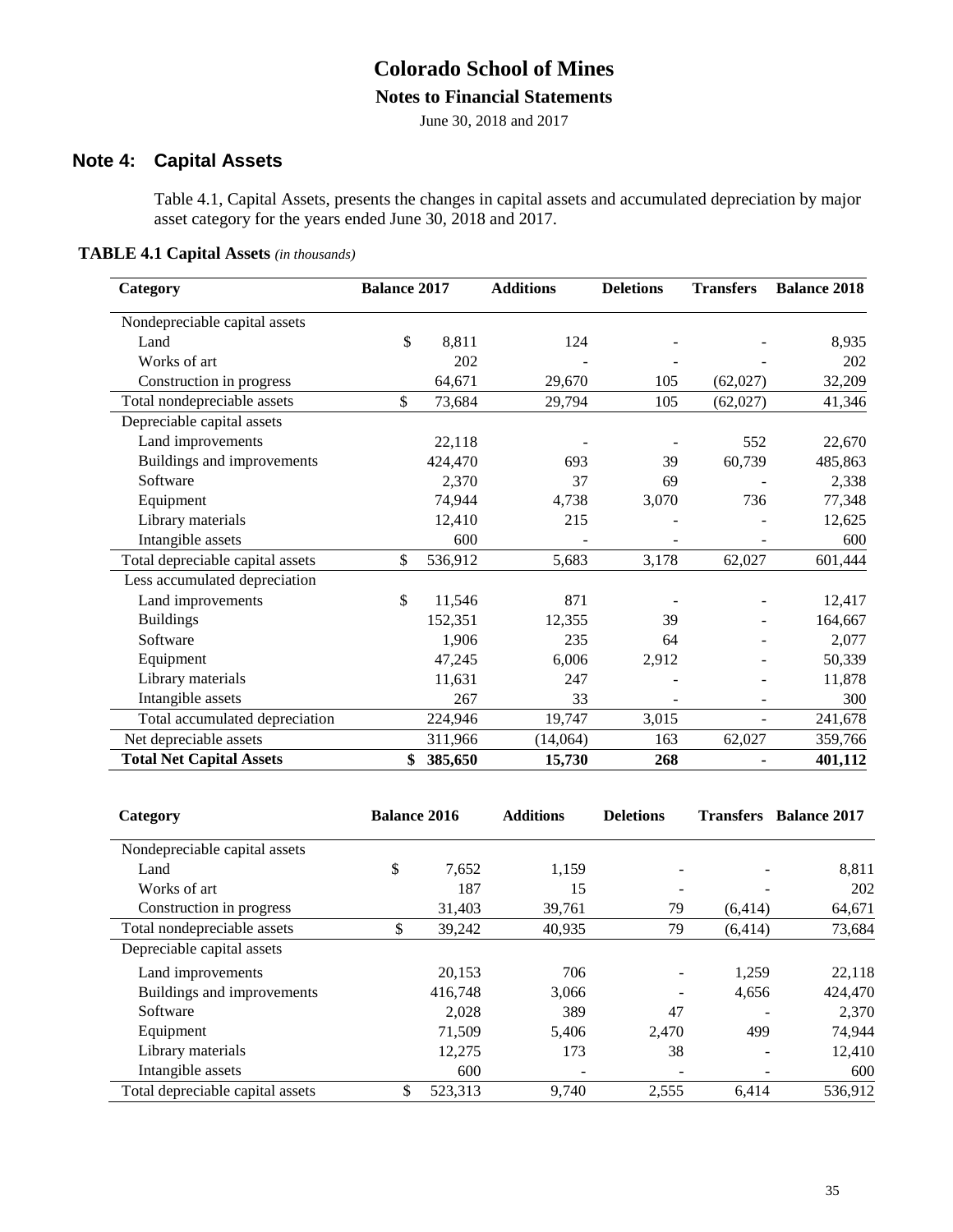### **to Financial Statements**

June 30, 2018 and 2017

| <b>TABLE 4.1 Capital Assets (continued)</b> (in thousands) |                     |           |                  |                  |                          |                     |
|------------------------------------------------------------|---------------------|-----------|------------------|------------------|--------------------------|---------------------|
| Category                                                   | <b>Balance 2016</b> |           | <b>Additions</b> | <b>Deletions</b> | <b>Transfers</b>         | <b>Balance 2017</b> |
| Less accumulated depreciation                              |                     |           |                  |                  |                          |                     |
| Land improvements                                          |                     | 10.785    | 761              |                  |                          | 11,546              |
| <b>Buildings</b>                                           |                     | 140.640   | 11.711           |                  |                          | 152.351             |
| Software                                                   |                     | 1.698     | 255              | 47               | ÷                        | 1,906               |
| Equipment                                                  |                     | 43.679    | 5.654            | 2.088            | $\overline{\phantom{a}}$ | 47,245              |
| Library materials                                          |                     | 11.502    | 167              | 38               | $\overline{\phantom{a}}$ | 11,631              |
| Intangible assets                                          |                     | 233       | 34               |                  |                          | 267                 |
| Total accumulated depreciation                             |                     | 208,537   | 18,582           | 2,173            |                          | 224,946             |
| Net depreciable assets                                     |                     | 314,776   | (8, 842)         | 382              | 6,414                    | 311,966             |
| <b>Total Net Capital Assets</b>                            |                     | \$354,018 | 32,093           | 461              |                          | 385,650             |

The total interest costs related to capital asset debt incurred by the University during the years ended June 30, 2018 and 2017, was \$11,073,000 and \$8,730,000, respectively. The University capitalizesinterest costs as a component of construction in progress during the period of construction, based on interest costs of borrowing specifically for the project, net of interest earned on investments acquired with the proceeds of the tax-exempt debt. The total amount of interest costs capitalized as part of construction in progress during the years ended June 30, 2018 and 2017 was \$2,034,000 and \$343,000, respectively.

### **Note 5: Deferred Outflows and Inflows of Resources**

Table 5.1, Deferred Outflows and Inflows of Resources details the types and amounts of deferred outflows and inflows of resources as of June 30, 2018 and 2017.

| <b>TADLE 3.1 DUULUU QUURWS and Inflows of INSOLICES</b> ( <i>in mousunus)</i> |    |         |               |
|-------------------------------------------------------------------------------|----|---------|---------------|
| <b>Deferred Outflows of Resources</b>                                         |    | 2018    | 2017          |
| Loss on bond refundings                                                       | S  | 12,519  | 12,975<br>\$. |
| Components of pension and OPEB liability                                      |    | 112,831 | 173,191       |
| <b>SWAP</b> valuation                                                         |    |         | 2,371         |
| <b>Total Deferred Outflows of Resources</b>                                   | \$ | 125,350 | \$188,537     |
|                                                                               |    |         |               |
| <b>Deferred Inflows of Resources</b>                                          |    |         |               |
| Components of pension and OPEB liability \$                                   |    | 37,325  | 1,638         |
| <b>SWAP</b> valuation                                                         |    | 113     |               |
| <b>Total Deferred Inflows of Resources</b>                                    | \$ | 37,438  | 1.638         |

| <b>TABLE 5.1 Deferred Outflows and Inflows of Resources</b> (in thousands) |  |
|----------------------------------------------------------------------------|--|
|----------------------------------------------------------------------------|--|

### **Note 6: Accounts Payable and Accrued Liabilities**

Table 6.1, Accounts Payable and Accrued Liabilities, details the accounts payable and accrued expenses as of June 30, 2018 and 2017.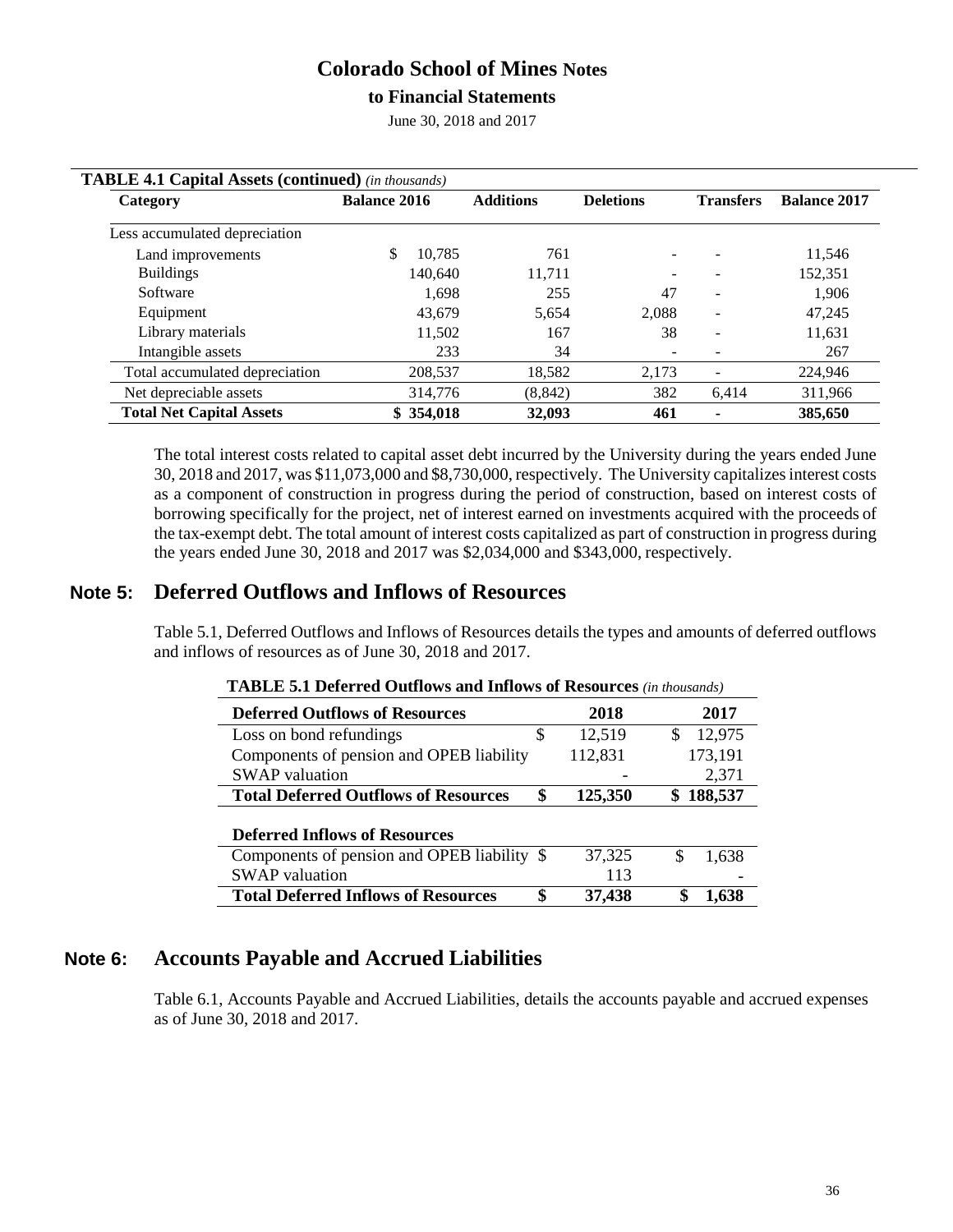#### **to Financial Statements**

June 30, 2018 and 2017

| Type                                                  | 2018   | 2017   |
|-------------------------------------------------------|--------|--------|
| Accounts payable - vendors                            | 9,443  | 10,962 |
| Accrued salaries and benefits                         | 5,824  | 12,738 |
| Accrued interest payable                              | 1,610  | 1,270  |
| <b>Total Accounts Payable and Accrued Liabilities</b> | 16,877 | 24,970 |

| <b>TABLE 6.1 Accounts Payable and Accrued Liabilities</b> (in thousands) |  |
|--------------------------------------------------------------------------|--|
|--------------------------------------------------------------------------|--|

The University leases various buildings and equipment under operating lease rental agreements. Operating leases do not give rise to property rights or meet other capital lease criteria, and therefore, the related assets and liabilities are not recorded in the accompanying financial statements. For Fiscal Years 2018 and 2017, total rent expense under these agreements was \$190,000 and \$203,000, respectively. Table 6.2, Future Minimum Operating Lease Payments, details the future minimum operating lease payments.

### **TABLE 6.2 Future Minimum Operating Lease Payments** *(in thousands)*

| <b>Years Ending June 30</b>           | <b>Minimum Lease Payment</b> |
|---------------------------------------|------------------------------|
| 2019                                  | \$176                        |
| 2020                                  | 86                           |
| 2021                                  | 88                           |
| 2022                                  | 90                           |
| <b>Total Operating Lease Payments</b> | 440                          |

The University leases office space to several tenants in two buildings. The lease terms for the tenants vary and extend through Fiscal Year 2021. The annual rent payments from these two buildings for Fiscal Year 2018 and 2017 was \$1,631,000 and \$1,478,000, respectively. Table 6.3, Future Tenant Rent Payments, presents the anticipated annual rent payments from tenants.

| <b>IABLE 0.5 FULUTE TENANT REAL PAYMENTS</b> ( <i>in thousands</i> ) |                     |  |  |  |
|----------------------------------------------------------------------|---------------------|--|--|--|
| <b>Years Ending June 30</b>                                          | <b>Rent Payment</b> |  |  |  |
| 2019                                                                 | \$206               |  |  |  |
| 2020                                                                 | 157                 |  |  |  |
| 2021                                                                 | 140                 |  |  |  |
| <b>Total Tenant Rent Payments</b>                                    | 503                 |  |  |  |

### **TABLE 6.3 Future Tenant Rent Payments** *(in thousands)*

### **Note 7: Compensated Absences**

Table 7.1, Compensated Absences, presents the changes in compensated absences for the years ended June 30, 2018 and 2017.

**TABLE 7.1 Compensated Absences** *(in thousands)*

|                        | 2018  | 2017  |
|------------------------|-------|-------|
| Beginning of the year  | 6,439 | 6,583 |
| Adjustments/reductions | 1,317 | (144) |
| End of the year        | 7,756 | 6,439 |
| <b>Current Portion</b> | 596   | 671   |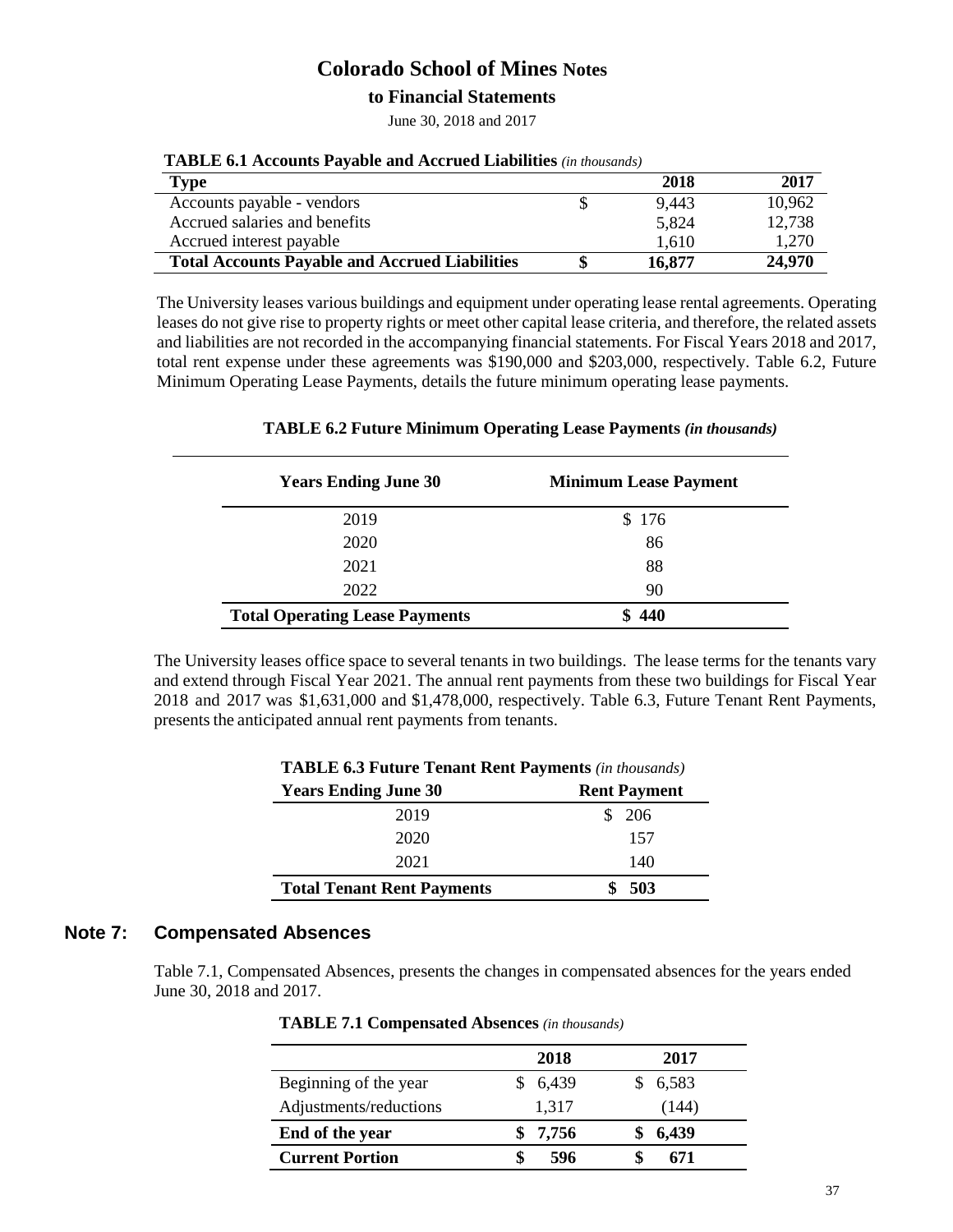### **to Financial Statements**

June 30, 2018 and 2017

#### **Note 8: Unearned Revenue**

Table 8.1, Unearned Revenue, details the types and amounts of unearned revenue as of June 30, 2018 and 2017.

| <b>Type</b>                   | 2018                | 2017  |
|-------------------------------|---------------------|-------|
| Tuition and fees              | $$5,574$ $$5,445$   |       |
| Grants and contracts          | 9.255               | 9.324 |
| Miscellaneous                 | 929                 | 1.057 |
| <b>Total Unearned Revenue</b> | $$15,758$ $$15,826$ |       |

| <b>TABLE 8.1 Unearned Revenue</b> (in thousands) |  |
|--------------------------------------------------|--|
|--------------------------------------------------|--|

#### **Note 9: Bonds and Leases**

As of June 30, 2018 and 2017, the categories of long-term obligations are detailed in Table 9.2, Bonds and Leases Payable. Table 9.3, Changes in Bonds and Leases Payable, presents the changes in bonds and capital leases payable for the years ended June 30, 2018 and 2017.

#### **Revenue Bonds**

A general description of each revenue bond issue, original issuance amount, and the amount outstanding as of June 30, 2018 and 2017 is detailed in Table 9.4, Revenue Bond Detail.

The University's fixed rate revenue bonds are payable semi-annually, have serial maturities, contain sinking fund requirements and contain optional redemption provisions. The University's variable rate demand bonds are payable annually, contain sinking fund requirements and contain optional redemption provisions. The optional redemption provisions allow the University to redeem, at various dates, portions of the outstanding revenue bonds at varying prices. All University revenue bonds are special limited obligations of the University. The revenue bonds are secured only by certain pledged revenues and are not pledged by any encumbrance, mortgage, or other pledge of property, and the revenue bonds do not constitute general obligations of the University.

The revenue bonds are secured by a pledge of all net revenues as defined by the bond documents. As of June 30, 2018 and 2017, net auxiliary pledged revenues, total net pledged revenues, and the associated debt service coverage are shown in Table 9.1, Net Pledged Revenues. The University's net pledged revenues will continue to be pledged for the life of the associated revenue bonds as detailed in Table 9.2, Bonds, and Leases Payable. The outstanding principal and interest of the related pledged debt is detailed in Table 9.5, Revenue Bonds Future Minimum Payments. The University believes it is in compliance with all existing pledged revenue requirements of its outstanding bonds.

| <b>IADLE 9.1 Net Fieuged Revenues</b> ( <i>in mousanas</i> ) |          |        |
|--------------------------------------------------------------|----------|--------|
| <b>Source of Net Pledged Revenue</b>                         | 2018     | 2017   |
| <b>Auxiliary Revenue Bonds</b>                               |          |        |
| Net auxiliary facilities                                     | \$8,227  | 13,288 |
| Renewal and replacement fund                                 | 692      | 640    |
| Net auxiliary pledged revenues                               | 8,919    | 13,928 |
| Prior obligation auxiliary debt service                      | 910      | 770    |
| Prior obligation auxiliary debt service coverage             | 9.80     | 18.09  |
| <b>Parity Bond Obligations</b>                               |          |        |
| <b>Institutional Enterprise Revenue Bonds</b>                |          |        |
| Student tuition (10 percent)                                 | \$16,203 | 15,651 |
| Student facility fees                                        | 6,928    | 3,369  |
|                                                              |          |        |

**TABLE 9.1 Net Pledged Revenues** *(in thousands)*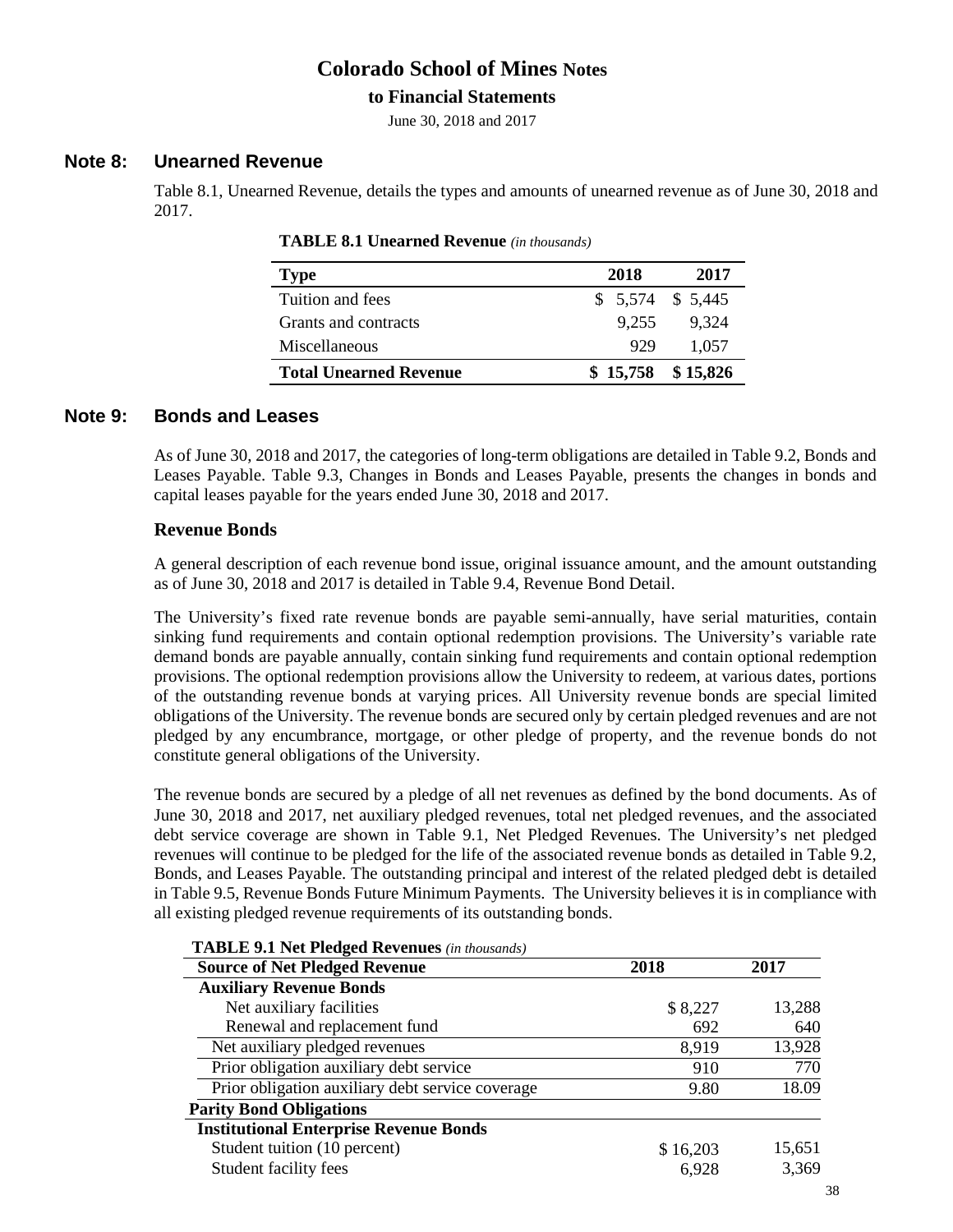#### **to Financial Statements**

June 30, 2018 and 2017

| <b>TABLE 9.1 Continued</b> (in thousands)     |        |        |
|-----------------------------------------------|--------|--------|
| Federal indirect cost recovery                | 12,019 | 11,896 |
| Federal interest subsidy                      | 1,143  | 1,150  |
| Net Institutional Enterprise Pledged Revenues | 36,293 | 31,066 |
| Net Pledged Revenues for Parity Debt          | 44,302 | 45,224 |
| <b>Total Parity Debt Service</b>              | 17,465 | 14,519 |
| <b>Total Parity Debt Service Coverage</b>     | 2.54   | 3.11   |
| <b>Subordinate Bond Obligations</b>           |        |        |
| Net Pledged Revenues for Subordinate Debt     | 26,837 | 30,705 |
| <b>Subordinate Debt Service</b>               | 1,203  | 1,231  |
| Subordinate Debt Service Coverage             | 22.31  | 24.94  |
| Percent of Pledged Revenue to Total Revenue   | 78%    | 79%    |
| <b>Total Debt Service Coverage</b>            | 2.31   | 2.78   |

The Auxiliary Facility Enterprise Revenue bonds specify debt service coverage requirements for the auxiliary facilities. The debt service coverage provisions require net pledged revenues to be equal to 110 percent of the combined principal and interest payments, excluding any reserves, on the Auxiliary Bonds and any additional bonds due during any subsequent fiscal year. The Auxiliary Facility Enterprise Revenue bonds are payable from net pledged revenues on parity with the other bonds and the note payable.

A master resolution adopted by the Board includes a covenant by the Board which provides, in summary, that, while the Bonds are outstanding, and subject to applicable law, the Board will continue to impose such fees and charges as are included within the gross revenues and will continue the present operation and use of the institutional enterprise and the facilities. The Board will continue to maintain such reasonable fees, rental rates and other charges for the use of all facilities and for services rendered by the Institutional Enterprise as will return annually gross revenue sufficient to pay the prior bond obligations, to pay operation and maintenance expenses, to pay the annual debt service requirements of the bonds and any parity obligations payable from the net revenues. In addition, the Board will make any deposits required to the reserve fund. The debt covenant includes provisions relating to other matters such as maintenance of insurance coverage for the facilities. The Master Resolution prohibits the Board from selling, destroying, abandoning, otherwise disposing of or altering at any time the property comprising a part of the facilities until all bonds payable out of net revenues have been paid or provision has been made to pay all such bonds. The University believes it is in compliance with these covenants.

The Series 2009B, 2010B, and 2011 bonds qualify as Build America Bonds for purposes of the American Recovery and Reinvestment Act of 2009 (ARRA) signed into law on February 17, 2009. Pursuant to ARRA, for the Series 2009B and 2010B bonds, the University expects to receive a cash subsidy payment from the United States Treasury, referred to as Federal Direct Payments, equal to 35 percent of the interest payable on the bonds on or around each interest payment date. For the Series 2011 bonds, the University expects to receive Federal Direct Payments equal to 70 percent of the interest payable on the bonds on or around each interest payment date. Due to federal budget cuts that occurred during Fiscal Year 2013, the University received approximately 8.75 percent less in payments under this program. Pursuant to the Colorado Recovery Act, the Board may pledge any Federal Direct Payments received to the payments of the bonds. The Board has pledged such payments to the payment of the Series 2009B, 2010B, 2011, and 2012B bonds. In Fiscal Years 2018 and 2017, the University received \$1,140,000 and \$1,150,000, respectively, in Federal Direct Payments.

The Series 2009A, 2009B, 2009C, 2012B, 2017A, 2017B, 2017C and 2018A revenue bonds qualify for the State Intercept Program established pursuant to Section 23-5-139 CRS. The State Intercept Program provides for the institutions of higher education to utilize the State of Colorado's credit rating. The State Treasurer is obligated to make principal and interest payments when due with respect to the revenue bonds issued by state supported institutions of higher education if such institution will not make the payment by the due date.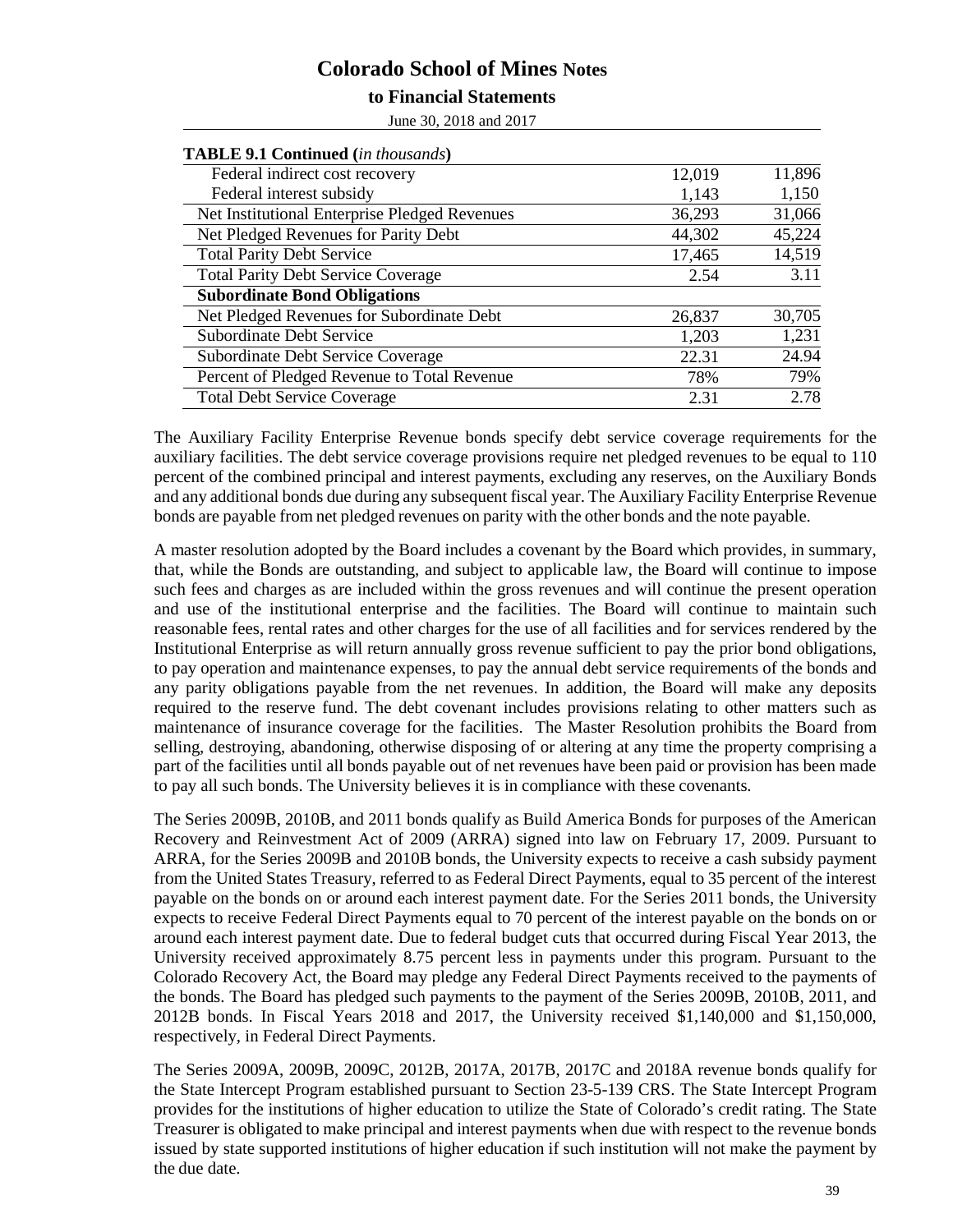### **to Financial Statements**

June 30, 2018 and 2017

The following table provides a summary of the University's long-term debt obligations as of June 30, 2018 and 2017 (in thousands):

|                                                |                       | Final           | <b>Balance</b> | <b>Balance</b> |
|------------------------------------------------|-----------------------|-----------------|----------------|----------------|
| <b>Type</b>                                    | <b>Interest Rates</b> | <b>Maturity</b> | 2018           | 2017           |
| <b>Auxiliary Facilities Enterprise Revenue</b> | $2.50\% - 5.4\%$      | 2028            | \$10,012       | 10,386         |
| <b>Bonds</b>                                   |                       |                 |                |                |
| <b>Institutional Enterprise Revenue Bonds</b>  |                       |                 |                |                |
| Variable Rate Demand Bonds                     | 1.41%                 | 2038            | 37,885         | 38,860         |
| <b>Fixed Rate Bonds</b>                        | $3.00\% - 6.29\%$     | 2043            | 255,744        | 144,522        |
| Subordinate Institutional Enterprise           | 3.00%                 | 2027            | 8,300          | 9,240          |
| Revenue Bonds                                  |                       |                 |                |                |
| <b>Total Bonds Payable</b>                     |                       |                 | \$311,941      | 203,008        |
| <b>Capital Leases Payable</b>                  | 7.8%                  | 2020            | 8              | 54             |
| <b>Total Bonds and Leases Payable</b>          |                       |                 | \$311,949      | 203,062        |

#### **TABLE 9.2 Bonds and Leases Payable** *(in thousands)*

\* Variable rate demand bonds are set at an adjustable rate as discussed below. The rates reflected in the table are as of June 30, 2018.

The demand feature of the Series 2010A variable rate demand bonds applies at the end of an interest rate mode period. This period can range from weekly to long-term. In May 2018, the University refunded the 2010A variable rate demand bonds with the issuance of the 2018A variable rate institutional enterprise revenue bonds. In addition, the University negotiated a new support fee of 0.50 percent. The interest rate on the Series 2018A variable rate demand bonds is calculated based on 67 percent of the one month London interbank offered rate (LIBOR). The interest rate on the Series 2018A as of June 30, 2018 was 1.407 percent and the Series 2010A as of June 30, 2017 was 0.820 percent

Table 9.3, Changes in Bonds and Leases Payable presents the changes in bonds, and leases for the years ended June 30, 2018 and 2017.

#### **TABLE 9.3 Changes in Bonds and Leases Payable** *(in thousands)*

| <b>Type</b>                                     | <b>Balance 2017</b> | <b>Additions</b> | <b>Deductions</b> | <b>Balance 2018</b> | <b>Current</b> |
|-------------------------------------------------|---------------------|------------------|-------------------|---------------------|----------------|
|                                                 |                     |                  |                   |                     | <b>Portion</b> |
| Revenue bonds payable                           | \$193,489           | 173,003          | 80,330            | 286,162             | 8,635          |
| Plus unamortized premiums                       | 9,538               | 22,086           | 5,830             | 25,794              |                |
| Less unamortized discounts                      | 19                  |                  | 4                 | 15                  |                |
| <b>Total Bonds Payable</b>                      | \$203,008           | 195,089          | 86,156            | 311,941             | 8,635          |
| <b>Capital Leases</b>                           | 54                  |                  | 46                | 8                   | 8              |
| <b>Total Bonds and Leases Payable</b>           | 203,062<br>\$       | 195,089          | 86,202            | 311,949             | 8,643          |
| <b>Type</b>                                     | <b>Balance 2016</b> | <b>Additions</b> | <b>Deductions</b> | <b>Balance 2017</b> | <b>Current</b> |
|                                                 |                     |                  |                   |                     | <b>Portion</b> |
| Revenue bonds payable                           | \$200,702           | 545              | 7,758             | 193,489             | 8,445          |
| Plus unamortized premiums                       | 10,711              |                  | 1,173             | 9,538               |                |
| Less unamortized discounts                      | 24                  |                  |                   | 19                  |                |
| <b>Total Bonds Payable</b>                      | \$211,389           | 545              | 8,926             | 203,008             | 8,445          |
| <b>Capital Leases</b>                           | 97                  | 3                | 46                | 54                  | 46             |
| <b>Total Bonds and Leases Payable \$211,486</b> |                     | 548              | 8,972             | 203,062             | 8,491          |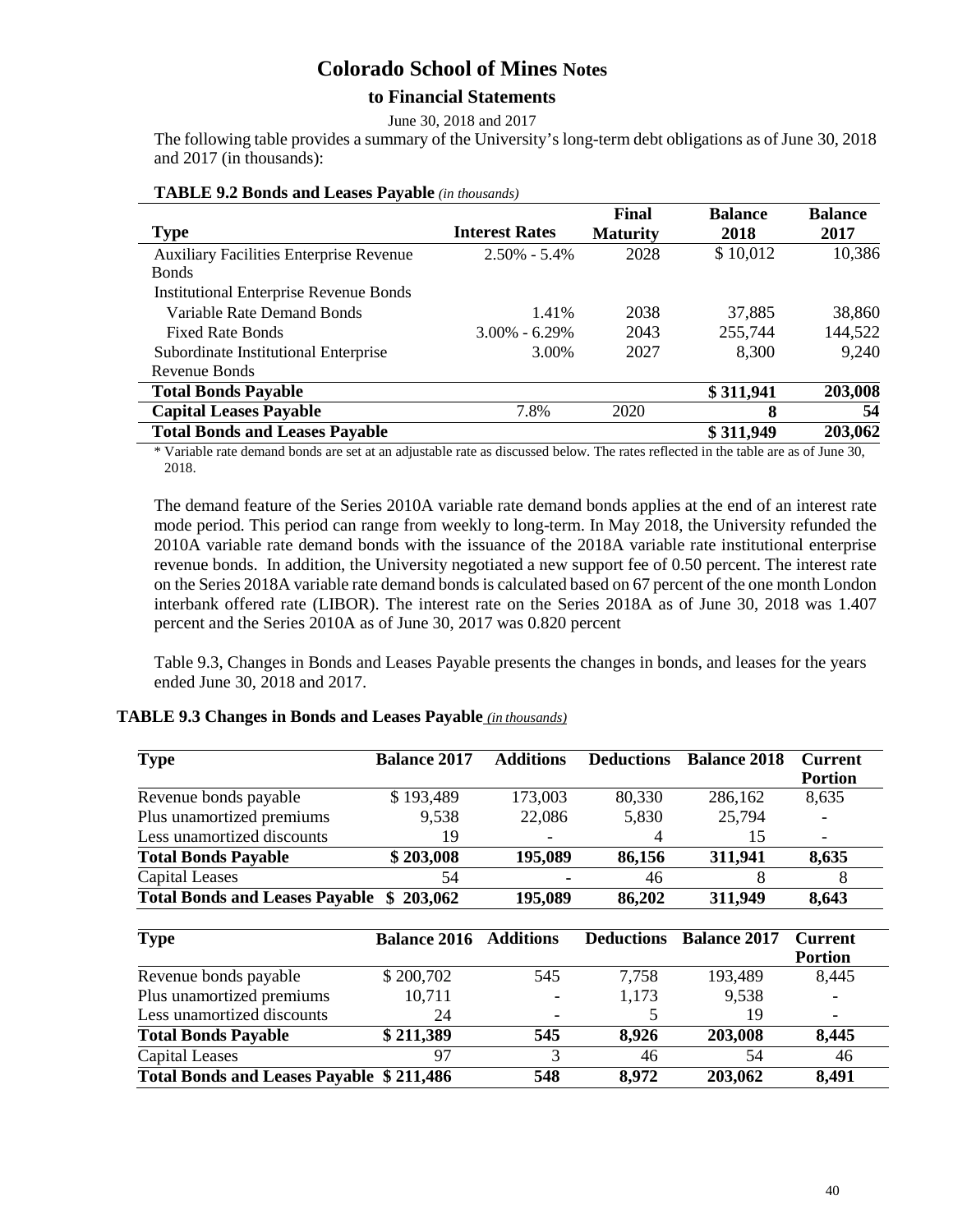### **to Financial Statements**

June 30, 2018 and 2017

Table 9.4, Revenue Bond Detail presents a summary description of the University's outstanding revenue bonds for the years ended June 30, 2018 and 201

### **TABLE 9.4 Revenue Bond Detail** *(in thousands)*

|                                                                                                                                                                                                                                                                                                                                                                                                             | Original<br><b>Issuance</b> | Outstanding<br><b>Balance</b> | Outstanding<br><b>Balance</b> |
|-------------------------------------------------------------------------------------------------------------------------------------------------------------------------------------------------------------------------------------------------------------------------------------------------------------------------------------------------------------------------------------------------------------|-----------------------------|-------------------------------|-------------------------------|
| <b>Issuance Description</b><br><b>Auxiliary Facilities Enterprise Revenue Bonds:</b>                                                                                                                                                                                                                                                                                                                        | <b>Amount</b>               | 2018                          | 2017                          |
| Capital Appreciation, Series 1999 -                                                                                                                                                                                                                                                                                                                                                                         |                             |                               |                               |
| Used to fund capital improvements for residence halls,                                                                                                                                                                                                                                                                                                                                                      |                             |                               |                               |
| residential housing, student center and fraternity housing<br>facilities                                                                                                                                                                                                                                                                                                                                    | \$7,794                     | 10,027                        | 10,404                        |
| <b>Total Auxiliary Facilities Enterprise Revenue Bonds</b>                                                                                                                                                                                                                                                                                                                                                  | \$7,794                     | 10,027                        | 10,404                        |
|                                                                                                                                                                                                                                                                                                                                                                                                             |                             |                               |                               |
| <b>Institutional Enterprise Revenue Bonds:</b>                                                                                                                                                                                                                                                                                                                                                              |                             |                               |                               |
| Refunding and Improvement Series 2009A<br>Used to refund the Colorado School of Mines Development<br>Corporation Refunding Variable Rate Demand Bonds, Series<br>2005, refund a portion of the Variable Rate Demand Improvement<br>Series 2008B, make a payment in connection with modifying a<br>portion of an existing swap agreement for the Series 2008B<br>Bonds, and acquire certain real properties. | \$28,720                    | 1,130                         | 2,205                         |
| Series 2009B<br>Used to fund construction or renovation of certain campus capital<br>projects including a new residence hall, Weaver Towers, wellness<br>center and other capital improvements.                                                                                                                                                                                                             | 42,860                      | 42,860                        | 42,860                        |
| Refunding Series 2009C<br>Used to refund a portion of the Series 2008B and terminate an<br>existing swap agreement for the Series 2008B bonds.                                                                                                                                                                                                                                                              | 16,745                      | 1,260                         | 1,855                         |
| Variable Rate Demand Refunding Series 2010A<br>Used to current refund the Refunding Series 2008A.                                                                                                                                                                                                                                                                                                           | 42,860                      |                               | 38,860                        |
| Series 2010B - Taxable Direct Payment Build America Bonds<br>Used to construct, improve, renovate and equip new academic<br>Marquez Hall Wing and provide additional facilities.                                                                                                                                                                                                                            | 11,195                      | 11,195                        | 11,195                        |
| Series 2011 - Taxable Qualified Energy Conservation Bonds.<br>Used to finance qualified conservation improvement projects.                                                                                                                                                                                                                                                                                  | 2,800                       | 1,055                         | 1,375                         |
| Series 2012B<br>Used to fund construction of a new residence hall and dining<br>facility, renovate the Student Center, provide bridge funding for<br>construction for a new welcome center, and refund all of the Series<br>2002 and a portion of the Series 2004.                                                                                                                                          | 47,345                      | 7,790                         | 42,895                        |
| Series 2016A and B<br>Used to fund construction, improvements, and equipping of<br>CoorsTek Center; advance refunding portion of the Series 2009A<br>bonds and Series 2009C bonds.                                                                                                                                                                                                                          | 34,690                      | 30,075                        | 32,600                        |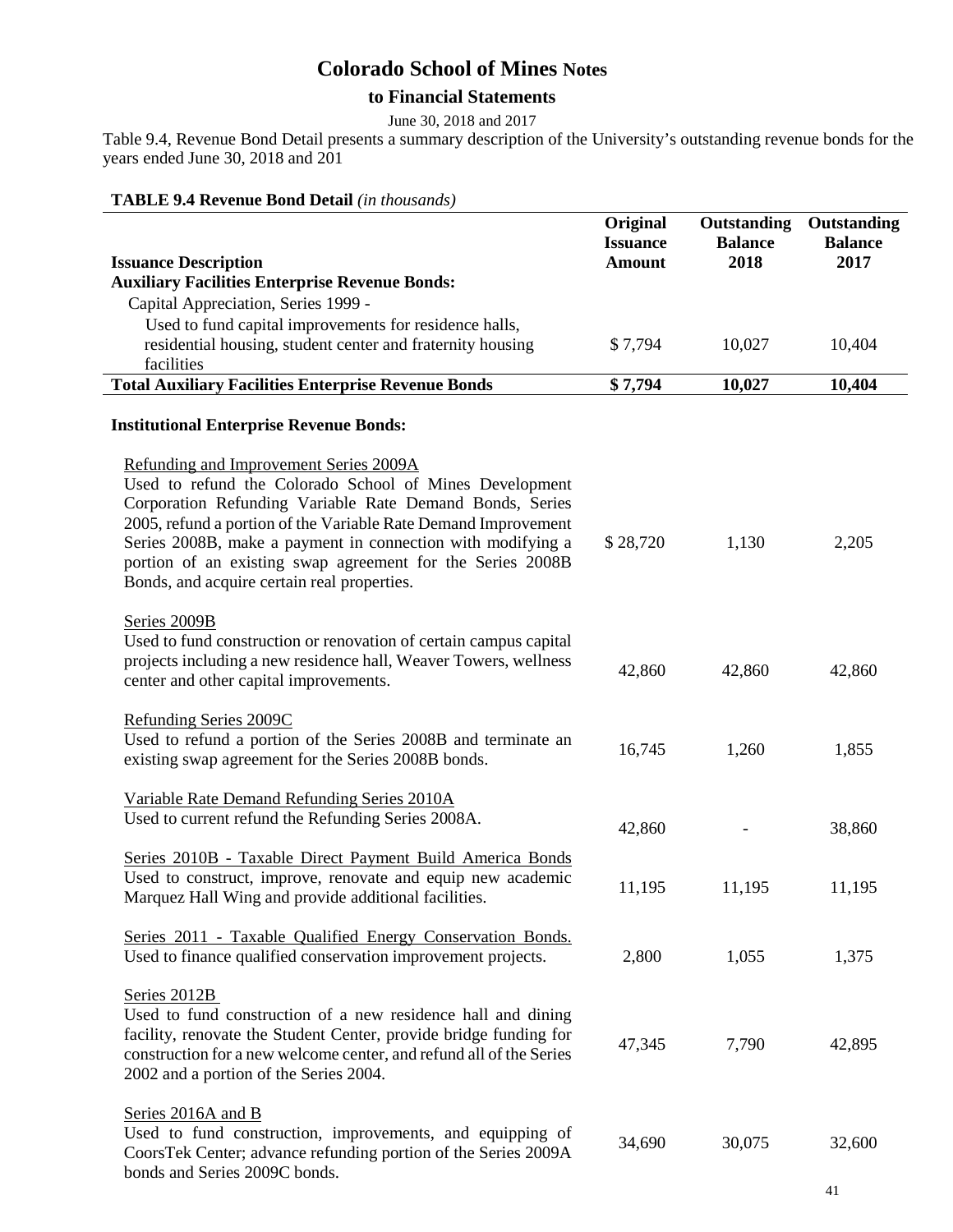#### **to Financial Statements**

June 30, 2018 and 2017

| <b>Total Institutional Enterprise Revenue Bonds</b><br><b>Subordinate Institutional Enterprise Revenue Bonds:</b> | \$399,685    | 267,835 | 173,845 |
|-------------------------------------------------------------------------------------------------------------------|--------------|---------|---------|
|                                                                                                                   |              |         |         |
| Series 2012A -                                                                                                    |              |         |         |
| Used to fund construction of new athletic facilities                                                              | 13,000<br>S. | 8,300   | 9,240   |
|                                                                                                                   |              |         |         |
| <b>Total Subordinate Institutional Enterprise Revenue Bonds</b>                                                   | \$13,000     | 8,300   | 9,240   |
| <b>Total Revenue Bonds</b>                                                                                        | \$420,479    | 286,162 | 193,489 |
|                                                                                                                   |              |         |         |
| Plus Premiums                                                                                                     |              | 25,794  | 9,538   |
| Less Discounts                                                                                                    |              | 15      | 19      |
| <b>Total Revenue Bonds</b>                                                                                        | \$           | 311,941 | 203,008 |
|                                                                                                                   |              |         |         |

### **Revenue and Refunding Bond Activity**

In August 2017 the University issued Institutional Enterprise Revenue Bonds of \$27,675,000 to construct a new operations building, a chiller plant, campus generators, and the re-roof of a building. In November and December 2017, the University issued a total of \$106,910,000 in Institutional Enterprise Revenue and Refunding Bonds consisting of \$71,880,000 in Series 2017B and \$35,030,000 in Series 2017C. The Series 2017B bonds will be used to finance the construction of a new residence hall, parking garage and learning space as well as upgrades to campus utilities infrastructure. The 2017C bonds were issued to advance refund a portion of the Series 2012B institutional revenue bonds. In May 2018, the University issued \$37,885,000 in variable rate Institutional Enterprise Revenue and Refunding Bonds, Series 2018A. The Series 2018A was used to refund the balance on Series 2010A variable rate demand Institutional Enterprise Revenue Bonds.

The University completed the Series 2017C and Series 2018A refunding to reduce its total debt service payments over the next 25 years by \$3.4 million and obtain an economic benefit (difference between the present value of the debt service payments on the old debt and new debt) of \$2.4 million. The refunding resulted in a difference between the reacquisition price and net carrying amount of the old debt of \$1.0 million. The difference is reported in the accompanying financial statements as a deferred outflow and is being amortized through fiscal year 2043.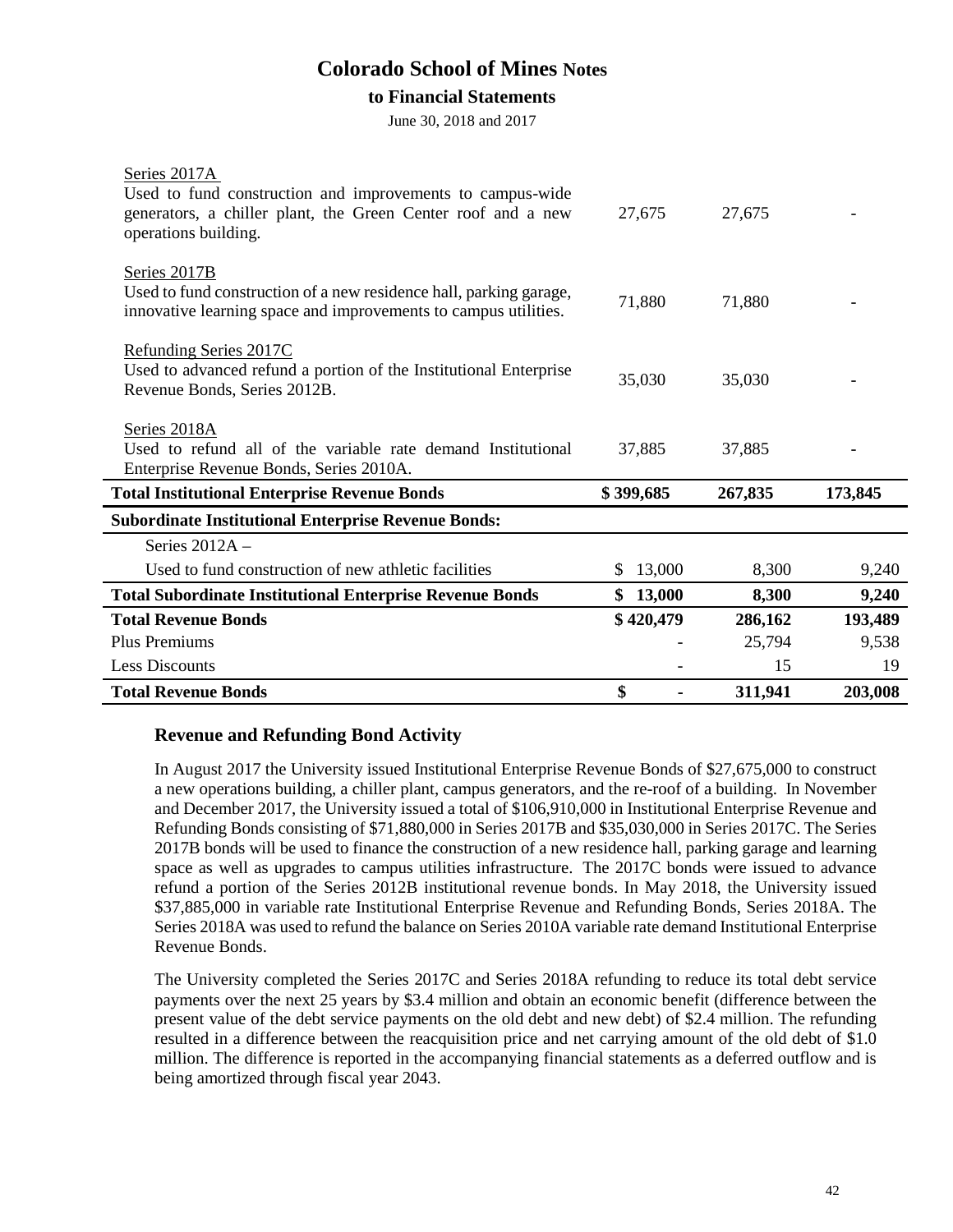**to Financial Statements** 

June 30, 2018 and 2017

#### **Debt Service Requirements on Revenue Bonds**

The future minimum revenue bonds debt service requirements as of June 30, 2018, are shown in Table 9.5, Revenue Bonds Future Minimum Payments.

| <b>Years Ending June 30</b>     | <b>Principal</b> | Interest | <b>Total</b> |
|---------------------------------|------------------|----------|--------------|
| 2019                            | \$<br>8,635      | 13,221   | 21,856       |
| 2020                            | 8,730            | 12,904   | 21,634       |
| 2021                            | 9,045            | 12,564   | 21,609       |
| 2022                            | 7,375            | 12,305   | 19,680       |
| 2023                            | 8,395            | 12,089   | 20,484       |
| $2024 - 2028$                   | 46,030           | 55,498   | 101,528      |
| $2029 - 2033$                   | 49,445           | 44,802   | 94,247       |
| $2034 - 2038$                   | 66,565           | 30,795   | 97,360       |
| $2039 - 2043$                   | 56,105           | 12,762   | 68,867       |
| $2044 - 2048$                   | 28,375           | 3,687    | 32,062       |
| Subtotal                        | 288,700          | 210,627  | 499,327      |
| Unaccreted interest -1999 Bonds | (2,538)          |          |              |
| <b>Total Debt Service</b>       | 286,162<br>\$    |          |              |

#### **TABLE 9.5 Revenue Bonds Future Minimum Payments** *(in thousands)*

#### **Interest Rate SWAP Agreements**

In Fiscal Year 2008, the University entered into a floating to fixed interest rate swap agreement (Swap Agreement) in connection with the 2008A issuance. The Swap Agreement was entered into with the objective of protecting against the potential of rising interest rates. The 2008A issuance was refunded with the Series 2010A issuance. The Series 2010A was refunded with the issuance of the Series 2018A Refunding Bonds. The Swap Agreement was not terminated and was associated with the Series 2018A issuance. The Swap Agreement has a notional amount of \$37,885,000 and \$38,860,000 and a fair value of (\$6,837,113) and (\$9,251,000) at June 30, 2018 and 2017, respectively. The Swap Agreement provides for certain payments to or from Morgan Stanley equal to the difference between the fixed rate of 3.59 percent payable by the University and 67 percent of one month USD-LIBOR-BBA, 1.229 percent and 0.82 percent at June 30, 2018 and 2017, respectively, payable by Morgan Stanley. The fair value of the swap is classified as a noncurrent liability and the change in fair value of the swap is classified as a deferred outflow at June 30, 2018 and 2017. On the date of the refunding of the Series 2010A Bonds, the fair market value of the swap was (\$6,998,662) and was included in the calculation of deferred loss on refunding and is being amortized over the life of the Series 2018A Refunding Bonds. Accumulated amortization of the deferred loss as of June 30, 2018 and 2017 was \$1,350,621 and \$1,421,000, respectively. Morgan Stanley, counterparty to the Swap Agreement, determined the fair value as of June 30, 2018 and 2017, using a discounted forecasted cash flows; however, the actual method and significant assumptions used are proprietary. The Swap Agreement has an effective date of March 5, 2008 and a termination date of December 1, 2038.

There can be risks inherent to interest rate swaps that the University addresses and monitors pursuant to entering into interest rate swap agreements:

Termination Risk – The need to terminate the transaction in a market that dictates a termination payment by the University. It is possible that a termination payment is required in the event of termination of a swap agreement due to a counterparty default or following a decrease in credit rating. In general, exercising the right to optionally terminate an agreement should produce a benefit to the University, either through receipt of a payment from a termination, or if a termination payment is made by the University, a conversion to a more beneficial debt instrument or credit relationship.

Credit Risk – The risk that the counterparty will not fulfill its obligations. The University considers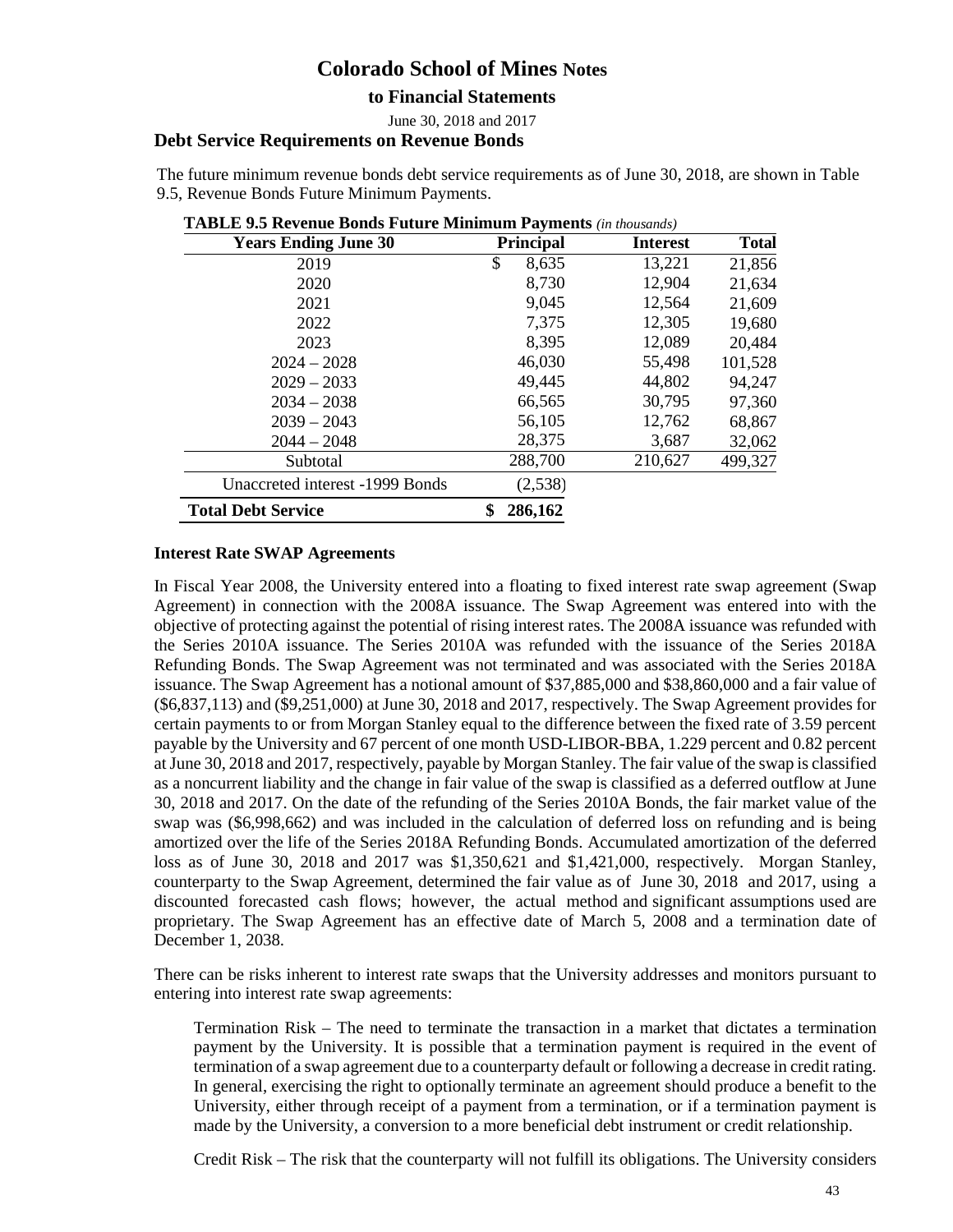### **to Financial Statements**

#### June 30, 2018 and 2017

the Swap Agreement counterparty's (Morgan Stanley) credit quality rating and whether the counterparty can withstand continuing credit market turmoil. As of June 30, 2018, Morgan Stanley's credit rating is A3 by Moody's, BBB+ by Standards & Poor's.

For the outstanding Swap Agreement the University has a maximum possible loss equivalent to the swaps' fair value at June 30, 2018 and 2017 related to the credit risk. However, the University was not exposed to this loss because of the negative fair value of the swaps as of June 30, 2018 and 2017. In addition, these agreements required no collateral and no initial net cash receipt or payment by the University.

Basis Index Risk – Basis risk arises as a result of movement in the underlying variable rate indices that may not be in tandem, creating a cost differential that could result in a net cash outflow from the University. Basis risk can also result from the use of floating, but different, indices. To mitigate basis risk, it is the University's policy that any index used as part of an interest rate swap agreement shall be a recognized market index, including, but not limited to, the Securities Industry and Financial Markets Association (SIFMA) or the London Interbank Offered Rate (LIBOR).

As of June 30, 2018, the aggregate debt service payments and net swap cash payments, assuming current interest rates remain the same, for their term are reflected in Table 9.6, Future Revenue Bonds and Net Swap Minimum Payments.

| <b>Years Ending June</b><br>30 | <b>Principal</b> | <b>Bond</b><br><b>Interest</b> | <b>SWAP</b><br>Interest (net) | <b>Total Debt</b><br><b>Service</b> | <b>Support</b><br>Fee |
|--------------------------------|------------------|--------------------------------|-------------------------------|-------------------------------------|-----------------------|
| 2019                           | \$550            | 497                            | 1,039                         | 2,086                               | 188                   |
| 2020                           | 575              | 490                            | 1,024                         | 2,088                               | 185                   |
| 2021                           | 575              | 482                            | 1,008                         | 2,065                               | 182                   |
| 2022                           | 850              | 472                            | 987                           | 2,310                               | 178                   |
| 2023                           | 925              | 460                            | 963                           | 2,348                               | 174                   |
| 2024-2028                      | 6,500            | 2,093                          | 4,376                         | 12,970                              | 791                   |
| 2029-2033                      | 13,300           | 1,399                          | 2,925                         | 17,625                              | 529                   |
| 2034-2038                      | 14,610           | 470                            | 983                           | 16,063                              | 178                   |
| <b>Total Debt Service</b>      | \$37,885         | 6,364                          | 13,305                        | 57,554                              | 2,405                 |

| <b>TABLE 9.6 Future Revenue Bonds and Net Swap Minimum Payments</b> (in thousands) |  |
|------------------------------------------------------------------------------------|--|
|------------------------------------------------------------------------------------|--|

### **Extinguishment of Debt**

Previous revenue bond issues considered to be extinguished through in-substance defeasance under generally accepted accounting principles are not included in the accompanying financial statements. The amount of debt in this category, covered by assets placed in trust to be used solely for future payments, amounted to \$65,160,000 and \$31,160,000 as of June 30, 2018 and 2017, respectively.

### **Capital Leases**

As of June 30, 2018 and 2017, the University had an outstanding liability for capital leases approximating \$8,000 and \$54,000, respectively, with underlying gross capitalized asset cost approximating \$131,000 and \$131,000, respectively. Accumulated amortization as of June 30, 2018 and 2017 is \$3,000 and \$6,000, respectively.

Future minimum payments on the capital leases are shown in Table 9.7, Future Minimum Capital Lease Payments.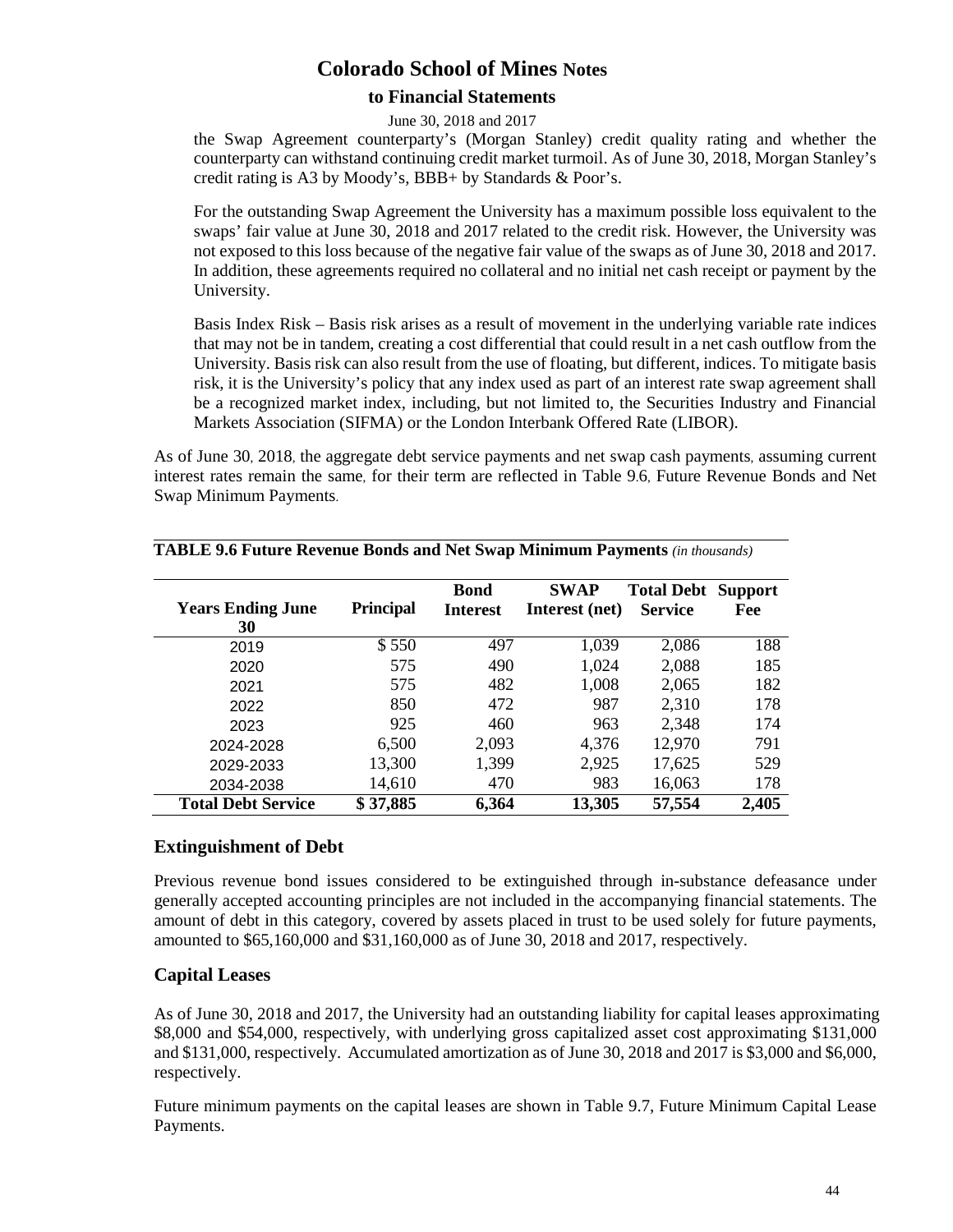### **to Financial Statements**

June 30, 2018 and 2017

| Table 9.7 Future Minimum Capital Lease Payments (in thousands)              |     |  |  |  |
|-----------------------------------------------------------------------------|-----|--|--|--|
| <b>Year Ending June 30,</b><br><b>Principal</b><br>Total<br><b>Interest</b> |     |  |  |  |
| 2019                                                                        | \$8 |  |  |  |
| <b>Total Capital Lease Payments</b>                                         | \$8 |  |  |  |

### **State of Colorado Certificates of Participation**

In Fiscal Year 2008, State of Colorado Senate Bill 08-218 made Federal Mineral Leasing (FML) monies available for capital construction at institutions of higher education. FML money is derived fromongoing leasing and production activities on federal lands within Colorado and approximately half of these payments go to the State of Colorado. The State used part of this money on November 6, 2008 and issued Certificates of Participation (COP) to support some higher education construction and maintenance projects. The University received \$6,748,000 for a portion of the support in the construction of an addition to the Brown Hall building. The State of Colorado is responsible for making the principal and interest payments on the COP.

#### **Note 10: Other Liabilities**

Table 10.1, Other Liabilities, details other liabilities as of June 30, 2018 and 2017.

**TABLE 10.1 Other Liabilities** *(in thousands)*

|                                             | 2018         |                                  | 2017         |                                  |
|---------------------------------------------|--------------|----------------------------------|--------------|----------------------------------|
| <b>Type</b>                                 | <b>Total</b> | <b>Current</b><br><b>Portion</b> | <b>Total</b> | <b>Current</b><br><b>Portion</b> |
| <b>University</b>                           |              |                                  |              |                                  |
| Amounts due to the Foundation               | \$1,841      | 75                               | 1,885        | 207                              |
| Funds held for others                       | 278          | 139                              | 137          | 137                              |
| Student deposits                            | 614          | 307                              | 308          | 308                              |
| Miscellaneous                               | 3,313        | 1,247                            | 576          | 575                              |
| <b>Total Other Liabilities - University</b> | \$6,046      | 1,768                            | 2,906        | 1,227                            |
| <b>Discretely Presented Component Unit</b>  |              |                                  |              |                                  |
| Colorado School of Mines                    | 34,307       |                                  | 34,364       |                                  |
| Other trust funds                           | 1,226        |                                  | 1,139        |                                  |
| Obligations under split-interest agreements | 4,321        |                                  | 4,319        |                                  |
| Obligations under gift annuity agreements   | 3,702        |                                  | 4,351        |                                  |
| Refunded advances                           | 30           |                                  | 30           |                                  |
| Other liabilities                           | 397          |                                  | 348          |                                  |
| <b>Total Other Liabilities - DPCU</b>       | \$43,983     |                                  | 44,551       |                                  |

#### **Direct Lending**

The University began participation in the Direct Student Loan program operated by the Federal Government in the spring of Fiscal Year 2010. This program enables eligible students or parents to obtain a loan to pay for the student's cost of attendance directly through the University rather than through a private lender. The University is responsible for handling the complete loan process, including funds management, as well as promissory note functions. The University is not responsible for collection of these loans or for defaults by borrowers, and therefore these loans are not recognized as receivables in the accompanying financial statements. Lending activity during the years ended June 30, 2018 and 2017 under these programs were \$30,769,000 and \$29,601,000, respectively.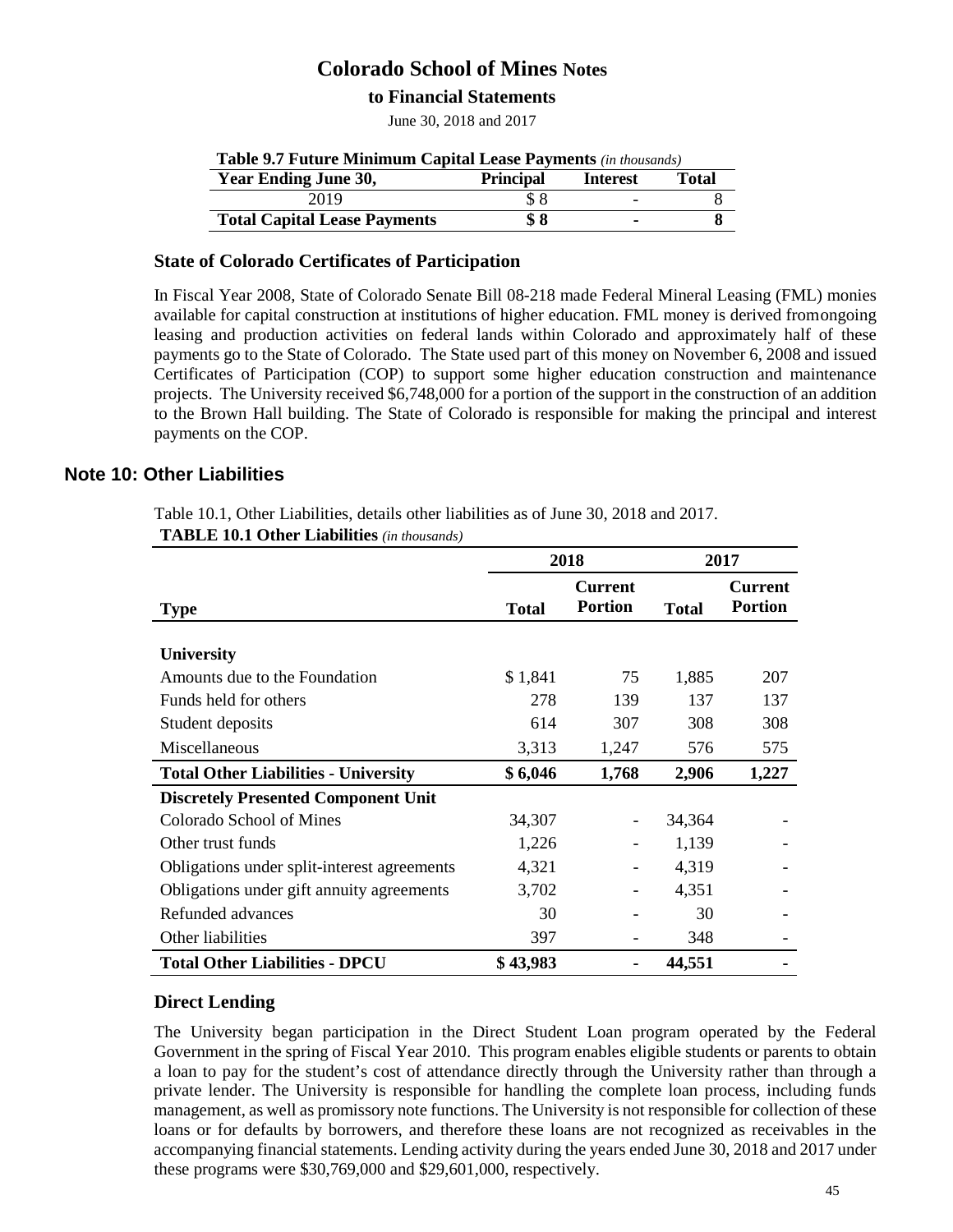### **to Financial Statements**

June 30, 2018 and 2017

### **Note 11: Changes in Accounting Principles**

Effective July 1, 2017, the University adopted Governmental Accounting Standards Board (GASB) issued Statement No. 75 *Accounting and Financial Reporting for Postemployment Benefits Other Than Pensions* (Statement No. 75)*,* which revises and establishes new accounting and financial reporting requirements for most governments that provide their employees with post-employment benefits other than pension benefits (OPEB). The University provides its employees with OPEB through the State's multiple employer costsharing Defined Benefit Other Postemployment Benefit Plan (Health Care Trust Fund or HCTF) administered by the Colorado Public Employees' Retirement Association (PERA). Information regarding PERA's current funding status can be found in their Comprehensive Annual Financial Report.

Statement No. 75 requires cost-sharing employers participating in the PERA program to record their proportionate share, as defined in Statement No. 75, of PERA's unfunded OPEB liability. The University has no legal obligation to fund this shortfall nor does it have any ability to affect funding, benefit, or annual required contribution decisions made by PERA and the State Legislature. The requirement of Statement No. 75 to record the University's proportionate share of the HCTF's net OPEB liability will negatively impact the School's future unrestricted net position.

To the extent practical, changes made to comply with Statement No. 75 should be presented as a restatement of the Fiscal Year 2017 financial statements. However, PERA did not provide the information required to restate the University's Fiscal Year 2017 financial statements; therefore, the impact of adoption of Statement No. 75 is shown as a cumulative effect adjustment to Net Position, beginning of the year, in Fiscal Year 2018. The impact of the adoption of Statement No. 75 is detailed in Table 11.1 Changes in Beginning Net Position.

#### **TABLE 11.1 Change in Beginning Net Position** *(in thousands)*

| \$ (28, 439)<br>Net Position, beginning of year                  |  |
|------------------------------------------------------------------|--|
| Cumulative effect of change in accounting principle<br>(13, 133) |  |
| \$ (41,572)<br>Net Position, beginning of year as restated       |  |

The University's proportionate share of OPEB liability directly reduces the University's unrestricted net position. The effect on unrestricted net position is shown in Table 11.2 Impact on Unrestricted Net Position.

| <b>Table 11.2 Impact on Unrestricted Net Position</b> (in thousands) |              |
|----------------------------------------------------------------------|--------------|
| <b>Unrestricted Net Position, beginning of year</b>                  | \$ (253,862) |
| Cumulative effect of change in accounting principle                  | (13, 133)    |
| <b>Unrestricted Net Position, beginning of year as restated</b>      | (266,995)    |

### **Note 12: Retirement Plans**

### **Pension Plan**

#### **Summary of Significant Accounting Policies**

The University participates in the State Division Trust Fund (SDTF), a cost-sharing multiple-employer defined benefit pension fund administered by the Public Employees' Retirement Association of Colorado (PERA). The net pension liability (NPL), deferred outflows of resources and deferred inflows of resources related to pensions, pension expense, information about the fiduciary net position and additions to/deductions from the fiduciary net position of the SDTF have been determined using the economic resources measurement focus and the accrual basis of accounting. For this purpose, benefit payments (including refunds of employee contributions) are recognized when due and payable in accordance with the benefit terms. Investments are reported at fair value.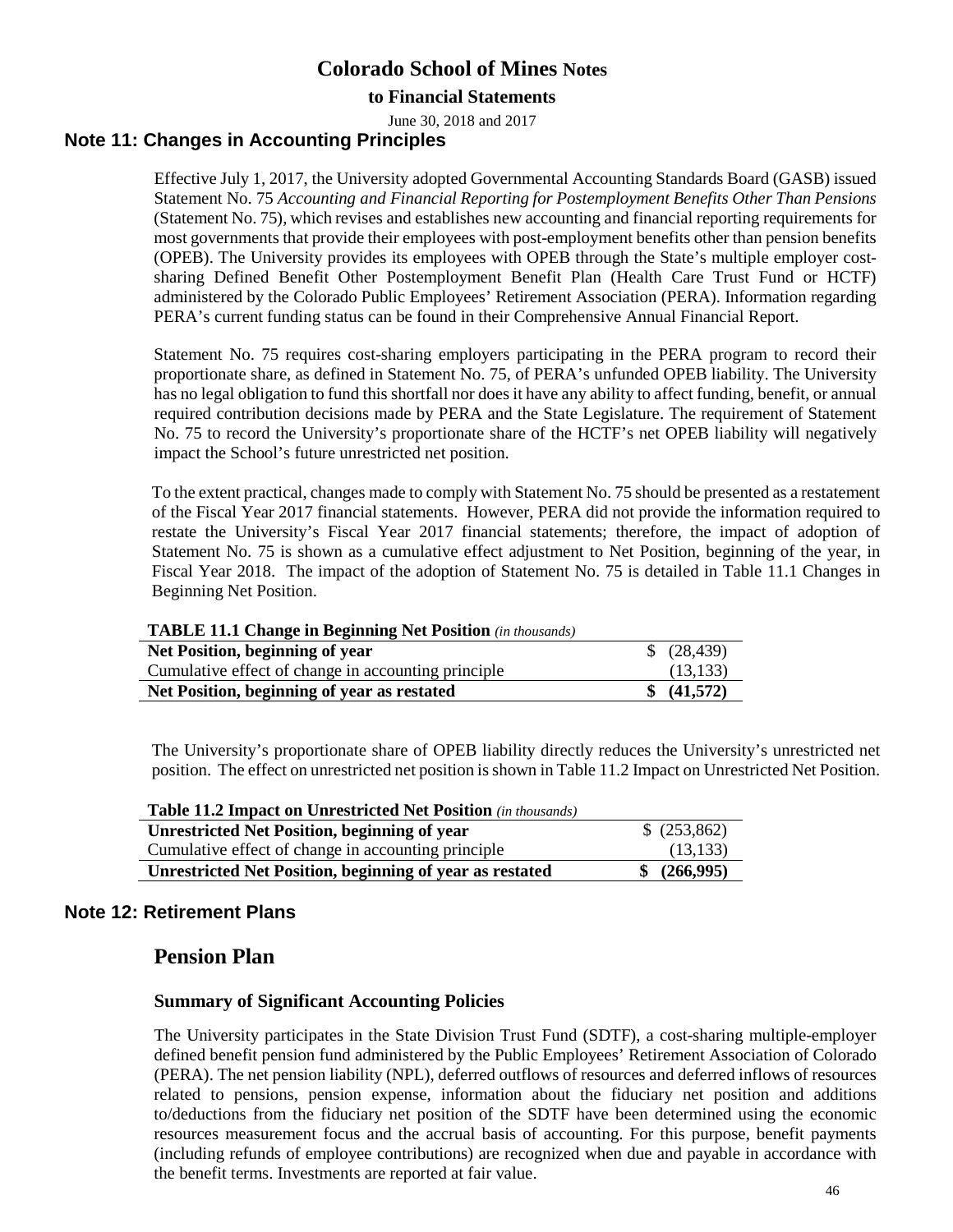### **to Financial Statements**

#### June 30, 2018 and 2017

During the 2018 legislative session, the Colorado General Assembly passed significant pension reform through Senate Bill (SB) 18-200: *Concerning Modifications to the Public Employees' Retirement Association Hybrid Defined Benefit Plan Necessary to eliminate with a High Probability the Unfunded Liability of the Plan within the Next Thirty Years*. Governmental accounting standards require the net pension liability and related amounts of the SDTF for financial reporting purposes be measured using the plan provision in effect as of the SDTF's measurement date of December 31, 2017. As such, the following disclosures do not include the changes to plan provisions required by SB 18-200 with the exception of the section changes between the measurement date of the net pension liability and June 30, 2018.

### **Plan Description**

All eligible employees of the University are provided with pensions through the SDTF, a cost-sharing multiple-employer defined benefit pension plan administered by PERA. Plan benefits are specified in Title 24, Article 51 of the Colorado Revised Statutes (C.R.S.), administrative rules set forth at 8 C.C.R. 1502- 1, and applicable provisions of the federal Internal Revenue Code. Colorado State law provisions may be amended from time to time by the Colorado General Assembly. PERA issues a publicly available comprehensive annual financial report that can be obtained at [www.copera.org/investments/pera-financial](http://www.copera.org/investments/pera-financial-)reports.

### **Benefits Provided**

PERA provides retirement, disability, and survivor benefits. Retirement benefits are determined by the amount of service credit earned and/or purchased, highest average salary, the benefit structure(s) under which the member retires, the benefit option selected at retirement, and age at retirement. Retirement eligibility is specified in tables set forth at C.R.S. § 24-51-602, 604, 1713, and 1714.

The lifetime retirement benefit for all eligible retiring employees under the PERA Benefit Structure isthe greater of the:

- Highest average salary multiplied by 2.5 percent and then multiplied by years of service credit.
- The value of the retiring employee's member contribution account plus a 100 percent match on eligible amounts as of the retirement date. This amount is then annuitized into a monthly benefit based on life expectancy and other actuarial factors.

In all cases the service retirement benefit is limited to 100 percent of highest average salary and also cannot exceed the maximum benefit allowed by federal Internal Revenue Code.

Members may elect to withdraw their member contribution accounts upon termination of employment with all PERA employers; waiving rightsto any lifetime retirement benefits earned. If eligible, the member may receive a match of either 50 percent or 100 percent on eligible amounts depending on when contributions were remitted to PERA, the date employment was terminated, whether five years of service credit has been obtained and the benefit structure under which contributions were made.

As of December 31, 2017 benefit recipients who elect to receive a lifetime retirement benefit are generally eligible to receive post- retirement cost-of-living adjustments, referred to as annual increases in the C.R.S.. Benefit recipients under the PERA benefit structure who began eligible employment before January 1, 2007 receive an annual increase of 2 percent, unless PERA has a negative investment year, in which case the annual increase for the next three years is the lesser of 2 percent or the average of the Consumer Price Index for Urban Wage Earners and Clerical Workers (CPI-W) for the prior calendar year. Benefit recipients under the PERA benefit structure who began eligible employment after January 1, 2007 receive an annual increase of the lesser of 2 percent or the average CPI-W for the prior calendar year, not to exceed 10 percent of PERA's Annual Increase Reserve (AIR) for the SDTF.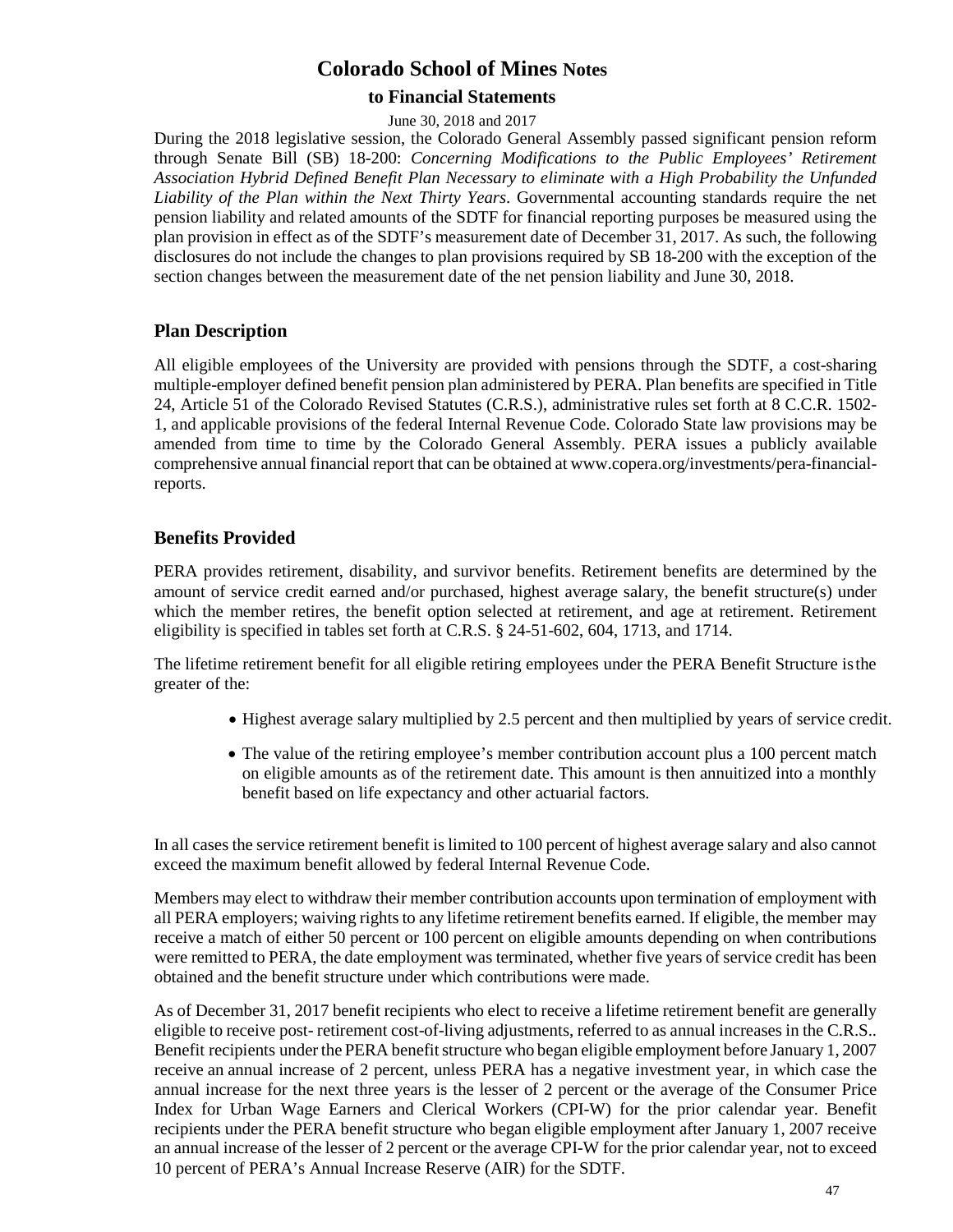### **to Financial Statements**

#### June 30, 2018 and 2017

Disability benefits are available for eligible employees once they reach five years of earned service credit and are determined to meet the definition of disability. State Troopers whose disability is caused by an onthe-job injury are immediately eligible to apply for disability benefits and do not have to meet the five years of service credit requirement. The disability benefit amount is based on the retirement benefit formula shown above considering a minimum 20 years of service credit, if deemed disabled.

Survivor benefits are determined by several factors, which include the amount of earned service credit, highest average salary of the deceased, the benefit structure(s) under which service credit was obtained, and the qualified survivor(s) who will receive the benefits.

#### **Contributions**

Eligible employees and the University are required to contribute to the SDTF at a rate set by Colorado statute. The contribution requirements are established under C.R.S. § 24-51-401, et seq. Eligible employees are required to contribute 8 percent of their PERA-includable salary. The employer contribution requirements for all employees, except State Troopers, are summarized in Table 12.1, Employer Contribution Requirements.

#### **TABLE 12.1 Employer Contribution Requirements**

|                                                                                                              | 2018                      |                       | 2017                      |                       |
|--------------------------------------------------------------------------------------------------------------|---------------------------|-----------------------|---------------------------|-----------------------|
|                                                                                                              | July $1 -$<br>December 31 | January 1-<br>June 30 | July $1 -$<br>December 31 | January 1-<br>June 30 |
| Employer Contribution Rate <sup>1</sup>                                                                      | 10.15%                    | 10.15                 | 10.15                     | 10.15                 |
| Amount of Employer Contribution                                                                              |                           |                       |                           |                       |
| apportioned to the Health Care                                                                               |                           |                       |                           |                       |
| Trust Fund as specified in C.R.S.                                                                            |                           |                       |                           |                       |
| $\S$ 24-51-208(1)(f) <sup>1</sup>                                                                            | (1.02)                    | (1.02)                | (1.02)                    | (1.02)                |
| Amount Apportioned to the SDTF <sup>1</sup>                                                                  | 9.13                      | 9.13                  | 9.13                      | 9.13                  |
| <b>Amortization Equalization</b>                                                                             |                           |                       |                           |                       |
| Disbursement (AED) as specified in                                                                           |                           |                       |                           |                       |
| C.R.S. § 24-51-411 <sup>1</sup>                                                                              | 5.00                      | 5.00                  | 4.60                      | 5.00                  |
| Supplemental Amortization                                                                                    |                           |                       |                           |                       |
| Equalization Disbursement (SAED) as                                                                          |                           |                       |                           |                       |
| specified in C.R.S. $\S$ 24-51-411 <sup>1</sup>                                                              | 5.00                      | 5.00                  | 4.50                      | 5.00                  |
| <b>Total Employer Contribution Rate to</b>                                                                   |                           |                       |                           |                       |
| the $SDTF1$                                                                                                  | 19.13%                    | 19.13                 | 18.23                     | 19.13                 |
| $D_{\text{other}}$ and continued in a noncontext of columns defined in CID $R$ , $R$ $D$ $R$ $I$ $I$ $I$ $I$ |                           |                       |                           |                       |

<sup>1</sup>Rates are expressed as a percentage of salary as defined in C.R.S. § 24-51-101(42).

Employer contributions are recognized by the SDTF in the period in which the compensation becomes payable to the member and the University is statutorily committed to pay the contributions to the SDTF. Employer contributions recognized by the SDTF from the University were \$14,827,000 and \$15,370,000 for the years ended June 30, 2018 and 2017, respectively.

### **Pension Liabilities, Pension Expense, and Deferred Outflows of Resources and Deferred Inflows of Resources Related to Pensions**

At June 30, 2018 and 2017, the University reported a NPL of \$541,843,000 and \$532,215,000, respectively, for its proportionate share of the SDTF NPL. The NPL was measured as of December 31, 2017 and 2016, respectively, and the total pension liability used to calculate the NPL was determined by an actuarial valuation as of December 31, 2016. Standard update procedures were used to roll forward the total pension liability to December 31, 2017. The University's proportion of the NPL was based on University contributions to the SDTF for the calendar years 2017 and 2016 relative to the total contributions of participating employers to the SDTF. At December 31, 2017 and 2016, the University's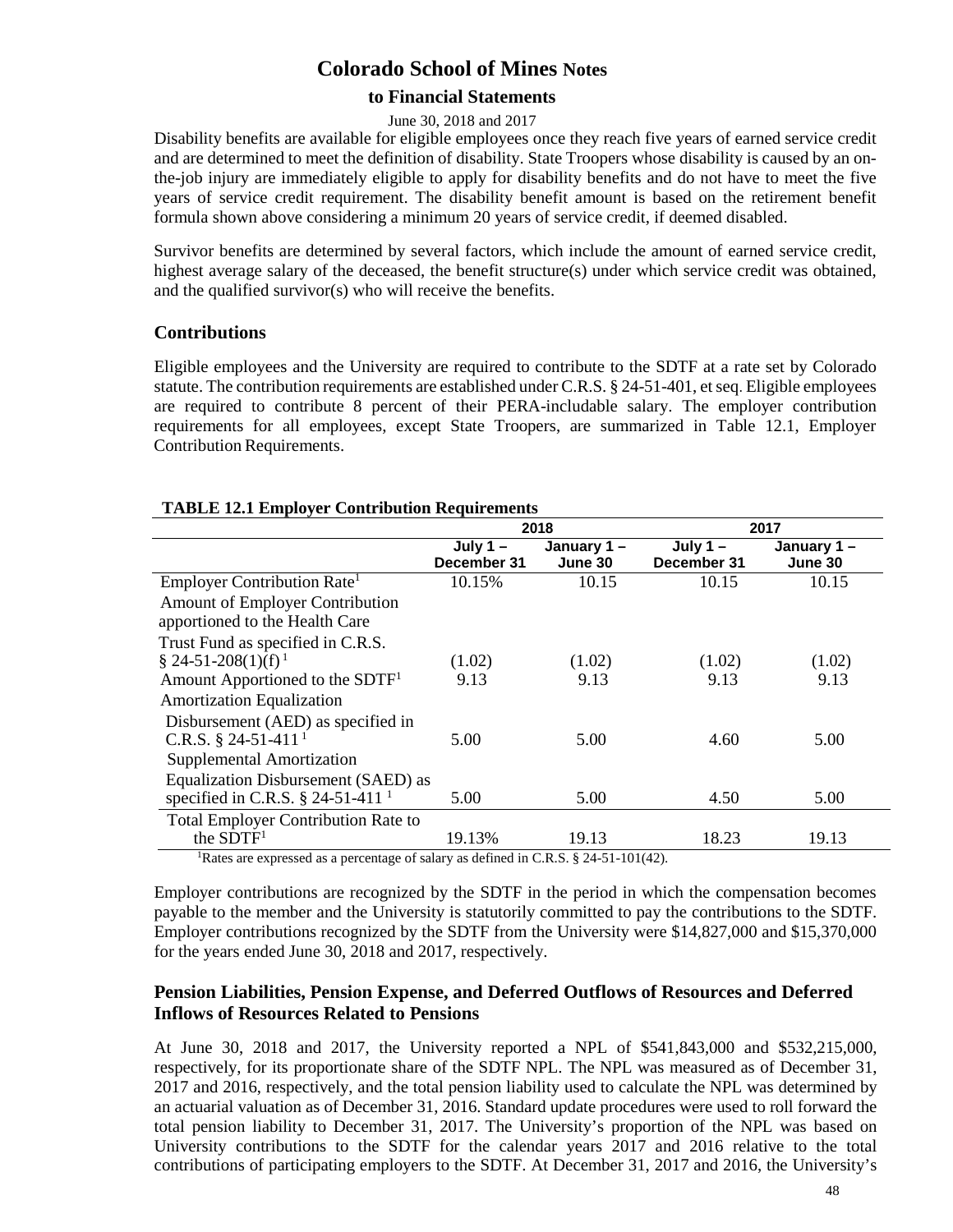### **to Financial Statements**

June 30, 2018 and 2017

proportion of the NPL was 2.7067813411 percent and 2.8974930745 percent, respectively, or a decrease from the prior year of 0.19071173340.

For the years ended June 30, 2018 and 2017, the University recognized net pension expense of \$104,926,000 and \$100,188,000, respectively. At June 30, 2018 and 2017, the University reported deferred outflows of resources and deferred inflows of resources related to pensions from the sources shown in Table 12.2, Deferred Outflows and Inflows.

| <b>Type</b>                                                                                                                       | <b>Deferred Outflows of</b><br><b>Resources</b> |         |        |       | <b>Deferred Inflows of</b><br><b>Resources</b> |  |  |
|-----------------------------------------------------------------------------------------------------------------------------------|-------------------------------------------------|---------|--------|-------|------------------------------------------------|--|--|
|                                                                                                                                   | 2018                                            | 2017    | 2018   | 2017  |                                                |  |  |
| expected and<br>Difference<br>between<br>actual experience                                                                        | \$8,449                                         | 5,290   |        |       |                                                |  |  |
| Net difference between projected and<br>actual earnings on pension plan<br>investments                                            |                                                 | 17,643  | 20,409 |       |                                                |  |  |
| Changes in proportion and differences<br>between contributions recognized<br>proportionate<br>share<br>and<br>of<br>contributions | 2,271                                           | 6,992   | 15,693 |       |                                                |  |  |
| Changes in assumptions and other<br>inputs                                                                                        | 94,085                                          | 135,399 |        | 1,638 |                                                |  |  |
| Contributions<br>subsequent<br>the<br>to<br>measurement date                                                                      | 7,551                                           | 7,867   |        |       |                                                |  |  |
| <b>Total</b>                                                                                                                      | \$112,356                                       | 173,191 | 36,102 | 1,638 |                                                |  |  |

#### **TABLE 12.2 Deferred Outflows and Inflows (in thousands)**

Deferred outflows of resources related to pensions, resulting from contributions subsequent to the measurement date totaling \$7,551,000 will be recognized as a reduction of the NPL in the year ended June 30, 2019. Deferred outflows of resources related to pensions, resulting from contributions subsequent to the measurement date totaling \$7,867,000 were recognized as a reduction of the NPL in the year ended June 30, 2018. Other amounts reported as deferred outflows of resources and deferred inflows of resources related to pensions will be amortized to pension expense as shown in Table 12.3, Amortization of Deferred Outflows and Inflows.

| <b>TABLE 12.3 Amortization of Deferred Outflows and Inflows</b> (in thousands) |          |  |
|--------------------------------------------------------------------------------|----------|--|
| <b>Fiscal Year</b>                                                             | Amount   |  |
| 2019                                                                           | \$76,355 |  |
| 2020                                                                           | 7,941    |  |
| 2021                                                                           | (7,634)  |  |
| 2022                                                                           | 7.959)   |  |
| Total                                                                          | 68.703   |  |

### **Actuarial Assumptions**

The total pension liability in the December 31, 2016 actuarial valuation was determined using the actuarial assumptions shown in Table 12.4, Actuarial Assumptions.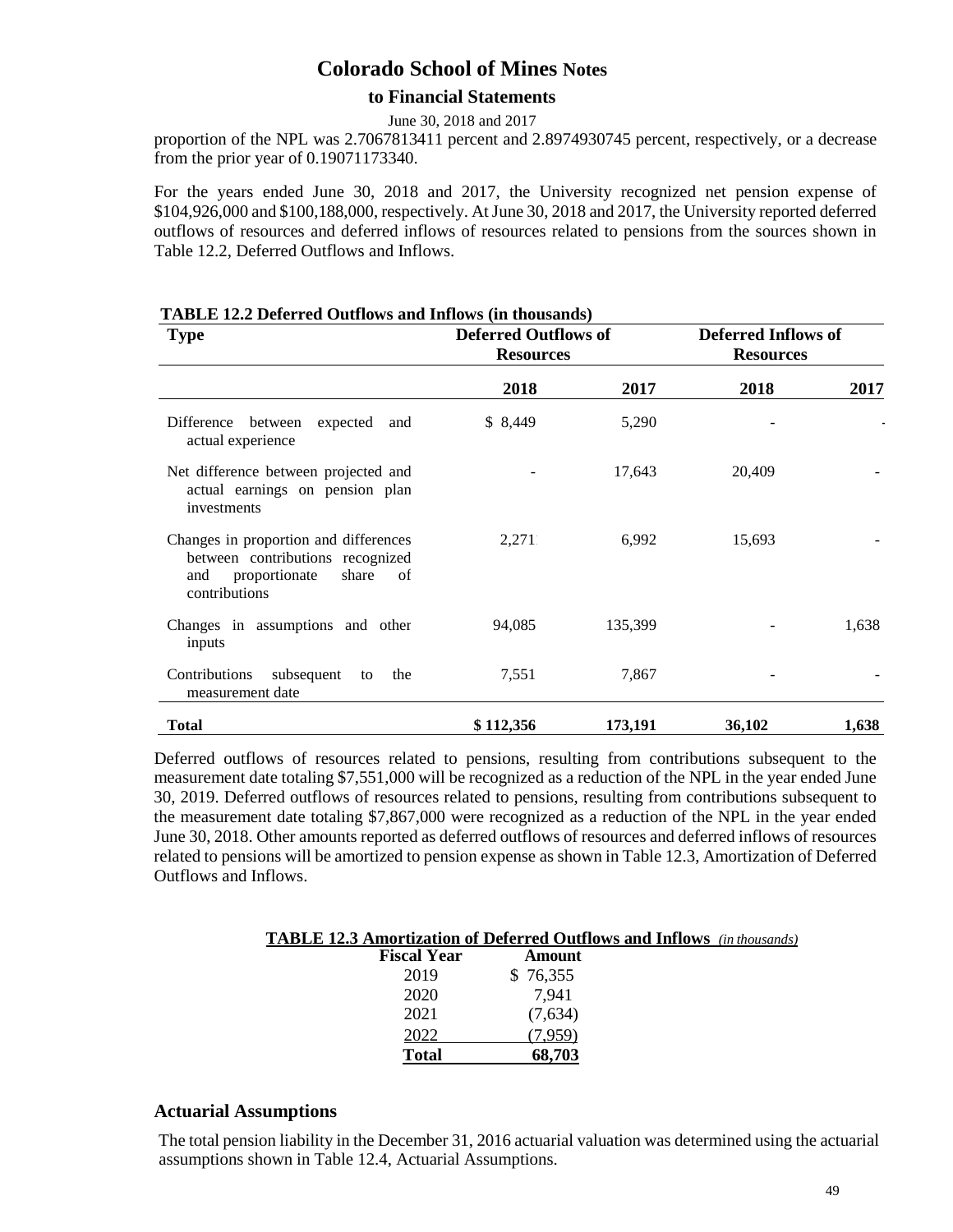### **to Financial Statements**

June 30, 2018 and 2017

| <b>TABLE 12.4 Actuarial Assumptions</b>      |                                               |
|----------------------------------------------|-----------------------------------------------|
| <b>Actuarial Cost Method</b>                 | Entry Age                                     |
| Price inflation                              | 2.40%                                         |
| Real wage growth                             | 1.10%                                         |
| Wage inflation                               | 3.50%                                         |
| Salary increases, including wage inflation   | $3.50 - 9.17%$                                |
| Long-term investment Rate of Return, net of  |                                               |
| pension plan investment expenses, including  |                                               |
| price inflation                              | 7.25%                                         |
| Discount rate                                | 5.26%                                         |
| Post-retirement benefit increases:           |                                               |
| PERA Benefit Structure hired prior to 1/1/07 | 2.00%                                         |
| PERA Benefit Structure hired after 12/31/06  |                                               |
| (ad hoc, substantively automatic)            | Financed by the Annual Increase Reserve (AIR) |

A discount rate of 4.72 percent was used in the roll-forward calculation of the total pension liability to the measurement date of December 31, 2017.

The actuarial assumptions used in the December 31, 2016, valuations were based on the results of the 2016 experience analysis for the periods January 1, 2012, through December 31, 2015, as well as, the October 28, 2016 , actuarial assumptions workshop and were adopted by the PERA Board during the November 18, 2016 Board meeting.

Healthy mortality assumptions for active members reflect the RP-2014 White Collar Employee Mortality Table, a table specifically developed for actively working people. To allow for an appropriate margin of improved mortality prospectively, the mortality rates incorporate a 70 percent factor applied to male rates and a 55 percent factor applied to female rates.

Healthy, post-retirement mortality assumptions reflect the RP-2014 Healthy Annuitant Mortality Table, adjusted as follows:

- Males: Mortality improvement projected to 2018 using the MP-2015 projection scale, a 73 percent factor applied to rates for ages less than 80, a 108 percent factor applied to rates for ages 80 and above, and further adjustments for credibility.
- Females: Mortality improvement projected to 2020 using the MP-2015 projection scale, a 78 percent factor applied to rates for ages less than 80, a 109 percent factor applied to rates for ages 80 and above, and further adjustments for credibility.

For disabled retirees, the mortality assumption was changed to reflect 90 percent of the RP-2014 Disabled Retiree Mortality Table.

The long-term expected return on plan assets is reviewed as part of regular experience studies prepared every four or five years for PERA. Recently, this assumption has been reviewed more frequently. The most recent analyses were outlined in presentations to PERA's Board on October 28, 2016.

Several factors were considered in evaluating the long-term rate of return assumption for the SDTF, including long-term historical data, estimates inherent in current market data, and a log-normal distribution analysis in which best-estimate ranges of expected future real rates of return (expected return, net of investment expense and inflation) were developed by the investment consultant for each major asset class. These ranges were combined to produce the long-term expected rate of return by weighting the expected future real rates of return by the target asset allocation percentage and then adding expected inflation.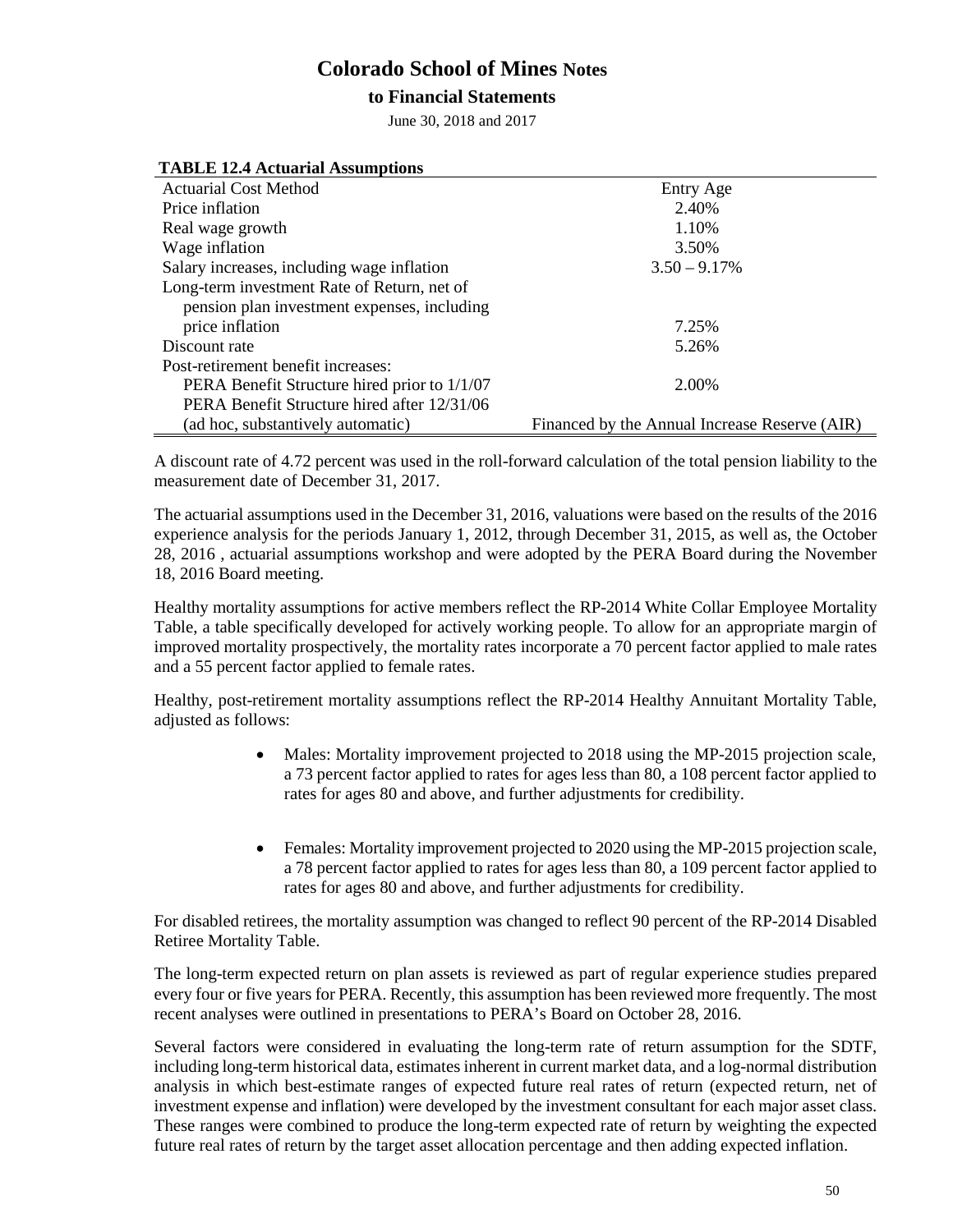### **to Financial Statements**

June 30, 2018 and 2017

As of the November 18, 2016 adoption of the current long-term expected rate of return by the PERA Board, the target allocation and best estimates of geometric real rates of return for each major asset class are summarized in Table 12.6, Target Allocations and Geometric Real Rate of Returns:

| o                                 | <b>Target</b>     | <b>30 Year Expected</b><br><b>Geometric Real</b> |
|-----------------------------------|-------------------|--------------------------------------------------|
| <b>Asset Class</b>                | <b>Allocation</b> | Rate of Return*                                  |
| U.S. Equity - Large Cap           | 21.20%            | 4.30                                             |
| U.S. Equity $-$ Small Cap         | 7.42              | 4.80                                             |
| Non U.S. Equity – Developed       | 18.55             | 5.20                                             |
| Non U.S. Equity $-$ Emerging      | 5.83              | 5.40                                             |
| Core Fixed Income                 | 19.32             | 1.20                                             |
| High Yield                        | 1.38              | 4.30                                             |
| Non U.S. Fixed Income - Developed | 1.84              | 0.60                                             |
| <b>Emerging Market Debt</b>       | 0.46              | 3.90                                             |
| Core Real Estate                  | 8.50              | 4.90                                             |
| <b>Opportunity Fund</b>           | 6.00              | 3.80                                             |
| Private Equity                    | 8.50              | 6.60                                             |
| Cash                              | 1.00              | 0.20                                             |
| <b>Total</b>                      | 100.00%           |                                                  |

#### **Table 12.5 Target Allocations and Geometric Real Rate of Returns**

\*In setting the long-term expected rate of return, projections employed to model future returns provide a range of expected long-term returns that, including expected inflation, ultimately support a long-term expected rate of return assumption of 7.25%.

### **Discount Rate**

The discount rate used to measure the total pension liability was 4.72 percent. The basis for the projection of liabilities and the fiduciary net position (FNP) used to determine the discount rate was an actuarial valuation performed as of December 31, 2016 and the financial status of the SDTF as of the prior measurement date (December 31, 2016). In addition, the following methods and assumptions were used in the projection of cash flows:

- Total covered payroll for the initial projection year consists of the covered payroll of the active membership present on the valuation date and the covered payroll of future plan members assumed to be hired during the year. In subsequent projection years, total covered payroll was assumed to increase annually at a rate of 3.50 percent.
- Employee contributions were assumed to be made at the current member contribution rate. Employee contributions for future plan members were used to reduce the estimated amount of total service costs for future plan members.
- Employer contributions were assumed to be made at rates equal to the fixed statutory rates specified in law and effective as of the measurement date, including current and estimated future AED and SAED, until the Actuarial Value Funding Ratio reaches 103 percent, at which point, the AED and SAED will each drop 0.50 percent every year until they are zero. Additionally, estimated employer contributions included reductions for the funding of the AIR and retiree health care benefits. For the future plan members, employer contributions were further reduced by the estimated amount of the total service costs for future plan members not financed by their member contributions.
- Employer contributions and the amount of total service costs for future plan members were based upon a process used by the Plan to estimate future actuarially determined contributions assuming an analogous future plan member growth rate.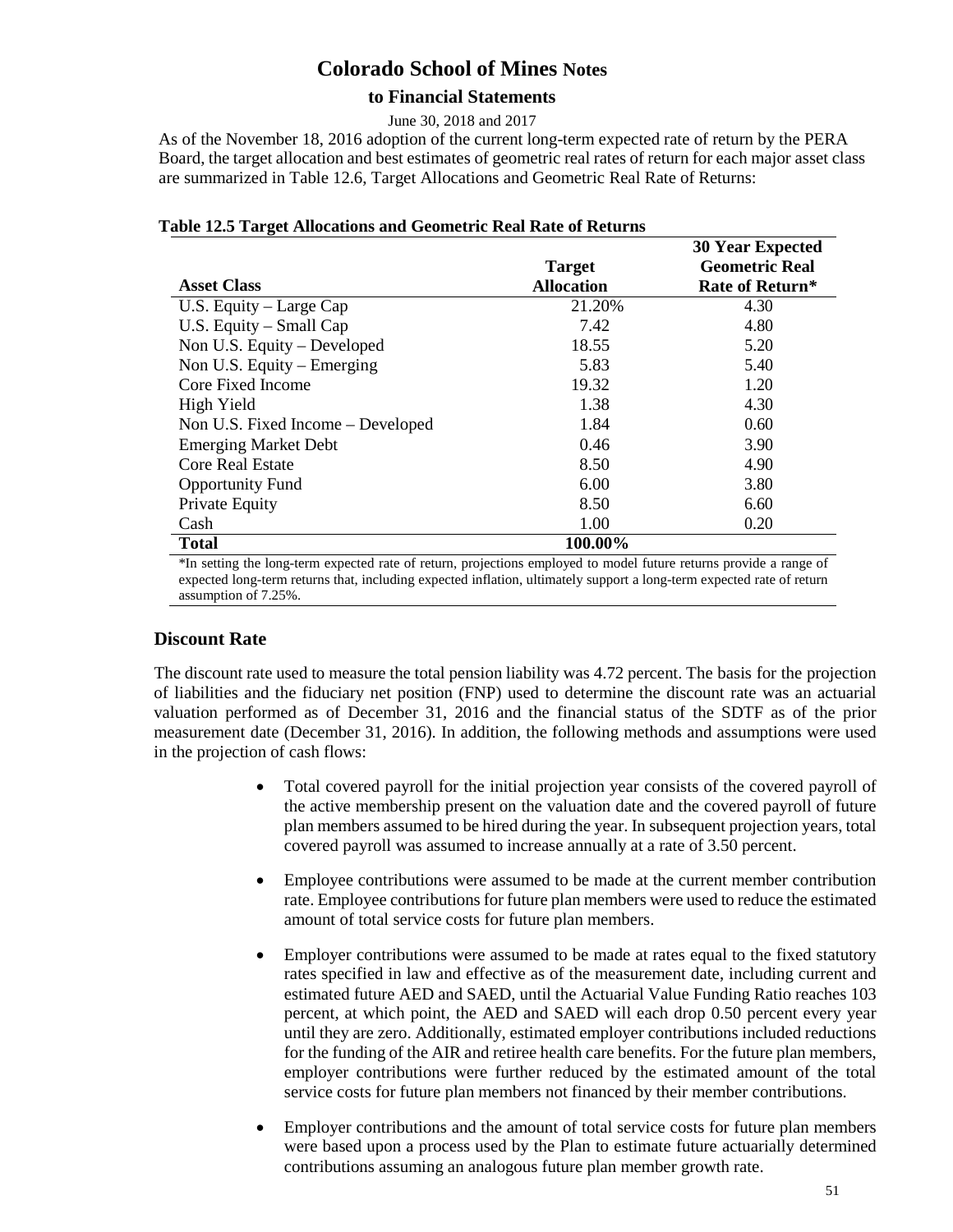### **to Financial Statements**

June 30, 2018 and 2017

- The Annual Increase Reserve (AIR) balance was excluded from the initial fiduciary net position, as, per statute, AIR amounts cannot be used to pay benefits until transferred to either the retirement benefits reserve or the survivor benefits reserve, as appropriate. As the ad hoc post-retirement benefit increases financed by the AIR are defined to have a present value at the long-term expected rate of return on plan investments equal to the amount transferred for their future payment, AIR transfers to the fiduciary net position and the subsequent AIR benefit payments have no impact on the Single Equivalent Interest Rate (SEIR) determination process when the timing of AIR cash flows is not a factor (i.e., the Plan's fiduciary net position is not projected to be depleted). When AIR cash flow timing is a factor in the SEIR determination process (i.e., the Plan's fiduciary net position is projected to be depleted), AIR transfers to the fiduciary net position and the subsequent AIR benefit payments were estimated and included in the projections.
- Benefit payments and contributions were assumed to be made at the end of the month.

Based on the above assumptions and methods, the projection test indicates the SDTF's fiduciary net position was projected to be depleted in 2038 and, as a result, the municipal bond index rate was used in the determination of the discount rate. The long-term expected rate of return of 7.25 percent on pension plan investments was applied to periods through 2038 and the municipal bond index rate, the December average of the Bond Buyer General Obligation 20-year Municipal Bond Index published weekly by the Board of Governors of the Federal Reserve System, was applied to periods on and after 2038 to develop the discount rate. For the measurement date, the municipal bond index rate was 3.43 percent, resulting in a blended discount rate of 4.72 percent.

As of the prior measurement date, the long-term expected rate of return on plan investments of 7.25 percent and the municipal bond index rate of 3.86 percent were used in the discount rate determination resulting in a discount rate of 5.26 percent.

### **Sensitivity of the University's Proportionate Share of the NPL to Changes in the Discount Rate**

Table 12.7, Discount Rate Sensitivity presents the proportionate share of the NPL calculated using the discount rate of 4.72 percent, as well as what the proportionate share of the NPL would be if it were calculated using a discount rate that is 1-percentage-point lower (3.72 percent) or 1-percentage-point higher (5.72 percent) than the current rate.

| 2018                                  | 1% Decrease | <b>Current Discount</b> | 1% Increase |
|---------------------------------------|-------------|-------------------------|-------------|
|                                       | $(3.72\%)$  | Rate $(4.72\%)$         | $(5.72\%)$  |
| <b>Proportionate share of the NPL</b> | \$674,092   | 541,843                 | 433,275     |
|                                       |             |                         |             |
| 2017                                  | 1% Decrease | <b>Current Discount</b> | 1% Increase |
|                                       | $(4.26\%)$  | Rate $(5.26\%)$         | $(6.26\%)$  |

#### **Table 12.7 Discount Rate Sensitivity**

#### **Pension plan fiduciary net position**

Detailed information about the SDTF's fiduciary net position is available in PERA's comprehensive annual financial report which can be obtained at [www.copera.org/investments/pera-financial-reports.](http://www.copera.org/investments/pera-financial-reports)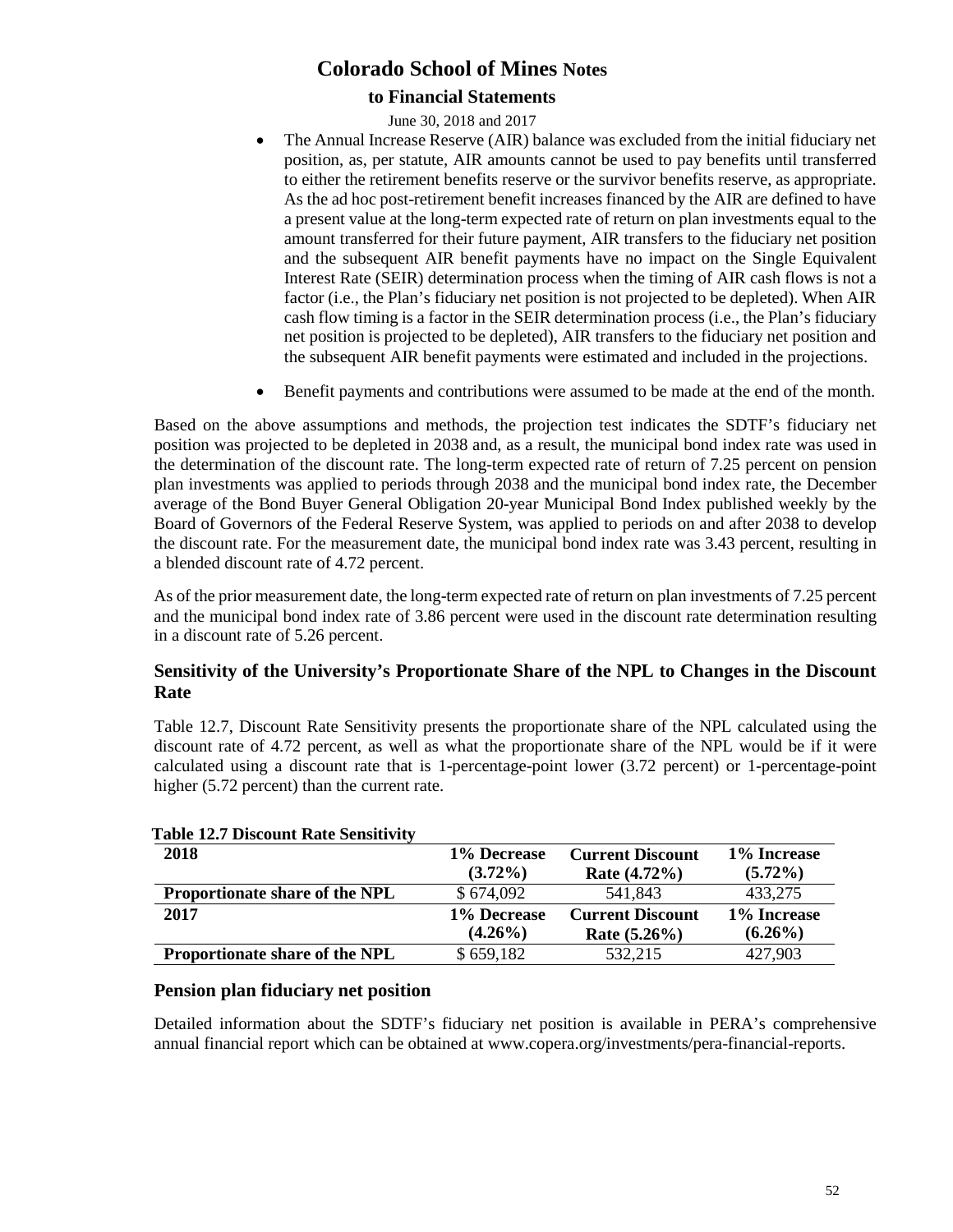### **to Financial Statements**

June 30, 2018 and 2017

#### **Changes between the measurement date of the net pension liability and June 30, 2018.**

During the 2018 legislative session, the Colorado General Assembly passed significant pension reform through SB 18-200: Concerning Modifications to the Public Employees' Retirement Association Hybrid Defined Benefit Plan Necessary to eliminate with a High Probability the Unfunded Liability of the Plan within the Next Thirty Years. The bill was signed into law by Governor Hickenlooper on June 4, 2018. SB 18-200 makes changes to the plans administered by PERA with the goal of eliminating the unfunded actuarial accrued liability of the Division Trust Funds and thereby reach a 100 percent funded ratio for each division within the next 30 years.

A brief description of some of the major changes to plan provisions required by SB 18-200 are listed below. A full copy of the bill can be found online at [www.leg.colorado.gov.](http://www.leg.colorado.gov/)

- Increases employer contribution rates by 0.25 percent on July 1, 2019.
- Increases employee contribution rates by a total of 2 percent (to be phased in over a period of 3 years starting on July 1, 2019).
- Directs the state to allocate \$225 million each year to PERA starting on July 1, 2018. A portion of the direct distribution will be allocated to the SDTF based on the proportionate amount of annual payroll of the SDTF to the other divisions eligible for the direct distribution.
- Modifies the retirement benefits, including temporarily suspending and reducing the annual increase for all current and future retirees, modifying the highest average salary for employees with less than five years of service credit on December 31, 2019 and raises the retirement age for new employees.
- Member contributions, employer contributions, the direct distribution from the state, and the annual increases will be adjusted based on certain statutory parameters beginning July 1, 2020, and then each year thereafter, to help keep PERA on path to full funding in 30 years.
- Expands eligibility to participate in the PERA DC Plan to new members hired on or after January 1, 2019, who are classified college and university employees in the State Division. Beginning January 1, 2021, and every year thereafter, employer contribution rates for the SDTF will be adjusted to include a defined contribution supplement based on the employer contribution amount paid to defined contribution plan participant accounts that would have otherwise gone to the defined benefit trusts to pay down the unfunded liability plus any defined benefit investment earnings thereon.

At June 30, 2018 the University reported a liability of \$541,843,000 for its proportionate share of the net pension liability which was measured using the plan provisions in effect as of the pension plan's year-end based on a discount rate of 4.72%. For comparative purposes, the following schedule presents an estimate of what the University proportionate share of the net pension liability and associated discount rate would have been had the provisions of SB 18-200, applicable to the SDTF, become law on December 31, 2017. This pro forma information was prepared using the fiduciary net position of the SDTF as of December 31, 2017. Future net pension liabilities reported could be materially different based on changes in investment markets, actuarial assumptions, plan experience and other factors.

#### **TABLE 12.8 Pro Forma Schedule**

| <b>Estimated Discount Rate Calculated Using Plan</b><br>Provisions Required by SB 18-200 (pro forma) | Proportionate Share of the Estimated Net<br>Pension Liability Calculated Using Plan<br>Provisions Required by SB 18-200 (pro<br>forma) |
|------------------------------------------------------------------------------------------------------|----------------------------------------------------------------------------------------------------------------------------------------|
| $7.25\%$                                                                                             | \$256,938,214                                                                                                                          |

Recognizing that the changes in contribution and benefit provisions also affect the determination of the discount rate used to calculate the collective net pension liability, approximately \$241,793,908 of the estimated reduction is attributable to the use of a 7.25 percent discount rate.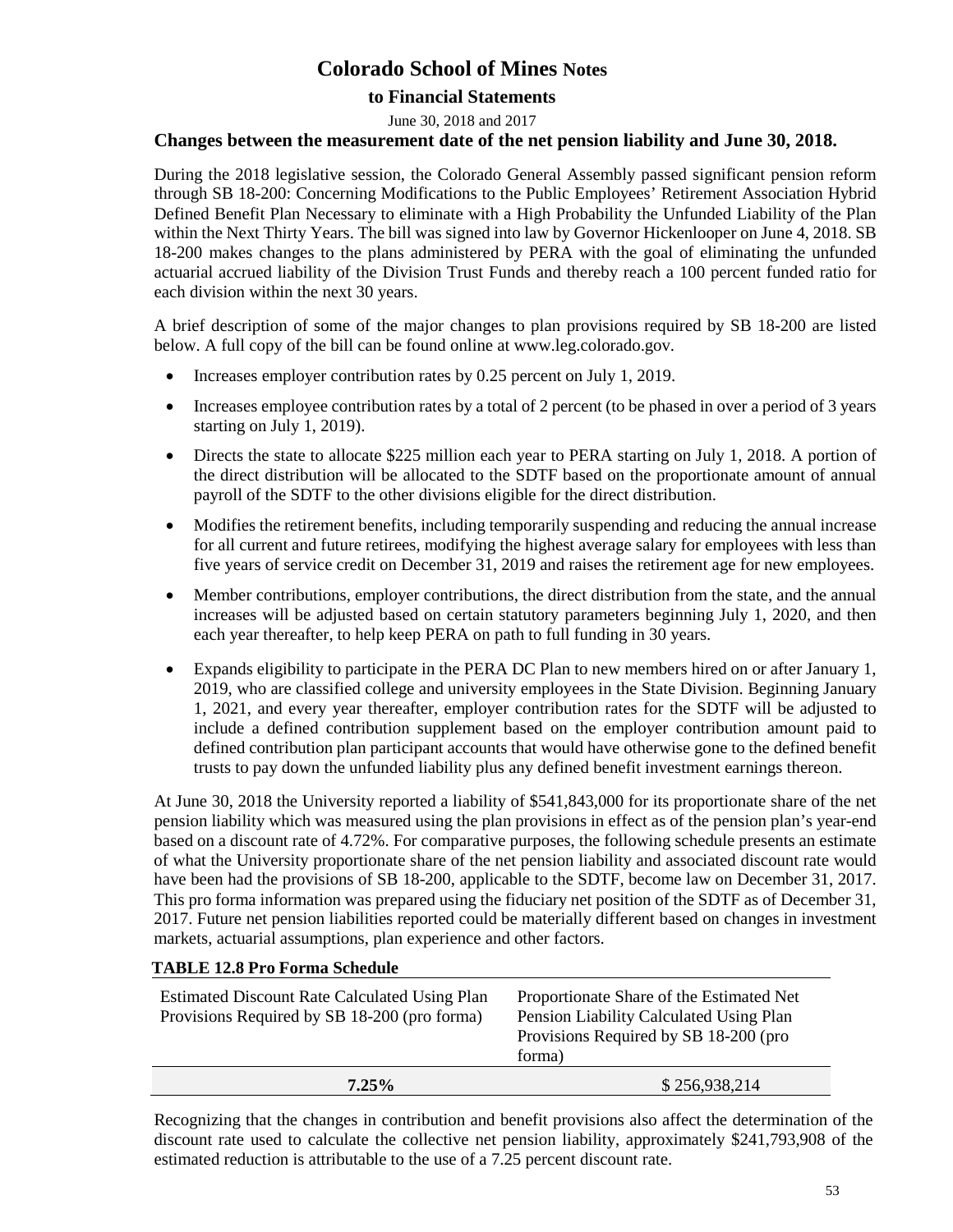### **to Financial Statements**

June 30, 2018 and 2017

#### **Mines Defined Contribution Plan**

The Colorado School of Mines Board of Trustees approved the establishment of the Mines Defined Contribution Plan (MDCP) for all newly hired administrative and academic faculty hired on or after January 1, 2017. In addition, all current administrative and academic faculty hired prior to January 1, 2017 with at least one year of PERA service credit were given the opportunity to participate in the MDCP with an one-time irrevocable election period between January 1, 2017 and March 1, 2017. The contribution requirements of the plan members and the University are established and may be amended by the Board. The vesting period for the MDCP is three years.

For the year ended June 30, 2018, the University's contribution to the MDCP was equal to 12 percent of pre-tax covered payroll and the employee contribution was equal to 8 percent of pre-tax covered payroll. The University's contribution under the MDCP approximated \$1,729,000 and \$426,000 for Fiscal Years 2018 and 2017, respectively.

Participants in the MDCP choose to invest all contributions with the designated vendor.

### **CSM Foundation Retirement Plan**

The Foundation participates in a defined contribution pension plan covering substantially all of its employees. Contributions and costs are based on the number of years of service and a percentage of regular salary. Pension expense was \$216,000 and \$194,000 for Fiscal Years 2018 and 2017, respectively.

### **Note 13: Defined Benefit Other Post Employment Benefit (OPEB)**

#### **Summary of Significant Accounting Policies**

The University participates in the Health Care Trust Fund (HCTF), a cost-sharing multiple-employer defined benefit OPEB fund administered by the Public Employees' Retirement Association of Colorado ("PERA"). The net OPEB liability, deferred outflows of resources and deferred inflows of resources related to OPEB, OPEB expense, information about the fiduciary net position and additions to/deductions from the fiduciary net position of the HCTF have been determined using the economic resources measurement focus and the accrual basis of accounting. For this purpose, benefits paid on behalf of health care participants are recognized when due and/or payable in accordance with the benefit terms. Investments are reported at fair value.

### **Plan Description**

Eligible employees of the University are provided with OPEB through the HCTF, a cost-sharing multipleemployer defined benefit OPEB plan administered by PERA. The HCTF is established under Title 24, Article 51, Part 12 of the Colorado Revised Statutes (C.R.S.), as amended. Colorado State law provisions may be amended from time to time by the Colorado General Assembly. Title 24, Article 51, Part 12 of the C.R.S., as amended, sets forth a framework that grants authority to the PERA Board to contract, selfinsure, and authorize disbursements necessary in order to carry out the purposes of the PERACare program, including the administration of the premium subsidies. Colorado State law provisions may be amended from time to time by the Colorado General Assembly. PERA issues a publicly available comprehensive annual financial report that can be obtained at: www.copera.org/investments/perafinancial-reports.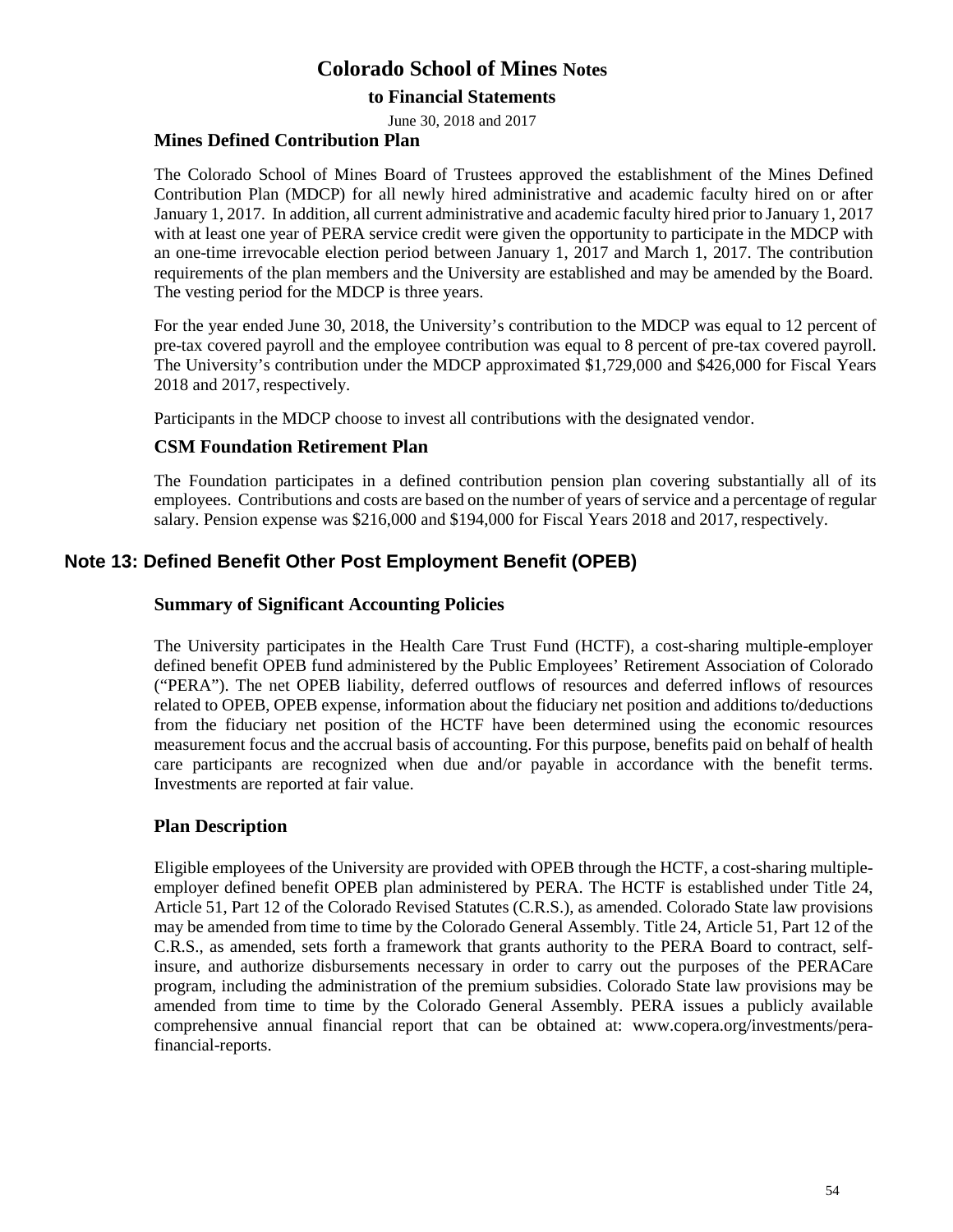### **to Financial Statements**

June 30, 2018 and 2017

### **Benefits provided**

The HCTF provides a health care premium subsidy to eligible participating PERA benefit recipients and retirees who choose to enroll in one of the PERA health care plans, however, the subsidy is not available if only enrolled in the dental and/or vision plan(s). The health care premium subsidy is based upon the benefit structure under which the member retires and the member's years of service credit. For members who retire having service credit with employers in the Denver Public Schools (DPS) Division and one or more of the other four Divisions (State, School, Local Government and Judicial), the premium subsidy is allocated between the HCTF and the Denver Public Schools Health Care Trust Fund (DPS HCTF). The basis for the amount of the premium subsidy funded by each trust fund is the percentage of the member contribution account balance from each division as it relates to the total member contribution account balance from which the retirement benefit is paid.

C.R.S. § 24-51-1202 et seq. specifies the eligibility for enrollment in the health care plans offered by PERA and the amount of the premium subsidy. The law governing a benefit recipient's eligibility for the subsidy and the amount of the subsidy differs slightly depending under which benefit structure the benefits are calculated. All benefit recipients under the PERA benefit structure and all retirees under the DPS benefit structure are eligible for a premium subsidy, if enrolled in a health care plan under PERACare. Upon the death of a DPS benefit structure retiree, no further subsidy is paid.

Enrollment in the PERACare is voluntary and is available to benefit recipients and their eligible dependents, certain surviving spouses, and divorced spouses and guardians, among others. Eligible benefit recipients may enroll into the program upon retirement, upon the occurrence of certain life events, or on an annual basis during an open enrollment period.

### **PERA Benefit Structure**

The maximum service-based premium subsidy is \$230 per month for benefit recipients who are under 65 years of age and who are not entitled to Medicare; the maximum service-based subsidy is \$115 per month for benefit recipients who are 65 years of age or older or who are under 65 years of age and entitled to Medicare. The basis for the maximum service-based subsidy, in each case, is for benefit recipients with retirement benefits based on 20 or more years of service credit. There is a 5 percent reduction in the subsidy for each year less than 20. The benefit recipient pays the remaining portion of the premium to the extent the subsidy does not cover the entire amount.

For benefit recipients who have not participated in Social Security and who are not otherwise eligible for premium-free Medicare Part A for hospital-related services, C.R.S. § 24-51-1206(4) provides an additional subsidy. According to the statute, PERA cannot charge premiums to benefit recipients without Medicare Part A that are greater than premiums charged to benefit recipients with Part A for the same plan option, coverage level, and service credit. Currently, for each individual PERACare enrollee, the total premium for Medicare coverage is determined assuming plan participants have both Medicare Part A and Part B and the difference in premium cost is paid by the HCTF or the DPS HCTF on behalf of benefit recipients not covered by Medicare Part A.

### **Contributions**

Pursuant to Title 24, Article 51, Section 208(1)(f) of the C.R.S., as amended, certain contributions are apportioned to the HCTF. PERA-affiliated employers of the State, School, Local Government, and Judicial Divisions are required to contribute at a rate of 1.02 percent of PERA-includable salary into the HCTF.

Employer contributions are recognized by the HCTF in the period in which the compensation becomes payable to the member and the University is statutorily committed to pay the contributions. Employer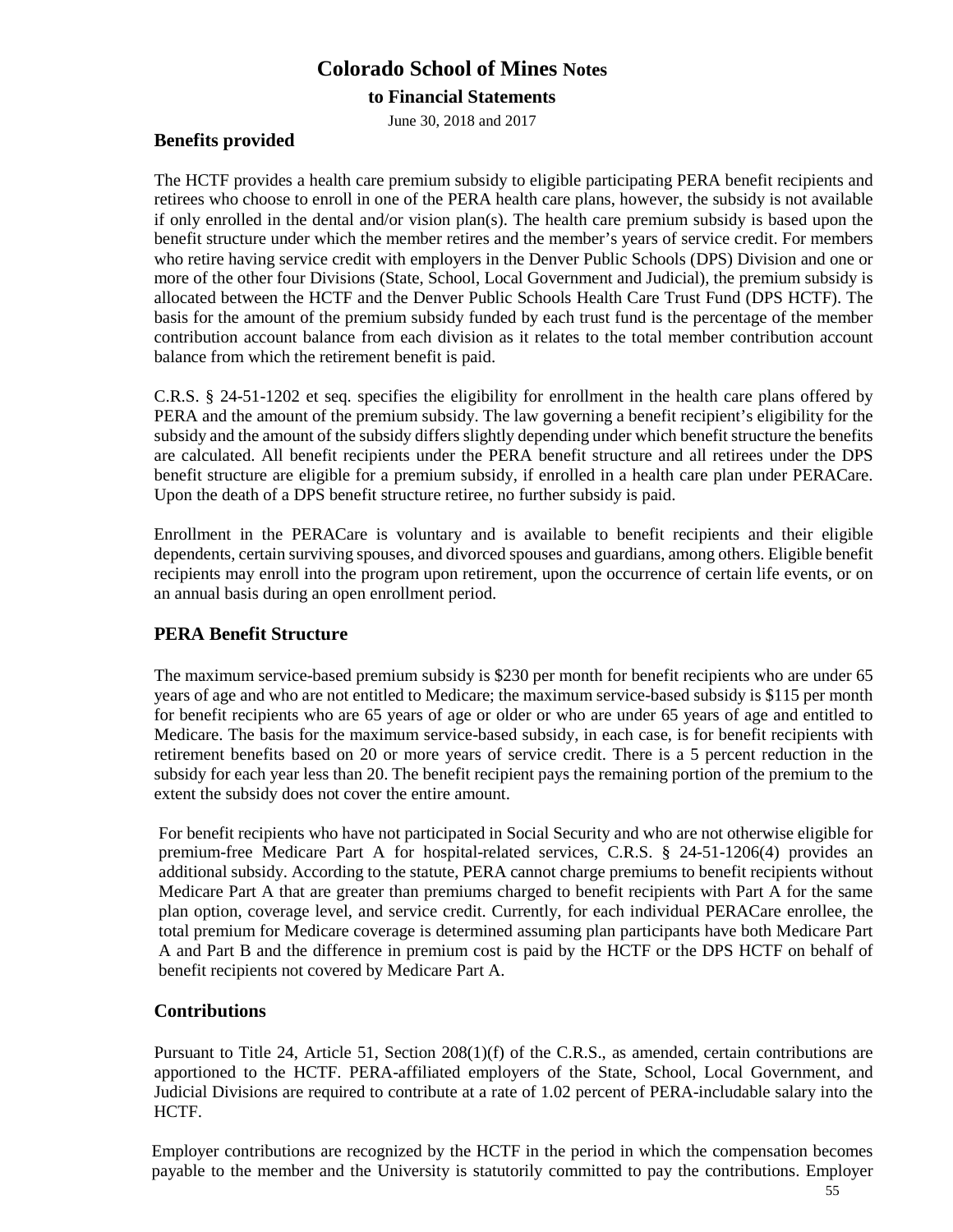#### **to Financial Statements**

June 30, 2018 and 2017

contributions recognized by the HCTF from the University were \$790,500 for the year ended June 30, 2018.

### **OPEB Liabilities, OPEB Expense, and Deferred Outflows of Resources and Deferred Inflows of Resources Related to OPEB**

At June 30, 2018, the University reported a liability of \$12,368,000 for its proportionate share of the net OPEB liability. The net OPEB liability for the HCTF was measured as of December 31, 2017, and the total OPEB liability used to calculate the net OPEB liability was determined by an actuarial valuation as of December 31, 2016. Standard update procedures were used to roll-forward the total OPEB liability to December 31, 2017. The University's proportion of the net OPEB liability was based on the University's contributions to the HCTF for the calendar year 2017 relative to the total contributions of participating employers to the HCTF.

At December 31, 2017, the University's proportion was 0.9516781393 percent, which was a decrease of 0.09 percent from its proportion measured as of December 31, 2016.

For the year ended June 30, 2018, the University recognized OPEB expense of \$22,054. At June 30, 2018, the University reported deferred outflows of resources and deferred inflows of resources related to OPEB from the following sources:

|                                                                 | 2018                               | 2018                              |
|-----------------------------------------------------------------|------------------------------------|-----------------------------------|
|                                                                 | <b>Deferred</b><br><b>Outflows</b> | <b>Deferred</b><br><b>Inflows</b> |
| Difference between expected and actual experience               | \$58                               | 207                               |
| Changes of assumptions or other inputs                          |                                    |                                   |
| Net difference between projected and actual earnings on pension |                                    |                                   |
| plan investments                                                |                                    |                                   |
| Changes in Proportionate Share Contribution                     | 14                                 | 1,016                             |
| Difference in Total Employer Contribution and Proportionate     |                                    |                                   |
| <b>Share Contribution</b>                                       |                                    |                                   |
| Contributions subsequent to the measurement date                | 403                                |                                   |
| <b>Total</b>                                                    | \$475                              | 1,223                             |

#### **TABLE 13.1 Deferred Outflows and Inflows (in thousands)**

\$403,000 reported as deferred outflows of resources related to OPEB, resulting from contributions subsequent to the measurement date, will be recognized as a reduction of the net OPEB liability in the year ended June 30, 2019. Other amounts reported as deferred outflows of resources and deferred inflows of resources related to OPEB will be recognized in OPEB expense as follows:

| <b>Deferred Outflows and Inflows (in thousands)</b> |           |  |  |
|-----------------------------------------------------|-----------|--|--|
| <b>Fiscal Year</b>                                  | Amount    |  |  |
| 2019                                                | \$ (292)  |  |  |
| 2020                                                | (292)     |  |  |
| 2021                                                | (292)     |  |  |
| 2022                                                | (291)     |  |  |
| 2023                                                | 14        |  |  |
| 2024                                                | 2         |  |  |
| Total                                               | \$(1,151) |  |  |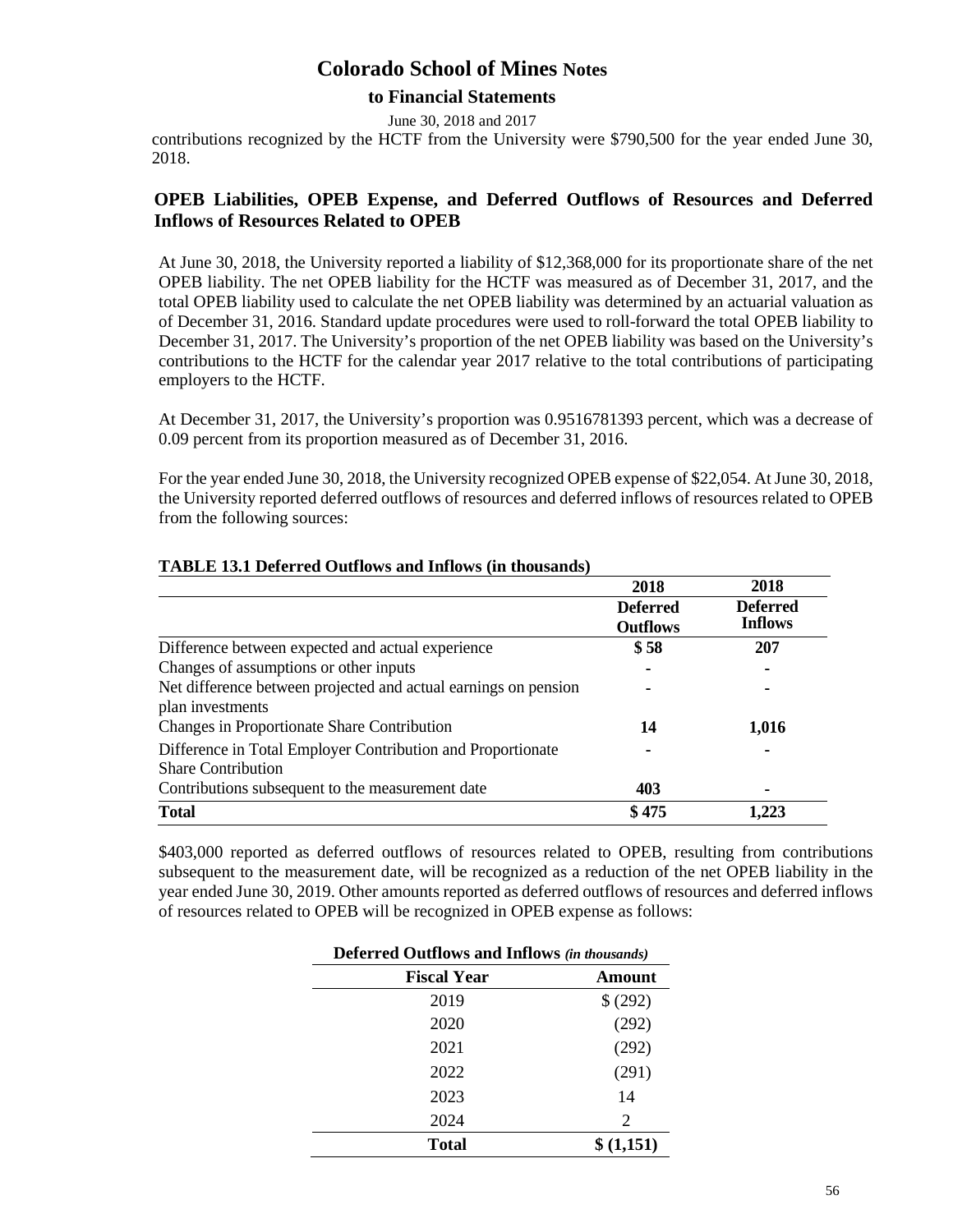### **to Financial Statements**

June 30, 2018 and 2017

#### **Actuarial assumptions**

The total OPEB liability in the December 31, 2016 actuarial valuation was determined using the following actuarial cost method, actuarial assumptions and other inputs:

| <b>Actuarial Cost Method</b>                                                         | <b>Entry Age</b>           |
|--------------------------------------------------------------------------------------|----------------------------|
| Price Inflation                                                                      | 2.40%                      |
| Real wage growth                                                                     | 1.10%                      |
| Wage inflation                                                                       | 3.50%                      |
| Salary increases, including wage inflation                                           | 3.5% in aggregate          |
| Long-term investment rate of return, net of OPEB plan investment expenses, including |                            |
| price inflation                                                                      | 7.25%                      |
| Discount rate                                                                        | 7.25%                      |
| Health care cost trend rates                                                         |                            |
| PERA benefit structure:                                                              |                            |
| Service-based premium subsidy                                                        | $0.00\%$                   |
| PERACare Medicare plans                                                              | 5.00%                      |
|                                                                                      | 3% for 2017, gradually     |
| Medicare Part A premiums                                                             | rising to $4.25\%$ in 2023 |
| DPS benefit structure:                                                               |                            |
| Service-based premium subsidy                                                        | $0.00\%$                   |
| PERACare Medicare plans                                                              | N/A                        |
| Medicare Part A premiums                                                             | N/A                        |

Calculations are based on the benefits provided under the terms of the substantive plan in effect at the time of each actuarial valuation and on the pattern of sharing of costs between employers of each fund to that point.

Health care cost trend rates reflect the change in per capita health costs over time due to factors such as medical inflation, utilization, plan design, and technology improvements. For the PERA benefit structure, health care cost trend rates are needed to project the future costs associated with providing benefits to those PERACare enrollees not eligible for premium-free Medicare Part A.

Health care cost trend rates for the PERA benefit structure are based on published annual health care inflation surveys in conjunction with actual plan experience (if credible), building block models and heuristics developed by health plan actuaries and administrators, and projected trends for the Federal Hospital Insurance Trust Fund (Medicare Part A premiums) provided by the Centers for Medicare & Medicaid Services. Effective December 31, 2016, the health care cost trend rates for Medicare Part A premiums were revised to reflect the current expectation of future increases in rates of inflation applicable to Medicare Part A premiums.

The PERA benefit structure health care cost trend rates that were used to measure the total OPEB liability are summarized in the table below:

| Year    | <b>PERACare</b> | <b>Medicare Part A</b> |
|---------|-----------------|------------------------|
|         | Medicare        | <b>Premiums</b>        |
| 2017    | 5.00%           | 3.00%                  |
| 2018    | 5.00%           | 3.25%                  |
| 2019    | 5.00%           | 3.50%                  |
| 2020    | 5.00%           | 3.75%                  |
| 2021    | 5.00%           | 4.00%                  |
| 2022    | 5.00%           | 4.00%                  |
| 2023    | 5.00%           | 4.25%                  |
| $2024+$ | 5.00%           | 4.25%                  |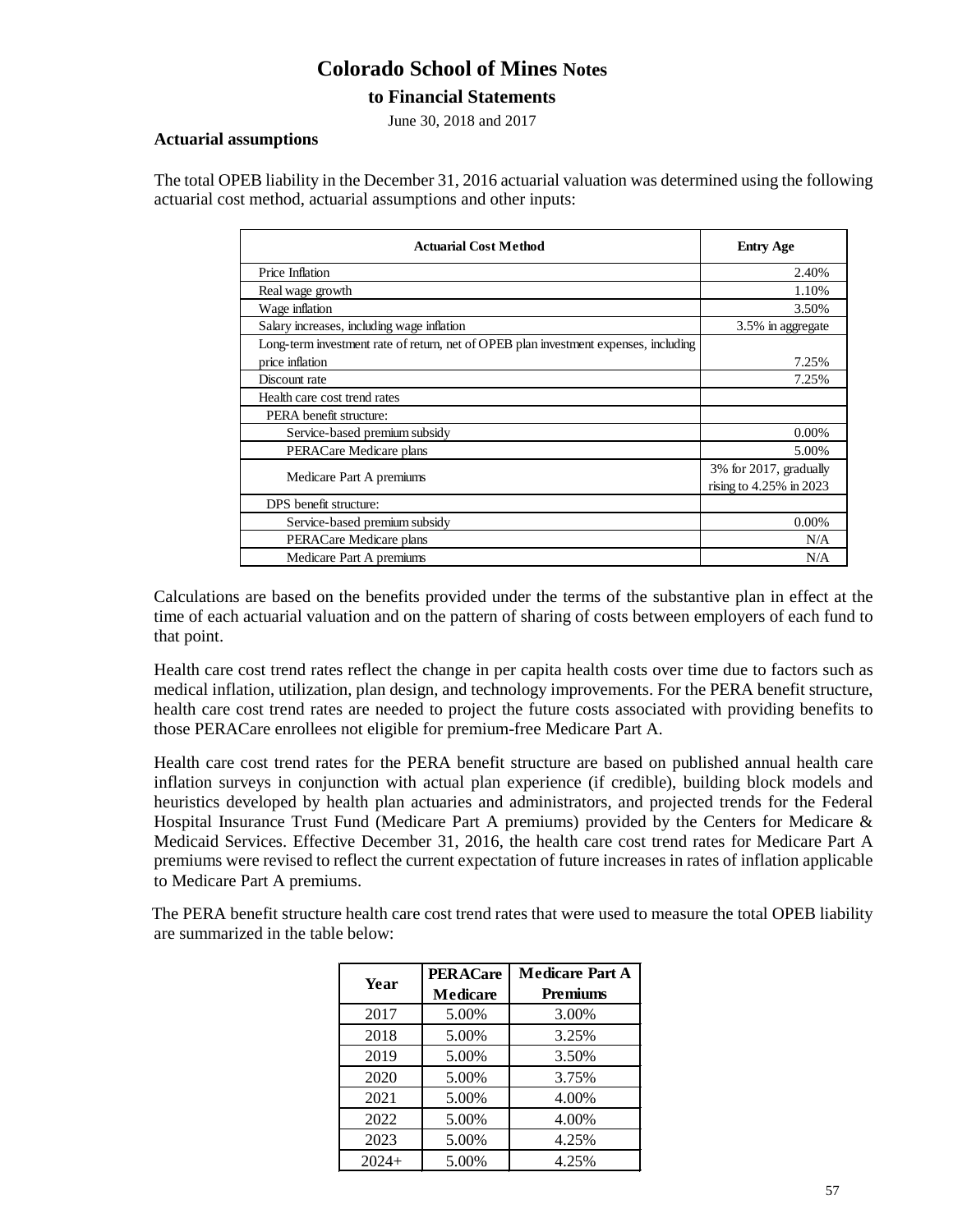### **to Financial Statements**

June 30, 2018 and 2017

Mortality assumptions for the determination of the total pension liability for each of the Division Trust Funds as shown below are applied, as applicable, in the determination of the total OPEB liability for the HCTF. Affiliated employers of the State, School, Local Government, and Judicial Divisions participate in the HCTF.

Healthy mortality assumptions for active members were based on the RP-2014 White Collar Employee Mortality Table, a table specifically developed for actively working people. To allow for an appropriate margin of improved mortality prospectively, the mortality rates incorporate a 70 percent factor applied to male rates and a 55 percent factor applied to female rates.

Healthy, post-retirement mortality assumptions for the State and Local Government Divisions were based on the RP-2014 Healthy Annuitant Mortality Table, adjusted as follows:

- Males: Mortality improvement projected to 2018 using the MP-2015 projection scale, a 73 percent factor applied to rates for ages less than 80, a 108 percent factor applied to rates for ages 80 and above, and further adjustments for credibility.
- Females: Mortality improvement projected to 2020 using the MP-2015 projection scale, a 78 percent factor applied to rates for ages less than 80, a 109 percent factor applied to rates for ages 80 and above, and further adjustments for credibility.

Healthy, post-retirement mortality assumptions for the School and Judicial Divisions were based on the RP-2014 White Collar Healthy Annuitant Mortality Table, adjusted as follows:

- Males: Mortality improvement projected to 2018 using the MP-2015 projection scale, a 93 percent factor applied to rates for ages less than 80, a 113 percent factor applied to rates for ages 80 and above, and further adjustments for credibility.
- Females: Mortality improvement projected to 2020 using the MP-2015 projection scale, a 68 percent factor applied to rates for ages less than 80, a 106 percent factor applied to rates for ages 80 and above, and further adjustments for credibility.

For disabled retirees, the mortality assumption was based on 90 percent of the RP-2014 Disabled Retiree Mortality Table.

The following economic and demographic assumptions were specifically developed for, and used in, the measurement of the obligations for the HCTF:

- The assumed rates of PERACare participation were revised to reflect more closely actual experience.
- Initial per capita health care costs for those PERACare enrollees under the PERA benefit structure who are expected to attain age 65 and older ages and are not eligible for premium-free Medicare Part A benefits were updated to reflect the change in costs for the 2017 plan year.
- The percentages of PERACare enrollees who will attain age 65 and older ages and are assumed to not qualify for premium-free Medicare Part A coverage were revised to more closely reflect actual experience.
- The percentage of disabled PERACare enrollees who are assumed to not qualify for premium-free Medicare Part A coverage were revised to reflect more closely actual experience.
- Assumed election rates for the PERACare coverage options that would be available to future PERACare enrollees who will qualify for the "No Part A Subsidy" when they retire were revised to more closely reflect actual experience.
- Assumed election rates for the PERACare coverage options that will be available to those current PERACare enrollees, who qualify for the "No Part A Subsidy" but have not reached age 65, were revised to more closely reflect actual experience.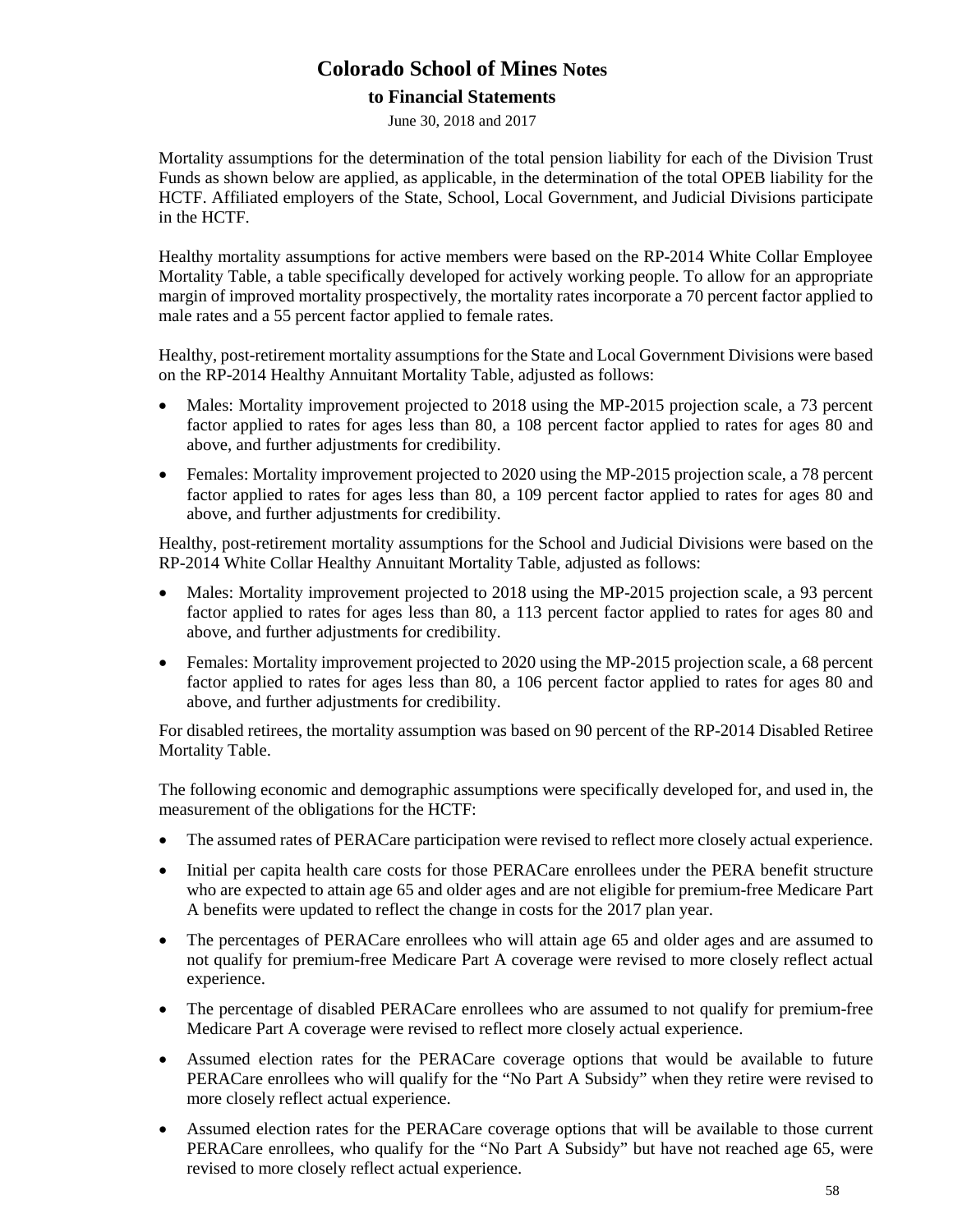### **to Financial Statements**

#### June 30, 2018 and 2017

- The health care cost trend rates for Medicare Part A premiums were revised to reflect the then-current expectation of future increases in rates of inflation applicable to Medicare Part A premiums.
- The rates of PERACare coverage election for spouses of eligible inactive members and future retirees were revised to more closely reflect actual experience.
- The assumed age differences between future retirees and their participating spouses were revised to reflect more closely actual experience.

The actuarial assumptions used in the December 31, 2016, valuations were based on the results of the 2016 experience analysis for the periods January 1, 2012, through December 31, 2015, as well as, the October 28, 2016, actuarial assumptions workshop and were adopted by the PERA Board during the November 18, 2016, Board meeting. In addition, certain actuarial assumptions pertaining to per capita health care costs and their related trends are analyzed and reviewed by PERA's actuary, as needed.

The long-term expected return on plan assets is reviewed as part of regular experience studies prepared every four or five years for PERA. Recently, this assumption has been reviewed more frequently. The most recent analyses were outlined in presentations to PERA's Board on October 28, 2016.

Several factors were considered in evaluating the long-term rate of return assumption for the HCTF, including long-term historical data, estimates inherent in current market data, and a log-normal distribution analysis in which best-estimate ranges of expected future real rates of return (expected return, net of investment expense and inflation) were developed for each major asset class. These ranges were combined to produce the long-term expected rate of return by weighting the expected future real rates of return by the target asset allocation percentage and then adding expected inflation.

As of the most recent adoption of the long-term expected rate of return by the PERA Board, the target asset allocation and best estimates of geometric real rates of return for each major asset class are summarized in the following table:

| <b>Asset Class</b>                | <b>Target Allocation</b> | <b>30 Year Expected</b><br><b>Geometric Real Rate of</b><br>Return |
|-----------------------------------|--------------------------|--------------------------------------------------------------------|
| U.S. Equity - Large Cap           | 21.20%                   | 4.30%                                                              |
| U.S. Equity - Small Cap           | 7.42%                    | 4.80%                                                              |
| Non U.S. Equity - Developed       | 18.55%                   | 5.20%                                                              |
| Non U.S. Equity - Emerging        | 5.83%                    | 5.40%                                                              |
| Core Fixed Income                 | 19.32%                   | 1.20%                                                              |
| High Yield                        | 1.38%                    | 4.30%                                                              |
| Non U.S. Fixed Income - Developed | 1.84%                    | 0.60%                                                              |
| <b>Emerging Market Debt</b>       | 0.46%                    | 3.90%                                                              |
| <b>Core Real Estate</b>           | 8.50%                    | 4.90%                                                              |
| <b>Opportunity Fund</b>           | 6.00%                    | 3.80%                                                              |
| Private Equity                    | 8.50%                    | 6.60%                                                              |
| Cash                              | 1.00%                    | 0.20%                                                              |
| Total                             | 100.00%                  |                                                                    |

In setting the long-term expected rate of return, projections employed to model future returns provide a range of expected long-term returns that, including expected inflation, ultimately support a long-term expected rate of return assumption of 7.25%.

### **Sensitivity of the University's proportionate share of the net OPEB liability to changes in the Health Care Cost Trend Rates.**

The following presents the net OPEB liability using the current health care cost trend rates applicable to the PERA benefit structure, as well as if it were calculated using health care cost trend rates that are one percentage point lower or one percentage point higher than the current rates: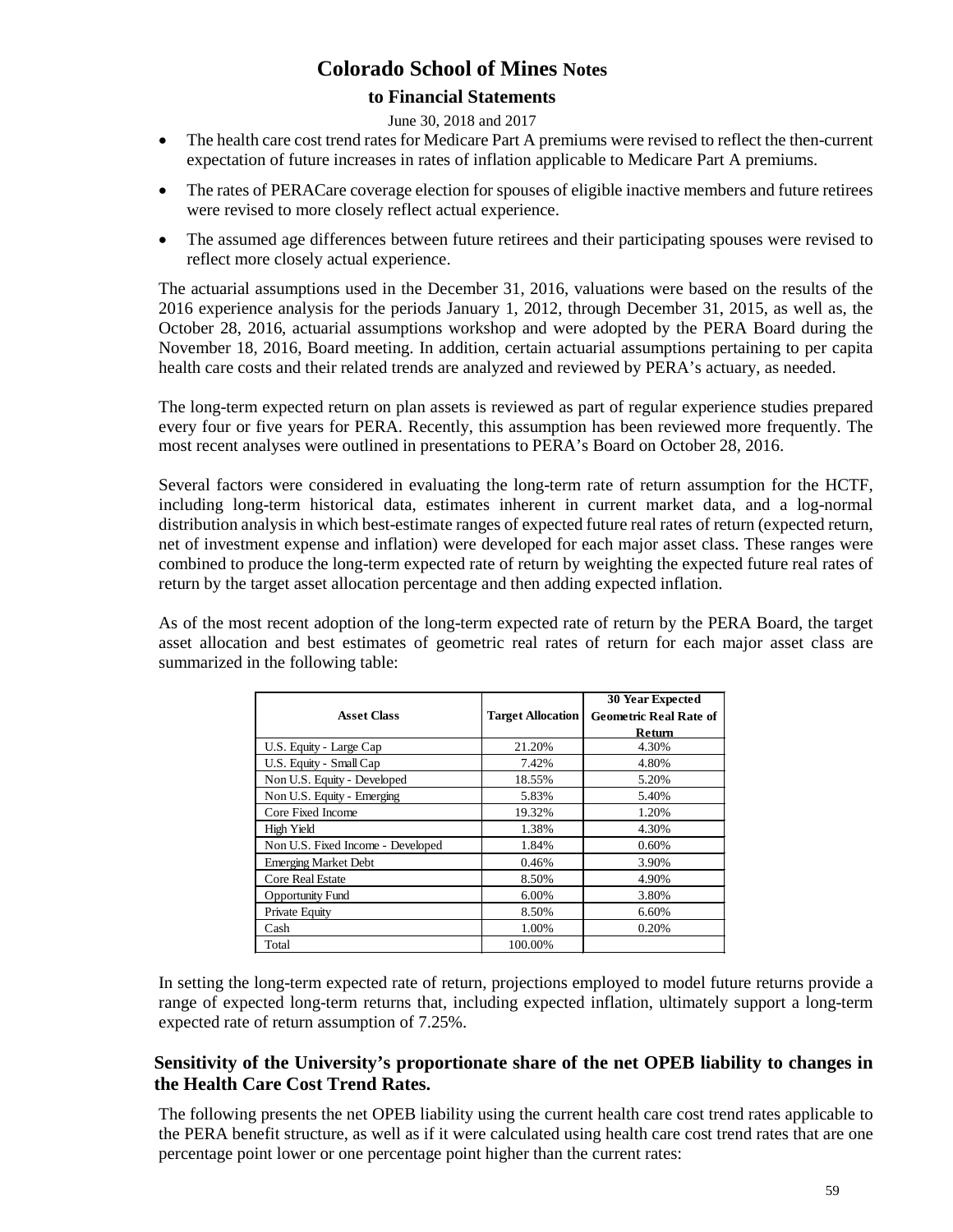### **to Financial Statements**

June 30, 2018 and 2017

|                                      | 1% Decrease in<br><b>Trend Rate</b> | <b>Current Trend</b><br><b>Rates</b> | 1% Increase in<br><b>Trend Rates</b> |
|--------------------------------------|-------------------------------------|--------------------------------------|--------------------------------------|
| <b>PERA Care Meidcare trend rate</b> | 4.00%                               | 5.00%                                | 6.00%                                |
| Initial Medicare Part A trend rate   | 2.00%                               | 3.00%                                | 4.00%                                |
| Ultimate Medicare Part A trend rate  | 3.25%                               | 4.25%                                | 5.25%                                |
| Net OPEB Liability                   | 12,028                              | 12,368                               | 12,778                               |

#### **Discount rate**

The discount rate used to measure the total OPEB liability was 7.25 percent. The projection of cash flows used to determine the discount rate applied the actuarial cost method and assumptions shown above. In addition, the following methods and assumptions were used in the projection of cash flows:

- Updated health care cost trend rates for Medicare Part A premiums as of the December 31, 2017, measurement date.
- Total covered payroll for the initial projection year consists of the covered payroll of the active membership present on the valuation date and the covered payroll of future plan members assumed to be hired during the year. In subsequent projection years, total covered payroll was assumed to increase annually at a rate of 3.50%.
- Employer contributions were assumed to be made at rates equal to the fixed statutory rates specified in law and effective as of the measurement date. For future plan members, employer contributions were reduced by the estimated amount of total service costs for future plan members.
- Employer contributions and the amount of total service costs for future plan members were based upon a process used by the plan to estimate future actuarially determined contributions assuming an analogous future plan member growth rate.
- Transfers of a portion of purchase service agreements intended to cover the costs associated with OPEB benefits were estimated and included in the projections.
- Benefit payments and contributions were assumed to be made at the end of the month.

Based on the above assumptions and methods, the projection test indicates the HCTF's fiduciary net position was projected to make all projected future benefit payments of current members. Therefore, the long-term expected rate of return of 7.25 percent on OPEB plan investments was applied to all periods of projected benefit payments to determine the total OPEB liability. The discount rate determination does not use the municipal bond index rate, and therefore, the discount rate is 7.25 percent.

#### **Sensitivity of the University proportionate share of the net OPEB liability to changes in the discount rate**

The following presents the proportionate share of the net OPEB liability calculated using the discount rate of 7.25 percent, as well as what the proportionate share of the net OPEB liability would be if it were calculated using a discount rate that is 1-percentage-point lower (6.25 percent) or 1-percentage-point higher (8.25 percent) than the current rate:

### **Sensitivity of the Net OPEB Liability (in thousands)**

| <b>Discount Rate</b>      |        | $(6.25\%)$ $(7.25\%)$ $(8.25\%)$ |        |
|---------------------------|--------|----------------------------------|--------|
| <b>Net OPEB Liability</b> | 13.906 | 12.368                           | 11.056 |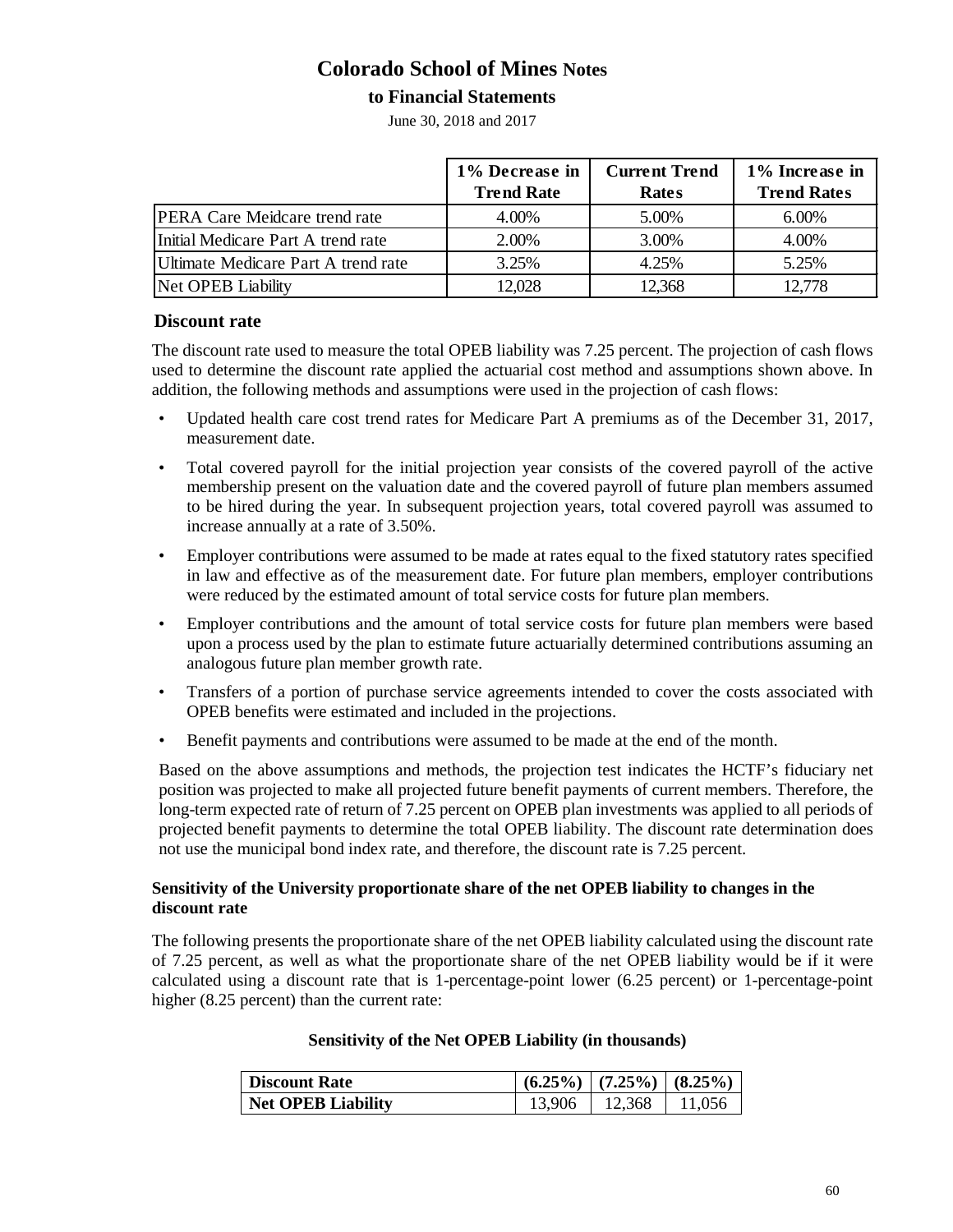### **to Financial Statements**

June 30, 2018 and 2017

### **OPEB plan fiduciary net position**

Detailed information about the HCTF's fiduciary net position is available in PERA's comprehensive annual financial report which can be obtained at www.copera.org/investments/pera-financial-reports.

### **Colorado Higher Education Insurance Benefits Alliance Trust (CHEIBA)**

Retired faculty and exempt-administrative staff are eligible to participate in the Colorado Higher Education Insurance Benefits Alliance Trust (CHEIBA). CHEIBA is a cost-sharing multiple-employer insurance purchasing pool, which allows for post-employment health coverage until the retiree is eligible for Medicare.

CHEIBA financial statements are prepared under accounting principles generally accepted in the United States using the accrual basis of accounting following governmental accounting standards for a businesstype activity. The financial statements can be obtained by contacting the CHEIBA Trust. Contributions are recognized in the period due. Benefits and refunds are recognized and paid when due according to the participating plans. The fair value of the Trust's investments is based on quoted market prices from national securities exchanges.

There are no long-term contracts for contributions to the plan. Participating Universities can withdraw their participation in the plan with at least one year's notice to the CHEIBA board.

### **Note 14: Discretely Presented Component Unit**

#### **Colorado School of Mines Foundation**

Distributions made by the Foundation to the University during the years ended June 30, 2018 and 2017 were approximately \$22,460,000 and \$23,993,000, respectively. These amounts have been recorded as contributionsfrom the Foundation and as capital grants and gifts in the accompanying financial statements. As of June 30, 2018 and 2017, the University has recorded an accounts receivable from the Foundation of \$1,616,000 and \$2,681,000, respectively. As of June 30, 2018 and 2017, the University has recorded a liability to the Foundation of \$1,766,000 and \$1,885,000, respectively.

The University is the ultimate beneficiary of substantially all restricted and trust funds held by the Foundation and is the income beneficiary of the majority of endowment funds held by the Foundation. The Foundation also manages a portion of the University's endowments. The University has endowments and other assets held by the Foundation approximating \$34,312,000 and \$34,364,000 as of June 30, 2018 and 2017, respectively.

### **Note 15: Commitments and Contingencies**

#### **Commitments**

Contracts have been entered into for the purpose of planning, acquiring, constructing and equipping certain building additions and other projects, with outstanding amounts totaling approximately \$20,813,000 as of June 30, 2018. These commitments will be funded or financed by donor contributions, state appropriations, existing revenue bonds, and other campus resources.

In the normal course of its operations, the University is involved in various litigation matters. The University is presently a defendant in one litigation matter involving an employment-based claim brought by a former Mines exempt employee. Management believes that any future liability that it may incur as a result of this matter will not have a material effect on the University's financial statements.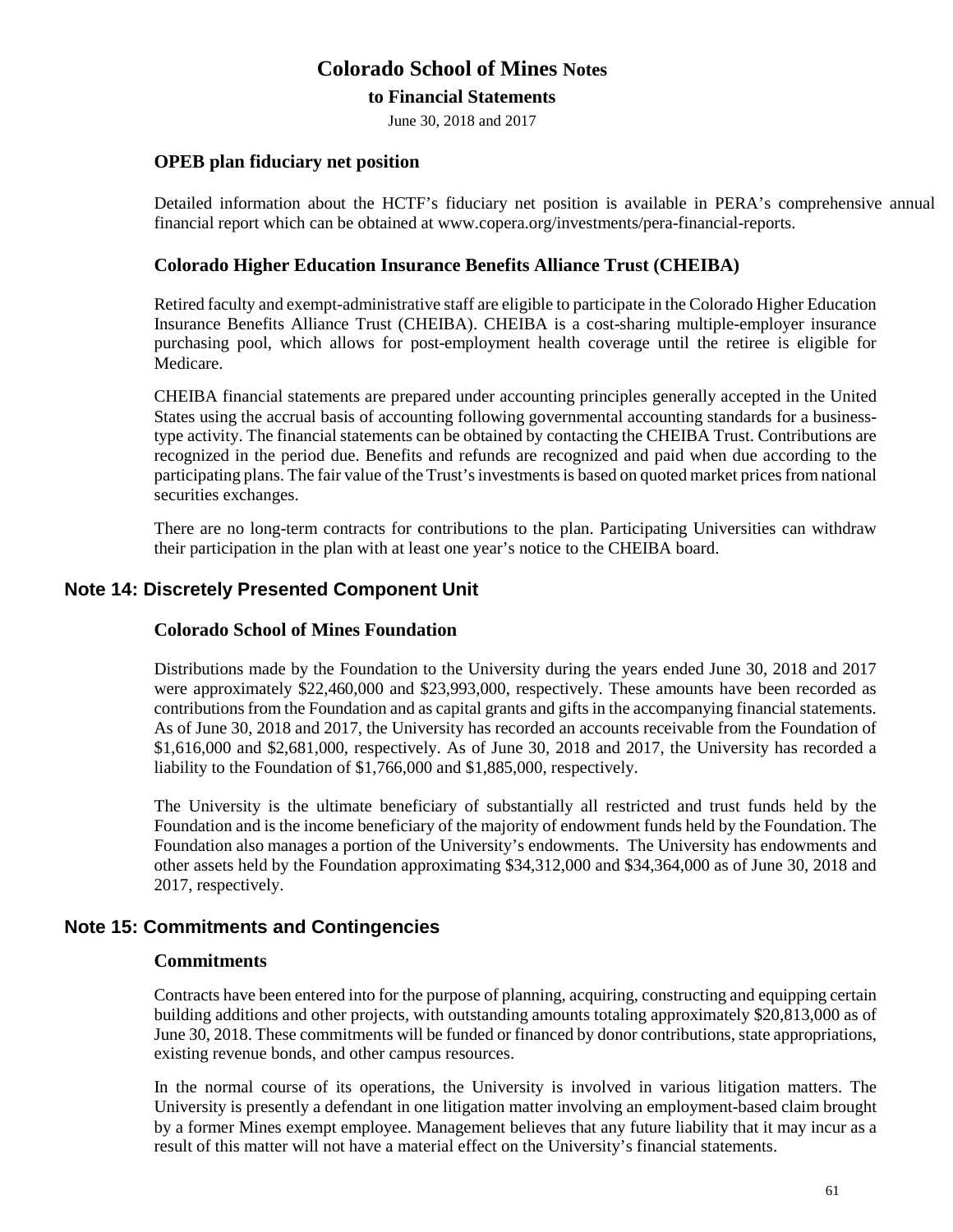### **to Financial Statements**

June 30, 2018 and 2017

### **Government Grants**

The University is currently participating in numerous grants from various departments and agencies of the Federal and State Governments. The expenditures of grant proceeds must be for allowable and eligible purposes. Single audits and audits by the granting department or agency may result in requests for reimbursement of unused grant proceeds or disallowed expenditures. Upon notification of final approval by the granting department or agency, the grants are considered closed. Management believes that any future liability that it may incur as a result of audits by the granting department or agency will not have a material effect on the University's financial statements.

### **Note 16: Risk Management**

The University is subject to risks of loss from liability for accident, property damage, and personal injury. To mitigate these risks the University has purchased the following insurance:

• General liability covered by Philadelphia Insurance Company for:

\$2,000,000/\$2,000,000/\$1,000,000/\$1,000,000/\$300,000/\$15,000 with no deductible.

- Educator's legal liability covered by Philadelphia Insurance Company for: \$4,000,000/\$4,000,000 with a \$10,000 deductible.
- Automobile liability covered by Philadelphia Insurance Company for: \$1,000,000/\$1,000,000/\$5,000/\$1,000/\$1,000 with a \$500/\$1,000 deductible.
- Fiduciary covered by Hanover Insurance Company for: \$1,000,000/\$250,000/\$100,000/\$100,000 with no deductible.
- Employment practices liability covered by Philadelphia Insurance Company for: \$4,000,000/\$4,000,000 with a \$25,000 deductible.
- Workers compensation covered by Pinnacol Assurance for: \$500,000/\$500,000/\$500,000 with no deductible.
- Umbrella liability covered by Philadelphia Insurance Company for: \$3,000,000/\$3,000,000/\$3,000,000 with a self-insured retention of \$10,000.
- Crime (employee dishonesty) covered by Hanover Insurance for:  $$1,000,000/$1,000,000/$1,000,000/$1,000,000/$1,000,000/$1,000,000/$1,000,000/$1,000,000/$10$ 0,000/\$50,000 with a \$10,000/\$5,000 deductible.
- Property covered by Midwestern Higher Education Compact for: \$1,000,000/\$100,000,000/\$400,000,000 with a \$50,000/\$25,000/2% of values/\$100,000 deductible.
- Inland Marine covered by Philadelphia Insurance Company for Equipment value: \$750,000/\$1,000,000/\$50,000/\$100,000/\$5,000 with a \$5,000/5% sign deductible.
- Aviation covered by Westchester Fire Insurance Company for :

\$1,000,000/\$1,500 with a \$150 deductible.

The University became fully insured through several insurance companies in 2017 and is covered by insurance for everything above its reserve and deductible. The coverage in fiscal year 2018 is new, the University left the State Risk Pool on July 1, 2017.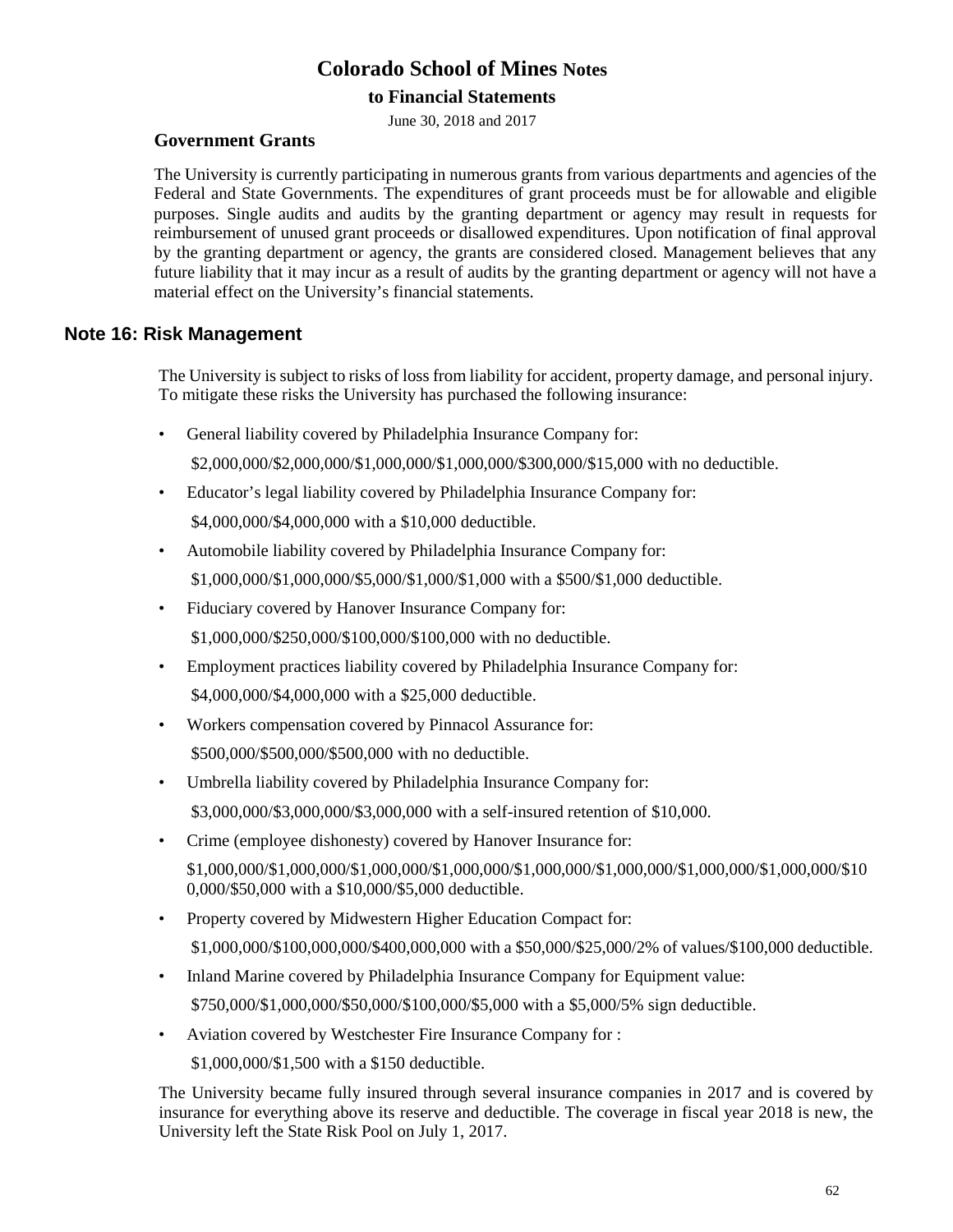### **to Financial Statements**

June 30, 2018 and 2017

### **Note 17: Legislative Appropriations**

The Colorado State Legislature establishes spending authority to the University in its annual Long Appropriations Bill.

For the years ended June 30, 2018 and 2017, appropriated expenses were within the authorized spending authority. For the years ended June 30, 2018 and 2017, the University had a total appropriation of \$24,003,000 and \$24,126,000, respectively. For years ended June 30, 2018 and 2017, the University's appropriated funds consisted of \$6,443,000 and \$5,933,000, respectively, received on behalf of students that qualified for stipends from the College Opportunity Fund, \$15,042,000 and \$14,706,000, respectively, fee-for-service contract revenue, and \$2,518,000 and \$3,487,000 respectively, for the operations of the Colorado Geological Survey. All other revenues and expenses reported by the University represent nonappropriated funds. Non-appropriated funds include tuition and fees, grants and contracts, gifts, indirect cost recoveries, auxiliary revenues and other revenue sources.

### **Note 18: Subsequent Event**

In July 2018, the University purchased land at a cost of \$2,960,000. Subsequent to this purchase the University partnered with an organization to develop the land for additional student housing and retail space to support on campus student needs. The building is estimated be completed in 2020.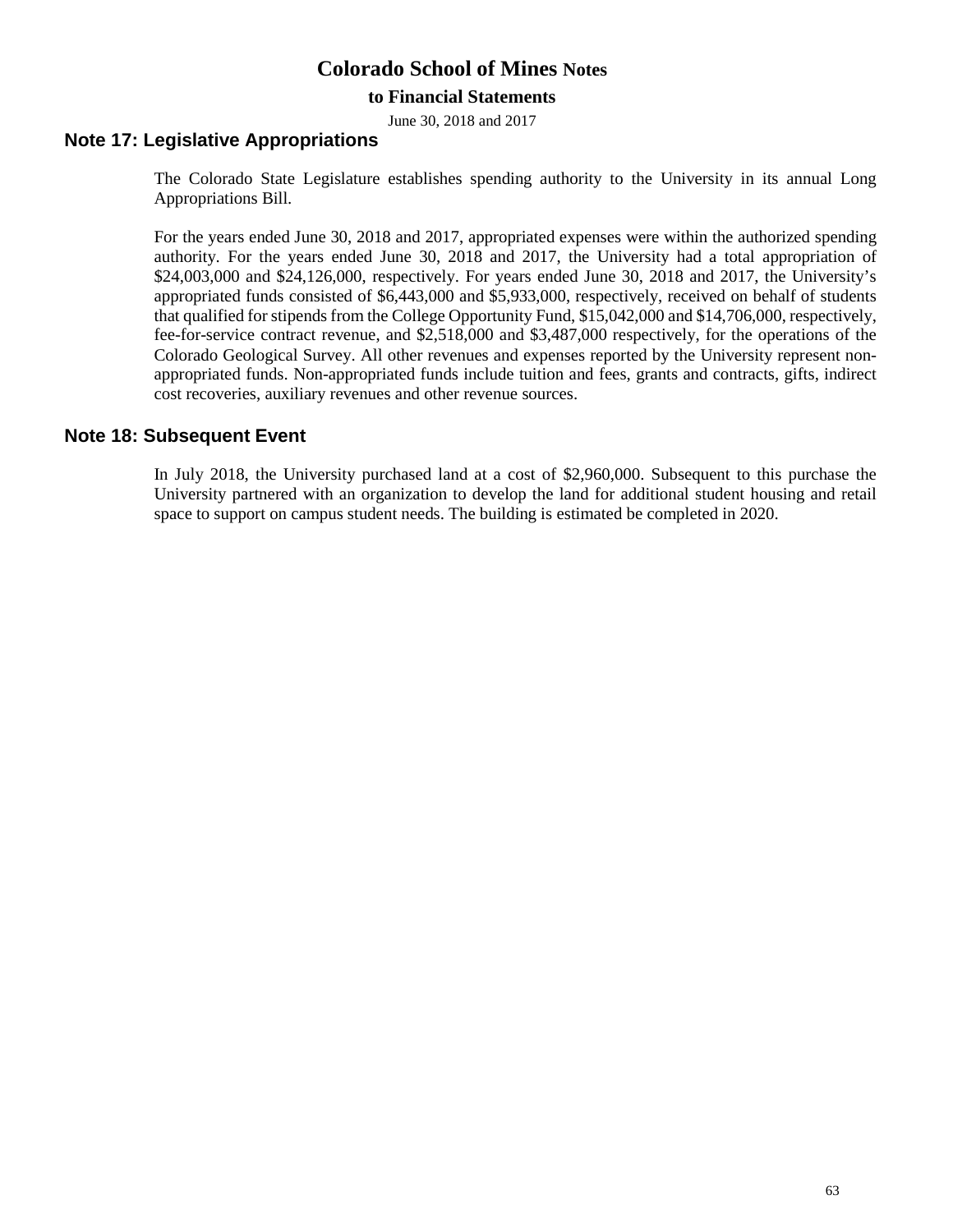## **Colorado School of Mines**

### **Required Supplementary Information**

June 30, 2018 and 2017

### **Required Supplementary Information**

Schedule of Proportionate Share of Net Pension Liability *(\$ in thousands)*

|                         | <b>Plan Fiduciary</b>                                                |                                                                                       |                           |                                                                                             |                                                                                   |
|-------------------------|----------------------------------------------------------------------|---------------------------------------------------------------------------------------|---------------------------|---------------------------------------------------------------------------------------------|-----------------------------------------------------------------------------------|
| <b>Calendar</b><br>Year | <b>Proportionate</b><br>(percentage) of the<br><b>Collective NPL</b> | <b>Proportionate</b><br>Share of the<br><b>Collective</b><br><b>Pension Liability</b> | Covered<br><b>Payroll</b> | <b>Proportionate</b><br>Share of the<br>NPL as a<br>Percentage of<br><b>Covered Payroll</b> | <b>Net Pension as a</b><br>Percentage of<br>the Total<br><b>Pension Liability</b> |
| 2017                    | 2.7067813411%                                                        | \$541,843                                                                             | \$79,151                  | 684.57%                                                                                     | 43.20%                                                                            |
| 2016                    | 2.8974930745                                                         | 532,215                                                                               | 82,557                    | 644.66                                                                                      | 42.60                                                                             |
| 2015                    | 2.8133496393                                                         | 296,275                                                                               | 78,055                    | 379.57                                                                                      | 56.11                                                                             |
| 2014                    | 2.7478159772                                                         | 258,474                                                                               | 74,014                    | 349.21                                                                                      | 59.84                                                                             |

### **Schedule of Contributions and Related Ratios** *(\$ in thousands)*

| <b>Fiscal Year</b> | <b>Statutorily</b><br><b>Required</b><br><b>Contributions</b> | <b>Contributions</b><br><b>Related to the</b><br><b>Statutorily</b><br><b>Required</b><br><b>Contribution</b> | <b>Contribution</b><br>deficiency<br>(excess) | Covered<br><b>Payroll</b> | <b>Contribution as a</b><br><b>Percentage of</b><br><b>Covered Payroll</b> |
|--------------------|---------------------------------------------------------------|---------------------------------------------------------------------------------------------------------------|-----------------------------------------------|---------------------------|----------------------------------------------------------------------------|
| 2018               | \$14,827                                                      | 14,827                                                                                                        |                                               | 77,503                    | 19.13%                                                                     |
| 2017               | 15,370                                                        | 15,370                                                                                                        |                                               | 82,283                    | 18.68                                                                      |
| 2016               | 14,254                                                        | 14,254                                                                                                        |                                               | 80,103                    | 17.80                                                                      |
| 2015               | 12,885                                                        | 12,885                                                                                                        |                                               | 76,271                    | 16.89                                                                      |
| 2014               | 10,463                                                        | 10,463                                                                                                        |                                               | 65,576                    | 15.96                                                                      |
| 2013               | 10,055                                                        | 10,055                                                                                                        |                                               | 66,255                    | 15.18                                                                      |
| 2012               | 7,107                                                         | 7,107                                                                                                         |                                               | 61,185                    | 11.62                                                                      |
| 2011               | 6,515                                                         | 6,515                                                                                                         |                                               | 60,837                    | 10.71                                                                      |
| 2010               | 7,266                                                         | 7,266                                                                                                         |                                               | 61,351                    | 11.84                                                                      |
| 2009               | 6,640                                                         | 6,640                                                                                                         |                                               | 62,027                    | 10.71                                                                      |
| 2008               | 5,562                                                         | 5,562                                                                                                         |                                               | 53,953                    | 10.31                                                                      |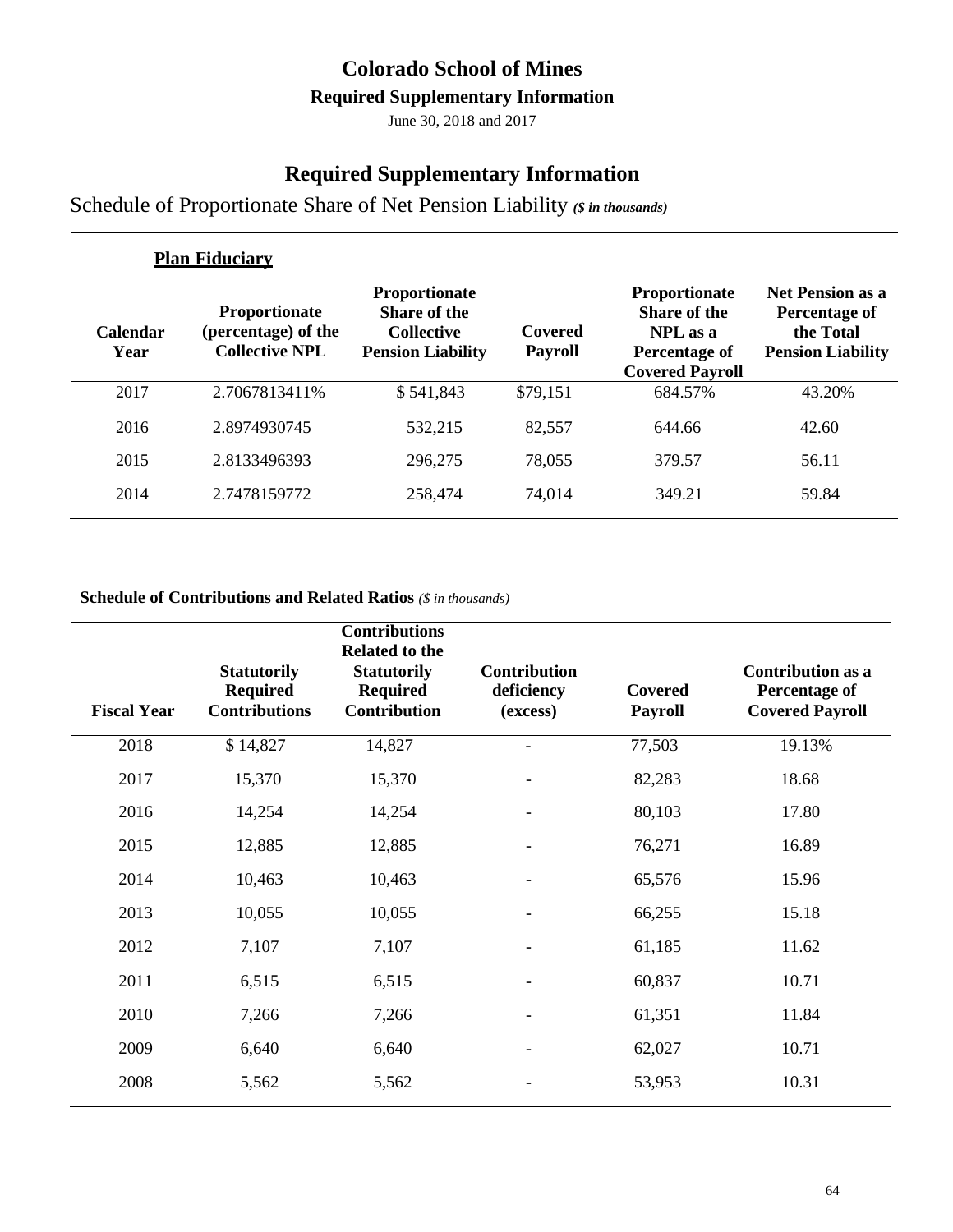### **Colorado School of Mines**

### **Required Supplementary Information**

June 30, 2018 and 2017

### **Required Supplementary Information**

Schedule of Proportionate Share of Net OPEB Liability *(\$ in thousands)*

|                         | <b>Plan Fiduciary</b>                                                                     |                                                                                           |                           |                                                                                                              |                                                                                |
|-------------------------|-------------------------------------------------------------------------------------------|-------------------------------------------------------------------------------------------|---------------------------|--------------------------------------------------------------------------------------------------------------|--------------------------------------------------------------------------------|
| <b>Calendar</b><br>Year | <b>Proportionate</b><br>(percentage) of the<br><b>Collective OPEB</b><br><b>Liability</b> | <b>Proportionate</b><br><b>Share of the</b><br><b>Collective OPEB</b><br><b>Liability</b> | Covered<br><b>Payroll</b> | Proportionate<br><b>Share of the</b><br><b>NOPEBL</b> as a<br><b>Percentage of</b><br><b>Covered Payroll</b> | <b>Net Pension as a</b><br>Percentage of<br>the Total OPEB<br><b>Liability</b> |
| 2017                    | 0.95167814%                                                                               | \$12,368                                                                                  | \$79,151                  | 15.63%                                                                                                       | 17.53%                                                                         |
| 2016                    | 1.04545977%                                                                               | 13,555                                                                                    | 82,557                    | 16.42                                                                                                        | 16.16                                                                          |

### **Schedule of Contributions and Related Ratios** *(\$ in thousands)*

| <b>Fiscal Year</b> | <b>Statutorily</b><br><b>Required</b><br><b>Contributions</b> | <b>Contributions</b><br><b>Related to the</b><br><b>Statutorily</b><br><b>Required</b><br><b>Contribution</b> | <b>Contribution</b><br>deficiency<br>(excess) | Covered<br><b>Payroll</b> | <b>Contribution as a</b><br><b>Percentage of</b><br><b>Covered Payroll</b> |
|--------------------|---------------------------------------------------------------|---------------------------------------------------------------------------------------------------------------|-----------------------------------------------|---------------------------|----------------------------------------------------------------------------|
| 2018               | \$790                                                         | 790                                                                                                           |                                               | 77,503                    | 1.02%                                                                      |
| 2017               | 839                                                           | 839                                                                                                           | $\overline{\phantom{a}}$                      | 82,283                    | 1.02                                                                       |
| 2016               | 817                                                           | 817                                                                                                           |                                               | 80,103                    | 1.02                                                                       |
| 2015               | 778                                                           | 778                                                                                                           |                                               | 76,271                    | 1.02                                                                       |
| 2014               | 669                                                           | 669                                                                                                           | $\overline{\phantom{a}}$                      | 65,576                    | 1.02                                                                       |
| 2013               | 676                                                           | 676                                                                                                           |                                               | 66,255                    | 1.02                                                                       |
| 2012               | 624                                                           | 624                                                                                                           | $\overline{\phantom{a}}$                      | 61,185                    | 1.02                                                                       |
| 2011               | 621                                                           | 621                                                                                                           |                                               | 60,837                    | 1.02                                                                       |
| 2010               | 626                                                           | 626                                                                                                           |                                               | 61,351                    | 1.02                                                                       |
| 2009               | 633                                                           | 633                                                                                                           | $\overline{\phantom{a}}$                      | 62,027                    | 1.02                                                                       |
| 2008               | 550                                                           | 550                                                                                                           |                                               | 53,953                    | 1.02                                                                       |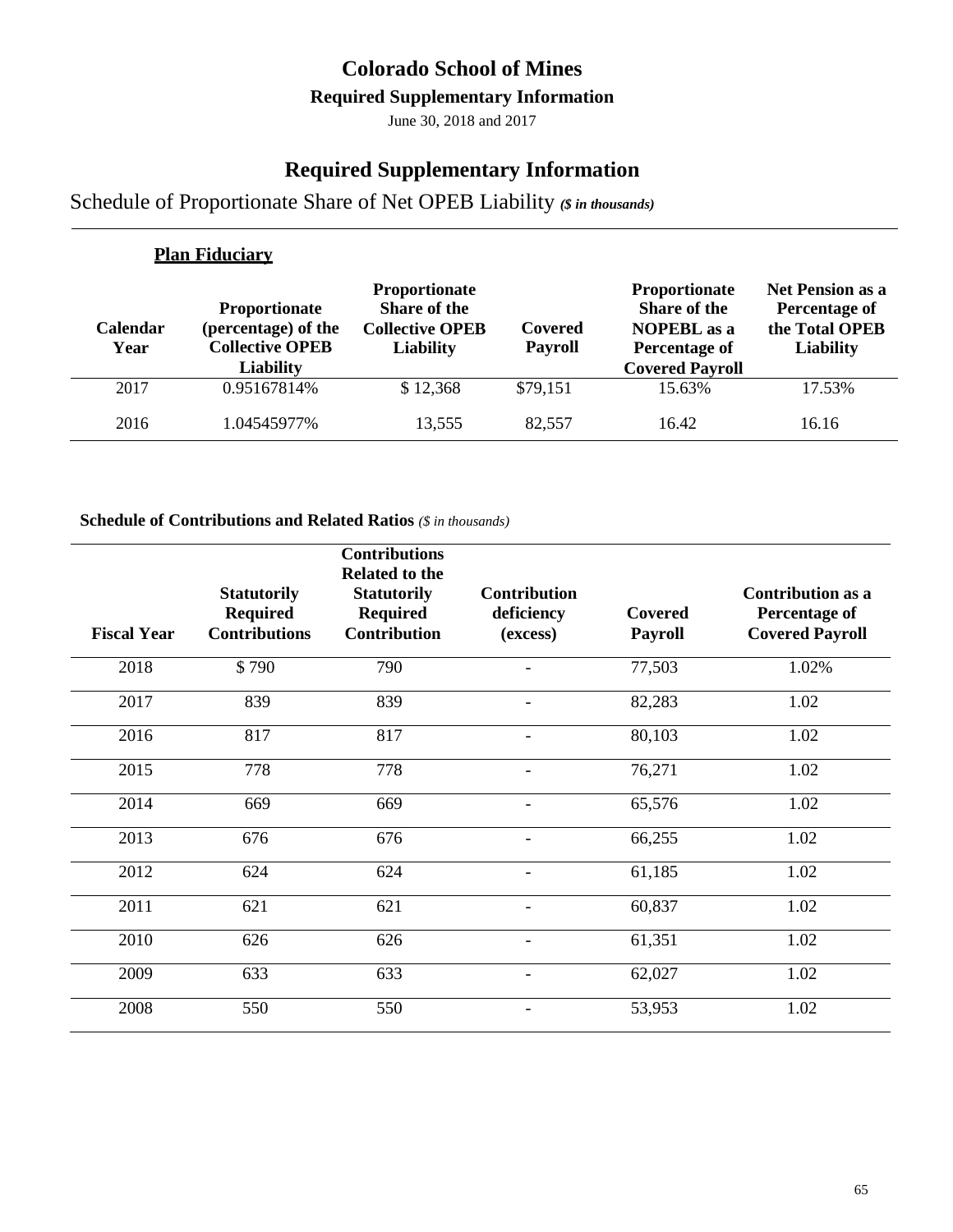

#### **Independent Auditors' Report on Internal Control over Financial Reporting and on Compliance and Other Matters Based on an Audit of Financial Statements Performed in Accordance with** *Government Auditing Standards*

Members of the Legislative Audit Committee:

We have audited, in accordance with the auditing standards generally accepted in the United States of America and the standards applicable to financial audits contained in *Government Auditing Standards* issued by the Comptroller General of the United States, the financial statements of the business-type activities and the discretely presented component unit of Colorado School of Mines (the University), an institution of higher education of the State of Colorado, as of and for the years ended June 30, 2018 and 2017, and the related notes to the financial statements, which collectively comprise the University's basic financial statements, and have issued our report thereon dated November 29, 2018. Our report includes a reference to other auditors who audited the financial statements of the Colorado School of Mines Foundation, Inc., as described in our report on the University's financial statements. The financial statements of the Colorado School of Mines Foundation, Inc. were not audited in accordance with *Government Auditing Standards*. This report does not include the results of the other auditors' testing of internal control over financial reporting or compliance and other matters that are reported on separately by those auditors.

#### **Internal Control over Financial Reporting**

In planning and performing our audits of the financial statements, we considered the University's internal control over financial reporting (internal control) to determine the audit procedures that are appropriate in the circumstances for the purpose of expressing our opinions on the financial statements, but not for the purpose of expressing an opinion on the effectiveness of the University's internal control. Accordingly, we do not express an opinion on the effectiveness of the University's internal control.

A deficiency in internal control exists when the design or operation of a control does not allow management or employees, in the normal course of performing their assigned functions, to prevent, or detect and correct, misstatements on a timely basis. A material weakness is a deficiency, or combination of deficiencies, in internal control, such that there is a reasonable possibility that a material misstatement of the entity's financial statements will not be prevented, or detected and corrected, on a timely basis. A significant deficiency is a deficiency, or a combination of deficiencies, in internal control that is less severe than a material weakness, yet important enough to merit attention by those charged with governance.

Our consideration of internal control was for the limited purpose described in the first paragraph of this section and was not designed to identify all deficiencies in internal control that might be material weaknesses or significant deficiencies and therefore, material weaknesses or significant deficiencies may exist that were not identified. Given these limitations, during our audit we did not identify any deficiencies in internal control that we consider to be material weaknesses. However, material weaknesses may exist that have not been identified.

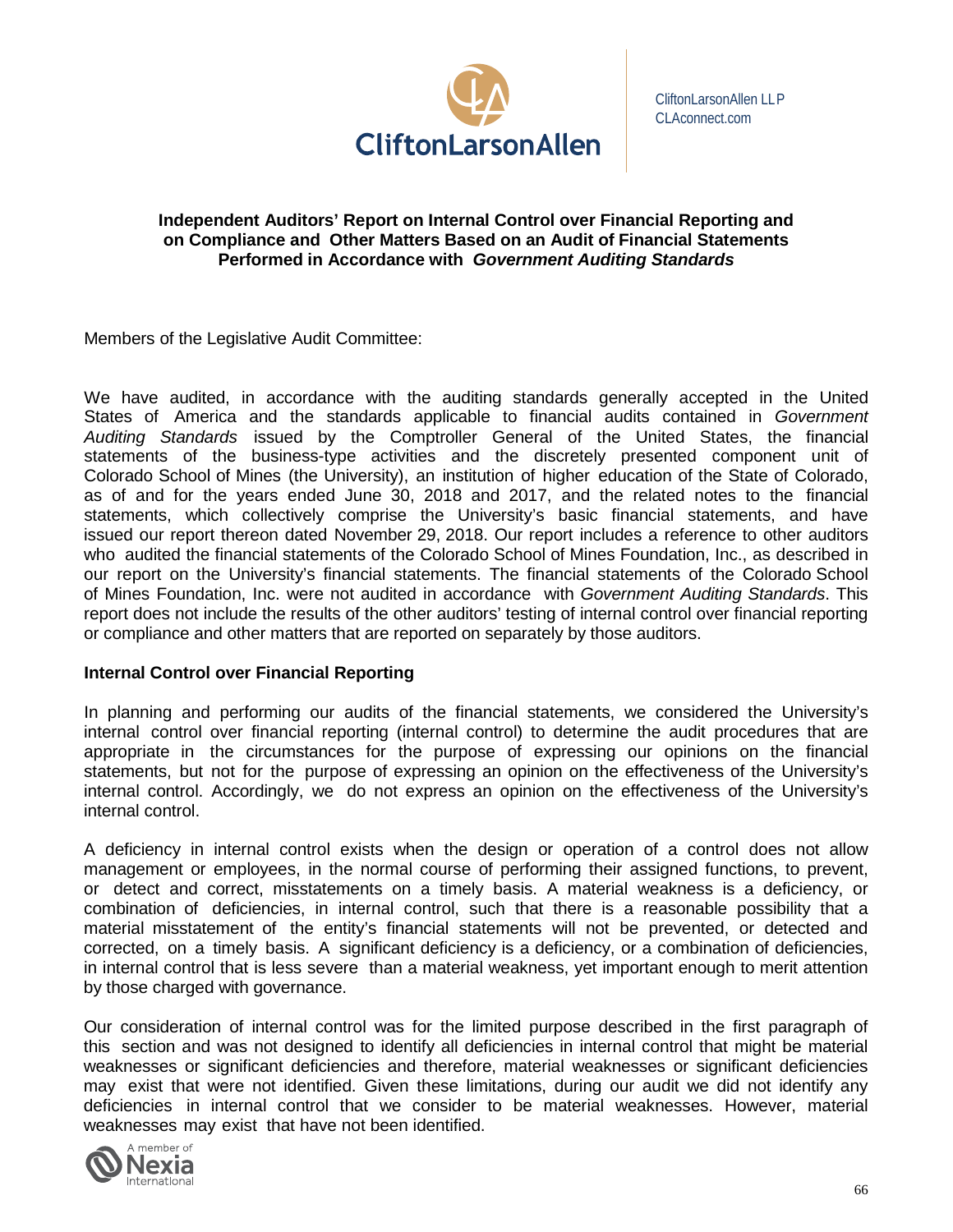#### **Compliance and Other Matters**

As part of obtaining reasonable assurance about whether the University's financial statements are free from material misstatement, we performed tests of its compliance with certain provisions of laws, regulations, contracts, and grant agreements, noncompliance with which could have a direct and material effect on the determination of financial statement amounts. However, providing an opinion on compliance with those provisions was not an objective of our audit, and accordingly, we do not express such an opinion. The results of our tests disclosed no instances of noncompliance or other matters that are required to be reported under *Government Auditing Standards*.

#### **Purpose of this Report**

The purpose of this report is solely to describe the scope of our testing of internal control and compliance and the results of that testing, and not to provide an opinion on the effectiveness of the University's internal control or on compliance. This report is an integral part of an audit performed in accordance with *Government Auditing Standards* in considering the University's internal control and compliance. Accordingly, this communication is not suitable for any other purpose.

Clifton Larson Allen LLP

**CliftonLarsonAllen LLP**

Denver, Colorado November 29, 2018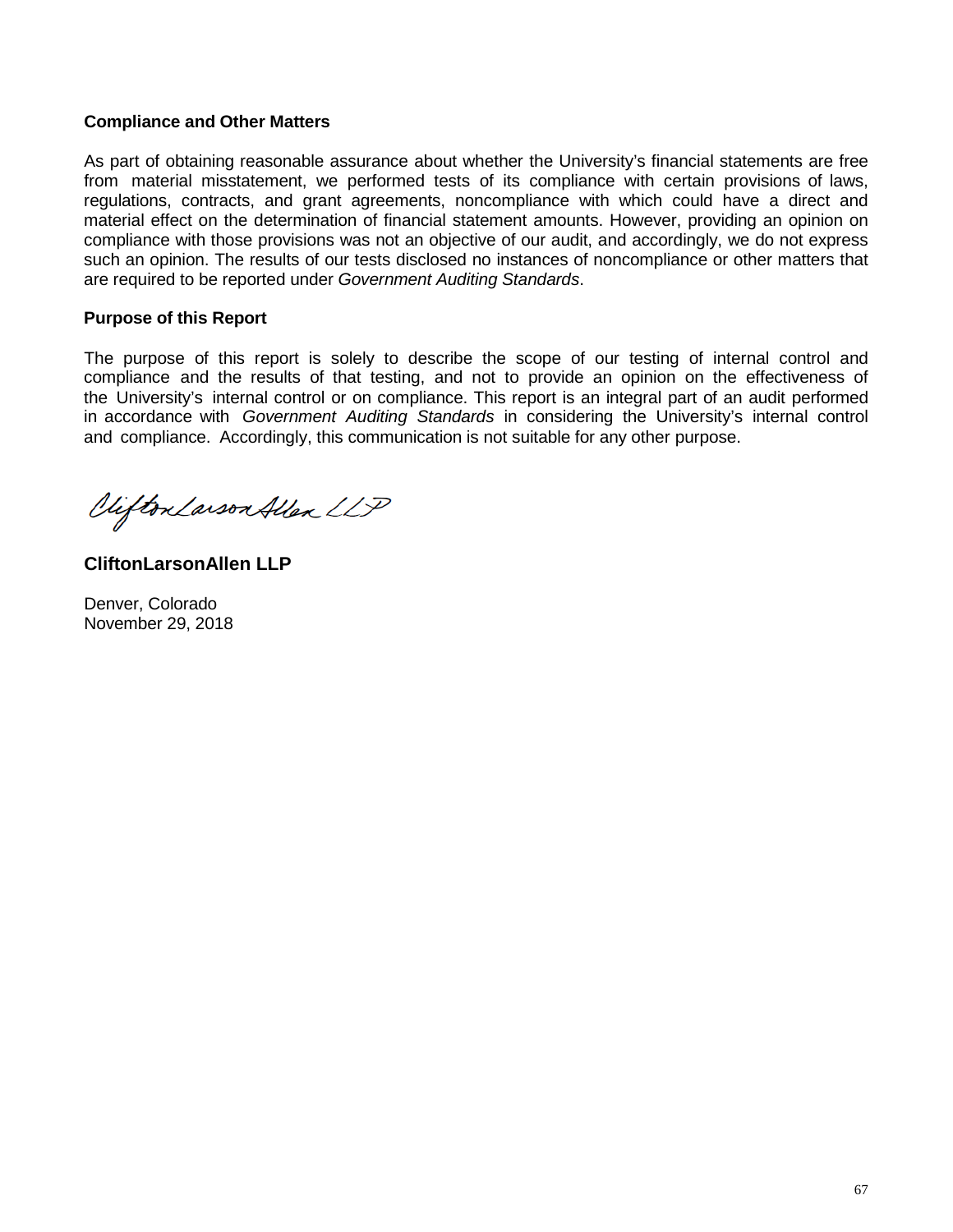

CliftonLarsonAllen LLP CLAconnect.com

November 29, 2018

Members of the Legislative Audit Committee Colorado School of Mines Denver, Colorado

#### Ladies and Gentlemen:

We have audited the financial statements of the business-type activities and the discretely presented component unit of the Colorado School of Mines (the University), an institution of higher education of the State of Colorado, as of and for the year ended June 30, 2018, and have issued our report thereon dated of November 29, 2018. Our report includes a reference to other auditors. Other auditors audited the financial statements of the Colorado School of Mines Foundation, Inc. (the Foundation) a discretely presented component unit and the Foundation's financial statements were not audited in accordance with *Government Auditing Standards*. We have previously communicated to you information about our responsibilities under auditing standards generally accepted in the United States of America, *Government Auditing Standards* as well as certain information related to the planned scope and timing of our audit. Professional standards also require that we communicate to you the following information related to our audit.

### **Significant audit findings**

#### *Qualitative aspects of accounting practices*

#### *Accounting policies*

Management is responsible for the selection and use of appropriate accounting policies. The significant accounting policies used by the University are described in Note 1 to the financial statements.

As described in Note 11, Colorado School of Mines implemented GASB Statement No. 75, *Accounting and Financial Reporting for Postemployment Benefits Other Than Pensions*, by recognizing its OPEB liability related to its cost-sharing Health Care Trust Fund. Accordingly, the cumulative effect of the accounting change is recorded at the beginning of the year in the financial statements.

We noted no transactions entered into by the entity during the year for which there is a lack of authoritative guidance or consensus. All significant transactions have been recognized in the financial statements in the proper period.

#### *Accounting estimates*

Accounting estimates are an integral part of the financial statements prepared by management and are based on management's knowledge and experience about past and current events and assumptions about future events. Certain accounting estimates are particularly sensitive because of their significance to the financial statements and because of the possibility that future events affecting them may differ significantly from those expected. The most sensitive estimates affecting the financial statements were:

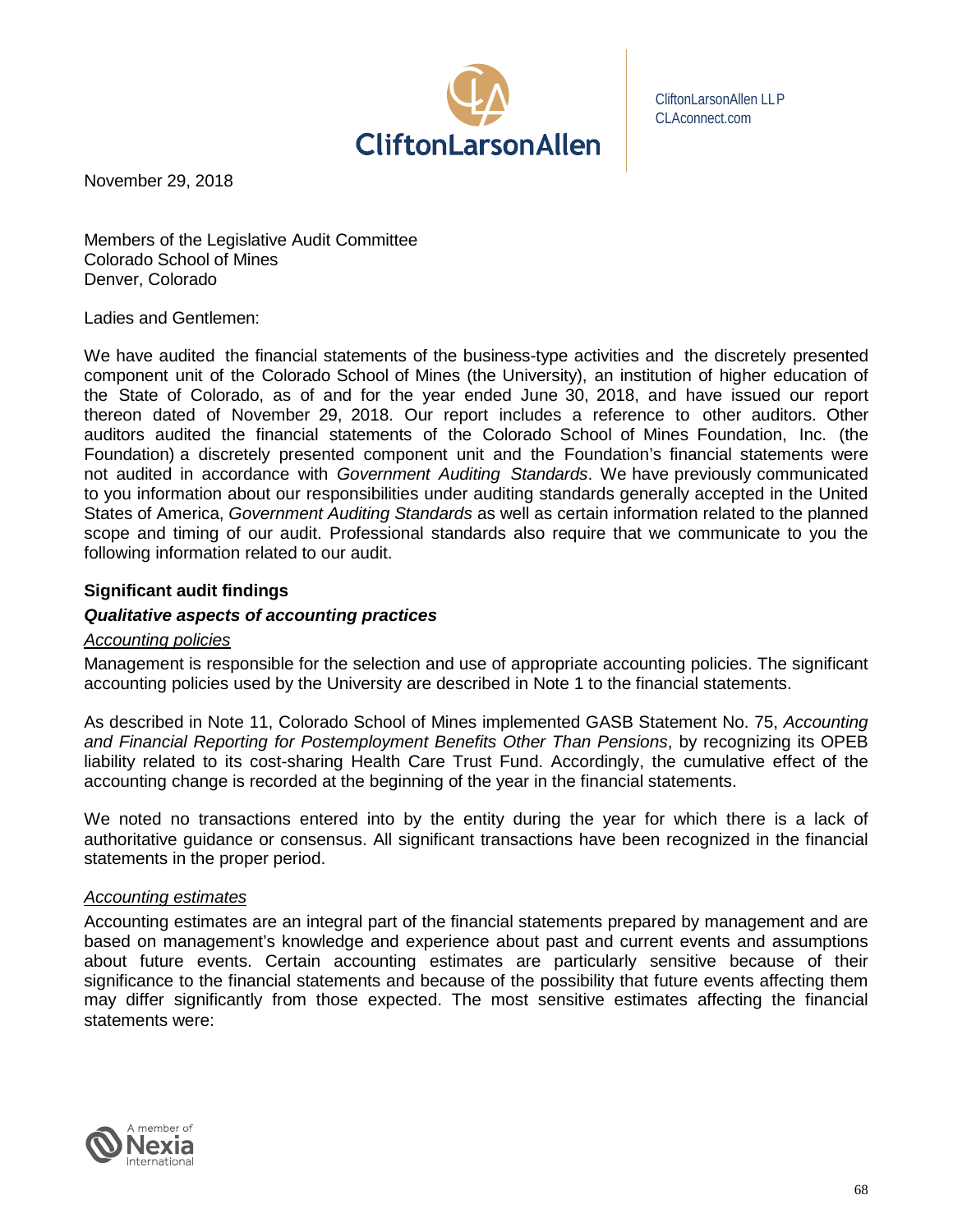- Accounts and loans receivable are recorded net of estimated uncollectible amounts, approximating anticipated losses. Individual accounts are written off against the allowance when collection of the account appears doubtful. We evaluated the key factors and assumptions used to develop the accounts and loans receivable allowances in determining that they are reasonable in relation to the financial statements taken as a whole.
- Capital assets are depreciated using the straight-line method and monthly convention over the estimated useful lives of the assets. Estimated useful lives range from 3 to 40 years. We evaluated the key factors and assumptions used to develop the useful lives estimates in determining that they are reasonable in relation to the financial statements taken as a whole.
- Fair value of short and long-term investments Fair value of U.S. government securities, mutual funds, stocks, and bonds is the market value based on quoted market prices. For alternative investments, which include hedge funds and private equity investments, fair values are based on the net asset value reported by each fund because it serves as a practical expedient to estimate the fair value of the University's interest. We evaluated the key factors and assumptions used to develop the fair value of short and long-term investments in determining that it is reasonable in relation to the financial statements taken as a whole.
- Management's estimate of the interest rate swap liability is based on a third party model that uses a discounted forecasted cash flows method. We evaluated the key factors and assumptions used to develop the interest rate swap liability in determining that it is reasonable in relation to the financial statements taken as a whole.
- Compensated absences and related personnel expenses are recognized based on estimated balances due to employees upon termination or retirement. The limitations on such payments are defined by the rules associated with the personnel systems at the University. Employees accrue and vest in vacation and sick leave earnings based on their hire date and length of service. We evaluated the key factors and assumptions used to develop the compensated absences and related personnel expenses liability in determining that it is reasonable in relation to the financial statements taken as a whole.
- Management's estimate of the net pension liability related to its pension plan is based on actuarial assumptions and other inputs as described in Note 12 to the financial statements. We evaluated the key factors and assumptions used to develop the net pension liability in determining that it is reasonable in relation to the financial statements taken as a whole.
- Management's estimate of the OPEB liability is based on actuarial assumptions and other inputs as described in Note 13 to the financial statements. We evaluated the key factors and assumptions used to develop the OPEB liability in determining that it is reasonable in relation to the financial statements taken as a whole.

### *Financial statement disclosures*

Certain financial statement disclosures are particularly sensitive because of their significance to financial statement users. There were no particularly sensitive financial statement disclosures.

The financial statement disclosures are neutral, consistent, and clear.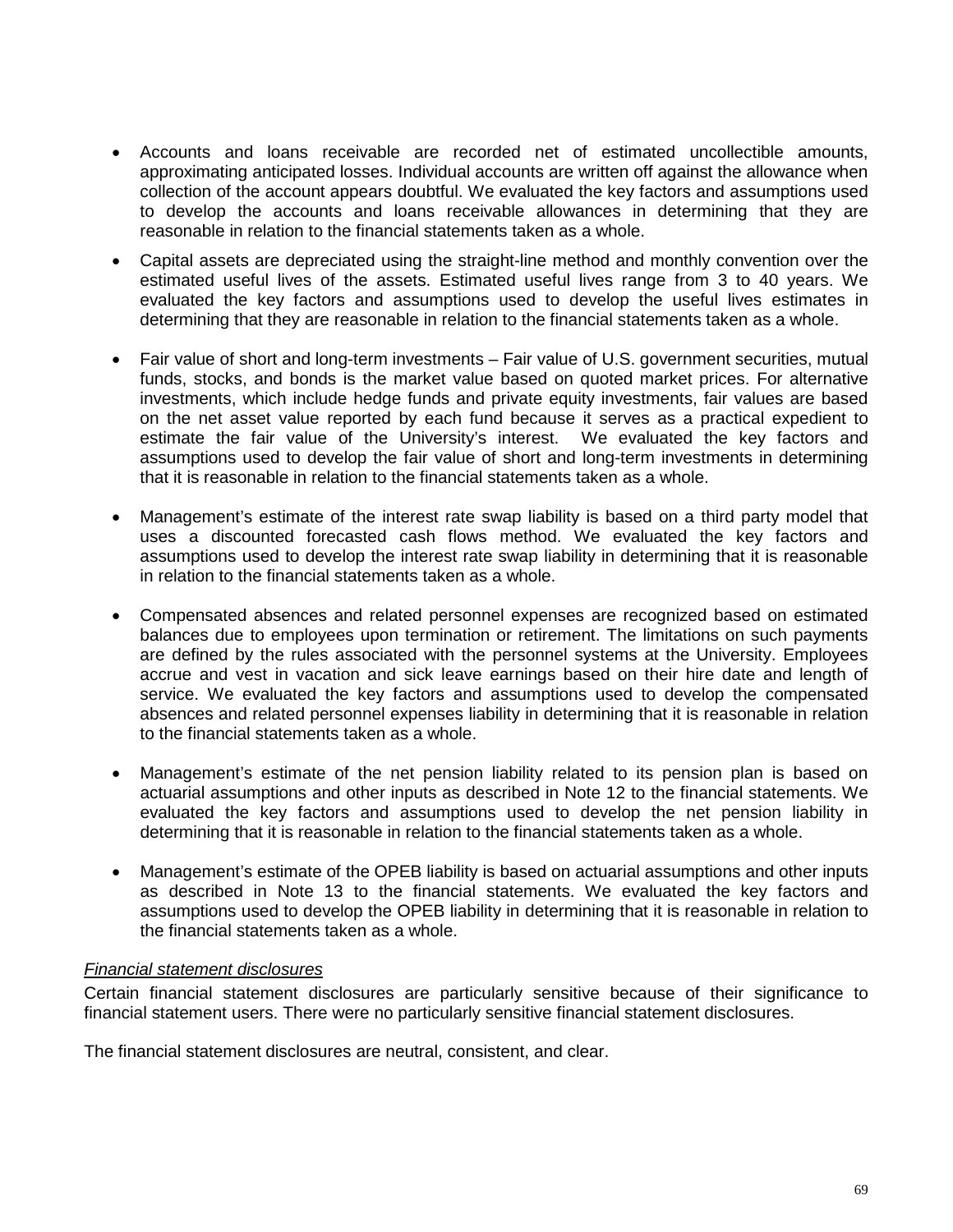## *Difficulties encountered in performing the audit*

We encountered no significant difficulties in dealing with management in performing and completing our audit.

#### *Uncorrected misstatements*

Professional standards require us to accumulate all misstatements identified during the audit, other than those that are clearly trivial, and communicate them to the appropriate level of management. Management did not identify and we did not notify them of any uncorrected financial statement misstatements.

## *Corrected misstatements*

Management did not identify and we did not notify them of any financial statement misstatements detected as a result of audit procedures.

#### *Disagreements with management*

For purposes of this letter, a disagreement with management is a financial accounting, reporting, or auditing matter, whether or not resolved to our satisfaction, that could be significant to the financial statements or the auditors' report. No such disagreements arose during our audit.

#### *Management representations*

We have requested certain representations from management that are included in the management representation letter dated November 29, 2018.

#### *Management consultations with other independent accountants*

In some cases, management may decide to consult with other accountants about auditing and accounting matters, similar to obtaining a "second opinion" on certain situations. If a consultation involves application of an accounting principle to the entity's financial statements or a determination of the type of auditors' opinion that may be expressed on those statements, our professional standards require the consulting accountant to check with us to determine that the consultant has all the relevant facts. To our knowledge, there were no such consultations with other accountants.

#### *Significant issues discussed with management prior to engagement*

We generally discuss a variety of matters, including the application of accounting principles and auditing standards, with management each year prior to engagement as the entity's auditors. However, these discussions occurred in the normal course of our professional relationship and our responses were not a condition to our engagement.

#### **Audits of group financial statements**

We noted no matters related to the group audit that we consider to be significant to the responsibilities of those charged with governance of the group.

# *Quality of component auditor's work*

There were no instances in which our evaluation of the work of a component auditor gave rise to a concern about the quality of that auditors' work.

#### *Limitations on the group audit*

There were no restrictions on our access to information of components or other limitations on the group audit.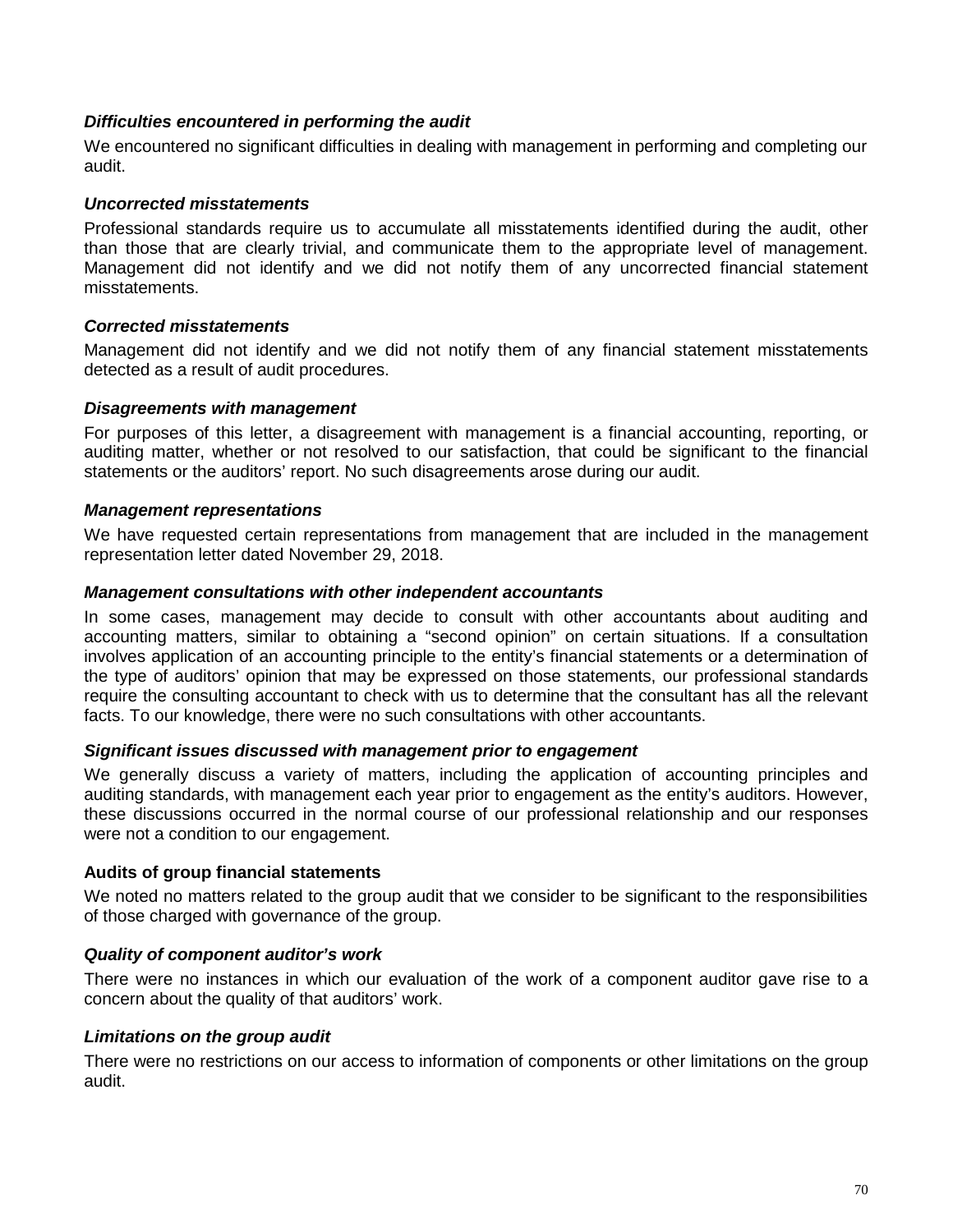#### **Other information in documents containing audited financial statements**

With respect to the required supplementary information (RSI) accompanying the financial statements, we made certain inquiries of management about the methods of preparing the RSI, including whether the RSI has been measured and presented in accordance with prescribed guidelines, whether the methods of measurement and preparation have been changed from the prior period and the reasons for any such changes, and whether there were any significant assumptions or interpretations underlying the measurement or presentation of the RSI. We compared the RSI for consistency with management's responses to the foregoing inquiries, the basic financial statements, and other knowledge obtained during the audit of the basic financial statements. Because these limited procedures do not provide sufficient evidence, we did not express an opinion or provide any assurance on the RSI.

Our auditors' opinion, the audited financial statements, and the notes to financial statements should only be used in their entirety. Inclusion of the audited financial statements in a document you prepare, such as an annual report, should be done only with our prior approval and review of the document.

\* \* \*

This communication is intended solely for the information and use of the State of Colorado Legislative Audit Committee, the Office of the State Auditor, the Board of Regents, management of the University, and others within the University, and is not intended to be, and should not be, used by anyone other than these specified parties. However, in accordance with Title 2 C.F.R. Section 200.512 (Uniform Guidance), if requested, a copy of this management letter must be provided to a federal agency or pass-through entity. However, upon release by the Legislative Audit Committee this report is a public document.

Clifton Larson Allen LLP

**CliftonLarsonAllen LLP** Denver, Colorado

November 29, 2018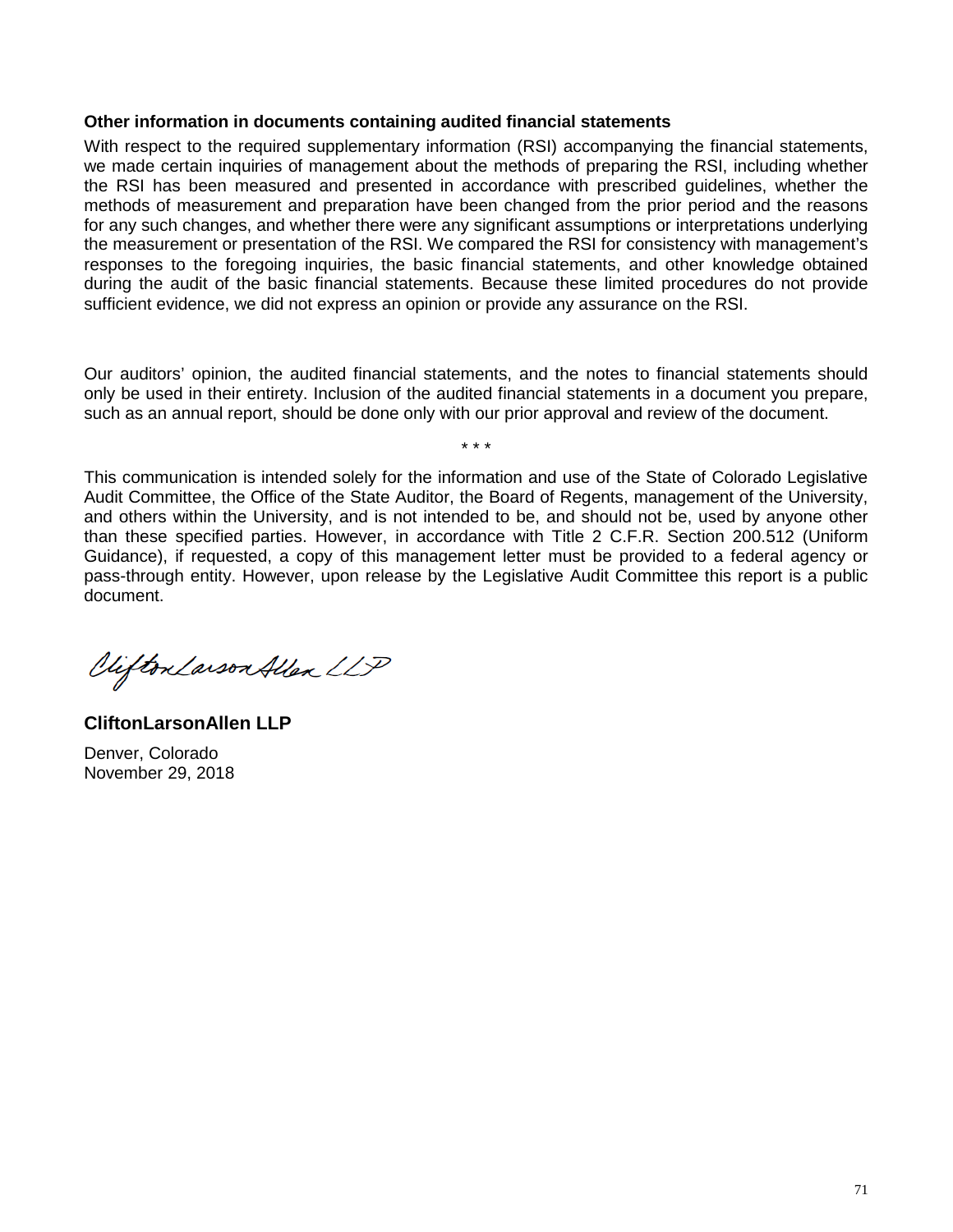# **Colorado School of Mines State-Funded Student Financial Assistance Programs Year Ended June 30, 2018**

## **Introduction**

The Colorado School of Mines (the University) is a state-supported institution of higher education located in Golden, Colorado.

The financial and compliance examination of the various state-funded student financial assistance programs at the University for the year ended June 30, 2018 was directed toward the objectives and criteria set forth in the 2017-2018 Audit Guide for State and Private Non-Profit Institutions of Higher Education, Colorado Funded Student Aid issued by the Department of Higher Education (CDHE) and in accordance with the policies and procedures for State-Funded Student Financial Assistance Programs established by the Board of Trustees of the University. The State-Funded Student Financial Assistance Programs were examined simultaneously with the federal financial aid programs for the year ended June 30, 2018.

## **Description of State-Funded Student Financial Assistance Programs**

The University's various state-funded student financial assistance programs include the following:

- Colorado Need-Based Grants
- Colorado Graduate Grants
- Colorado Work-Study
- Colorado Merit Aid

The total state-funded student financial assistance programs expenditures made by the University were approximately \$2.2 million during the year ended June 30, 2018.

The director of financial aid is responsible for administration of these programs. This responsibility includes application processing, eligibility determination, and financial aid packaging, as well as ensuring compliance with regulations governing the participation of the University in federal and statefunded student financial aid programs. The campus controller's office is responsible for the programs' financial management, general ledger accounting, payments, and collections.

Authorizations and expenditures for state-funded student financial programs assistance are detailed by program in the accompanying statement of appropriations, expenditures, transfers, and reversions for the year ended June 30, 2018. The University also obtained authorizations for federal student financial aid funds as follows:

| Pell Grants                                       | -86 | 3,530,208  |
|---------------------------------------------------|-----|------------|
| Direct Loan                                       |     | 30,768,852 |
| <b>Supplemental Educational Opportunity Grant</b> |     | 114.418    |
| College Work-Study                                |     | 291.575    |
| Perkins Student Loan Program                      |     | 3,842,517  |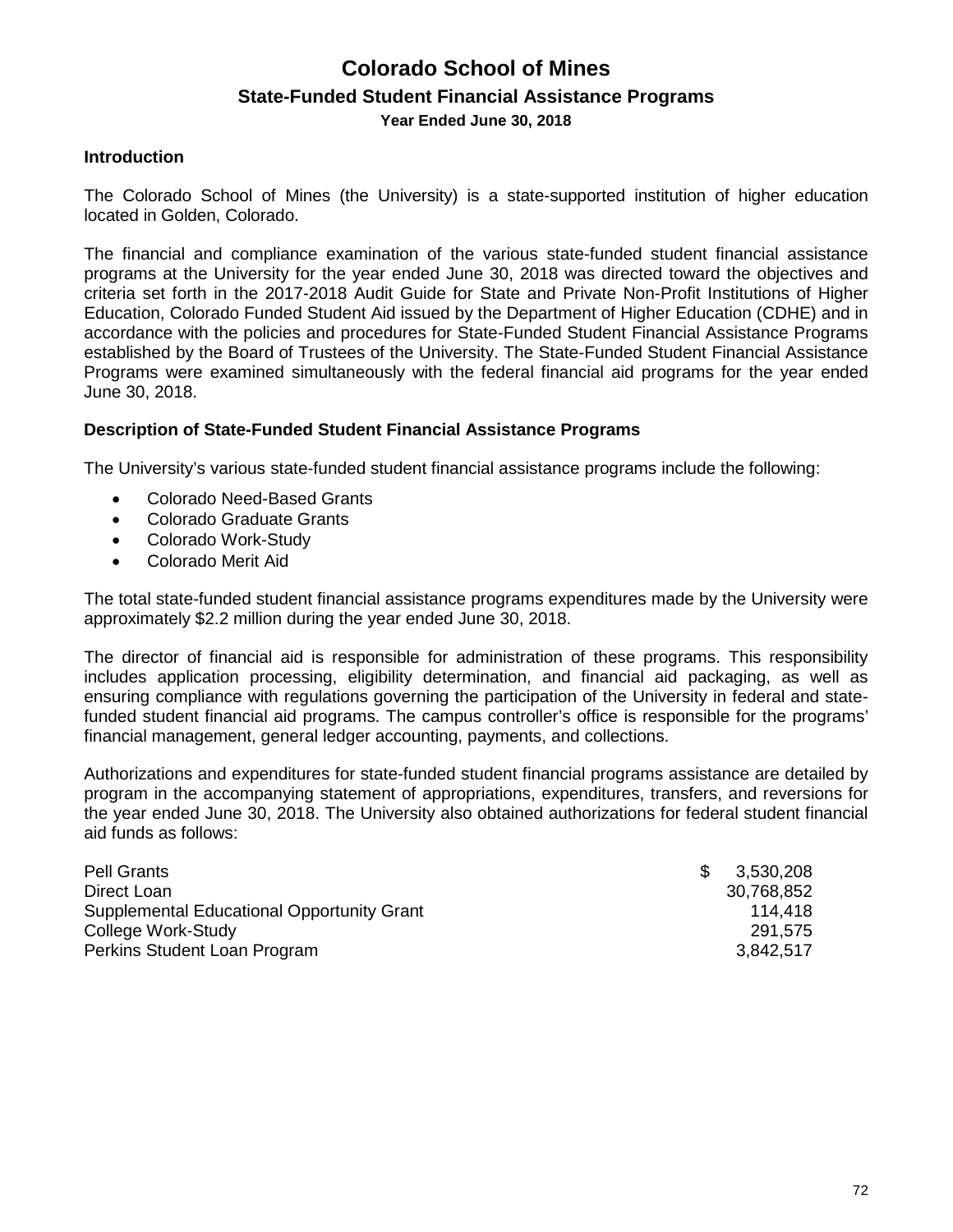# **Colorado School of Mines State-Funded Student Financial Assistance Programs Report Summary Year Ended June 30, 2018**

## **Purpose and Scope**

Our audit of the state-funded student assistance programs was performed in accordance with auditing standards generally accepted in the United States of America and Government Auditing Standards, issued by the Comptroller General of the United States. The purpose of the audit was to formulate an opinion on the statement of student aid program appropriations, expenditures, and reversions for the fiscal year ended June 30, 2018 and to determine if these programs were administered in accordance with applicable laws, regulations, terms of agreements, and Governing Board directives which were set forth in the 2017-2018 Audit Guide for State and Private Non-Profit Institutions of Higher Education, Colorado-Funded Student Aid.

Our audit included:

- Expressing an opinion on the statement of student program appropriations, expenditures and reversions.
- Evaluation of the policies, procedures, and practices used to administer these programs.
- Determination of compliance with applicable sections of Colorado Revised Statues 23-3.3 et. Seq. and approved Governing policies.

#### **Summary of Current Year Comments**

There were no findings or recommendations to be reported for the fiscal year ended June 30, 2018.

# **Summary of Progress in Implementing Prior Year Audit Recommendations**

There were no findings or recommendations to be reported for the fiscal year ended June 30, 2016.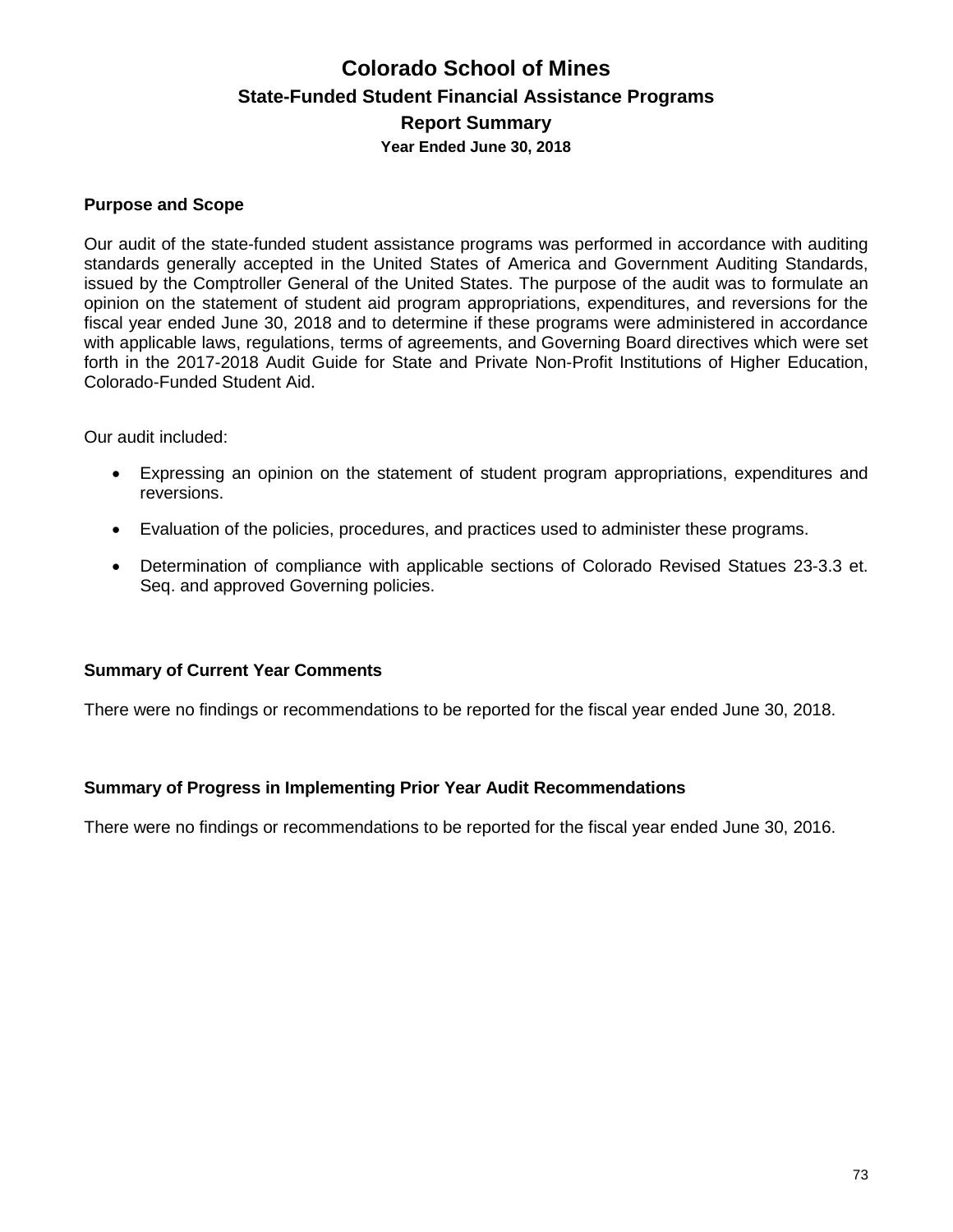

CliftonLarsonAllen LLP CLAconnect.com

#### **INDEPENDENT AUDITORS' REPORT ON THE STATEMENT OF APPROPRIATIONS, EXPENDITURES, TRANSFERS, AND REVERSIONS OF THE STATE OF COLORADO STATE-FUNDED STUDENT ASSISTANCE PROGRAMS**

Members of the Legislative Audit Committee:

## *Report on the Statement*

We have audited the accompanying statement of appropriations, expenditures, transfers, and reversions of the state-funded student financial assistance programs (the Statement) of Colorado School of Mines (the University), an institution of higher education of the State of Colorado, for the year ended June 30, 2018, and the related notes to the Statement.

## *Management's Responsibility for the Statement*

Management is responsible for the preparation and fair presentation of the Statement. The Statement was prepared in accordance with the format as set forth in the *2017-2018 Audit Guide for State and Private Non-Profit Institutions of Higher Education, Colorado-Funded Student Aid* issued by the Department of Higher Education (CDHE) and in accordance with the policies and procedures for State-Funded Student Financial Assistance Programs established by the governing board of the University; this includes the design, implementation, and maintenance of internal control relevant to the preparation and fair presentation of the Statement that is free from material misstatement, whether due to fraud or error.

#### *Auditors' Responsibility*

Our responsibility is to express an opinion on the statement based on our audit. We conducted our audit in accordance with auditing standards generally accepted in the United States of America and *Government Auditing Standards*, issued by the Comptroller General of the United States. Those standards require that we plan and perform the audit to obtain reasonable assurance about whether the schedule is free from material misstatement.

An audit involves performing procedures to obtain audit evidence about the amounts and disclosures in the Statement. The procedures selected depend on the auditors' judgment, including the assessment of the risks of material misstatement of the Statement, whether due to fraud or error. In making those risk assessments, the auditor considers internal control relevant to the entity's preparation and fair presentation of the Statement in order to design audit procedures that are appropriate in the circumstances, but not for the purpose of expressing an opinion on the effectiveness of the entity's internal control. Accordingly, we express no such opinion. An audit also includes evaluating the appropriateness of accounting policies used and the reasonableness of significant accounting estimates made by management, as well as evaluating the overall presentation of the Statement.

We believe that the audit evidence we have obtained is sufficient and appropriate to provide a basis for our audit opinion.

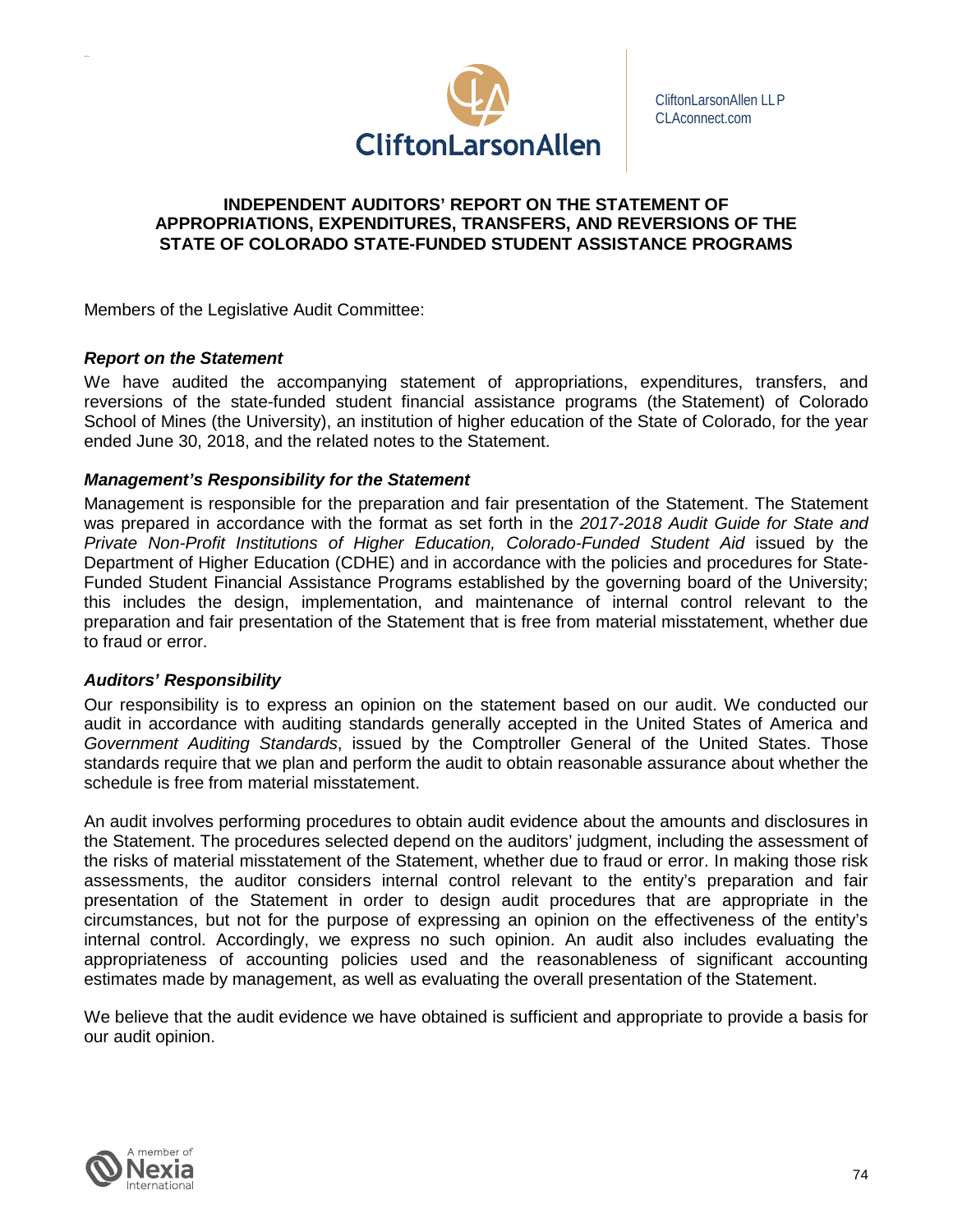# **Opinion**

In our opinion, the Statement referred to above presents fairly, in all material respects, the respective appropriations, expenditures, transfers, and reversions of the State-Funded Student Financial Assistance programs of the University for the year ended June 30, 2018, in accordance with the format as set forth in the *2017-2018 Audit Guide for State and Private Non-Profit Institutions of Higher Education, Colorado- Funded Student Aid* issued by the CDHE, and in accordance with the policies and procedures for State-Funded Student Financial Assistance Programs established by the Board of Trustees of the University described in Note 1 to the Statement.

## **Basis of Accounting**

As described in Note 2 to the Statement, the Statement prepared by the University was prepared in accordance with the *2017-2018 Audit Guide for State and Private Non-Profit Institutions of Higher Education, Colorado-Funded Student Aid* issued by the Department of Higher Education, and in conformity with the policies and procedures for State-Funded Student Financial Assistance Programs established by the Board of Trustees of the University. As described in Note 2 to the Statement, the Statement is a summary of cash activity of the state-funded student financial assistance programs with the exception of the Colorado Work-Study programs, and does not present certain transactions that would be included in the statement of state-funded student assistance programs if it was presented on the accrual basis of accounting, as prescribed by generally accepted accounting principles. In addition, the accompanying Statement is not intended to, and does not present the financial position, changes in financial position, or cash flows of the University in conformity with accounting principles generally accepted in the United States of America.

# **Other Reporting Required by Government Auditing Standards**

In accordance with *Government Auditing Standards*, we have also issued our report dated November 29, 2018 on our consideration of the University's internal control over financial reporting and on our tests of its compliance with certain provisions of laws, regulations, contracts, and grant agreements and other matters. The purpose of that report is solely to describe the scope of our testing of internal control over financial reporting and compliance and the results of that testing, and not to provide an opinion on the effectiveness of internal control over financial reporting or on compliance. That report is an integral part of an audit performed in accordance with *Government Auditing Standards* in considering the University's internal control over financial reporting and compliance.

# **Restriction on Use**

This report is intended solely for the information and use of the Legislative Audit Committee, the Board of Trustees, and management of the University and the Department of Education and Colorado Commission on Higher Education and is not intended to be, and should not be used by anyone other than these specified parties.

Viifton Larson Allen LLP

**CliftonLarsonAllen LLP**

Denver, Colorado November 29, 2018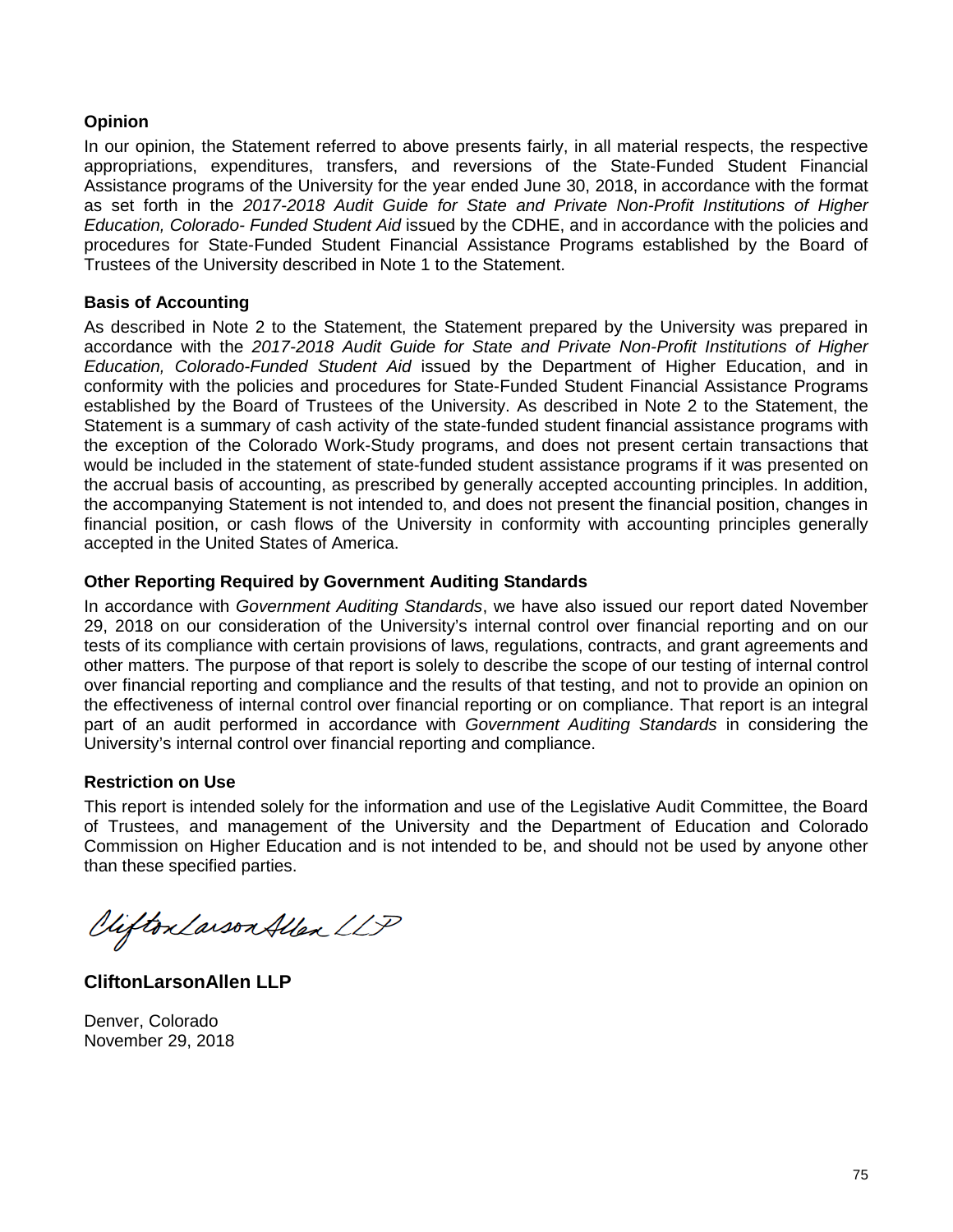# **COLORADO SCHOOL OF MINES STATE-FUNDED STUDENT FINANCIAL ASSISTANCE PROGRAMS STATEMENT OF APPROPRIATIONS, EXPENDITURES, TRANSFERS, AND REVERSIONS Year Ended June 30, 2018**

|                                                                                                                              |    | Colorado<br><b>Need-Based</b><br>Grant<br>Program |    | Colorado<br><b>Graduate</b><br>Grant<br>Program |  | Colorado<br><b>Work-Study</b><br>Program |    | Colorado<br><b>Merit Aid</b><br>Program |    | <b>Total State-</b><br><b>Funded</b><br><b>Student</b><br><b>Assistance</b> |  |
|------------------------------------------------------------------------------------------------------------------------------|----|---------------------------------------------------|----|-------------------------------------------------|--|------------------------------------------|----|-----------------------------------------|----|-----------------------------------------------------------------------------|--|
| <b>Appropriations</b><br>Original official allocation notice<br>Additional funds reallocated by CDHE<br>Total appropriations | \$ | 1,256,952<br>1,256,952                            | \$ | 386,882 \$<br>386,882                           |  | 482,971<br>482,971                       | \$ | 96,298<br>96,298                        | \$ | 2,223,103<br>2,223,103                                                      |  |
| <b>Expenditures</b>                                                                                                          |    | 1,256,952                                         |    | 386,882                                         |  | 482,971                                  |    | 96,298                                  |    | 2,223,103                                                                   |  |
| <b>Reversions to</b><br><b>State General Fund</b>                                                                            |    |                                                   |    |                                                 |  |                                          |    |                                         |    |                                                                             |  |

See accompanying notes to statement of appropriations, expenditures, transfers, and reversions.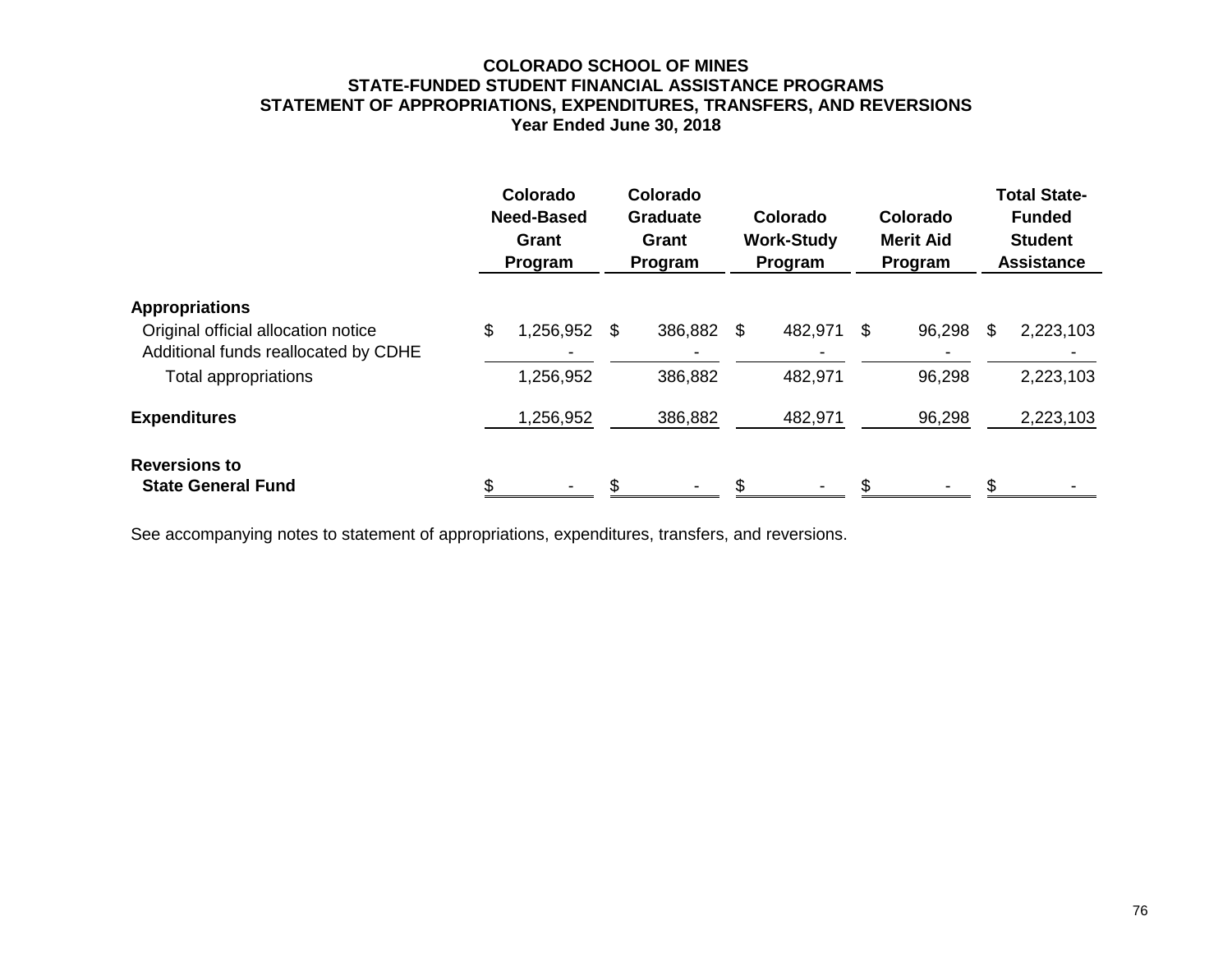## **COLORADO SCHOOL OF MINES STATE-FUNDED STUDENT FINANCIAL ASSISTANCE PROGRAMS NOTES TO STATEMENT OF APPROPRIATIONS, EXPENDITURES, TRANSFERS, AND REVERSIONS Year Ended June 30, 2018**

#### **(1) Basis of Presentation**

The University's accounting system is structured and administered in accordance with the accounting principles promulgated by the Governmental Accounting Standards Board.

The accompanying statement of appropriations, expenditures, transfers, and reversions of state-funded student financial assistance programs (the Statement) has been prepared in accordance with the format as set forth in the *2017-2018 Audit Guide for State and Private Non-Profit Institutions of Higher Education, Colorado- Funded Student Aid* issued by the Department of Higher Education (CDHE) and in accordance with the policies and procedures for State-Funded Student Financial Assistance Programs established by the Board of Trustees of Colorado School of Mines. The purpose of the Statement is to present, in summary form, the state-funded student financial assistance activities of the University for the year ended June 30, 2018.

Because the Statement presents only a selected portion of the activities of the University, it is not intended to and does not present either the financial position or changes in financial position of the University in conformity with U.S. generally accepted accounting principles.

## **(2) Basis of Accounting**

All state-funded student financial assistance is expensed on a cash basis, except for the Colorado Work-Study program. Colorado Work-Study wages are recorded on the accrual basis recognizing expenses when the services are performed.

The University's various state-funded student financial assistance programs include the following: the Colorado Need-Based Grant, the Colorado Graduate Grant, Colorado Work-Study and Colorado Merit Aid.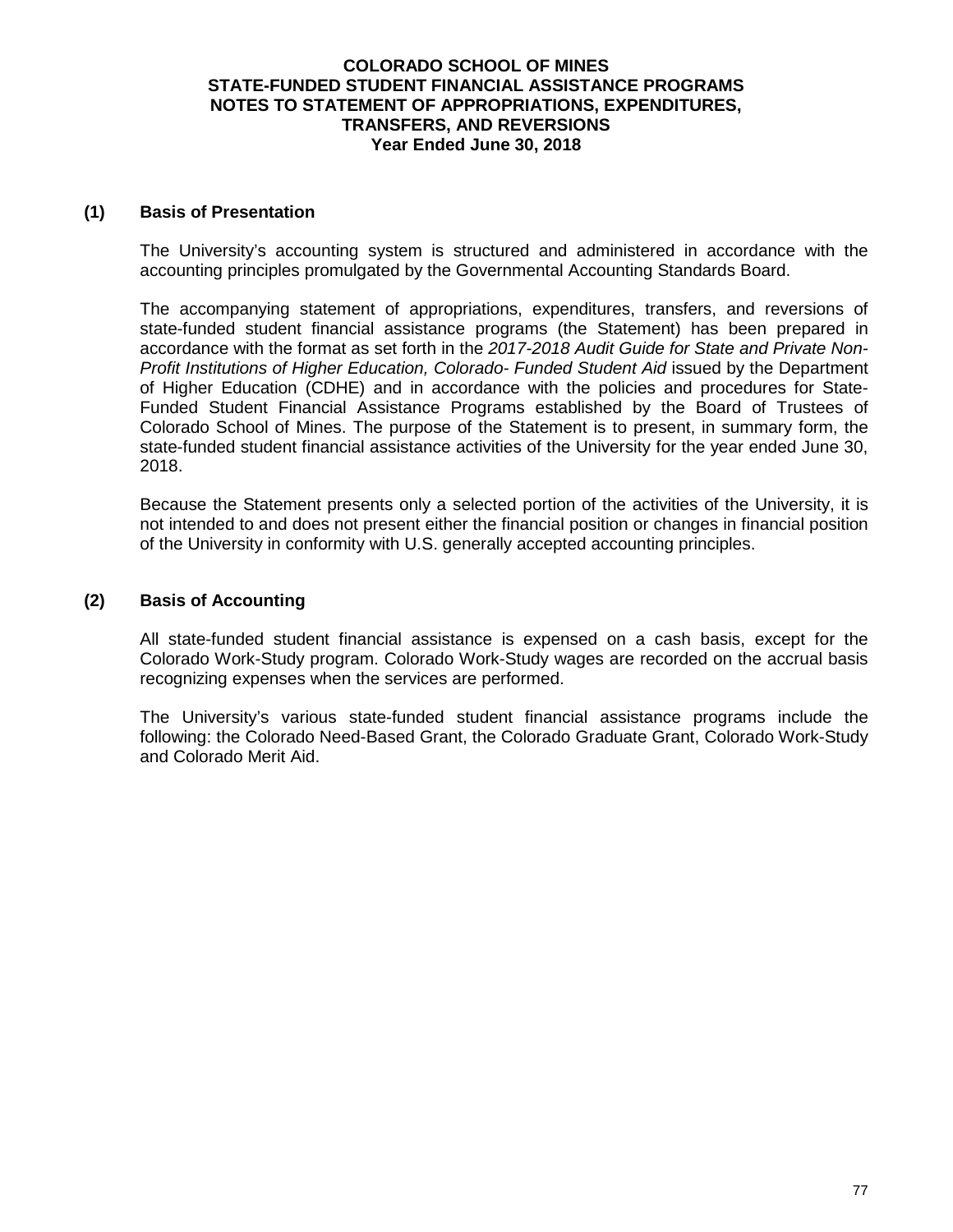

CliftonLarsonAllen LLP CLAconnect.com

#### **INDEPENDENT AUDITORS' REPORT ON INTERNAL CONTROL OVER FINANCIAL REPORTING AND ON COMPLIANCE AND OTHER MATTERS BASED ON AN AUDIT OF THE STATEMENT OF APPROPRIATIONS, EXPENDITURES AND REVERSIONS OF THE STATE OF COLORADO STATE FUNDED STUDENT ASSISTANCE PROGRAMS PERFORMED IN ACCORDANCE WITH** *GOVERNMENT AUDITING STANDARDS*

Members of the Legislative Audit Committee:

We have audited, in accordance with the auditing standards generally accepted in the United States of America and the standards applicable to financial audits contained in *Government Auditing Standards*  issued by the Comptroller General of the United States, the statement of appropriations, expenditures, transfers, and reversions of the State-Funded Student Assistance Programs (the Statement) of Colorado School of Mines (the University), an institution of higher education of the State of Colorado, for the year ended June 30, 2018, and the related notes to the Statement, and have issued our report thereon dated November 29, 2018.

## **Internal Control over Financial Reporting**

In planning and performing our audit of the Statement, we considered the University's internal control over financial reporting (internal control) to determine the audit procedures that are appropriate in the circumstances for the purpose of expressing our opinion on the Statement, but not for the purpose of expressing an opinion on the effectiveness of the University's internal control. Accordingly, we do not express an opinion on the effectiveness of the University's internal control.

A deficiency in internal control exists when the design or operation of a control does not allow management or employees, in the normal course of performing their assigned functions, to prevent, or detect and correct, misstatements on a timely basis. A material weakness is a deficiency, or a combination of deficiencies, in internal control, such that there is a reasonable possibility that a material misstatement of the entity's Statement will not be prevented, or detected and corrected on a timely basis. A significant deficiency is a deficiency, or a combination of deficiencies, in internal control that is less severe than a material weakness, yet important enough to merit attention by those charged with governance.

Our consideration of internal control was for the limited purpose described in the first paragraph of this section and was not designed to identify all deficiencies in internal control that might be material weaknesses or significant deficiencies. Given these limitations, during our audit we did not identify any deficiencies in internal control that we consider to be material weaknesses. However, material weaknesses may exist that have not been identified.